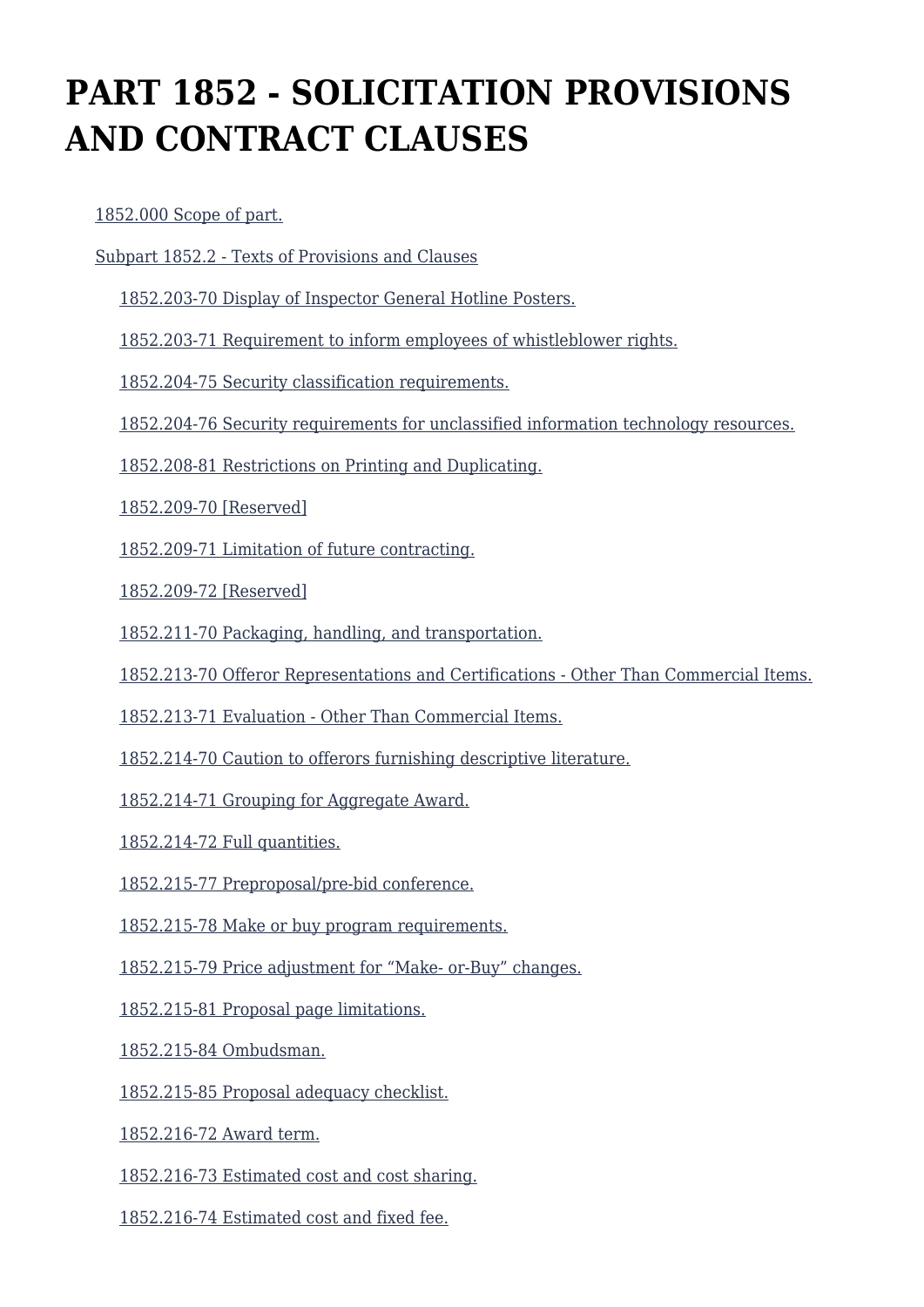[1852.216-75 Payment of fixed fee.](https://login.acquisition.gov/%5Brp:link:nfs-part-1852%5D#Section_1852_216_75_T48_60423441124)

[1852.216-76 Award fee for service contracts.](https://login.acquisition.gov/%5Brp:link:nfs-part-1852%5D#Section_1852_216_76_T48_60423441125)

[1852.216-77 Award fee for end item contracts.](https://login.acquisition.gov/%5Brp:link:nfs-part-1852%5D#Section_1852_216_77_T48_60423441126)

[1852.216-78 Firm fixed price.](https://login.acquisition.gov/%5Brp:link:nfs-part-1852%5D#Section_1852_216_78_T48_60423441127)

[1852.216-80 Task ordering procedure.](https://login.acquisition.gov/%5Brp:link:nfs-part-1852%5D#Section_1852_216_80_T48_60423441128)

[1852.216-81 Estimated cost.](https://login.acquisition.gov/%5Brp:link:nfs-part-1852%5D#Section_1852_216_81_T48_60423441129)

[1852.216-83 Fixed price incentive.](https://login.acquisition.gov/%5Brp:link:nfs-part-1852%5D#Section_1852_216_83_T48_60423441130)

[1852.216-84 Estimated cost and incentive fee.](https://login.acquisition.gov/%5Brp:link:nfs-part-1852%5D#Section_1852_216_84_T48_60423441131)

[1852.216-85 Estimated cost and award fee.](https://login.acquisition.gov/%5Brp:link:nfs-part-1852%5D#Section_1852_216_85_T48_60423441132)

[1852.216-87 \[Reserved\]](https://login.acquisition.gov/%5Brp:link:nfs-part-1852%5D#Section_1852_216_87_T48_60423441133)

[1852.216-88 Performance incentive.](https://login.acquisition.gov/%5Brp:link:nfs-part-1852%5D#Section_1852_216_88_T48_60423441134)

[1852.216-89 Assignment and release forms.](https://login.acquisition.gov/%5Brp:link:nfs-part-1852%5D#Section_1852_216_89_T48_60423441135)

 [1852.216-90 Allowability of legal costs incurred in connection with a whistleblower](https://login.acquisition.gov/%5Brp:link:nfs-part-1852%5D#Section_1852_216_90_T48_60423441136) [proceeding.](https://login.acquisition.gov/%5Brp:link:nfs-part-1852%5D#Section_1852_216_90_T48_60423441136)

[1852.217-70 \[Reserved\]](https://login.acquisition.gov/%5Brp:link:nfs-part-1852%5D#Section_1852_217_70_T48_60423441137)

[1852.217-71 Phased acquisition using down-selection procedures.](https://login.acquisition.gov/%5Brp:link:nfs-part-1852%5D#Section_1852_217_71_T48_60423441138)

[1852.217-72 Phased acquisition using progressive competition down-selection procedures.](https://login.acquisition.gov/%5Brp:link:nfs-part-1852%5D#Section_1852_217_72_T48_60423441139)

[1852.219-11 Special 8\(a\) contract conditions.](https://login.acquisition.gov/%5Brp:link:nfs-part-1852%5D#Section_1852_219_11_T48_60423441140)

[1852.219-18 Notification of competition limited to eligible 8\(a\) concerns.](https://login.acquisition.gov/%5Brp:link:nfs-part-1852%5D#Section_1852_219_18_T48_60423441141)

[1852.219-73 Small business subcontracting plan.](https://login.acquisition.gov/%5Brp:link:nfs-part-1852%5D#Section_1852_219_73_T48_60423441142)

[1852.219-74 \[Reserved\]](https://login.acquisition.gov/%5Brp:link:nfs-part-1852%5D#Section_1852_219_74_T48_60423441143)

[1852.219-75 Individual Subcontracting Reports.](https://login.acquisition.gov/%5Brp:link:nfs-part-1852%5D#Section_1852_219_75_T48_60423441144)

[1852.219-76 \[Reserved\]](https://login.acquisition.gov/%5Brp:link:nfs-part-1852%5D#Section_1852_219_76_T48_60423441145)

[1852.219-77 NASA Mentor-Protégé Program.](https://login.acquisition.gov/%5Brp:link:nfs-part-1852%5D#Section_1852_219_77_T48_60423441146)

[1852.219-79 Mentor requirements and evaluation.](https://login.acquisition.gov/%5Brp:link:nfs-part-1852%5D#Section_1852_219_79_T48_60423441147)

[1852.219-80 Limitation on subcontracting - SBIR Phase I program.](https://login.acquisition.gov/%5Brp:link:nfs-part-1852%5D#Section_1852_219_80_T48_60423441148)

[1852.219-81 Limitation on subcontracting - SBIR Phase II program.](https://login.acquisition.gov/%5Brp:link:nfs-part-1852%5D#Section_1852_219_81_T48_60423441149)

[1852.219-82 Limitation on subcontracting - STTR program.](https://login.acquisition.gov/%5Brp:link:nfs-part-1852%5D#Section_1852_219_82_T48_60423441150)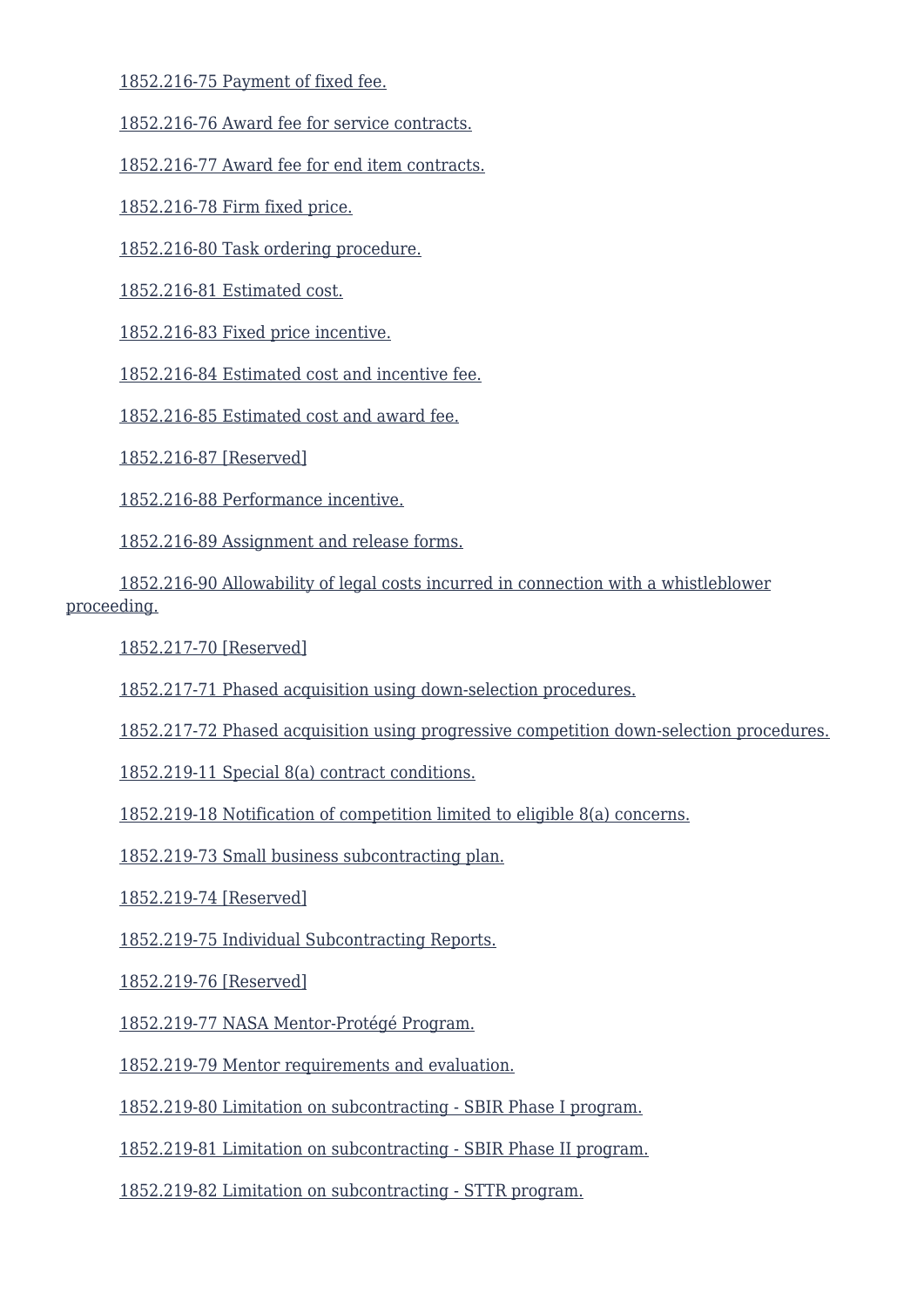[1852.219-83 Limitation of the principal investigator - SBIR program.](https://login.acquisition.gov/%5Brp:link:nfs-part-1852%5D#Section_1852_219_83_T48_60423441151)

[1852.219-84 Limitation of the principal investigator - STTR program.](https://login.acquisition.gov/%5Brp:link:nfs-part-1852%5D#Section_1852_219_84_T48_60423441152)

[1852.219-85 Conditions for final payment - SBIR and STTR contracts.](https://login.acquisition.gov/%5Brp:link:nfs-part-1852%5D#Section_1852_219_85_T48_60423441153)

[1852.223-70 Safety and Health Measures and Mishap Reporting.](https://login.acquisition.gov/%5Brp:link:nfs-part-1852%5D#Section_1852_223_70_T48_60423441154)

[1852.223-71 Authorization for Radio Frequency Use.](https://login.acquisition.gov/%5Brp:link:nfs-part-1852%5D#Section_1852_223_71_T48_60423441155)

[1852.223-72 Safety and health \(short form\).](https://login.acquisition.gov/%5Brp:link:nfs-part-1852%5D#Section_1852_223_72_T48_60423441156)

[1852.223-73 Safety and health plan.](https://login.acquisition.gov/%5Brp:link:nfs-part-1852%5D#Section_1852_223_73_T48_60423441157)

[1852.223-74 Drug- and alcohol-free workforce.](https://login.acquisition.gov/%5Brp:link:nfs-part-1852%5D#Section_1852_223_74_T48_60423441158)

[1852.223-75 Major breach of safety or security.](https://login.acquisition.gov/%5Brp:link:nfs-part-1852%5D#Section_1852_223_75_T48_60423441159)

[1852.223-76 Federal Automotive Statistical Tool Reporting.](https://login.acquisition.gov/%5Brp:link:nfs-part-1852%5D#Section_1852_223_76_T48_60423441160)

[1852.225-8 Duty-free entry of space articles \(FEB 2000\).](https://login.acquisition.gov/%5Brp:link:nfs-part-1852%5D#Section_1852_225_8_T48_60423441161)

[1852.225-70 Export Licenses.](https://login.acquisition.gov/%5Brp:link:nfs-part-1852%5D#Section_1852_225_70_T48_60423441162)

[1852.225-72 \[Reserved\]](https://login.acquisition.gov/%5Brp:link:nfs-part-1852%5D#Section_1852_225_72_T48_60423441163)

[1852.227-11 Patent Rights - Ownership by the Contractor \(APR 2015\).](https://login.acquisition.gov/%5Brp:link:nfs-part-1852%5D#Section_1852_227_11_T48_60423441164)

[1852.227-14 Rights In Data - General \(APR 2015\).](https://login.acquisition.gov/%5Brp:link:nfs-part-1852%5D#Section_1852_227_14_T48_60423441165)

[1852.227-17 \[Reserved\]](https://login.acquisition.gov/%5Brp:link:nfs-part-1852%5D#Section_1852_227_17_T48_60423441166)

[1852.227-19 Commercial computer software - Restricted rights \(JUL 1997\).](https://login.acquisition.gov/%5Brp:link:nfs-part-1852%5D#Section_1852_227_19_T48_60423441167)

[1852.227-70 New Technology - Other than a Small Business Firm or Nonprofit Organization.](https://login.acquisition.gov/%5Brp:link:nfs-part-1852%5D#Section_1852_227_70_T48_60423441168)

[1852.227-71 Requests for Waiver of Rights to Inventions.](https://login.acquisition.gov/%5Brp:link:nfs-part-1852%5D#Section_1852_227_71_T48_60423441169)

[1852.227-72 Designation of New Technology Representative and Patent Representative.](https://login.acquisition.gov/%5Brp:link:nfs-part-1852%5D#Section_1852_227_72_T48_60423441170)

[1852.227-84 Patent Rights Clauses.](https://login.acquisition.gov/%5Brp:link:nfs-part-1852%5D#Section_1852_227_84_T48_60423441171)

[1852.227-85 Invention Reporting and Rights - Foreign.](https://login.acquisition.gov/%5Brp:link:nfs-part-1852%5D#Section_1852_227_85_T48_60423441172)

[1852.227-86 Commercial Computer Software License.](https://login.acquisition.gov/%5Brp:link:nfs-part-1852%5D#Section_1852_227_86_T48_60423441173)

[1852.227-88 Government-furnished computer software and related technical data.](https://login.acquisition.gov/%5Brp:link:nfs-part-1852%5D#Section_1852_227_88_T48_60423441174)

[1852.228-70 Aircraft ground and flight risk.](https://login.acquisition.gov/%5Brp:link:nfs-part-1852%5D#Section_1852_228_70_T48_60423441175)

[1852.228-71 Aircraft flight risks.](https://login.acquisition.gov/%5Brp:link:nfs-part-1852%5D#Section_1852_228_71_T48_60423441176)

[1852.228-75 Minimum insurance coverage.](https://login.acquisition.gov/%5Brp:link:nfs-part-1852%5D#Section_1852_228_75_T48_60423441177)

[1852.228-76 Cross-waiver of liability for international space station activities.](https://login.acquisition.gov/%5Brp:link:nfs-part-1852%5D#Section_1852_228_76_T48_60423441178)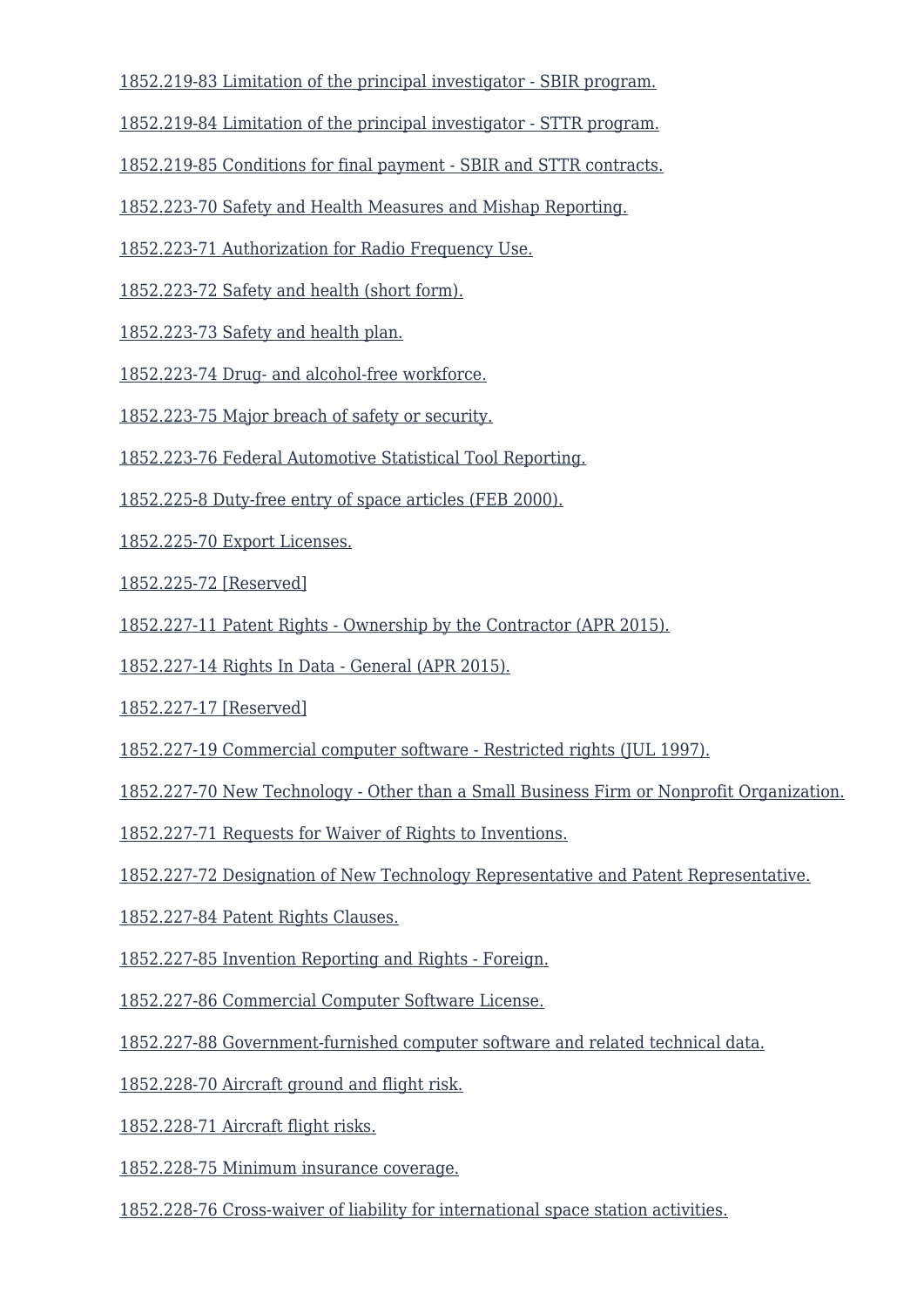[1852.228-78 Cross-waiver of liability for science or space exploration activities unrelated to](https://login.acquisition.gov/%5Brp:link:nfs-part-1852%5D#Section_1852_228_78_T48_60423441179) [the International Space Station.](https://login.acquisition.gov/%5Brp:link:nfs-part-1852%5D#Section_1852_228_78_T48_60423441179)

[1852.228-80 Insurance - Immunity From Tort Liability.](https://login.acquisition.gov/%5Brp:link:nfs-part-1852%5D#Section_1852_228_80_T48_60423441180)

[1852.228-81 Insurance - Partial Immunity From Tort Liability.](https://login.acquisition.gov/%5Brp:link:nfs-part-1852%5D#Section_1852_228_81_T48_60423441181)

[1852.228-82 Insurance - Total Immunity From Tort Liability.](https://login.acquisition.gov/%5Brp:link:nfs-part-1852%5D#Section_1852_228_82_T48_60423441182)

[1852.231-70 Precontract costs.](https://login.acquisition.gov/%5Brp:link:nfs-part-1852%5D#Section_1852_231_70_T48_60423441183)

[1852.231-71 Determination of compensation reasonableness.](https://login.acquisition.gov/%5Brp:link:nfs-part-1852%5D#Section_1852_231_71_T48_60423441184)

[1852.232-70 NASA modification of FAR 52.232-12.](https://login.acquisition.gov/%5Brp:link:nfs-part-1852%5D#Section_1852_232_70_T48_60423441185)

[1852.232-77 Limitation of funds \(fixed-price contract\).](https://login.acquisition.gov/%5Brp:link:nfs-part-1852%5D#Section_1852_232_77_T48_60423441186)

[1852.232-79 Payment for on-site preparatory costs.](https://login.acquisition.gov/%5Brp:link:nfs-part-1852%5D#Section_1852_232_79_T48_60423441187)

[1852.232-80 Submission of vouchers for payment.](https://login.acquisition.gov/%5Brp:link:nfs-part-1852%5D#Section_1852_232_80_T48_60423441188)

[1852.232-81 Contract funding.](https://login.acquisition.gov/%5Brp:link:nfs-part-1852%5D#Section_1852_232_81_T48_60423441189)

[1852.232-82 Submission of requests for progress payments.](https://login.acquisition.gov/%5Brp:link:nfs-part-1852%5D#Section_1852_232_82_T48_60423441190)

[1852.233-70 Protests to NASA.](https://login.acquisition.gov/%5Brp:link:nfs-part-1852%5D#Section_1852_233_70_T48_60423441191)

[1852.234-1 Notice of Earned Value Management System.](https://login.acquisition.gov/%5Brp:link:nfs-part-1852%5D#Section_1852_234_1_T48_60423441192)

[1852.234-2 Earned Value Management System.](https://login.acquisition.gov/%5Brp:link:nfs-part-1852%5D#Section_1852_234_2_T48_60423441193)

[1852.235-70 Center for AeroSpace Information.](https://login.acquisition.gov/%5Brp:link:nfs-part-1852%5D#Section_1852_235_70_T48_60423441194)

[1852.235-71 Key personnel and facilities.](https://login.acquisition.gov/%5Brp:link:nfs-part-1852%5D#Section_1852_235_71_T48_60423441195)

[1852.235-72 Instructions for responding to NASA Research Announcements.](https://login.acquisition.gov/%5Brp:link:nfs-part-1852%5D#Section_1852_235_72_T48_60423441196)

[1852.235-73 Final Scientific and Technical Reports.](https://login.acquisition.gov/%5Brp:link:nfs-part-1852%5D#Section_1852_235_73_T48_60423441197)

[1852.235-74 Additional Reports of Work - Research and Development.](https://login.acquisition.gov/%5Brp:link:nfs-part-1852%5D#Section_1852_235_74_T48_60423441198)

[1852.236-71 Additive or deductive items.](https://login.acquisition.gov/%5Brp:link:nfs-part-1852%5D#Section_1852_236_71_T48_60423441199)

[1852.236-72 Bids with unit prices.](https://login.acquisition.gov/%5Brp:link:nfs-part-1852%5D#Section_1852_236_72_T48_604234411100)

[1852.236-73 Hurricane plan.](https://login.acquisition.gov/%5Brp:link:nfs-part-1852%5D#Section_1852_236_73_T48_604234411101)

[1852.236-74 Magnitude of requirement.](https://login.acquisition.gov/%5Brp:link:nfs-part-1852%5D#Section_1852_236_74_T48_604234411102)

[1852.236-75 Partnering for construction contracts.](https://login.acquisition.gov/%5Brp:link:nfs-part-1852%5D#Section_1852_236_75_T48_604234411103)

[1852.237-70 Emergency evacuation procedures.](https://login.acquisition.gov/%5Brp:link:nfs-part-1852%5D#Section_1852_237_70_T48_604234411104)

[1852.237-71 Pension portability.](https://login.acquisition.gov/%5Brp:link:nfs-part-1852%5D#Section_1852_237_71_T48_604234411105)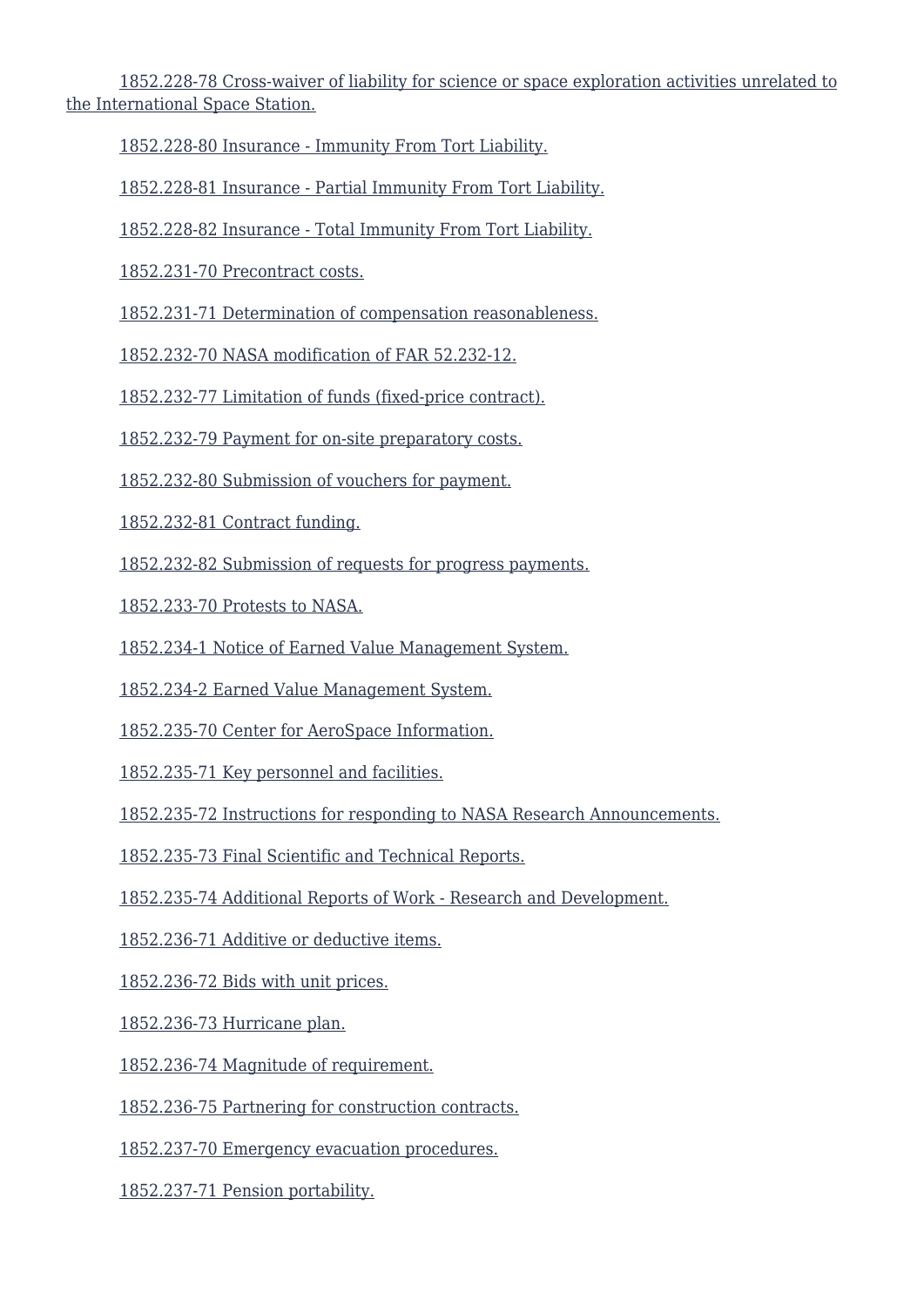[1852.237-72 Access to Sensitive Information.](https://login.acquisition.gov/%5Brp:link:nfs-part-1852%5D#Section_1852_237_72_T48_604234411106)

[1852.237-73 Release of Sensitive Information.](https://login.acquisition.gov/%5Brp:link:nfs-part-1852%5D#Section_1852_237_73_T48_604234411107)

[1852.239-70 Alternate delivery points.](https://login.acquisition.gov/%5Brp:link:nfs-part-1852%5D#Section_1852_239_70_T48_604234411108)

[1852.241-70 \[Reserved\]](https://login.acquisition.gov/%5Brp:link:nfs-part-1852%5D#Section_1852_241_70_T48_604234411109)

[1852.242-71 Travel outside of the United States.](https://login.acquisition.gov/%5Brp:link:nfs-part-1852%5D#Section_1852_242_71_T48_604234411110)

[1852.242-72 Denied Access to NASA Facilities.](https://login.acquisition.gov/%5Brp:link:nfs-part-1852%5D#Section_1852_242_72_T48_604234411111)

[1852.242-73 NASA contractor financial management reporting.](https://login.acquisition.gov/%5Brp:link:nfs-part-1852%5D#Section_1852_242_73_T48_604234411112)

[1852.242-78 Emergency Medical Services and Evacuation.](https://login.acquisition.gov/%5Brp:link:nfs-part-1852%5D#Section_1852_242_78_T48_604234411113)

[1852.243-70--1852.243-71 \[Reserved\]](https://login.acquisition.gov/%5Brp:link:nfs-part-1852%5D#Section_1852_243_70_1852_243_71_T48_604234411114)

[1852.243-72 Equitable adjustments.](https://login.acquisition.gov/%5Brp:link:nfs-part-1852%5D#Section_1852_243_72_T48_604234411115)

[1852.243-73--1852.243-78 \[Reserved\]](https://login.acquisition.gov/%5Brp:link:nfs-part-1852%5D#Section_1852_243_73_1852_243_78_T48_604234411116)

[1852.244-70 Geographic participation in the aerospace program.](https://login.acquisition.gov/%5Brp:link:nfs-part-1852%5D#Section_1852_244_70_T48_604234411117)

[1852.245-70 Contractor requests for Government-furnished property.](https://login.acquisition.gov/%5Brp:link:nfs-part-1852%5D#Section_1852_245_70_T48_604234411118)

[1852.245-71 Installation-accountable Government property.](https://login.acquisition.gov/%5Brp:link:nfs-part-1852%5D#Section_1852_245_71_T48_604234411119)

[1852.245-72 Liability for Government property furnished for repair or other services.](https://login.acquisition.gov/%5Brp:link:nfs-part-1852%5D#Section_1852_245_72_T48_604234411120)

[1852.245-73 Financial reporting of NASA property in the custody of contractors.](https://login.acquisition.gov/%5Brp:link:nfs-part-1852%5D#Section_1852_245_73_T48_604234411121)

[1852.245-74 Identification and marking of Government equipment.](https://login.acquisition.gov/%5Brp:link:nfs-part-1852%5D#Section_1852_245_74_T48_604234411122)

[1852.245-75 Property management changes.](https://login.acquisition.gov/%5Brp:link:nfs-part-1852%5D#Section_1852_245_75_T48_604234411123)

[1852.245-76 List of Government property furnished pursuant to FAR 52.245-1.](https://login.acquisition.gov/%5Brp:link:nfs-part-1852%5D#Section_1852_245_76_T48_604234411124)

[1852.245-77 List of Government property furnished pursuant to FAR 52.245-2.](https://login.acquisition.gov/%5Brp:link:nfs-part-1852%5D#Section_1852_245_77_T48_604234411125)

[1852.245-78 Physical inventory of capital personal property.](https://login.acquisition.gov/%5Brp:link:nfs-part-1852%5D#Section_1852_245_78_T48_604234411126)

 [1852.245-79 Records and disposition reports for Government property with potential historic](https://login.acquisition.gov/%5Brp:link:nfs-part-1852%5D#Section_1852_245_79_T48_604234411127) [or significant real value.](https://login.acquisition.gov/%5Brp:link:nfs-part-1852%5D#Section_1852_245_79_T48_604234411127)

[1852.245-80 Government property management information.](https://login.acquisition.gov/%5Brp:link:nfs-part-1852%5D#Section_1852_245_80_T48_604234411128)

[1852.245-81 List of available Government property.](https://login.acquisition.gov/%5Brp:link:nfs-part-1852%5D#Section_1852_245_81_T48_604234411129)

[1852.245-82 Occupancy management requirements.](https://login.acquisition.gov/%5Brp:link:nfs-part-1852%5D#Section_1852_245_82_T48_604234411130)

[1852.245-83 Real property management requirements.](https://login.acquisition.gov/%5Brp:link:nfs-part-1852%5D#Section_1852_245_83_T48_604234411131)

[1852.246-70 \[Reserved\]](https://login.acquisition.gov/%5Brp:link:nfs-part-1852%5D#Section_1852_246_70_T48_604234411132)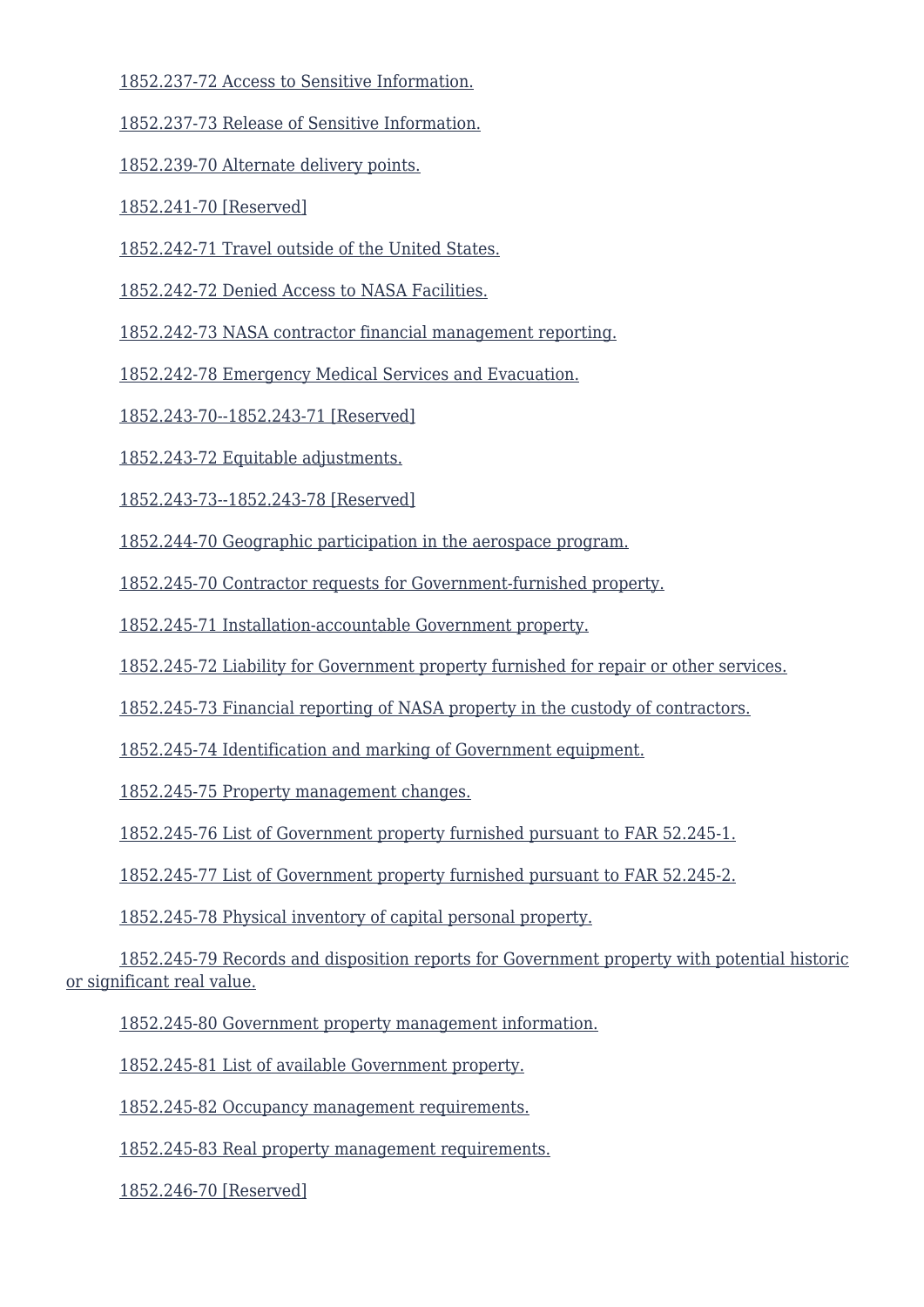[1852.246-71 Government contract quality assurance functions.](https://login.acquisition.gov/%5Brp:link:nfs-part-1852%5D#Section_1852_246_71_T48_604234411133)

[1852.246-72 Material inspection and receiving report.](https://login.acquisition.gov/%5Brp:link:nfs-part-1852%5D#Section_1852_246_72_T48_604234411134)

[1852.246-73 Human space flight item.](https://login.acquisition.gov/%5Brp:link:nfs-part-1852%5D#Section_1852_246_73_T48_604234411135)

[1852.246-74 Contractor Counterfeit Electronic Part Detection and Avoidance.](https://login.acquisition.gov/%5Brp:link:nfs-part-1852%5D#Section_1852_246_74_T48_604234411136)

[1852.247-71 Protection of the Florida Manatee.](https://login.acquisition.gov/%5Brp:link:nfs-part-1852%5D#Section_1852_247_71_T48_604234411137)

[1852.247-72 Advance notice of shipment.](https://login.acquisition.gov/%5Brp:link:nfs-part-1852%5D#Section_1852_247_72_T48_604234411138)

[1852.247-73 Bills of Lading.](https://login.acquisition.gov/%5Brp:link:nfs-part-1852%5D#Section_1852_247_73_T48_604234411139)

[Subpart 1852.3 - Provision and Clause Matrix](https://login.acquisition.gov/%5Brp:link:nfs-part-1852%5D#Subpart_1852_3_T48_60423442)

[1852.300 Scope of subpart.](https://login.acquisition.gov/%5Brp:link:nfs-part-1852%5D#Section_1852_300_T48_6042344211)

[1852.301 Solicitation provisions and contract clauses \(Matrix\).](https://login.acquisition.gov/%5Brp:link:nfs-part-1852%5D#Section_1852_301_T48_6042344212)

# **1852.000 Scope of part.**

This part, in conjunction with FAR part 52 -

(a) Sets forth the provisions and clauses prescribed in the NFS,

(b) Gives instructions for their use, and

(c) Presents a matrix listing the provisions and clauses applicable to each principal contract type and/or purpose (e.g., fixed-price supply, cost-reimbursement research and development).

# **Subpart 1852.2 - Texts of Provisions and Clauses**

#### **1852.203-70 Display of Inspector General Hotline Posters.**

As prescribed in [1803.7001](https://login.acquisition.gov/%5Brp:link:nfs-part-1803%5D#Section_1803_7001_T48_604163312), insert the following clause:

Display of Inspector General Hotline Posters (JUN 2001)

(a) The Contractor shall display prominently in common work areas within business segments performing work under this contract, Inspector General Hotline Posters available under paragraph (b) of this clause.

(b) Inspector General Hotline Posters may be obtained from NASA Office of Inspector General, Code W, Washington, DC, 20546-0001, (202) 358-1220.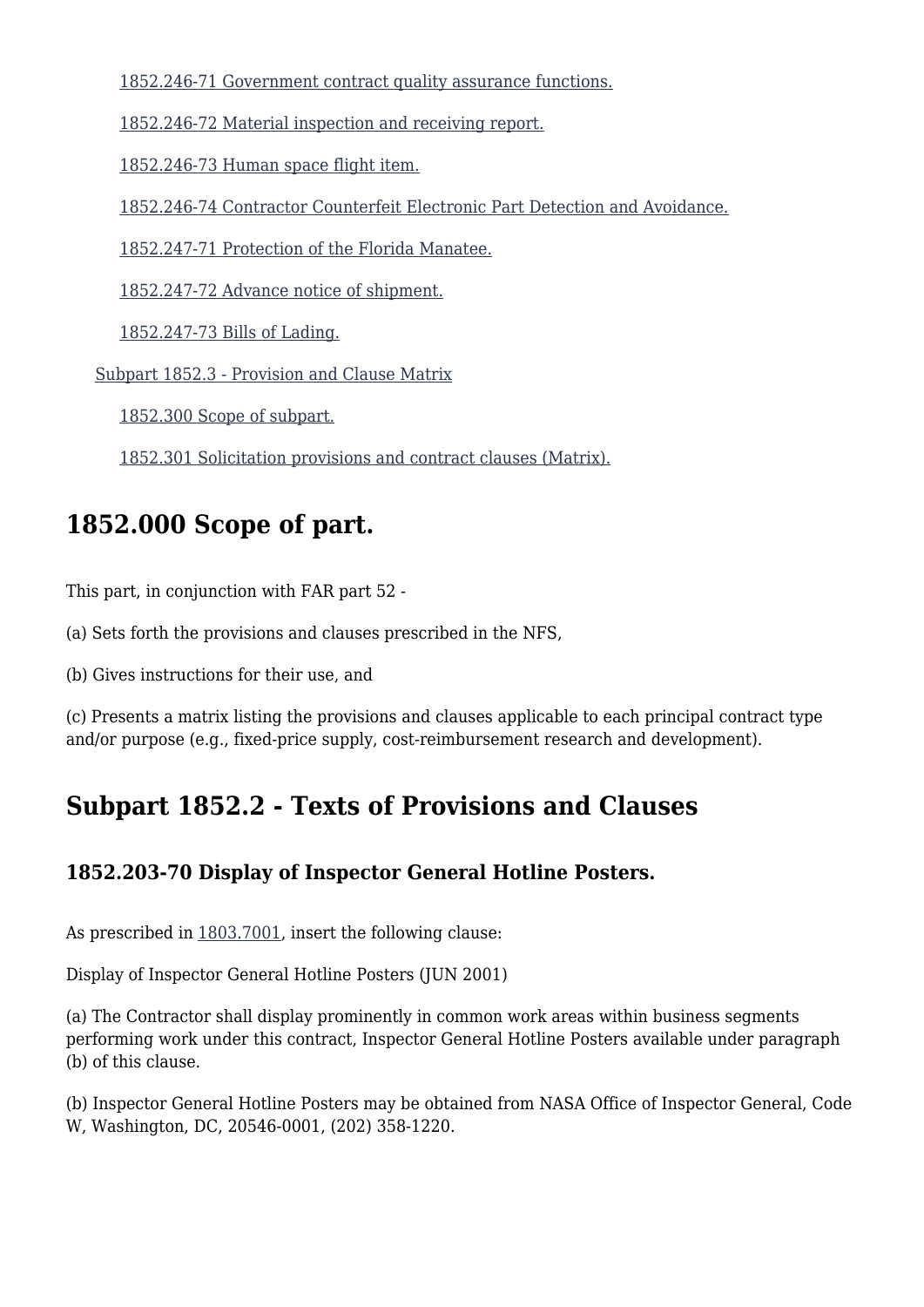#### **1852.203-71 Requirement to inform employees of whistleblower rights.**

As prescribed in [1803.970,](https://login.acquisition.gov/%5Brp:link:nfs-part-1803%5D#Section_1803_970_T48_604163218) use the following clause:

Requirement to Inform Employees of Whistleblower Rights (AUG 2014)

(a) The Contractor shall inform its employees in writing, in the predominant native language of the workforce, of contractor employee whistleblower rights and protections under 10 U.S.C. 2409, as described in subpart [1803.9](https://login.acquisition.gov/%5Brp:link:nfs-part-1803%5D#Subpart_1803_9_T48_6041632) of the NASA FAR Supplement.

(b) The Contractor shall include the substance of this clause, including this paragraph (b), in all subcontracts.

(End of clause)

#### **1852.204-75 Security classification requirements.**

As prescribed in [1804.404-70,](https://login.acquisition.gov/%5Brp:link:nfs-part-1804%5D#Section_1804_404_70_T48_604164211) insert the following clause:

Security Classification Requirements (SEP 1989)

Performance under this contract will involve access to and/or generation of classified information, work in a security area, or both, up to the level of **Langlery** [insert the applicable security clearance level]. See Federal Acquisition Regulation clause 52.204-2 in this contract and DD Form 254, Contract Security Classification Specification, Attachment \_\_\_\_ [Insert the attachment number of the DD Form 254].

(End of clause)

#### **1852.204-76 Security requirements for unclassified information technology resources.**

As prescribed in [1804.470-4\(](https://login.acquisition.gov/%5Brp:link:nfs-part-1804%5D#Section_1804_470_4_T48_604164216)a), insert the following clause:

Security Requirements for Unclassified Information Technology Resources (JAN 2011)

(a) The contractor shall protect the confidentiality, integrity, and availability of NASA Electronic Information and IT resources and protect NASA Electronic Information from unauthorized disclosure.

(b) This clause is applicable to all NASA contractors and sub-contractors that process, manage, access, or store unclassified electronic information, to include Sensitive But Unclassified (SBU) information, for NASA in support of NASA's missions, programs, projects and/or institutional requirements. Applicable requirements, regulations, policies, and guidelines are identified in the Applicable Documents List (ADL) provided as an attachment to the contract. The documents listed in the ADL can be found at: *<http://www.nasa.gov/offices/ocio/itsecurity/index.html>.* For policy information considered sensitive, the documents will be identified as such in the ADL and made available through the Contracting Officer.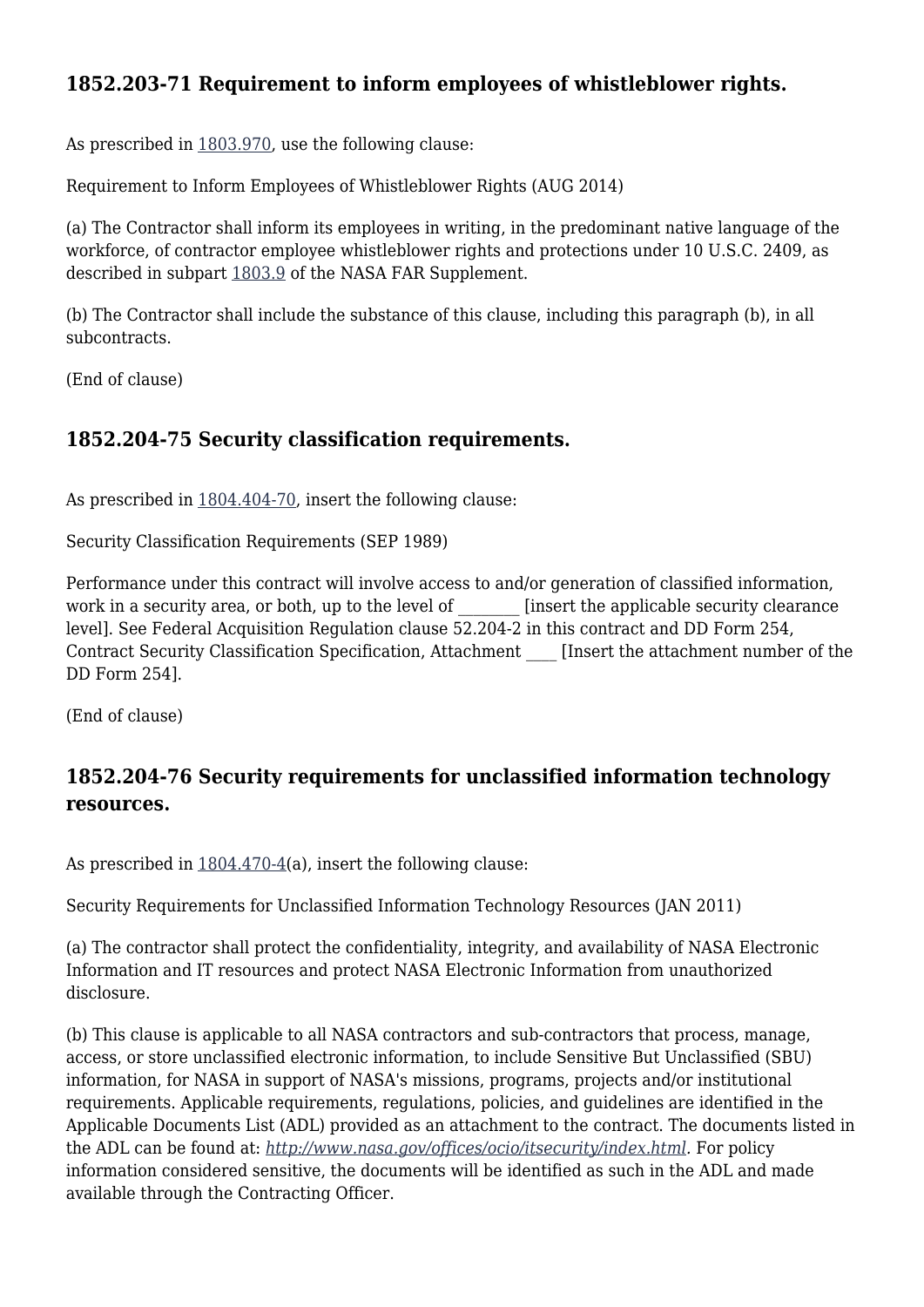#### (c) *Definitions.*

(1) IT resources means any hardware or software or interconnected system or subsystem of equipment, that is used to process, manage, access, or store electronic information.

(2) NASA Electronic Information is any data (as defined in the Rights in Data clause of this contract) or information (including information incidental to contract administration, such as financial, administrative, cost or pricing, or management information) that is processed, managed, accessed or stored on an IT system(s) in the performance of a NASA contract.

(3) IT Security Management Plan - This plan shall describe the processes and procedures that will be followed to ensure appropriate security of IT resources that are developed, processed, or used under this contract. Unlike the IT security plan, which addresses the IT system, the IT Security Management Plan addresses how the contractor will manage personnel and processes associated with IT Security on the instant contract.

(4) IT Security Plan - this is a FISMA requirement; see the ADL for applicable requirements. The IT Security Plan is specific to the IT System and not the contract. Within 30 days after award, the contractor shall develop and deliver an IT Security Management Plan to the Contracting Officer; the approval authority will be included in the ADL. All contractor personnel requiring physical or logical access to NASA IT resources must complete NASA's annual IT Security Awareness training. Refer to the IT Training policy located in the IT Security Web site at *<https://itsecurity.nasa.gov/policies/index.html>.*

(d) The contractor shall afford Government access to the Contractor's and subcontractors' facilities, installations, operations, documentation, databases, and personnel used in performance of the contract. Access shall be provided to the extent required to carry out a program of IT inspection (to include vulnerability testing), investigation and audit to safeguard against threats and hazards to the integrity, availability, and confidentiality of NASA Electronic Information or to the function of IT systems operated on behalf of NASA, and to preserve evidence of computer crime.

(e) At the completion of the contract, the contractor shall return all NASA information and IT resources provided to the contractor during the performance of the contract in accordance with retention documentation available in the ADL. The contractor shall provide a listing of all NASA Electronic information and IT resources generated in performance of the contract. At that time, the contractor shall request disposition instructions from the Contracting Officer. The Contracting Officer will provide disposition instructions within 30 calendar days of the contractor's request. Parts of the clause and referenced ADL may be waived by the contracting officer, if the contractor's ongoing IT security program meets or exceeds the requirements of NASA Procedural Requirements (NPR) 2810.1 in effect at time of award. The current version of NPR 2810.1 is referenced in the ADL. The contractor shall submit a written waiver request to the Contracting Officer within 30 days of award. The waiver request will be reviewed by the Center IT Security Manager. If approved, the Contractor Officer will notify the contractor, by contract modification, which parts of the clause or provisions of the ADL are waived.

(f) The contractor shall insert this clause, including this paragraph in all subcontracts that process, manage, access or store NASA Electronic Information in support of the mission of the Agency.

(End of clause)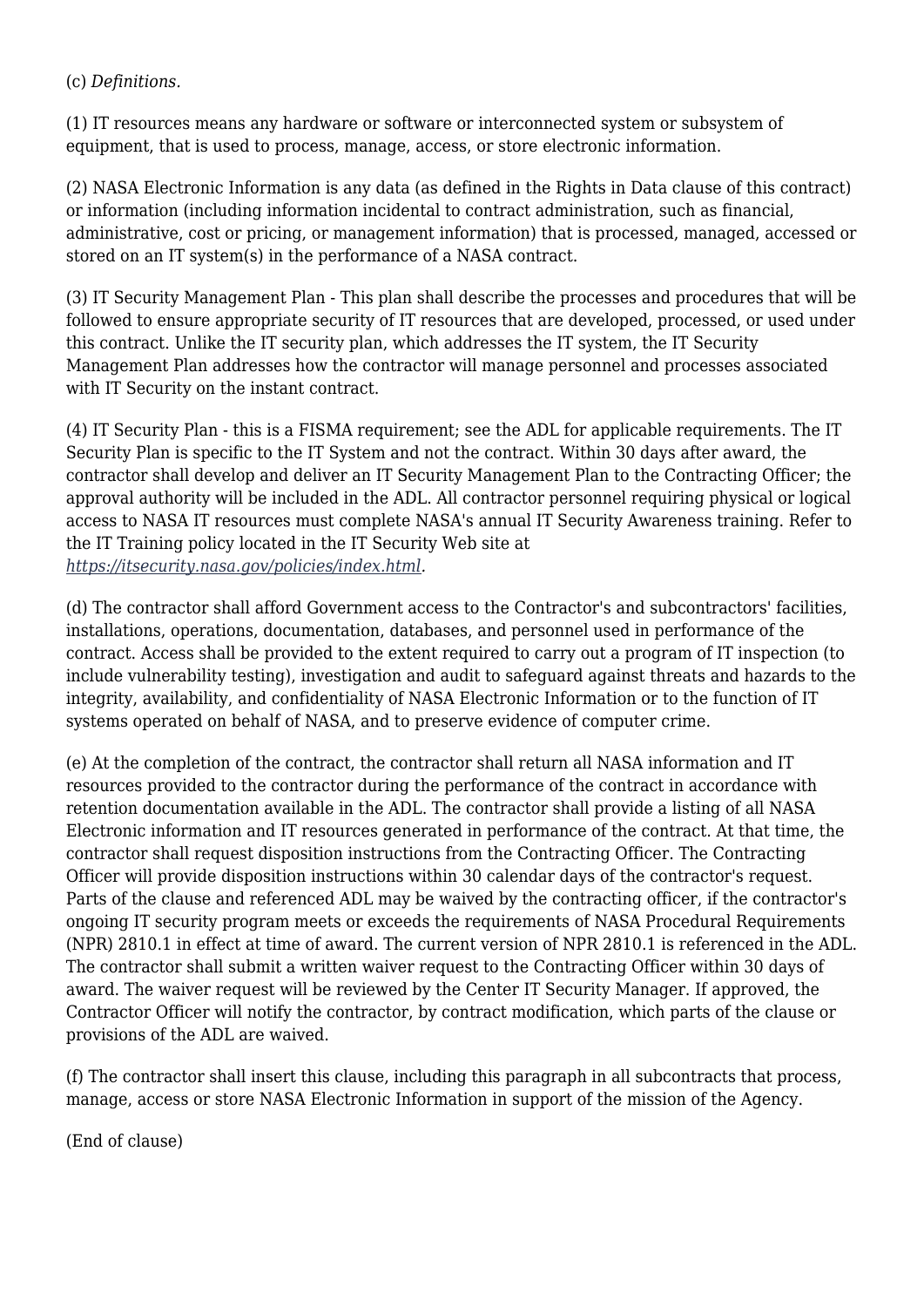## **1852.208-81 Restrictions on Printing and Duplicating.**

As prescribed in [1808.870,](https://login.acquisition.gov/%5Brp:link:nfs-part-1808%5D#Section_1808_870_T48_604178111) insert the following clause:

Restrictions on Printing and Duplicating (NOV 2004)

(a) The Contractor may duplicate or copy any documentation required by this contract in accordance with the provisions of the Government Printing and Binding Regulations, No. 26, S. Pub 101-9, U.S. Government Printing Office, Washington, DC, 20402, published by the Joint Committee on Printing, U.S. Congress.

(b) The Contractor shall not perform, or procure from any commercial source, any printing in connection with the performance of work under this contract. The term "printing" includes the processes of composition, platemaking, presswork, duplicating, silk screen processes, binding, microform, and the end items of such processes and equipment.

(c) The Contractor is authorized to duplicate or copy production units provided the requirement does not exceed 5,000 production units of any one page or 25,000 units in the aggregate of multiple pages. Such pages may not exceed a maximum image size of 10- 3/4 by 14- 1/4 inches. A "production unit" is one sheet, size 8-  $1/2 \times 11$  inches (215  $\times$  280 mm), one side only, and one color ink.

(d) This clause does not preclude writing, editing, preparation of manuscript copy, or preparation of related illustrative material as a part of this contract, or administrative duplicating/copying (for example, necessary forms and instructional materials used by the Contractor to respond to the terms of the contract).

(e) Costs associated with printing, duplicating, or copying in excess of the limits in paragraph (c) of this clause are unallowable without prior written approval of the Contracting Officer. If the Contractor has reason to believe that any activity required in fulfillment of the contract will necessitate any printing or substantial duplicating or copying, it immediately shall provide written notice to the Contracting Officer and request approval prior to proceeding with the activity. Requests will be processed by the Contracting Officer in accordance with the provisions of the Government Printing and Binding Regulations, NFS 1808.802, and NPR 1490.5, NASA Procedural Requirements for Printing, Duplicating, and Copying Management.

(f) The Contractor shall include in each subcontract which may involve a requirement for any printing, duplicating, and copying in excess of the limits specified in paragraph (c) of this clause, a provision substantially the same as this clause, including this paragraph (f).

(End of clause)

#### **1852.209-70 [Reserved]**

#### **1852.209-71 Limitation of future contracting.**

As prescribed in [1809.507-2,](https://login.acquisition.gov/%5Brp:link:nfs-part-1809%5D#Section_1809_507_2_T48_604179413) the contracting officer may insert a clause substantially as follows in solicitations and contracts, in compliance with FAR 9.507-2:

Limitation of Future Contracting (DEC 1988)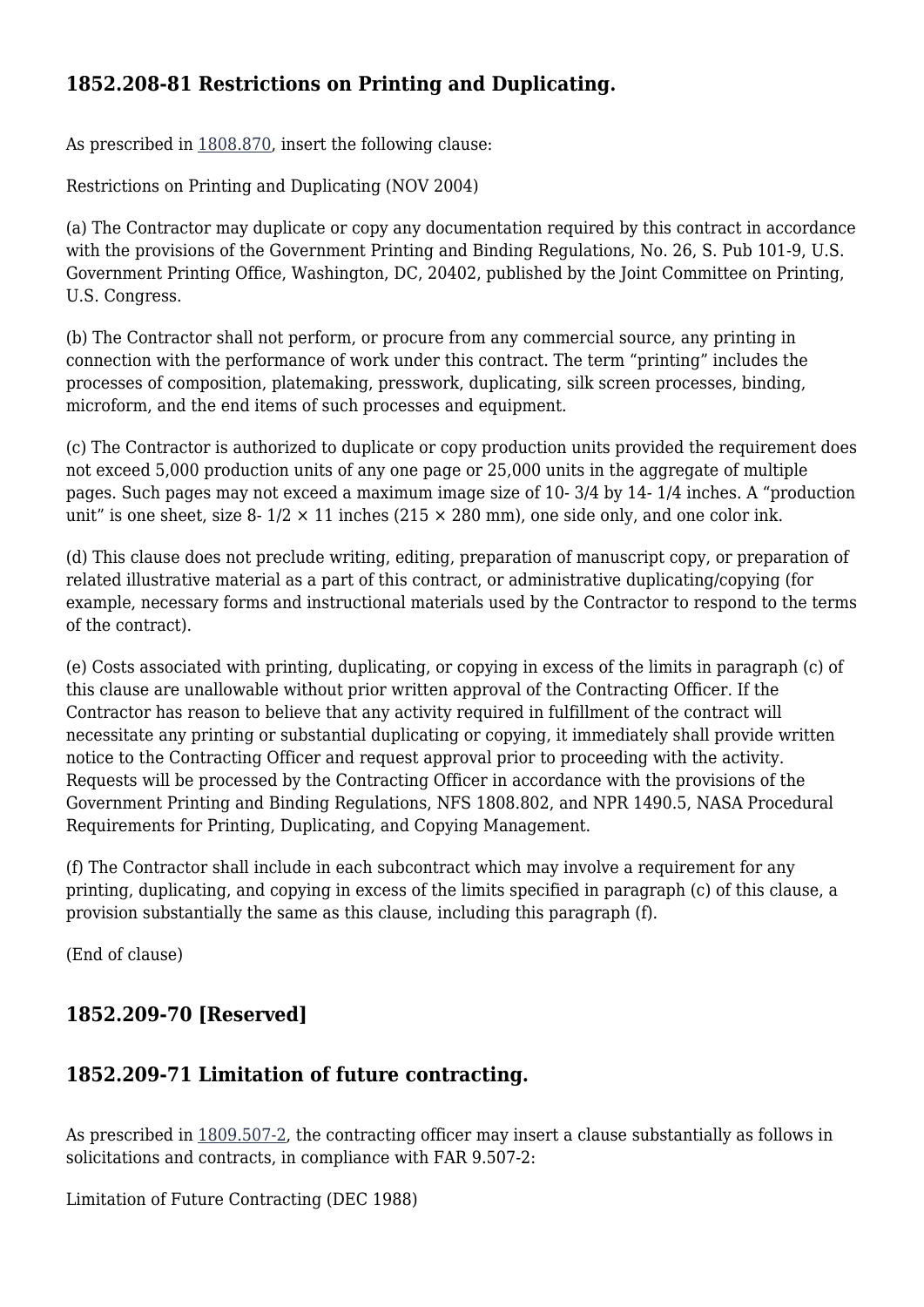(a) The Contracting Officer has determined that this acquisition may give rise to a potential organizational conflict of interest. Accordingly, the attention of prospective offerors is invited to FAR Subpart 9.5 - Organizational Conflicts of Interest.

(b) The nature of this conflict is [describe the conflict].

(c) The restrictions upon future contracting are as follows:

(1) If the Contractor, under the terms of this contract, or through the performance of tasks pursuant to this contract, is required to develop specifications or statements or work that are to be incorporated into a solicitation, the Contractor shall be ineligible to perform the work described in that solicitation as a prime of first-tier subcontractor under an ensuing NASA contract. This restriction shall remain in effect for a reasonable time, as agreed to by the Contracting Officer and the Contractor, sufficient to avoid unfair competitive advantage or potential bias (this time shall in no case be less than the duration of the initial production contract). NASA shall not unilaterally require the Contractor to prepare such specifications or statements of work under this contract.

(2) To the extent that the work under this contract requires access to proprietary, business confidential, or financial data of other companies, and as long as these data remain proprietary or confidential, the Contractor shall protect these data from unauthorized use and disclosure and agrees not to use them to complete with those other companies.

(End of clause)

## **1852.209-72 [Reserved]**

# **1852.211-70 Packaging, handling, and transportation.**

As prescribed in [1811.404-70,](https://login.acquisition.gov/%5Brp:link:nfs-part-1811%5D#Section_1811_404_70_T48_6041710111) insert the following clause:

Packaging, Handling, and Transportation (SEP 2005)

(a) The Contractor shall comply with NASA Procedural Requirements (NPR) 6000.1, "Requirements for Packaging, Handling, and Transportation for Aeronautical and Space Systems, Equipment, and Associated Components", as may be supplemented by the statement of work or specifications of this contract, for all items designated as Class I, II, or III.

(b) The Contractor's packaging, handling, and transportation procedures may be used, in whole or in part, subject to the written approval of the Contracting Officer, provided

(1) the Contractor's procedures are not in conflict with any requirements of this contract, and (2) the requirements of this contract shall take precedence in the event of any conflict with the Contractor's procedures.

(c) The Contractor must place the requirements of this clause in all subcontracts for items that will become components of deliverable Class I, II, or III items.

(End of clause)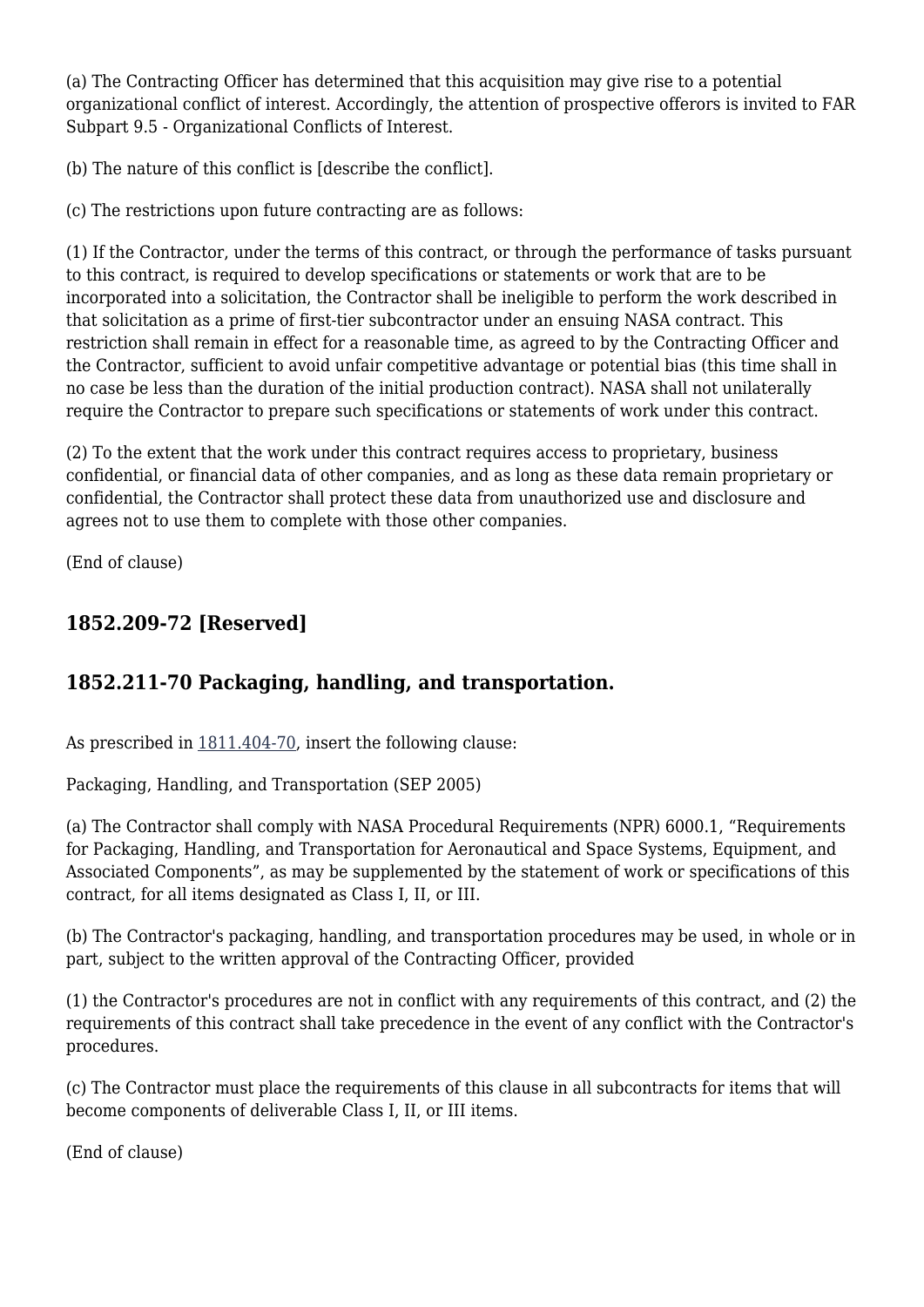#### **1852.213-70 Offeror Representations and Certifications - Other Than Commercial Items.**

As prescribed in [1813.302-570](https://login.acquisition.gov/%5Brp:link:nfs-part-1813%5D#Section_1813_302_570_T48_6041812111), insert the following provision:

Offeror Representations and Certifications - Other Than Commercial Items (JUL 2004)

(a) *Definitions.* As used in this provision -

"Emerging small business" means a small business concern whose size is no greater than 50 percent of the numerical size standard for the NAICS code designated.

"Forced or indentured child labor" means all work or service -

(1) Exacted from any person under the age of 18 under the menace of any penalty for its nonperformance and for which the worker does not offer himself voluntarily; or

(2) Performed by any person under the age of 18 pursuant to a contract the enforcement of which can be accomplished by process or penalties.

"Service-disabled veteran-owned small business concern" -

(1) Means a small business concern -

(i) Not less than 51 percent of which is owned by one or more service-disabled veterans or, in the case of any publicly owned business, not less than 51 percent of the stock of which is owned by one or more service-disabled veterans; and

(ii) The management and daily business operations of which are controlled by one or more servicedisabled veterans or, in the case of a service-disabled veteran with permanent and severe disability, the spouse or permanent caregiver of such veteran.

(2) Service-disabled veteran means a veteran, as defined in 38 U.S.C. 101(2), with a disability that is service-connected, as defined in 38 U.S.C. 101(16).

"Small business concern" means a concern, including its affiliates, that is independently owned and operated, not dominant in the field of operation in which it is bidding on Government contracts, and qualified as a small business under the criteria in 13 CFR part 121 and size standards in this solicitation.

"Veteran-owned small business concern" means a small business concern -

(1) Not less than 51 percent of which is owned by one or more veterans (as defined at 38 U.S.C. 101(2)) or, in the case of any publicly owned business, not less than 51 percent of the stock of which is owned by one or more veterans; and

(2) The management and daily business operations of which are controlled by one or more veterans.

"Women-owned small business concern" means a small business concern -

(1) That is at least 51 percent owned by one or more women; or, in the case of any publicly owned business, at least 51 percent of the stock of which is owned by one or more women; and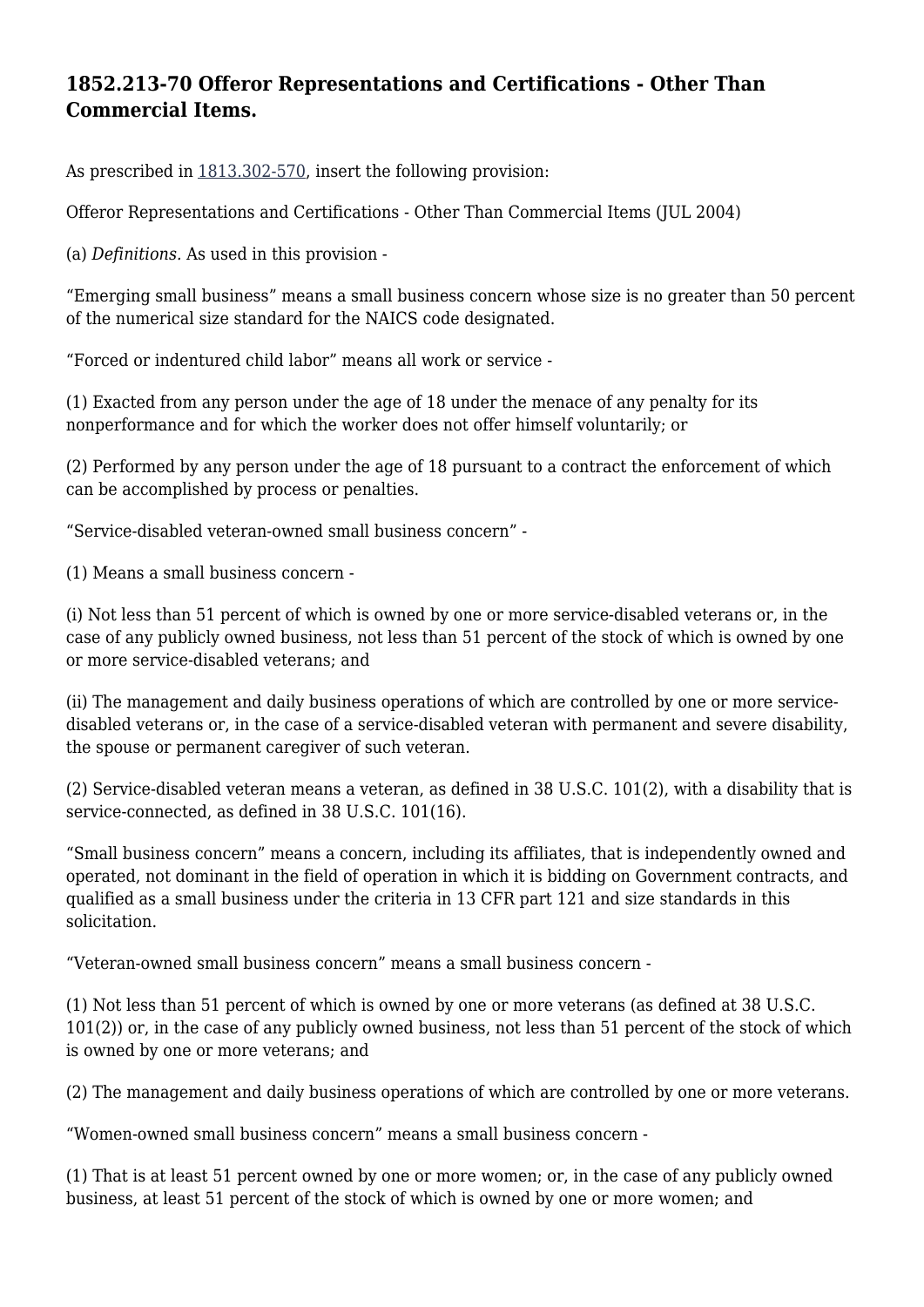(2) Whose management and daily business operations are controlled by one or more women.

(b) *Taxpayer Identification Number (TIN) (26 U.S.C. 6109, 31 U.S.C. 7701).*

(1) All offerors must submit the information required in paragraphs (b)(3) through (b)(5) of this provision to comply with debt collection requirements of 31 U.S.C. 7701(c) and 3325(d), reporting requirements of 26 U.S.C. 6041, 6041A, and 6050M, and implementing regulations issued by the Internal Revenue Service (IRS).

(2) The TIN may be used by the Government to collect and report on any delinquent amounts arising out of the offeror's relationships with the Government (31 U.S.C. 7701(c)(3)). If the resulting contract is subject to the payment reporting requirements described in FAR 4.904, the TIN provided hereunder may be matched with IRS records to verify the accuracy of the offeror's TIN.

(3) Taxpayer Identification Number (TIN).

[ ] TIN: \_\_\_\_\_\_\_\_\_\_\_.

[  $\vert$  TIN has been applied for.

[  $\vert$  TIN is not required because:

[] Offeror is a nonresident alien, foreign corporation, or foreign partnership that does not have income effectively connected with the conduct of a trade or business in the United States and does not have an office or place of business or a fiscal paying agent in the United States;

[] Offeror is an agency or instrumentality of a foreign government;

[] Offeror is an agency or instrumentality of the Federal Government.

(4) Type of organization.

[ ] Sole proprietorship;

[ ] Partnership;

[ ] Corporate entity (not tax-exempt);

[ ] Corporate entity (tax-exempt);

[] Government entity (Federal, State, or local);

[ ] Foreign government;

[ ] International organization per 26 CFR 1.6049-4:

[ ] Other \_\_\_\_\_.

(5) Common parent.

[] Offeror is not owned or controlled by a common parent;

[ ] Name and TIN of common parent:

Name \_\_\_\_\_\_\_\_\_\_\_\_\_\_.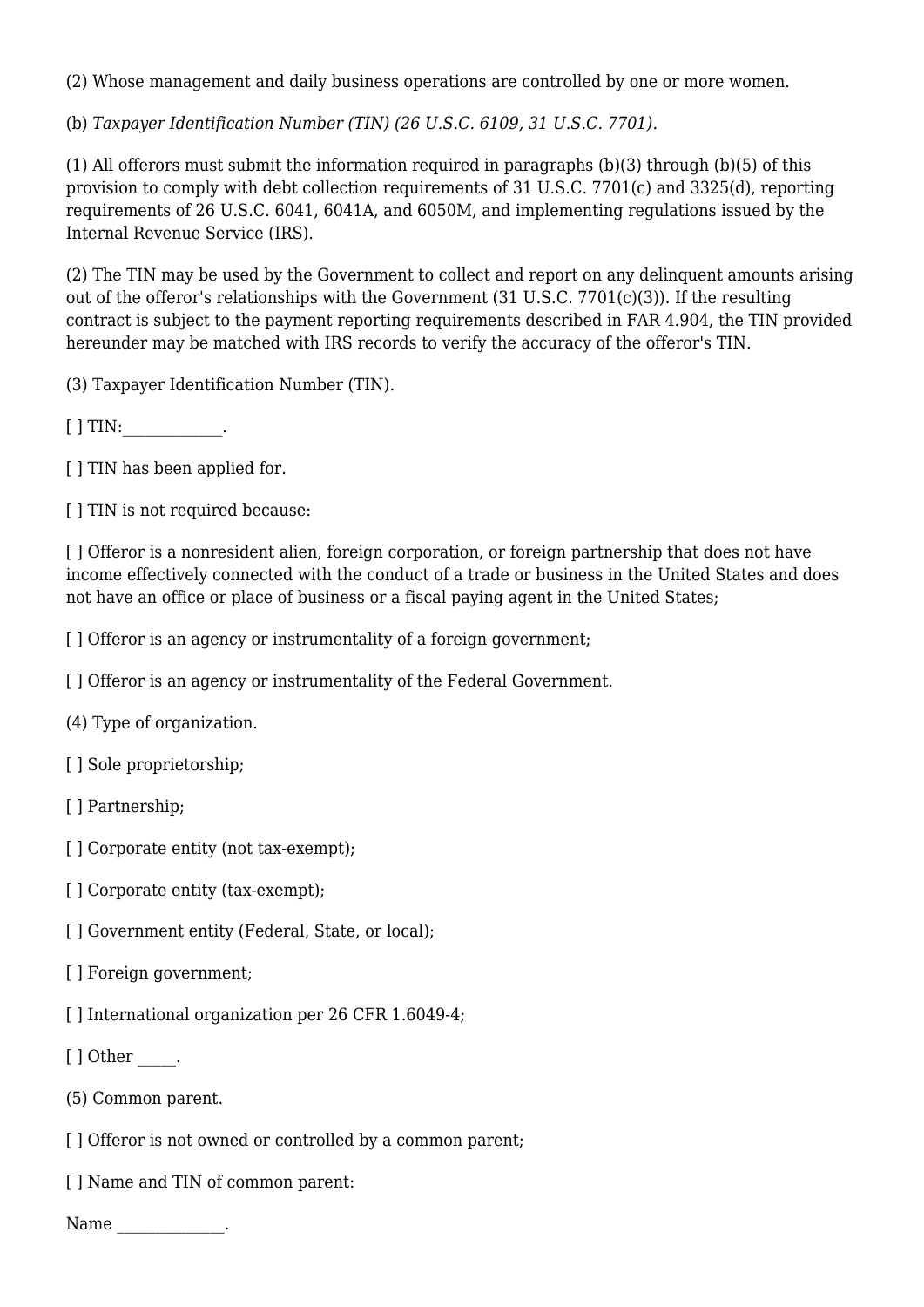TIN\_\_\_\_\_\_\_\_\_\_\_\_\_.

(c) Offerors must complete the following representations when the resulting contract will be performed in the United States or its outlying areas. Check all that apply.

(1) Small business concern. The offeror represents as part of its offer that it [ ] is, [ ] is not a small business concern.

(2) Veteran-owned small business concern. [Complete only if the offeror represented itself as a small business concern in paragraph (c)(1) of this provision.] The offeror represents as part of its offer that it [ ] is, [ ] is not a veteran-owned small business concern.

(3) Service-disabled veteran-owned small business concern. [Complete only if the offeror represented itself as a veteran-owned small business concern in paragraph (c)(2) of this provision.] The offeror represents as part of its offer that it [ ] is, [ ] is not a service-disabled veteran-owned small business concern.

(4) Small disadvantaged business concern. [Complete only if the offeror represented itself as a small business concern in paragraph (c)(1) of this provision.] The offeror represents, for general statistical purposes, that it [ ] is, [ ] is not a small disadvantaged business concern as defined in 13 CFR 124.1002.

(5) Women-owned small business concern. [Complete only if the offeror represented itself as a small business concern in paragraph (c)(1) of this provision.] The offeror represents that it [ ] is, [ ] is not a women-owned small business concern.

(6) Small Business Size for the Small Business Competitiveness

Demonstration Program and for the Targeted Industry Categories under the Small Business Competitiveness Demonstration Program. [Complete only if the offeror has represented itself to be a small business concern under the size standards for this solicitation.]

(i) [Complete only for solicitations indicated as being set-aside for emerging small businesses in one of the four designated industry groups (DIGs).] The offeror represents as part of its offer that it [ ] is, [ ] is not an emerging small business.

(ii) [Complete only for solicitations indicated as being for one of the targeted industry categories (TICs) or four designated industry groups (DIGs).] Offeror represents as follows:

(A) Offeror's number of employees for the past 12 months (check the Employees column if size standard stated in the solicitation is expressed in terms of number of employees); or

(B) Offeror's average annual gross revenue for the last 3 fiscal years (check the Average Annual Gross Number of Revenues column if size standard stated in the solicitation is expressed in terms of annual receipts).

(Check one of the following):

#### **Number of employees Average annual gross revenues**

- 50 or fewer - \$1 million or less.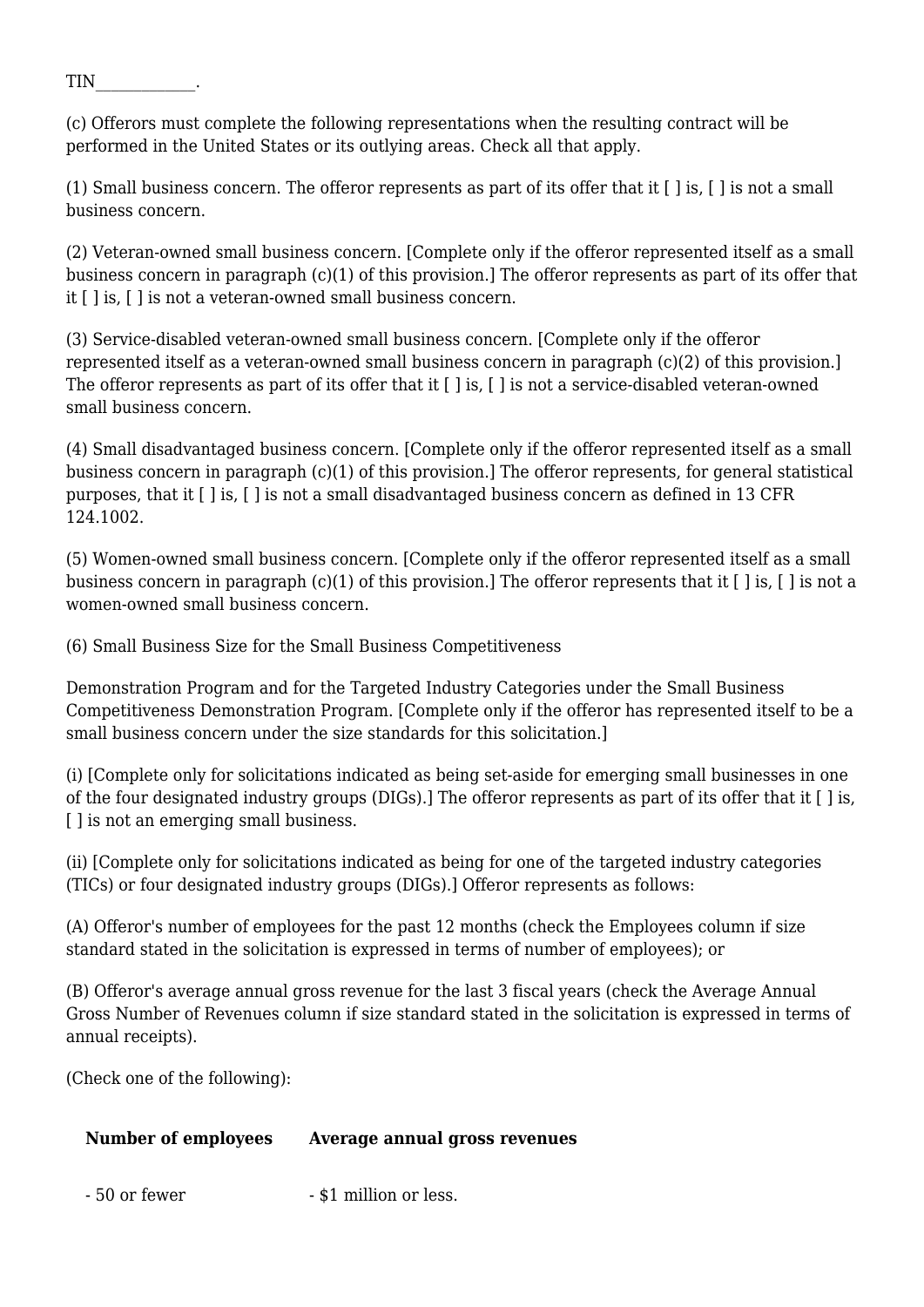| Number of employees | Average annual gross revenues  |
|---------------------|--------------------------------|
| - 51-100            | $-$ \$1,000,001-\$2 million.   |
| $-101-250$          | $-$ \$2,000,001-\$3.5 million. |
| - 251-500           | $-$ \$3,500,001-\$5 million.   |
| - 501-750           | $-$ \$5,000,001-\$10 million.  |
| $-751-1000$         | $-$ \$10,000,001-\$17 million. |
| - Over 1000         | - Over \$17 million.           |

(7) HUBZone small business concern. [Complete only if the offeror represented itself as a small business concern in paragraph (c)(1) of this provision.] The offeror represents as part of its offer that

(i) It [ ] is, [ ] is not a HUBZone small business concern listed, on the date of this representation, on the List of Qualified HUBZone Small Business Concerns maintained by the Small Business Administration, and no material change in ownership and control, principal office, or HUBZone employee percentage has occurred since it was certified by the Small Business Administration in accordance with 13 CFR part 126; and

(ii) It [ ] is, [ ] is not a joint venture that complies with the requirements of 13 CFR part 126, and the representation in paragraph (c)(7)(i) of this provision is accurate for the HUBZone small business concern or concerns that are participating in the joint venture. [The offeror shall enter the name or names of the HUBZone small business concern or concerns that are participating in the joint venture: \_\_\_\_\_.] Each HUBZone small business concern participating in the joint venture shall submit a separate signed copy of the HUBZone representation.

(8) (Complete if dollar value of the resultant contract is expected to exceed \$25,000 and the offeror has represented itself as disadvantaged in paragraph (c)(4) of this provision.) [The offeror shall check the category in which its ownership falls]:

- Black American.

-

- Hispanic American.
- Native American (American Indians, Eskimos, Aleuts, or Native Hawaiians).

- Asian-Pacific American (persons with origins from Burma, Thailand, Malaysia, Indonesia, Singapore, Brunei, Japan, China, Taiwan, Laos, Cambodia (Kampuchea), Vietnam, Korea, The Philippines, U.S. Trust Territory of the Pacific Islands (Republic of Palau), Republic of the Marshall Islands, Federated States of Micronesia, the Commonwealth of the Northern Mariana Islands, Guam, Samoa, Macao, Hong Kong, Fiji, Tonga, Kiribati, Tuvalu, or Nauru).

- Subcontinent Asian (Asian-Indian) American (persons with origins from India, Pakistan,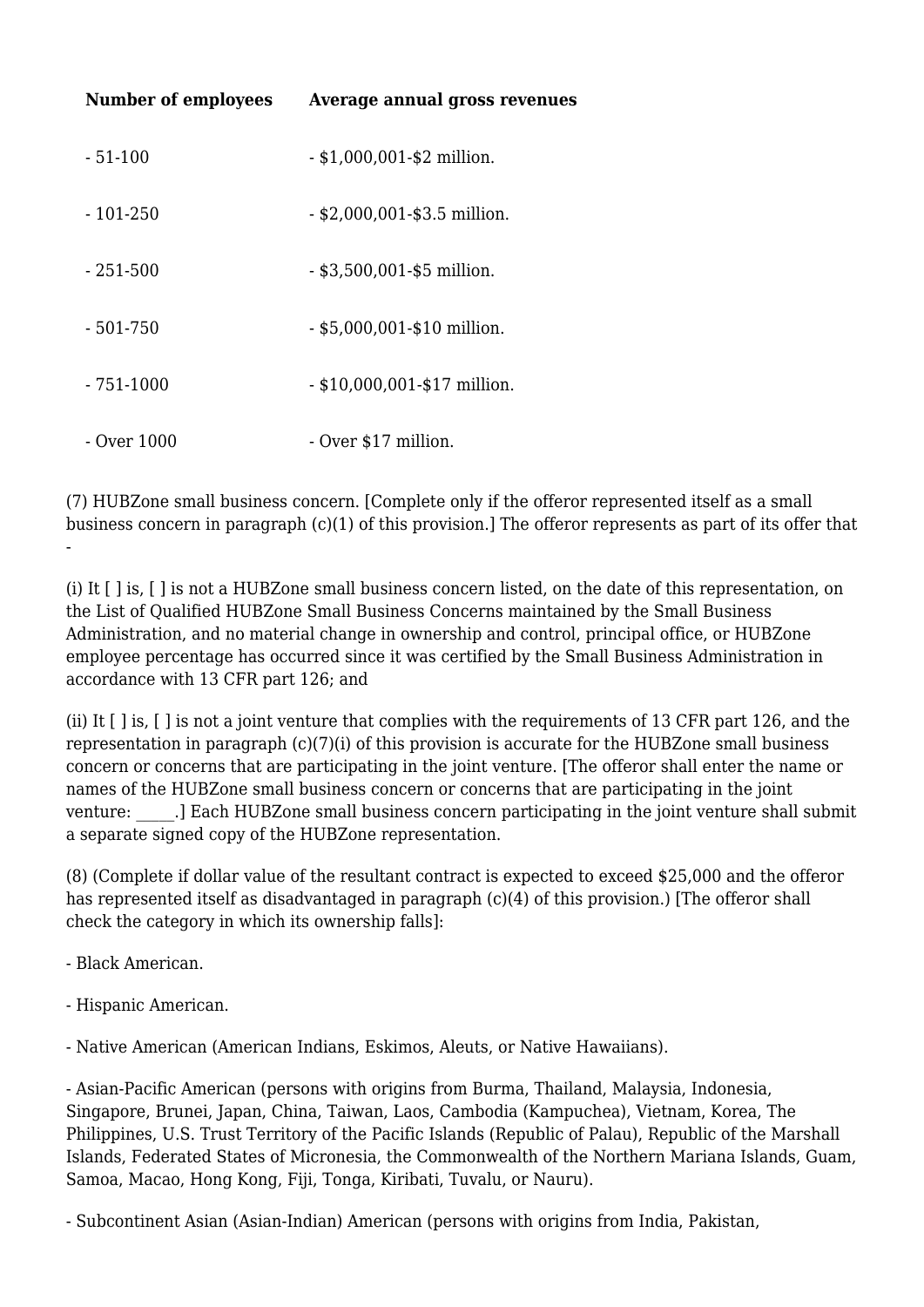Bangladesh, Sri Lanka, Bhutan, the Maldives Islands, or Nepal).

- Individual/concern, other than one of the preceding.

(d) Representations required to implement provisions of Executive Order 11246 -

(1) Previous contracts and compliance. The offeror represents that -

(i) It [ ] has, [ ] has not participated in a previous contract or subcontract subject to the Equal Opportunity clause of this solicitation; and

(ii) It [ ] has, [ ] has not filed all required compliance reports.

(2) Affirmative Action Compliance. The offeror represents that -

(i) It [ ] has developed and has on file, [ ] has not developed and does not have on file, at each establishment, affirmative action programs required by rules and regulations of the Secretary of Labor (41 CFR parts 60-1 and 60-2), or

(ii) It [ ] has not previously had contracts subject to the written affirmative action programs requirement of the rules and regulations of the Secretary of Labor.

(e) *Buy American Act Certificate.* (Applies only if the clause at Federal Acquisition Regulation (FAR) 52.225-1, Buy American Act - Supplies, is included in this solicitation.)

(1) The offeror certifies that each end product, except those listed in paragraph (e)(2) of this provision, is a domestic end product and that the offeror has considered components of unknown origin to have been mined, produced, or manufactured outside the United States. The offeror shall list as foreign end products those end products manufactured in the United States that do not qualify as domestic end products. The terms "component," "domestic end product," "end product," "foreign end product," and "United States" are defined in the clause of this solicitation entitled "Buy American Act-Supplies."

(2) Foreign End Products:

Line Item No. and Country of Origin

[List as necessary]

(3) The Government will evaluate offers in accordance with the policies and procedures of FAR part 25.

(f)

(1) Buy American Act - Free Trade Agreements - Israeli Trade Act Certificate. (Applies only if the clause at FAR 52.225-3, Buy American Act - Free Trade Agreements - Israeli Trade Act, is included in this solicitation.)

(i) The offeror certifies that each end product, except those listed in paragraph  $(f)(1)(ii)$  or  $(f)(1)(iii)$ of this provision, is a domestic end product and that the offeror has considered components of unknown origin to have been mined, produced, or manufactured outside the United States. The terms "component," "domestic end product," "end product," "foreign end product," and "United States" are defined in the clause of this solicitation entitled "Buy American Act - Free Trade Agreements - Israeli Trade Act"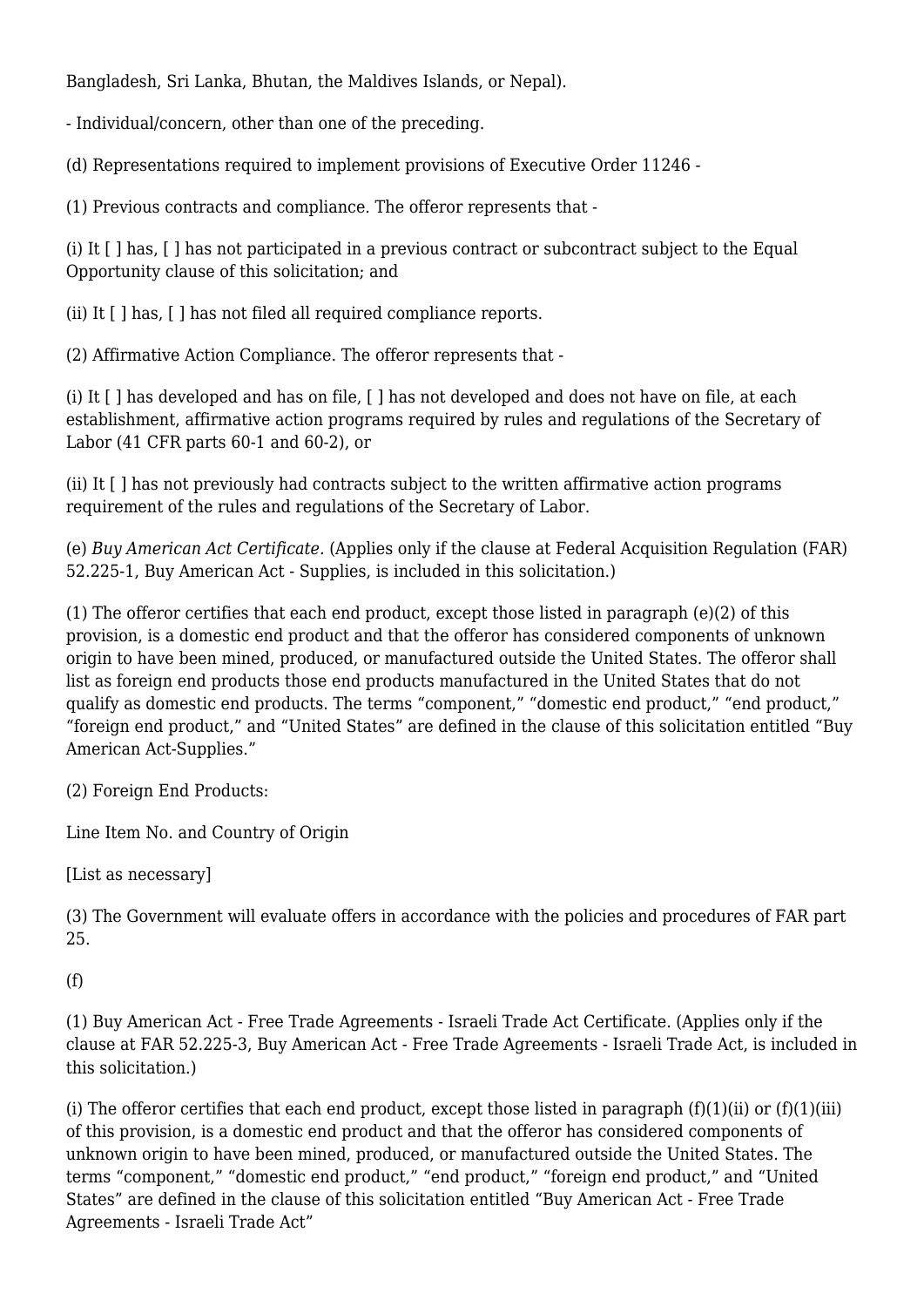(ii) The offeror certifies that the following supplies are NAFTA country end products or Israeli end products as defined in the clause of this solicitation entitled "Buy American Act - Free Trade Agreements - Israeli Trade Act: NAFTA Country or Israeli End Products:

Line Item No. and Country of Origin

[List as necessary]

(iii) The offeror shall list those supplies that are foreign end products (other than those listed in paragraph  $(f)(1)(ii)$  of this provision) as defined in the clause of this solicitation entitled "Buy American Act - North American Free Trade Agreement - Israeli Trade Act." The offeror shall list as other foreign end products those end products manufactured in the United States that do not qualify as domestic end products.

Other Foreign End Products:

Line Item No. and Country of Origin

[List as necessary]

(iv) The Government will evaluate offers in accordance with the policies and procedures of FAR part 25.

(2) Buy American Act - Free Trade Agreements - Israeli Trade Act Certificate, Alternate I (JAN 2004). If Alternate I to the clause at FAR 52.225-3 is included in this solicitation, substitute the following paragraph  $(f)(1)(ii)$  for paragraph  $(f)(1)(ii)$  of the basic provision:

 $(f)(1)(ii)$  The offeror certifies that the following supplies are Canadian end products as defined in the clause of this solicitation entitled "Buy American Act - Free Trade Agreements - Israeli Trade Act":

Canadian End Products:

Line Item No.

(List as necessary)

(3) Buy American Act - Free Trade Agreements - Israeli Trade Act Certificate, Alternate II (JAN 2004). If Alternate II to the clause at FAR 52.225-3 is included in this solicitation, substitute the following paragraph  $(f)(1)(ii)$  for paragraph  $(f)(1)(ii)$  of the basic provision:

 $(f)(1)(ii)$  The offeror certifies that the following supplies are Canadian end products or Israeli end products as defined in the clause of this solicitation entitled "Buy American Act - Free Trade Agreements - Israeli Trade Act":

Canadian or Israeli End Products:

Line Item No. and Country of Origin

[List as necessary]

(4) Trade Agreements Certificate. (Applies only if the clause at FAR 52.225-5, Trade Agreements, is included in this solicitation.)

(i) The offeror certifies that each end product, except those listed in paragraph (f)(4)(ii) of this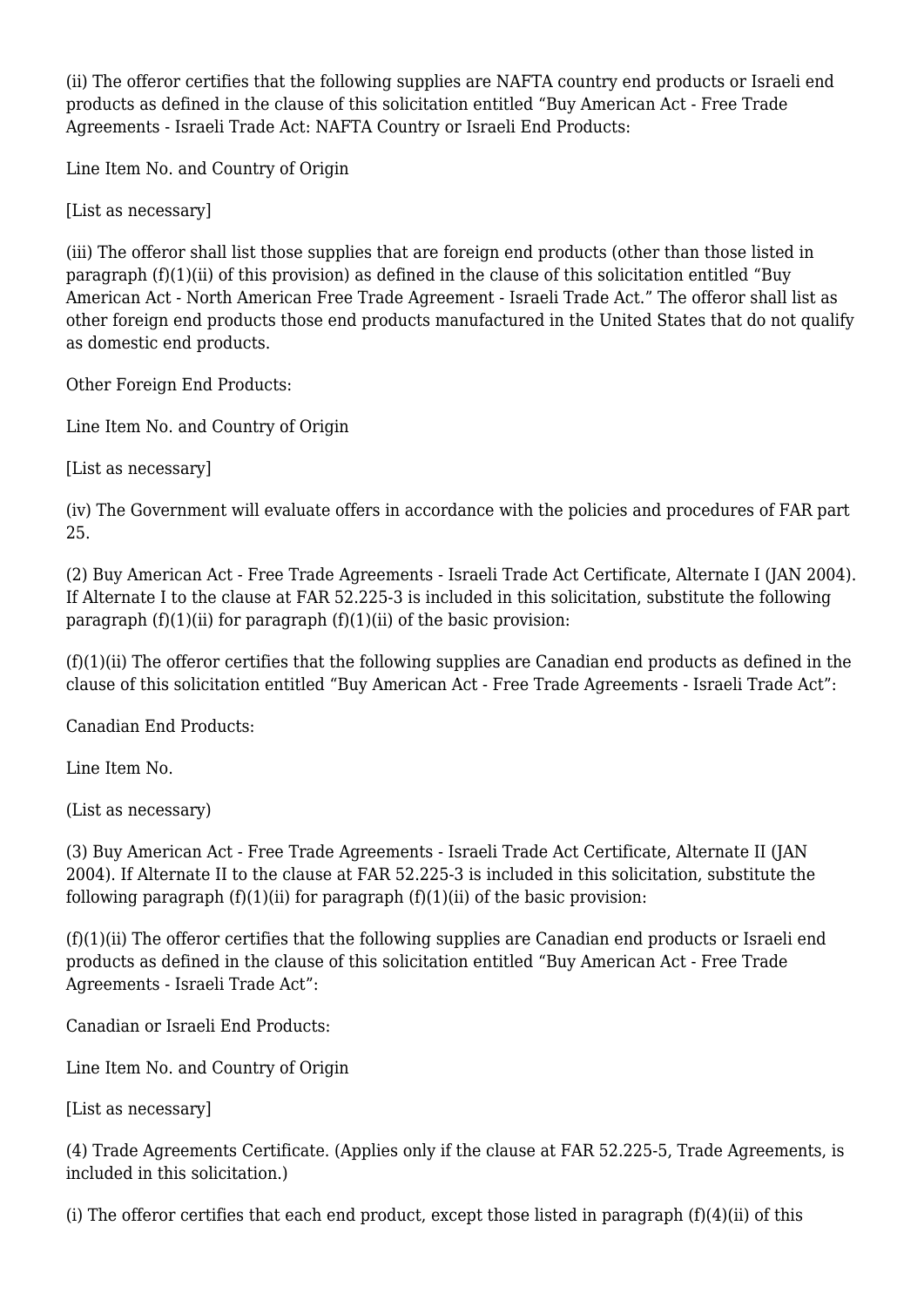provision, is a U.S.-made, designated country, Caribbean Basin country, or FTA country end product, as defined in the clause of this solicitation entitled "Trade Agreements."

(ii) The offeror shall list as other end products those end products that are not U.S.-made, designated country, Caribbean Basin country, or NAFTA country end products.

Other End Products:

Line Item No. and Country of Origin

[List as necessary]

(iii) The Government will evaluate offers in accordance with the policies and procedures of FAR part 25. For line items subject to the Trade Agreements Act, the Government will evaluate offers of U.S. made, designated country, Caribbean Basin country, or FTA country end products without regard to the restrictions of the Buy American Act. The Government will consider for award only offers of U.S. made, designated country, Caribbean Basin country, or FTA country end products unless the Contracting Officer determines that there are no offers for such products or that the offers for such products are insufficient to fulfill the requirements of the solicitation.

(g) Certification Regarding Knowledge of Child Labor for Listed End Products (Executive Order 13126). [The Contracting Officer must list in paragraph (g)

(1) any end products being acquired under this solicitation that are included in the List of Products Requiring Contractor Certification as to Forced or Indentured Child Labor, unless excluded at FAR 22.1503(b).]

(1) Listed end products.

Listed End Product and Listed Countries of Origin

(2) Certification. [If the Contracting Officer has identified end products and countries of origin in paragraph  $(g)(1)$  of this provision, then the offeror must certify to either  $(g)(2)$ 

(i) or  $(g)(2)(ii)$  by checking the appropriate block.]

 $\lbrack$   $\lbrack$   $\lbrack$  (i) The offeror will not supply any end product listed in paragraph (g)(1) of this provision that was mined, produced, or manufactured in the corresponding country as listed for that product.

 $\lbrack$   $\lbrack$   $\lbrack$  (ii) The offeror may supply an end product listed in paragraph (g)(1) of this provision that was mined, produced, or manufactured in the corresponding country as listed for that product. The offeror certifies that it has made a good faith effort to determine whether forced or indentured child labor was used to mine, produce, or manufacture any such end product furnished under this contract. On the basis of those efforts, the offeror certifies that it is not aware of any such use of child labor.

(End of provision)

*Alternate I* (MAR 2004) As prescribed in [1813.302-570](https://login.acquisition.gov/%5Brp:link:nfs-part-1813%5D#Section_1813_302_570_T48_6041812111)(a)(2)(i), add the following paragraph to the end of the basic provision and identify appropriately:

( ) Recovered Material Certification. As required by the Resource Conservation and Recovery Act of 1976 (42 U.S.C. 6962(c)(3)(A)(i)), the offeror certifies, that the percentage of recovered materials to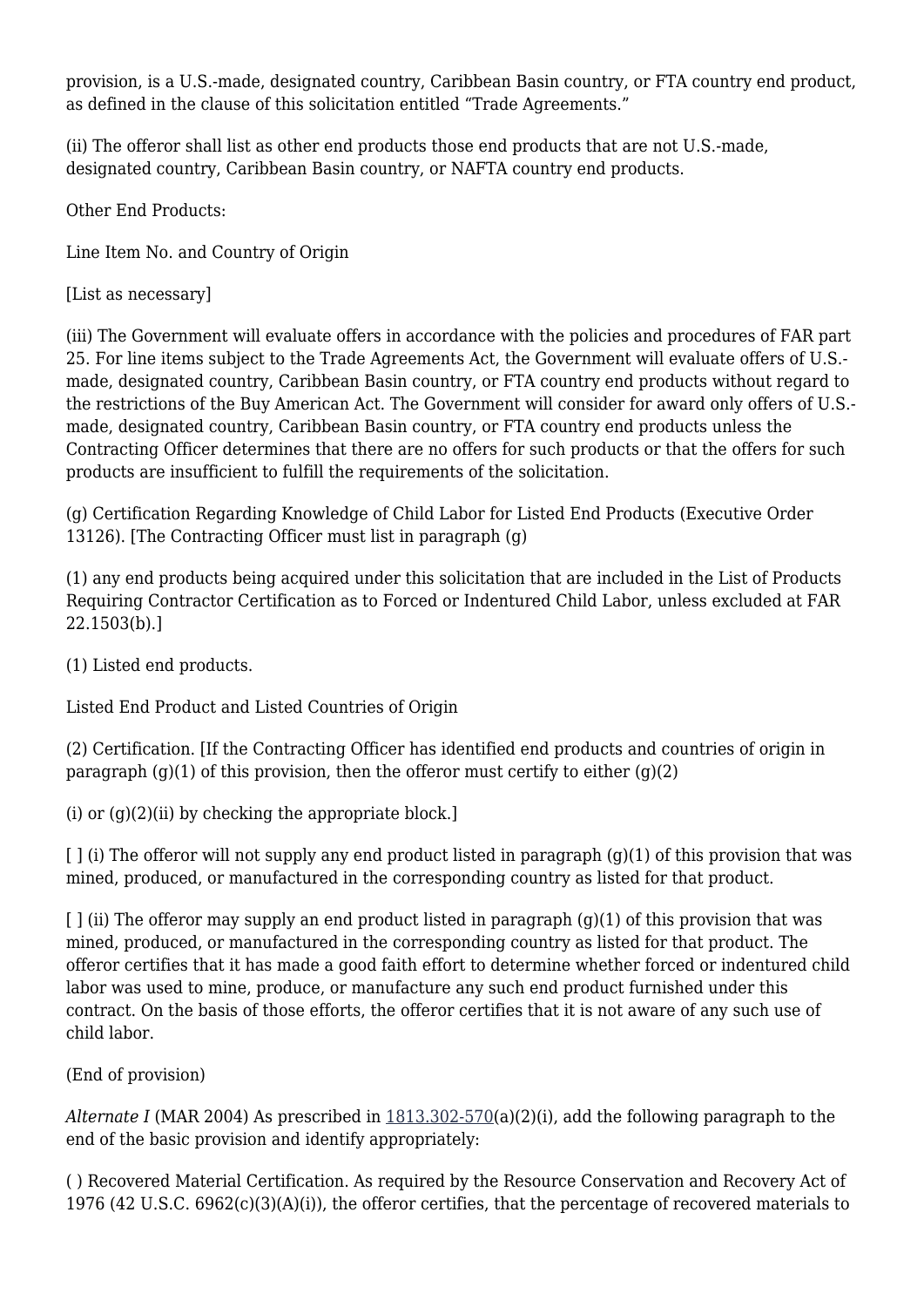be used in the performance of the contract will be at least the amount required by the applicable contract specifications.

*Alternate II* (MAR 2004) As prescribed in [1813.302-570](https://login.acquisition.gov/%5Brp:link:nfs-part-1813%5D#Section_1813_302_570_T48_6041812111)(a)(2)(ii), add the following paragraph to the end of the basic provision and identify appropriately:

( ) Historically Black College or University and Minority Institution Representation

(1) Definitions. As used in this provision -

"Historically black college or university" means an institution determined by the Secretary of Education to meet the requirements of 34 CFR 608.2. For the Department of Defense, the National Aeronautics and Space Administration, and the Coast Guard, the term also includes any nonprofit research institution that was an integral part of such a college or university before November 14, 1986.

"Minority institution" means an institution of higher education meeting the requirements of Section 1046(3) of the Higher Education Act of 1965 (20 U.S.C. 1067k, including a Hispanic-serving institution of higher education, as defined in Section 316(b)(1) of the Act (20 U.S.C. 1101a)).

(2) Representation. The offeror represents that it -

( ) is ( ) is not a historically black college or university;

( ) is ( ) is not a minority institution.

*Alternate III* (MAR 2004) As prescribed in [1813.302-570\(](https://login.acquisition.gov/%5Brp:link:nfs-part-1813%5D#Section_1813_302_570_T48_6041812111)a)(2)(iii), add the following paragraph to the end of the basic provision and identify appropriately:

( ) Representation of Limited Rights Data and Restricted Computer Software

(1) This solicitation sets forth the work to be performed if a contract award results, and the Government's known delivery requirements for data (as defined in FAR 27.401). Any resulting contract may also provide the Government the option to order additional data under the Additional Data Requirements clause at FAR 52.227-16, if included in the contract. Any data delivered under the resulting contract will be subject to the Rights in Data-General clause at FAR 52.227-14 that is to be included in this contract. Under the latter clause, a Contractor may withhold from delivery data that qualify as limited rights data or restricted computer software, and deliver form, fit, and function data in lieu thereof. The latter clause also may be used with its Alternates II and/or III to obtain delivery of limited rights data or restricted computer software, marked with limited rights or restricted rights notices, as appropriate. In addition, use of Alternate V with this latter clause provides the Government the right to inspect such data at the Contractor's facility.

(2) As an aid in determining the Government's need to include Alternate II or Alternate III in the clause at FAR 52.227-14, Rights in Data-General, the offeror shall complete paragraph (3) of this provision to either state that none of the data qualify as limited rights data or restricted computer software, or identify, to the extent feasible, which of the data qualifies as limited rights data or restricted computer software. Any identification of limited rights data or restricted computer software in the offeror's response is not determinative of the status of such data should a contract be awarded to the offeror.

(3) The offeror has reviewed the requirements for the delivery of data or software and states [offeror check appropriate block] -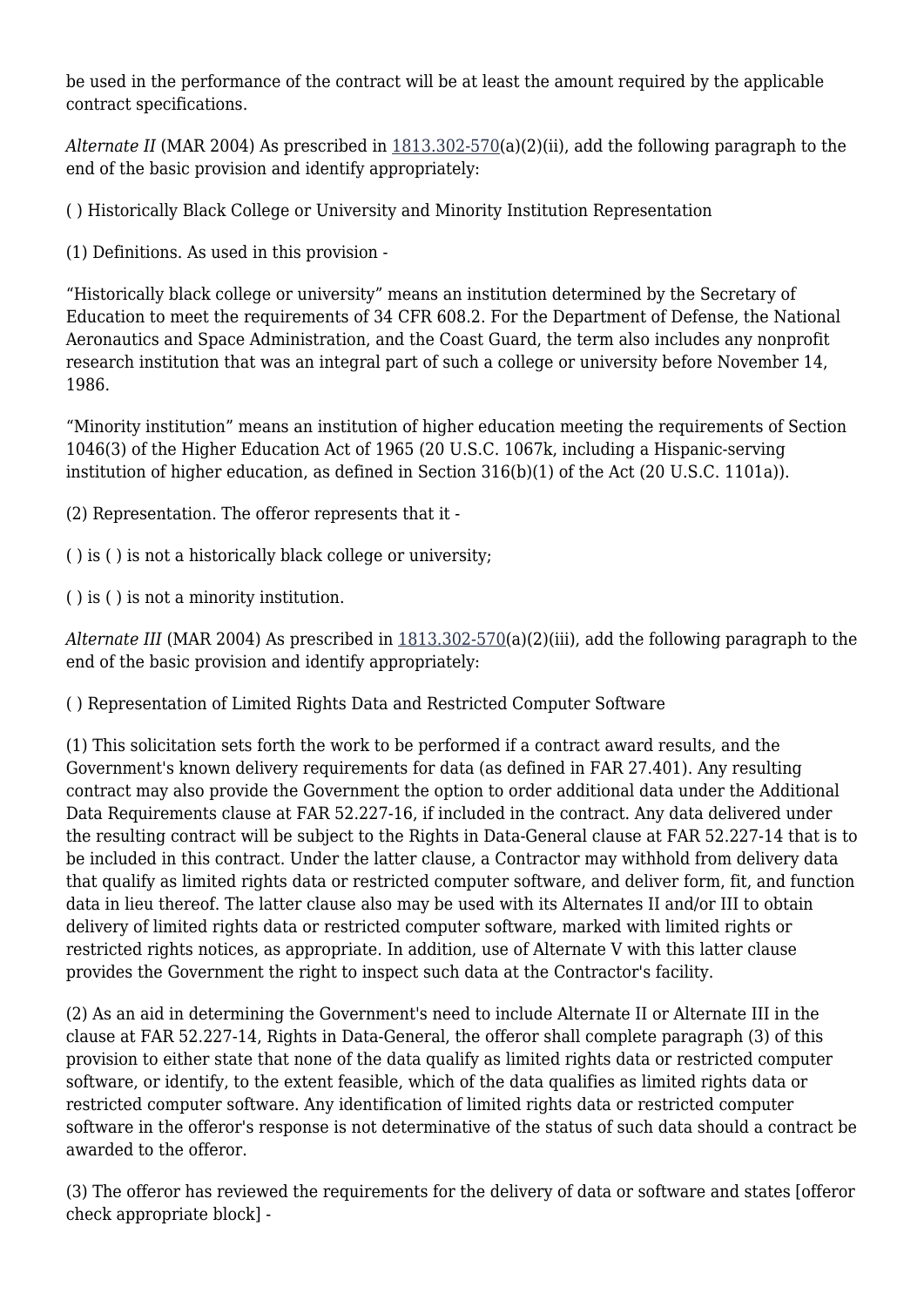( ) None of the data proposed for fulfilling such requirements qualifies as limited rights data or restricted computer software.

( ) Data proposed for fulfilling such requirements qualify as limited rights data or restricted computer software and are identified as follows:

**Note:**

"Limited rights data" and "Restricted computer software" are defined in the contract clause entitled "Rights in Data-General."

## **1852.213-71 Evaluation - Other Than Commercial Items.**

As prescribed in [1813.302-570](https://login.acquisition.gov/%5Brp:link:nfs-part-1813%5D#Section_1813_302_570_T48_6041812111)(b) insert the following provision:

Evaluation - Other Than Commercial Items JUN 2002)

(a) The Government will award a contract resulting from this solicitation to the responsible offeror whose offer conforming to the solicitation will be most advantageous to the Government, price and other factors considered. The following factors shall be used to evaluate offers:

[Contracting Officer shall insert the evaluation factors, such as (i) technical capability of the item offered to meet the Government requirement; (ii) price; (iii) past performance (see FAR 15.304).]

(b) *Options.* The Government will evaluate offers for award purposes by adding the total price for all options to the total price for the basic requirement. The Government may determine that an offer is unacceptable if the option prices are significantly unbalanced. Evaluation of options shall not obligate the Government to exercise the option(s).

(End of provision)

# **1852.214-70 Caution to offerors furnishing descriptive literature.**

As prescribed in [1814.201-670](https://login.acquisition.gov/%5Brp:link:nfs-part-1814%5D#Section_1814_201_670_T48_6041813112)(a), insert the following provision:

Caution to Offerors Furnishing Descriptive Literature (DEC 1988)

Bidders are cautioned against furnishing as a part of their bids descriptive literature that includes language reserving to the bidder the right to deviate from the requirements of the invitation for bids. Statements that "Data are subject to change without notice," "Prices subject to change without notice," or words having a similar effect are examples of such reservation. The Government will reject as nonresponsive any bid that incorporates literature containing such language or any bid that must be evaluated by using literature containing such language. Bidders should clearly label any submissions of descriptive literature not intended to form a part of a bid as such in order to preclude any need for the Government to interpret the bidder's intent in submitting descriptive literature. [See FAR 14.202-5.]

(End of provision)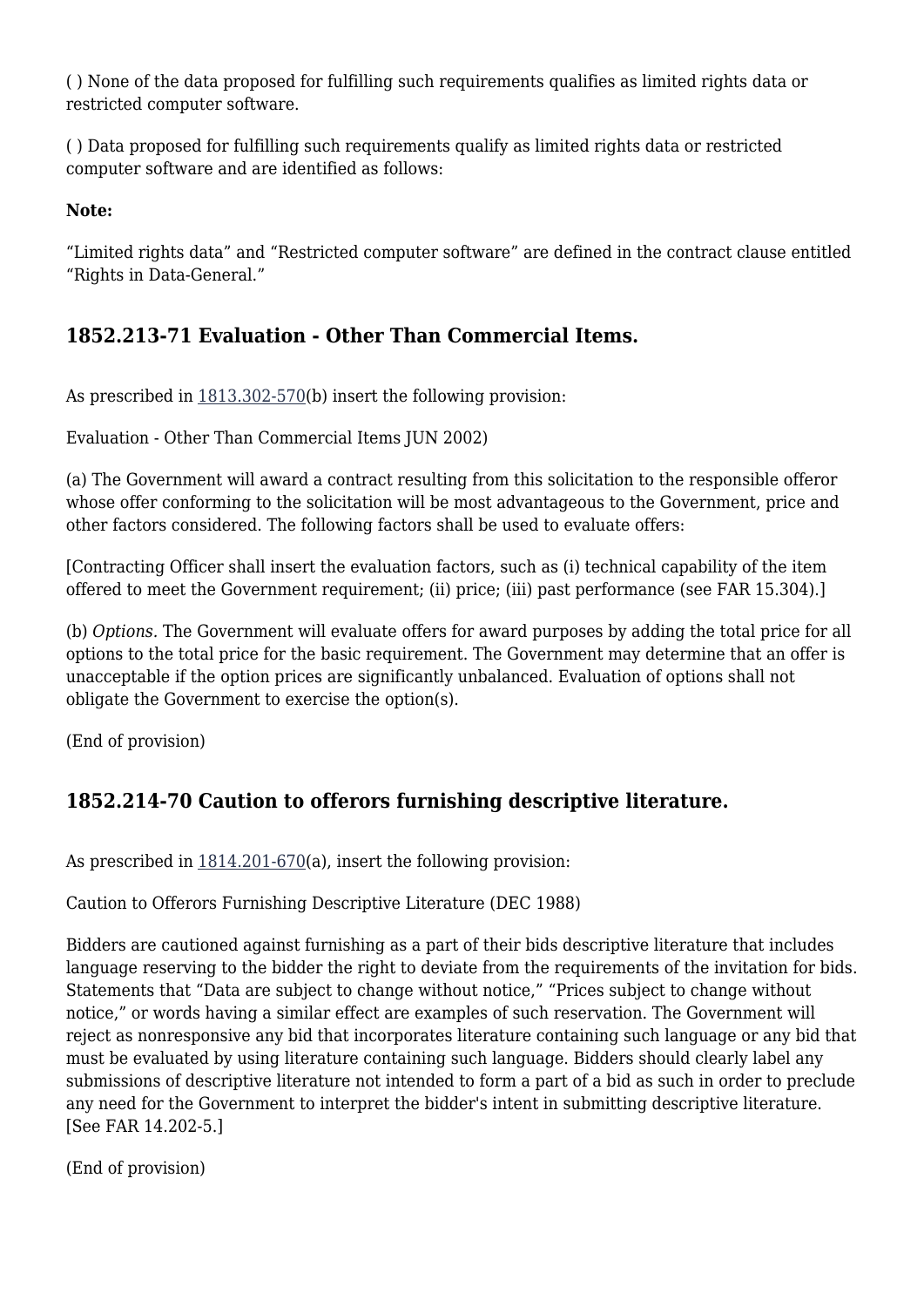#### **1852.214-71 Grouping for Aggregate Award.**

As prescribed in [1814.201-670](https://login.acquisition.gov/%5Brp:link:nfs-part-1814%5D#Section_1814_201_670_T48_6041813112)(b), insert the following provision:

Grouping for Aggregate Award (MAR 1989)

(a) The Government will evaluate offers and make award on a basis of the aggregate offers for items

[*Insert the item numbers and/or descriptions*].

The Government will not consider an offer for quantities less than those specified for these items.

(b) If this is an invitation for bids, the Government will reject as nonresponsive a bid that is not made on the total quantities for all of the items specified in paragraph (a) of this section.

(End of provision)

#### **1852.214-72 Full quantities.**

As prescribed in [1814.201-670](https://login.acquisition.gov/%5Brp:link:nfs-part-1814%5D#Section_1814_201_670_T48_6041813112)(c), insert the following provision:

Full Quantities (DEC 1988)

The Government will not consider an offer for quantities of items less than those specified. If this is an invitation for bids, the Government will reject as nonresponsive a bid that is not made on full quantities.

(End of provision)

#### **1852.215-77 Preproposal/pre-bid conference.**

As prescribed in [1815.209-70\(](https://login.acquisition.gov/%5Brp:link:nfs-part-1815%5D#Section_1815_209_70_T48_6041814117)a), insert the following provision:

Preproposal/Pre-Bid Conference (APR 2015)

(a) A preproposal/pre-bid conference will be held as indicated below:

Date:

Time:

Location:

Other Information, as applicable:

[Insert the applicable conference information.]

(b) Attendance at the preproposal/pre-bid conference is recommended; however, attendance is neither required nor a prerequisite for proposal/bid submission and will not be considered in the evaluation.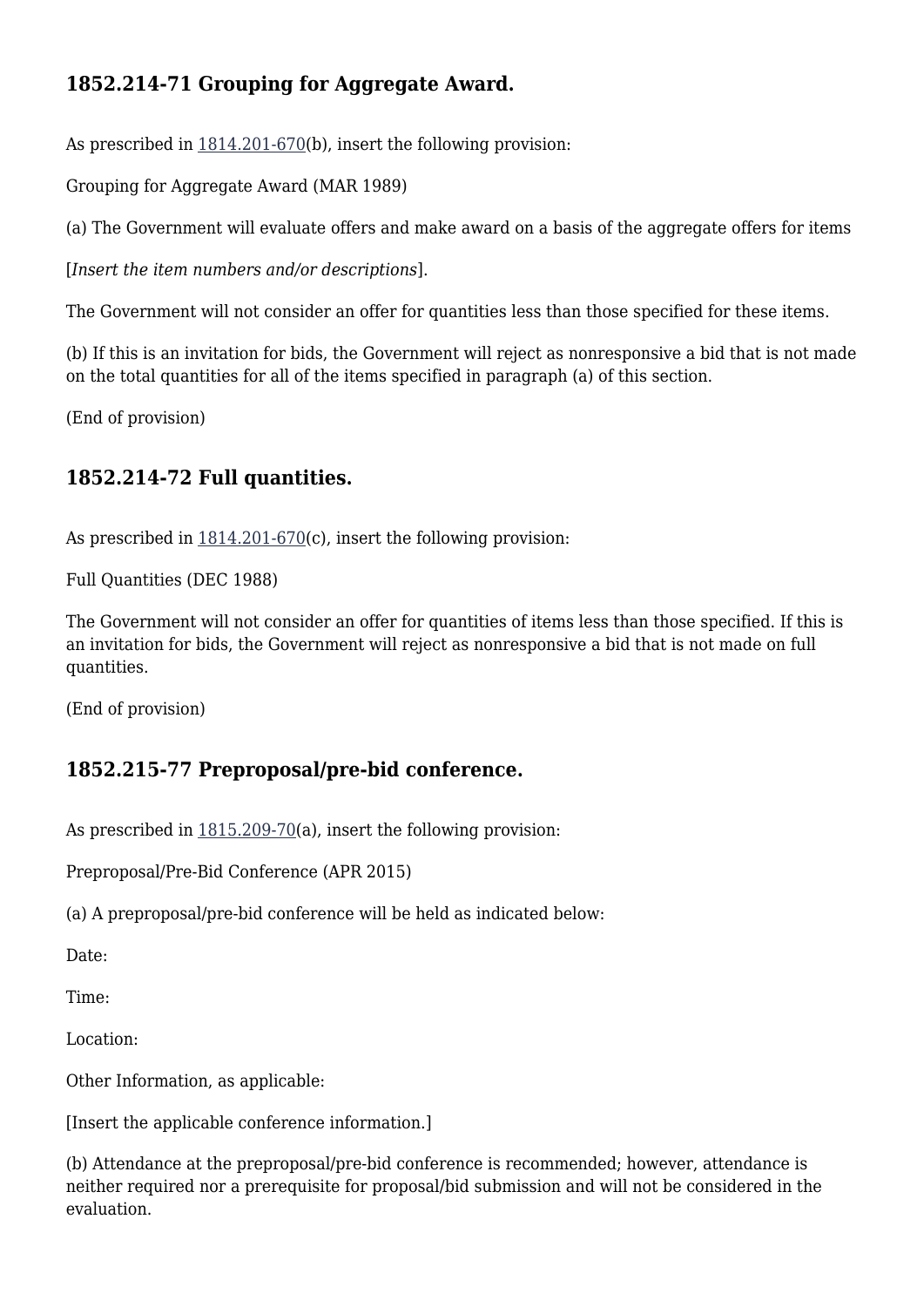(c) Offerors, individuals, or interested parties who plan to attend the pre-proposal/pre-bid conference must provide the Contracting Officer in writing, at a minimum, full name of the attendee(s), identification of nationality (U.S. or specify other nation citizenship), Lawful Permanent Resident Numbers in the case of foreign nationals, affiliation and full office address/phone number. Center-specific security requirements for this pre-proposal/pre-bid conference will be given to a company representative prior to the conference or will be identified in this solicitation as follows: (*fill-in*). Examples of specific identification information which may be required include state driver's license and social security number. Except for foreign nationals, the identification information must be provided at least (*fill-in*) working days in advance of the conference. This information shall be provided at least (*fill-in*) working days in advance of the conference for foreign nationals due to the longer badging and clearance processing time required. However, the Center reserves the right to determine foreign nationals may not be allowed on the Government site. The Government is not responsible for offerors' inability to obtain clearance within sufficient time to attend the conference. Due to space limitations, representation of any potential Offeror may not exceed (*fill-in)* company representatives/persons per Offeror. Any "lobbying firm or lobbyist" as defined in 2 U.S.C. 1602(9) and (10), or any Offeror represented by a lobbyist under the Lobbying Disclosure Act of 1995 shall be specifically identified.

(d) Visitors on NASA Centers are allowed to possess and use photographic equipment (including camera cell phones) and related materials EXCEPT IN CONTROLLED AREAS. Anyone desiring to use camera equipment during the conference should contact the Contracting Officer to determine if the site(s) to be visited is a controlled area.

(e) The Government will respond to questions regarding this procurement provided such questions have been received at least five (5) working days prior to the conference. Other questions will be answered at the conference or in writing at a later time. All questions, together with the Government's response, will be transmitted to all solicitation recipients via the government-wide point of entry (GPE). In addition, conference materials distributed at the preproposal/pre-bid conference will be made available to all potential offerors via the GPE.

(End of provision)

#### **1852.215-78 Make or buy program requirements.**

As prescribed in  $1815.408-70$ (a), insert the following provision:

Make or Buy Program Requirements (FEB 1998)

The offeror shall submit a Make-or-Buy Program in accordance with the requirements of Federal Acquisition Regulation (FAR) 15.407-2. The offeror shall include the following supporting documentation with its proposal:

(a) A description of each major item or work effort.

(b) Categorization of each major item or work effort as "must make," "must buy," or "can either make or buy."

(c) For each item or work effort categorized as "can either make or buy," a proposal either to "make" or "buy."

(d) Reasons for (i) categorizing items and work effort as "must make" or "must buy" and (ii)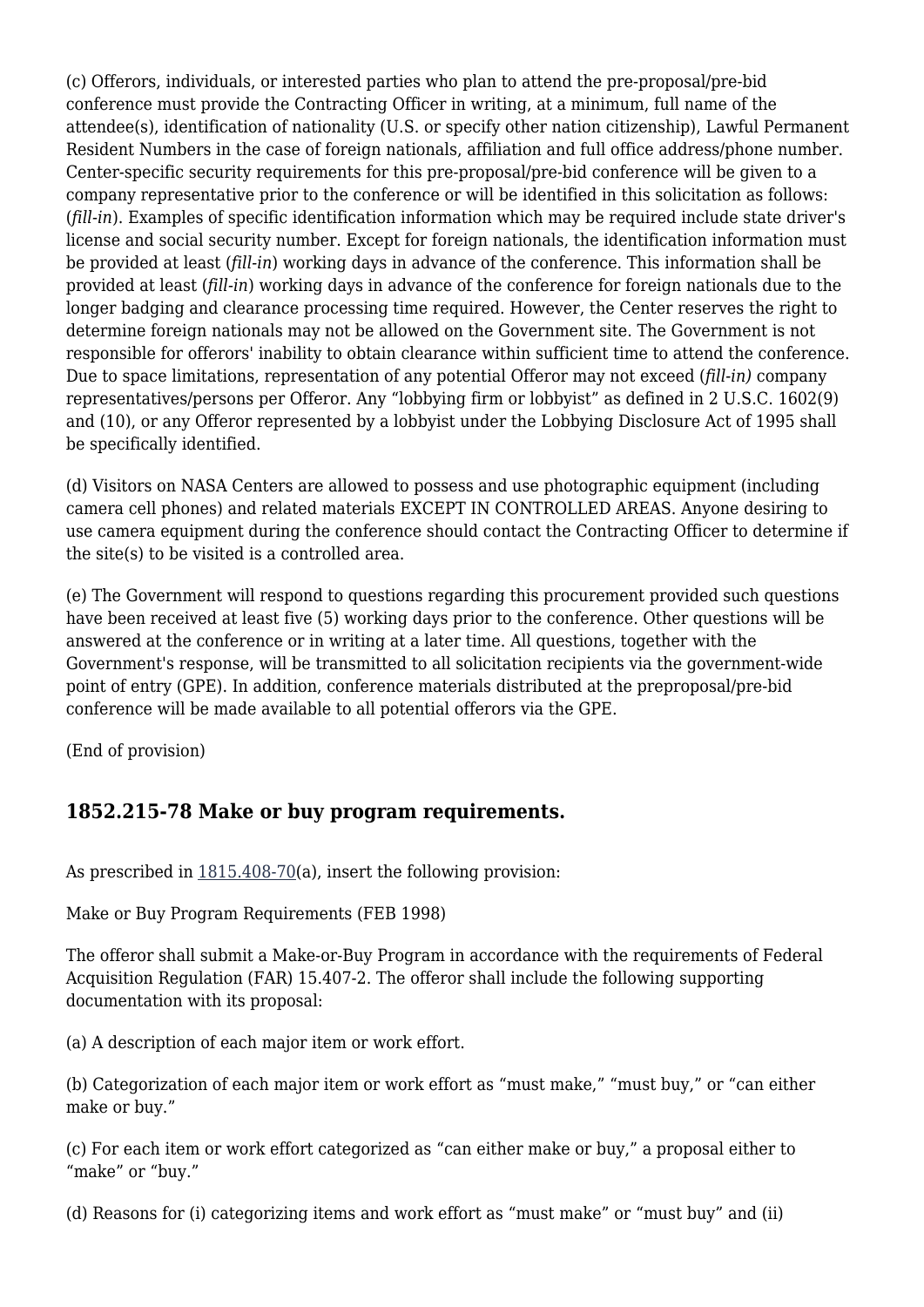proposing to "make" or "buy" those categorized as "can either make or buy." The reasons must include the consideration given to the applicable evaluation factors described in the solicitation and be in sufficient detail to permit the Contracting Officer to evaluate the categorization and proposal.

(e) Designation of the offeror's plant or division proposed to make each item or perform each work effort and a statement as to whether the existing or proposed new facility is in or near a labor surplus area.

(f) Identification of proposed subcontractors, if known, and their location and size status.

(g) Any recommendations to defer make-or-buy decisions when categorization of some items or work efforts is impracticable at the time of submission.

(End of provision)

## **1852.215-79 Price adjustment for "Make- or-Buy" changes.**

As prescribed in  $1815.408-70(b)$  $1815.408-70(b)$ , insert the following clause:

Price Adjustment for "Make-or-Buy" Changes (JUN 2018)

The following make-or-buy items are subject to the provisions of paragraph (d) of the clause at FAR 52.215-9, Change or Additions to Make-or-Buy Program, of this contract:

**Item Description Make-or-Buy Determination**

(End of clause)

#### **1852.215-81 Proposal page limitations.**

As prescribed in  $1815.209-70(d)$  $1815.209-70(d)$ , insert the following provision:

Proposal Page Limitations (APR 2015)

(a) The following page limitations are established for each portion of the proposal submitted in response to this solicitation.

**Proposal section (List each volume or section)**

**Page limit (Specify limit)** **[Proposal subsection] (List each subsection)**

(e.g. Offeror's Subcontracting Plan should not exceed 20 pages)

(b) A page is defined as one side of sheet,  $8\frac{1}{2}$  ×  $11$ ", with at least one inch margins on all sides,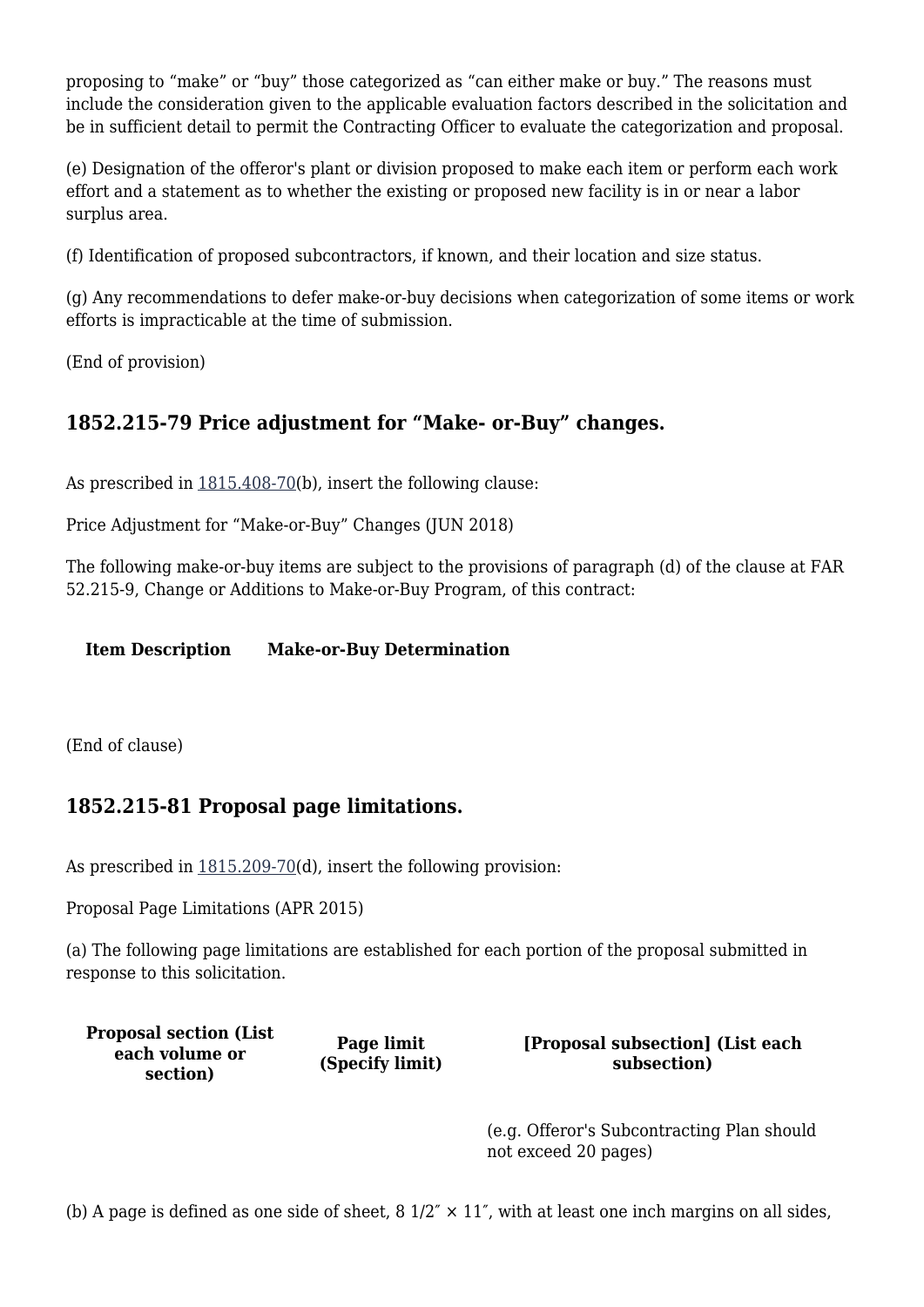using not smaller than 12 point type. Foldouts count as an equivalent number of 8  $1/2^r \times 11^r$  pages. The metric standard format most closely approximating the described standard 8  $1/2$ "  $\times$  11" size may also be used. Other limitations/instructions identified as follows: (*fill-in,* if there are other limitations/instructions).

(c) Identify any exclusions to the page limits that are excluded from the page counts specified in paragraph (a) of this provision (*e.g.* title pages, table of contents) as follows: (*fill-in*). In addition, the Cost section of your proposal is not page limited. However, this section is to be strictly limited to cost and price information. Information that can be construed as belonging in one of the other sections of the proposal will be so construed and counted against that section's page limitation.

(d) If final proposal revisions are requested, separate page limitations will be specified in the Government's request for that submission.

(e) Pages submitted in excess of the limitations specified in this provision will not be evaluated by the Government and will be returned to the offeror.

(End of provision)

#### **1852.215-84 Ombudsman.**

As prescribed in [1815.7003](https://login.acquisition.gov/%5Brp:link:nfs-part-1815%5D#Section_1815_7003_T48_6041814612), insert the following clause:

Ombudsman (NOV 2011)

(a) An ombudsman has been appointed to hear and facilitate the resolution of concerns from offerors, potential offerors, and contractors during the preaward and postaward phases of this acquisition. When requested, the ombudsman will maintain strict confidentiality as to the source of the concern. The existence of the ombudsman is not to diminish the authority of the contracting officer, the Source Evaluation Board, or the selection official. Further, the ombudsman does not participate in the evaluation of proposals, the source selection process, or the adjudication of formal contract disputes. Therefore, before consulting with an ombudsman, interested parties must first address their concerns, issues, disagreements, and/or recommendations to the contracting officer for resolution.

(b) If resolution cannot be made by the contracting officer, interested parties may contact the installation ombudsman, whose name, address, telephone number, facsimile number, and email address may be found at: *[http://prod.nais.nasa.gov/pub/pub\\_library/Omb.html](http://prod.nais.nasa.gov/pub/pub_library/Omb.html).* Concerns, issues, disagreements, and recommendations which cannot be resolved at the installation may be referred to the Agency ombudsman identified at the above URL. Please do not contact the ombudsman to request copies of the solicitation, verify offer due date, or clarify technical requirements. Such inquiries shall be directed to the Contracting Officer or as specified elsewhere in this document.

(End of clause)

*Alternate I* (JUN 2000). As prescribed in [1815.7003,](https://login.acquisition.gov/%5Brp:link:nfs-part-1815%5D#Section_1815_7003_T48_6041814612) insert the following paragraph (c):

(c) If this is a task or delivery order contract, the ombudsman shall review complaints from contractors and ensure they are afforded a fair opportunity to be considered, consistent with the procedures of the contract.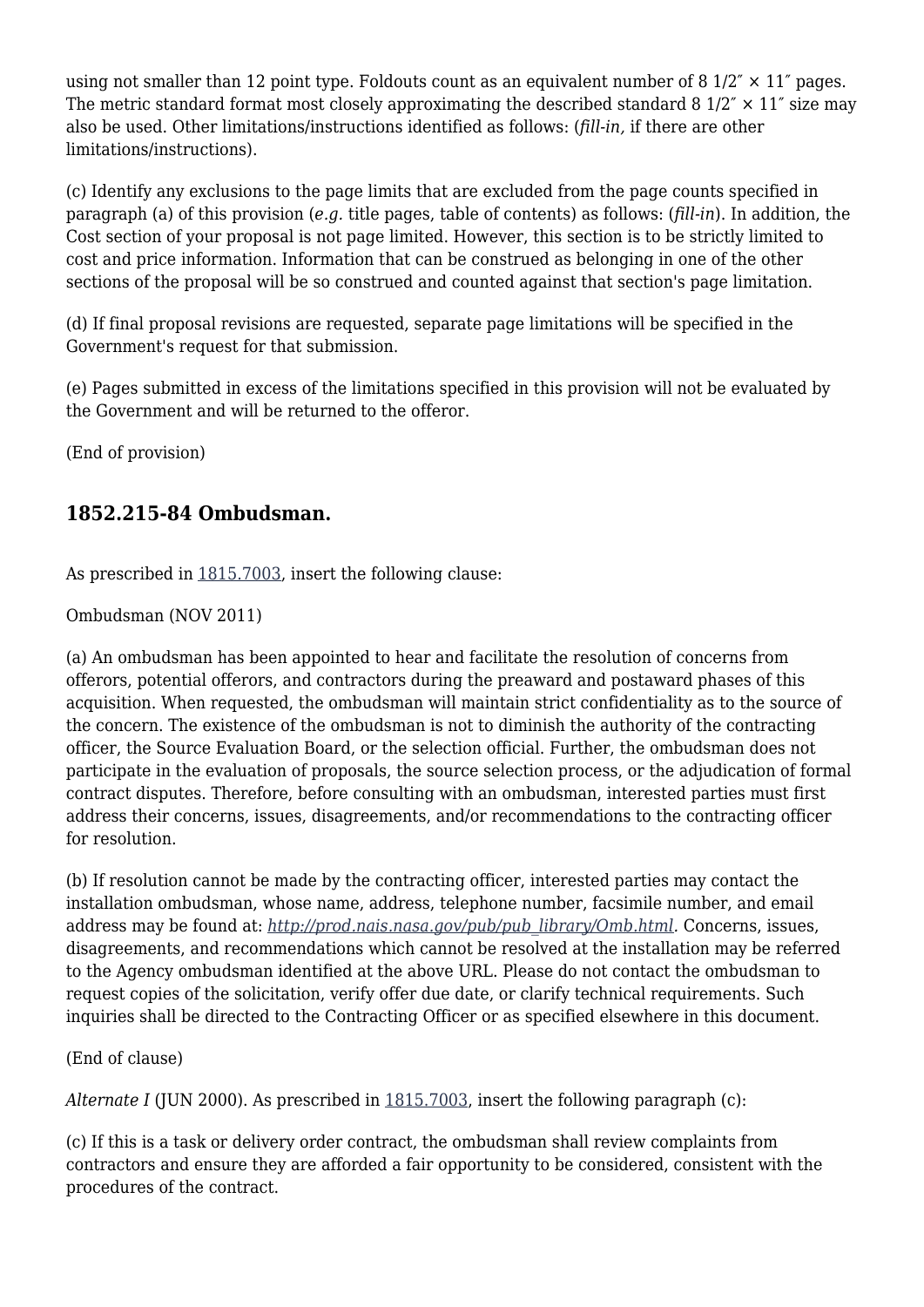#### **1852.215-85 Proposal adequacy checklist.**

As prescribed in  $1815.408-70(c)$  $1815.408-70(c)$ , use the following provision:

PROPOSAL ADEQUACY CHECKLIST (MAR 2014)

The offeror shall complete the following checklist, providing location of requested information, or an explanation of why the requested information is not provided. In preparation of the offeror's checklist, offerors may elect to have their prospective subcontractors use the same or similar checklist as appropriate.

Proposal Adequacy Checklist

| <b>References</b>                                      | <b>Submission item</b>                                                                                                                                                                                         | <b>Proposal</b><br>page No. | If not<br>provided<br>explain (may<br>use<br>continuation<br>pages<br>traceable to<br>this<br>checklist) |
|--------------------------------------------------------|----------------------------------------------------------------------------------------------------------------------------------------------------------------------------------------------------------------|-----------------------------|----------------------------------------------------------------------------------------------------------|
| <b>GENERAL</b><br><b>INSTRUCTIONS</b>                  |                                                                                                                                                                                                                |                             |                                                                                                          |
| 1. FAR 15.408, Table 15-2,<br>Section I Paragraph A    | Is there a properly completed<br>first page of the proposal per<br>FAR 15.408 Table 15-2 I.A or<br>as specified in the solicitation?                                                                           |                             |                                                                                                          |
| 2. FAR 15.408, Table 15-2,<br>Section I Paragraph A(7) | Does the proposal identify the<br>need for Government-<br>furnished material/tooling/test<br>equipment? Include the<br>accountable contract number<br>and contracting officer contact<br>information if known. |                             |                                                                                                          |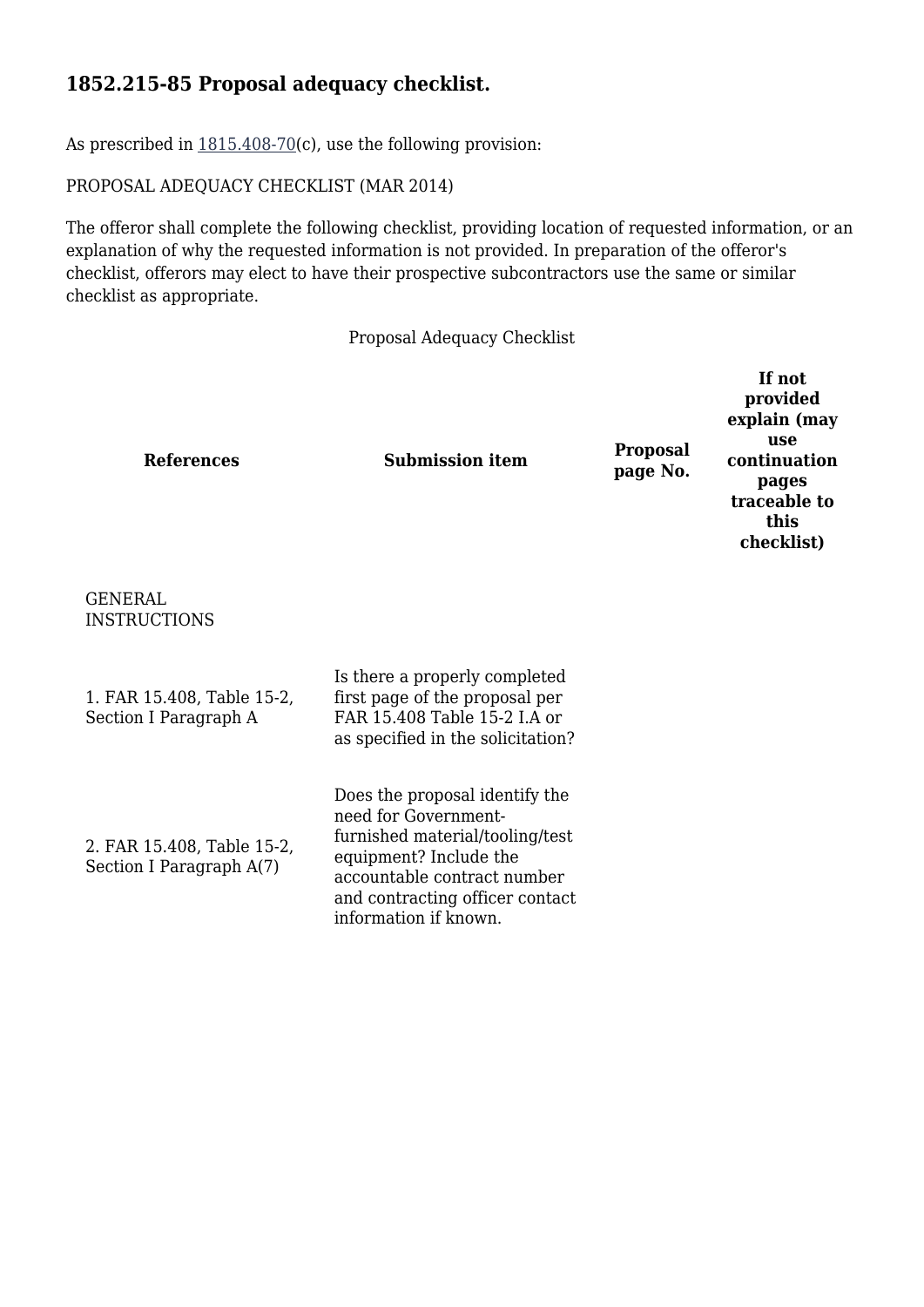| <b>References</b>                                       | <b>Submission item</b>                                                                                                                                                                                                                                                                                                                                                                                                                                                                                                                    | <b>Proposal</b><br>page No. | If not<br>provided<br>explain (may<br>use<br>continuation<br>pages<br>traceable to<br>this<br>checklist) |
|---------------------------------------------------------|-------------------------------------------------------------------------------------------------------------------------------------------------------------------------------------------------------------------------------------------------------------------------------------------------------------------------------------------------------------------------------------------------------------------------------------------------------------------------------------------------------------------------------------------|-----------------------------|----------------------------------------------------------------------------------------------------------|
| 3. FAR 15.408, Table 15-2,<br>Section I Paragraph A(8)  | If your organization is subject<br>to Cost Accounting Standards<br>(CAS), does the proposal<br>identify the current status of<br>your CAS Disclosure<br>Statement? Does the proposal<br>identify and explain<br>notifications of noncompliance<br>with Cost Accounting<br><b>Standards Board or Cost</b><br>Accounting Standards (CAS);<br>any proposal inconsistencies<br>with your disclosed practices<br>or applicable CAS; and<br>inconsistencies with your<br>established estimating and<br>accounting principles and<br>procedures? |                             |                                                                                                          |
| 4. FAR 15.408, Table 15-2,<br>Section I, Paragraph C(1) | Does the proposal disclose any<br>other known activity that<br>could materially impact the<br>costs?                                                                                                                                                                                                                                                                                                                                                                                                                                      |                             |                                                                                                          |
| FAR 2.101, "Cost or<br>pricing data"                    | This may include, but is not<br>limited to, such factors as -                                                                                                                                                                                                                                                                                                                                                                                                                                                                             |                             |                                                                                                          |
|                                                         | (1) Vendor quotations;                                                                                                                                                                                                                                                                                                                                                                                                                                                                                                                    |                             |                                                                                                          |
|                                                         | (2) Nonrecurring costs;                                                                                                                                                                                                                                                                                                                                                                                                                                                                                                                   |                             |                                                                                                          |
|                                                         | (3) Information on changes in<br>production methods and in<br>production or purchasing<br>volume;                                                                                                                                                                                                                                                                                                                                                                                                                                         |                             |                                                                                                          |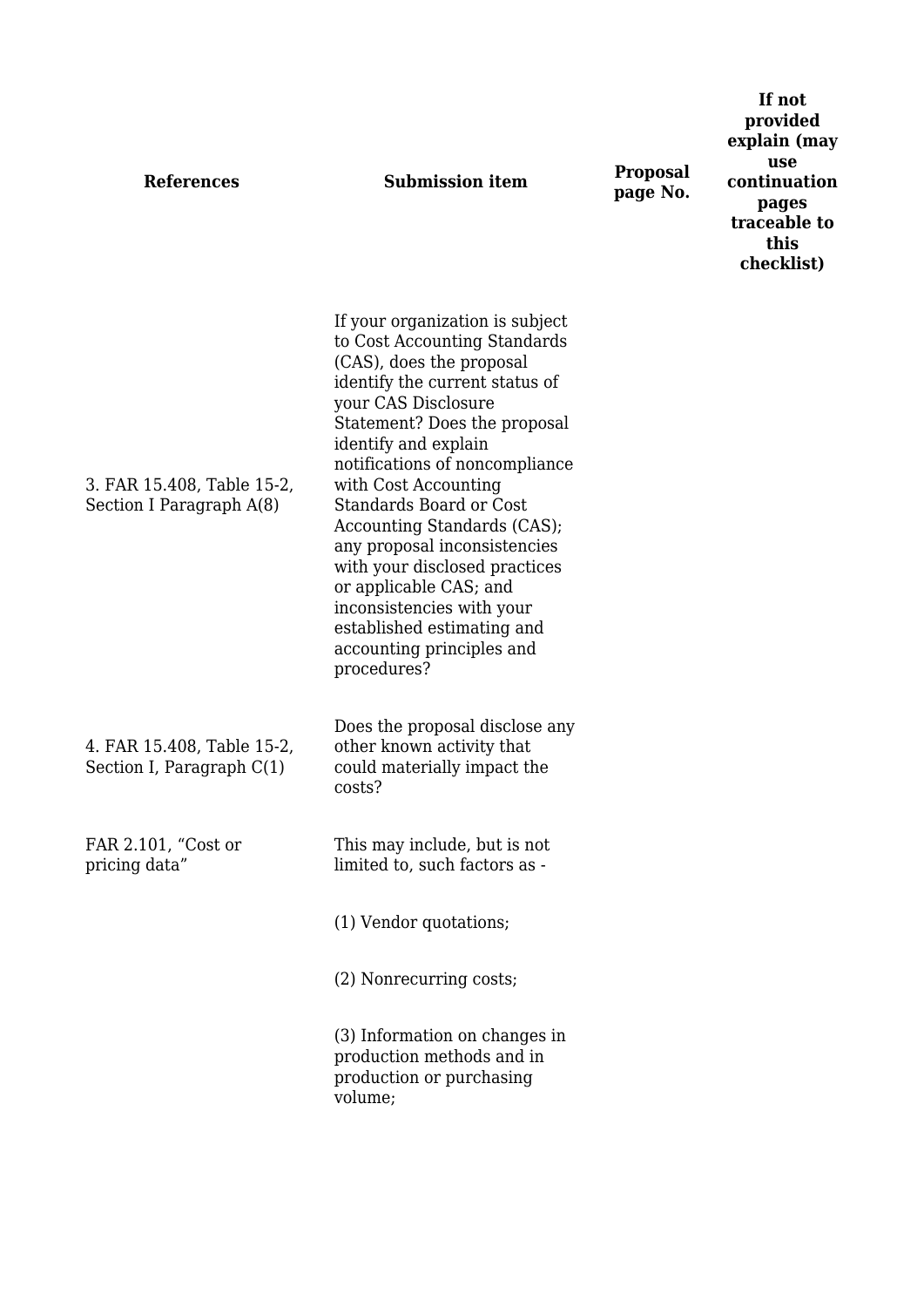| <b>References</b>                                   | <b>Submission item</b>                                                                                                                                                                                       | <b>Proposal</b><br>page No. | provided<br>explain (may<br>use<br>continuation<br>pages<br>traceable to<br>this<br>checklist) |
|-----------------------------------------------------|--------------------------------------------------------------------------------------------------------------------------------------------------------------------------------------------------------------|-----------------------------|------------------------------------------------------------------------------------------------|
|                                                     | (4) Data supporting<br>projections of business<br>prospects and objectives and<br>related operations costs;                                                                                                  |                             |                                                                                                |
|                                                     | (5) Unit-cost trends such as<br>those associated with labor<br>efficiency;                                                                                                                                   |                             |                                                                                                |
|                                                     | (6) Make-or-buy decisions;                                                                                                                                                                                   |                             |                                                                                                |
|                                                     | (7) Estimated resources to<br>attain business goals; and                                                                                                                                                     |                             |                                                                                                |
|                                                     | (8) Information on<br>management decisions that<br>could have a significant<br>bearing on costs.                                                                                                             |                             |                                                                                                |
| 5. FAR 15.408, Table 15-2,<br>Section I Paragraph B | Is an Index of all certified cost<br>or pricing data and<br>information accompanying or<br>identified in the proposal<br>provided and appropriately<br>referenced?                                           |                             |                                                                                                |
| 6. FAR $15.403-1(b)$                                | Are there any exceptions to<br>submission of certified cost or<br>pricing data pursuant to FAR<br>15.403-1(b)? If so, is<br>supporting documentation<br>included in the proposal?<br>(Note questions 18-20.) |                             |                                                                                                |

**If not**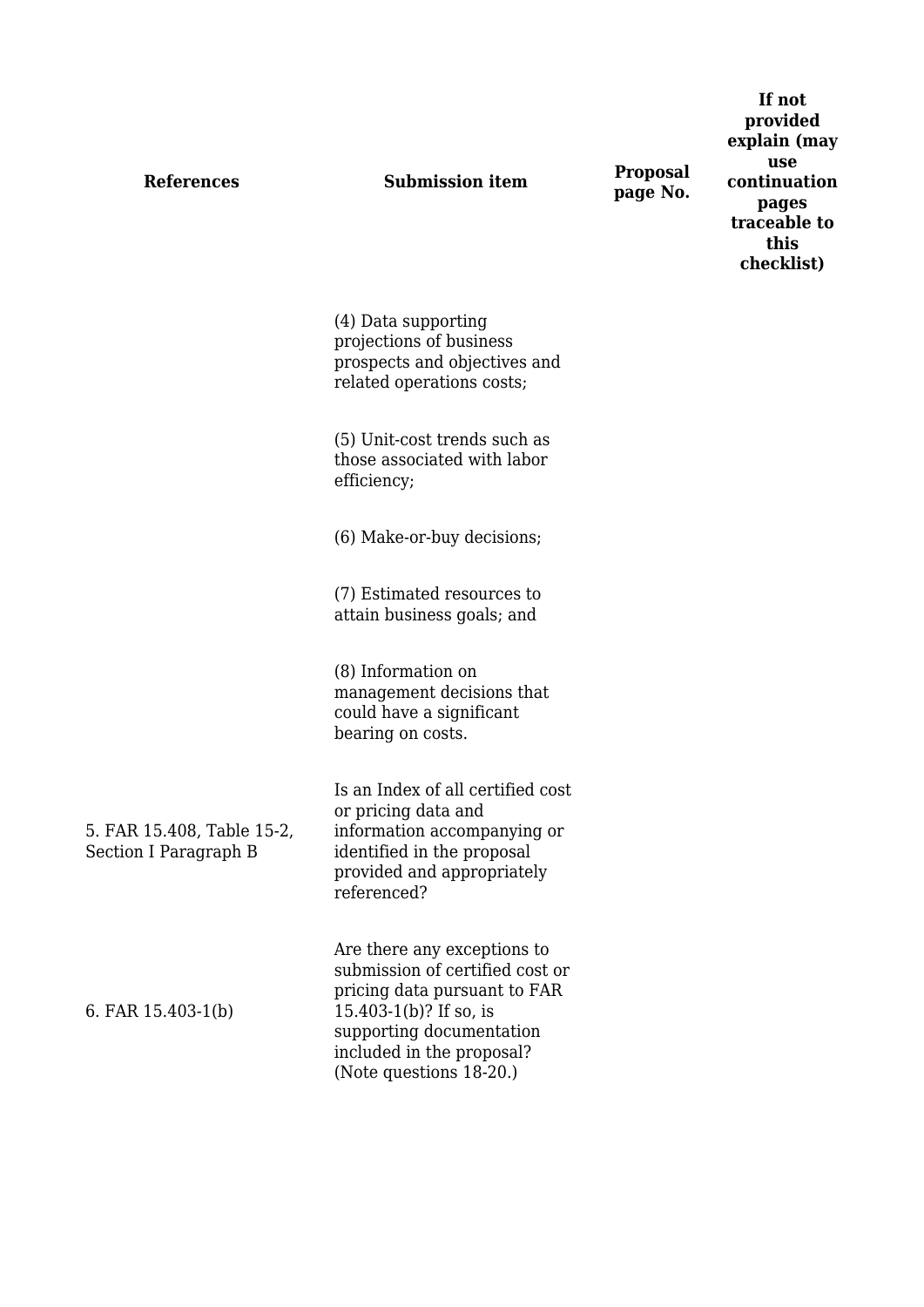| <b>References</b>                                              | <b>Submission item</b>                                                                                                                                                                                                                                                                                            | <b>Proposal</b><br>page No. | If not<br>provided<br>explain (may<br>use<br>continuation<br>pages<br>traceable to<br>this<br>checklist) |
|----------------------------------------------------------------|-------------------------------------------------------------------------------------------------------------------------------------------------------------------------------------------------------------------------------------------------------------------------------------------------------------------|-----------------------------|----------------------------------------------------------------------------------------------------------|
| 7. FAR 15.408, Table 15-2,<br>Section I Paragraph C(2)(i)      | Does the proposal disclose the<br>judgmental factors applied and<br>the mathematical or other<br>methods used in the estimate,<br>including those used in<br>projecting from known data?                                                                                                                          |                             |                                                                                                          |
| 8. FAR 15.408, Table 15-2,<br>Section I Paragraph<br>C(2)(ii)  | Does the proposal disclose the<br>nature and amount of any<br>contingencies included in the<br>proposed price?                                                                                                                                                                                                    |                             |                                                                                                          |
| 9. FAR 15.408 Table 15-2,<br>Section II, Paragraph A or<br>B   | Does the proposal explain the<br>basis of all cost estimating<br>relationships (labor hours or<br>material) proposed on other<br>than a discrete basis?                                                                                                                                                           |                             |                                                                                                          |
| 10. FAR 15.408, Table<br>15-2, Section I Paragraphs<br>D and E | Is there a summary of total<br>cost by element of cost and<br>are the elements of cost cross-<br>referenced to the supporting<br>cost or pricing data?<br>(Breakdowns for each cost<br>element must be consistent<br>with your cost accounting<br>system, including breakdown<br>by year.)                        |                             |                                                                                                          |
| 11. FAR 15.408, Table<br>15-2, Section I Paragraphs<br>D and E | If more than one Contract Line<br>Item Number (CLIN) or sub<br>Contract Line Item Number<br>(sub-CLIN) is proposed as<br>required by the RFP, are there<br>summary total amounts<br>covering all line items for each<br>element of cost and is it cross-<br>referenced to the supporting<br>cost or pricing data? |                             |                                                                                                          |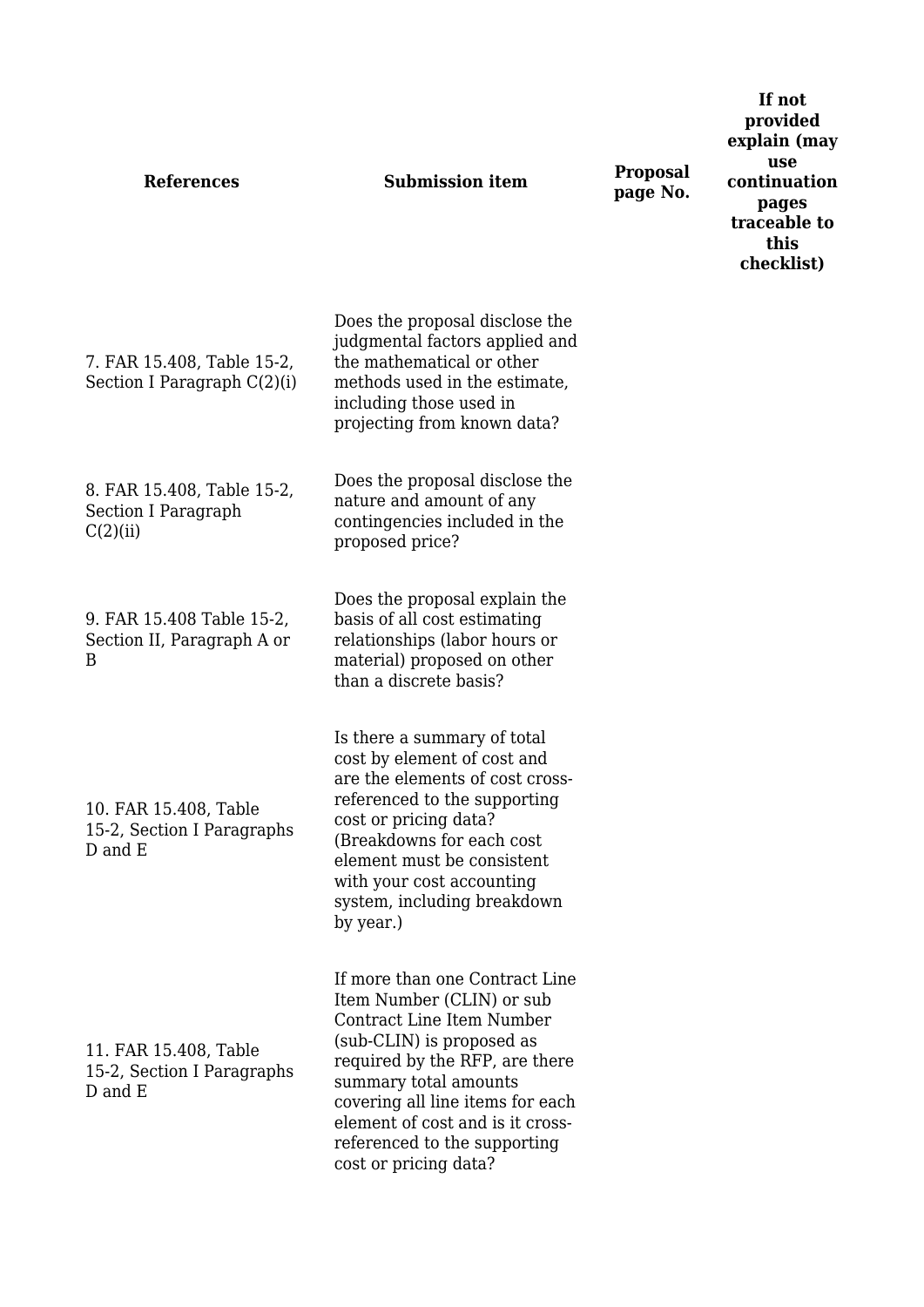**References Submission item Proposal** 12. FAR 15.408, Table 15-2, Section I Paragraph F Does the proposal identify any incurred costs for work performed before the submission of the proposal? 13. FAR 15.408, Table 15-2, Section I Paragraph G Is there a Government forward pricing rate agreement (FPRA)? If so, the offeror shall identify the official submittal of such rate and factor data. If not, does the proposal include all rates and factors by year that are utilized in the development of the proposal and the basis for those rates and factors? COST ELEMENTS MATERIALS AND **SERVICES** 14. FAR 15.408, Table 15-2, Section II Paragraph A Does the proposal include a consolidated summary of individual material and services, frequently referred to as a Consolidated Bill of Material (CBOM), to include the basis for pricing? The offeror's consolidated summary shall include raw materials, parts, components, assemblies, subcontracts and services to be produced or performed by others, identifying as a minimum the item, source, quantity, and price.

**page No.**

**If not provided explain (may use continuation pages traceable to this checklist)**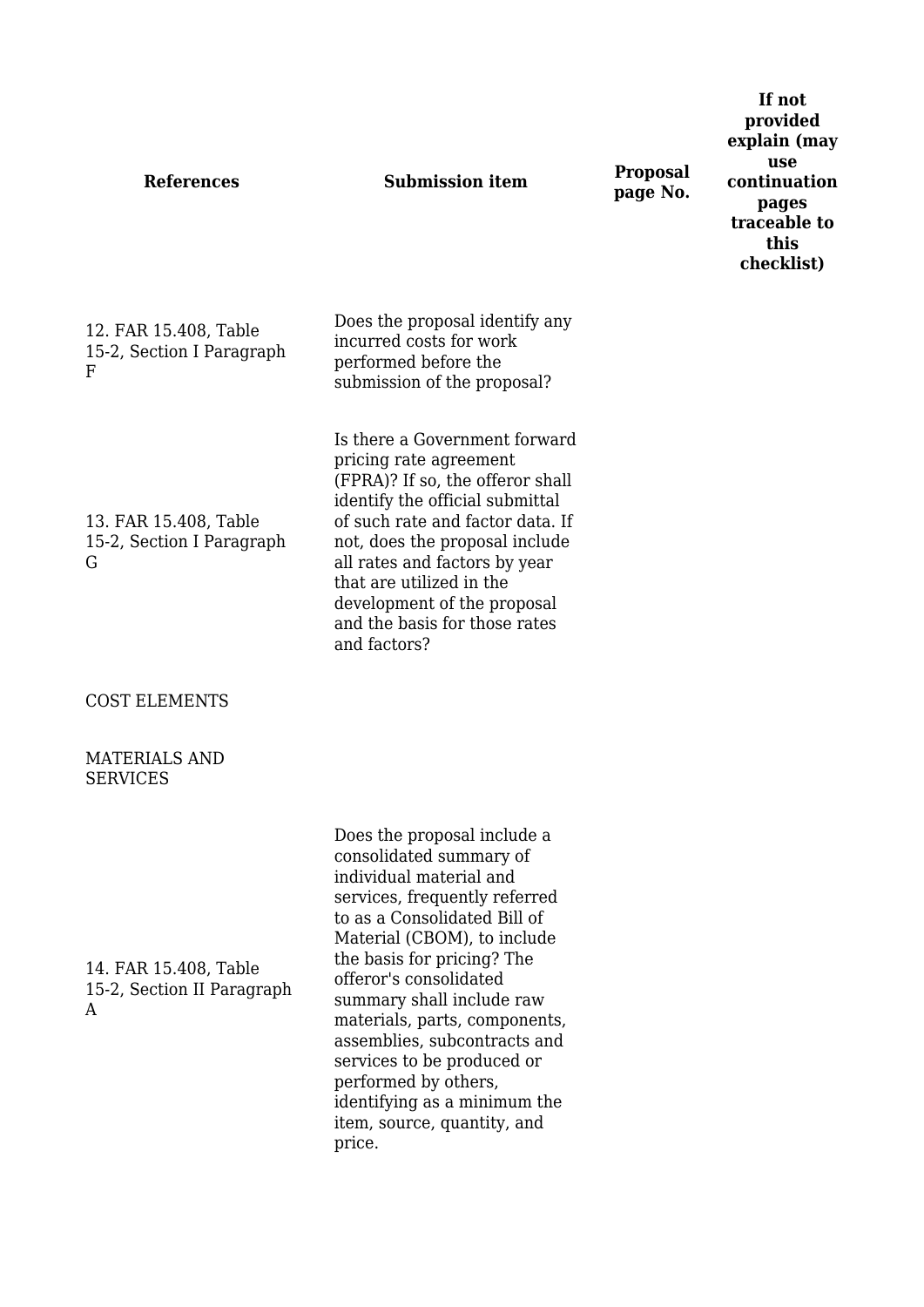# **References Submission item Proposal**

Per the thresholds of FAR 15.404-3(c), Subcontract Pricing Considerations, does the proposal include a copy of the applicable subcontractor's certified cost or pricing data?

Is there a price/cost analysis

analyses are not provided with

analysis, and submission of the

the proposal, does the proposal include a matrix identifying dates for receipt of

subcontractor proposal, completion of fact finding for

purposes of price/cost

price/cost analysis?

establishing the

**page No.**

**If not provided explain (may use continuation pages traceable to this checklist)**

SUBCONTRACTS (Purchased materials or services)

15. FAR 15.404-3(c) FAR 52.244-2

16. FAR 15.408, Table 15-2, Note 1; Section II Paragraph A

reasonableness of each of the proposed subcontracts included with the proposal? If the offeror's price/cost

EXCEPTIONS TO CERTIFIED COST OR PRICING DATA

17. FAR 52.215-20 FAR 2.101, "commercial item" Has the offeror submitted an exception to the submission of certified cost or pricing data for commercial items proposed either at the prime or subcontractor level, in accordance with provision 52.215-20?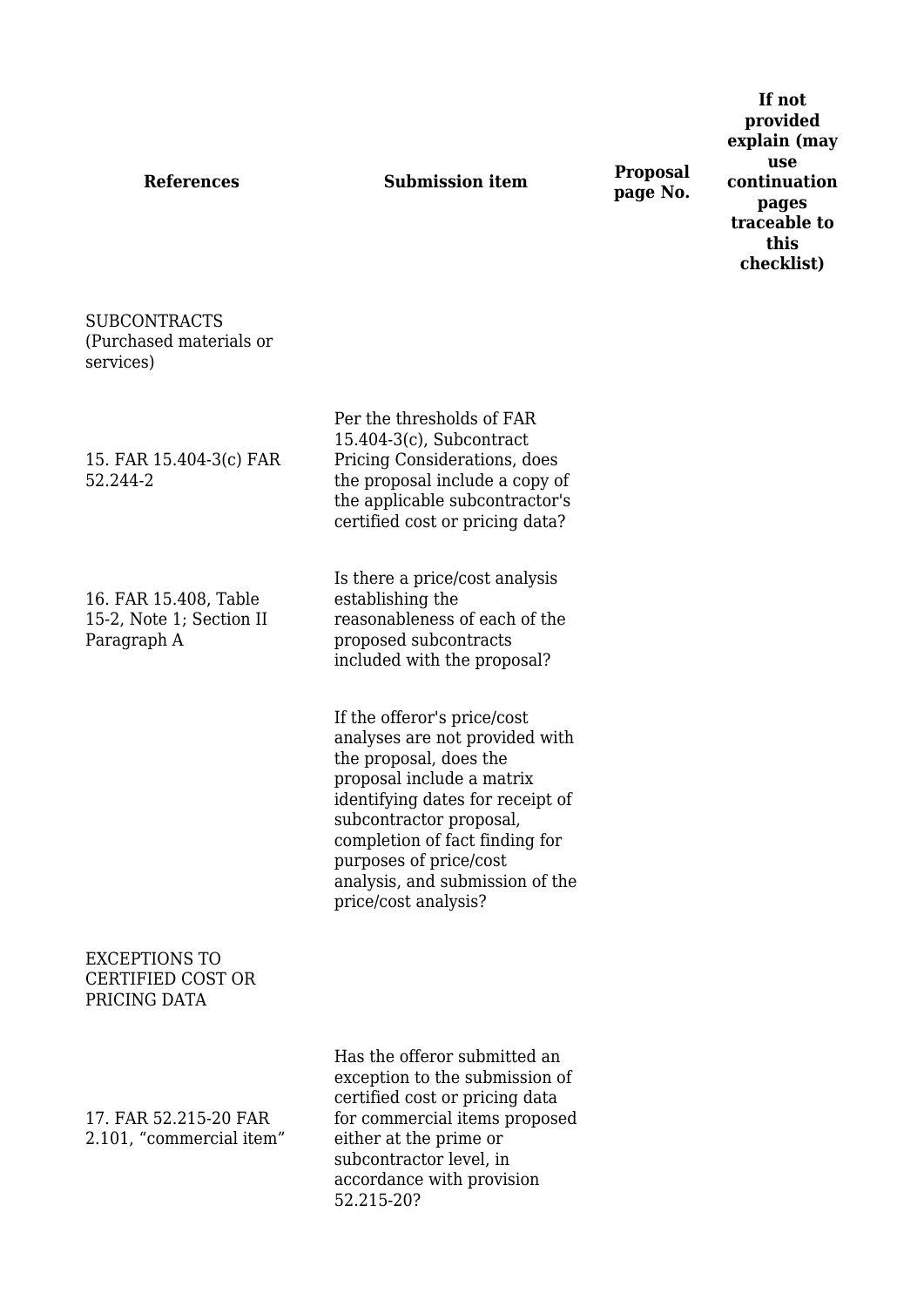**References Submission item Proposal page No.**

**If not provided explain (may use continuation pages traceable to this checklist)**

a. Has the offeror specifically identified the type of commercial item claim (FAR 2.101 commercial item definition, paragraphs (1) through (8)), and the basis on which the item meets the definition?

b. For modified commercial items (FAR 2.101 commercial item definition paragraph (3)); did the offeror classify the modification(s) as either -

i. A modification of a type customarily available in the commercial marketplace (paragraph  $(3)(i)$ ); or

ii. A minor modification  $\frac{1}{2}$  (paragraph  $(3)(ii)$ ) of a type not customarily available in the commercial marketplace made to meet Federal Government requirements not exceeding the thresholds in FAR 15.403-1(c)(3)(iii)(B)?

c. For proposed commercial items "of a type", or "evolved" or modified (FAR 2.101 commercial item definition paragraphs (1) through (3)), did the contractor provide a technical description of the differences between the proposed item and the comparison item(s)?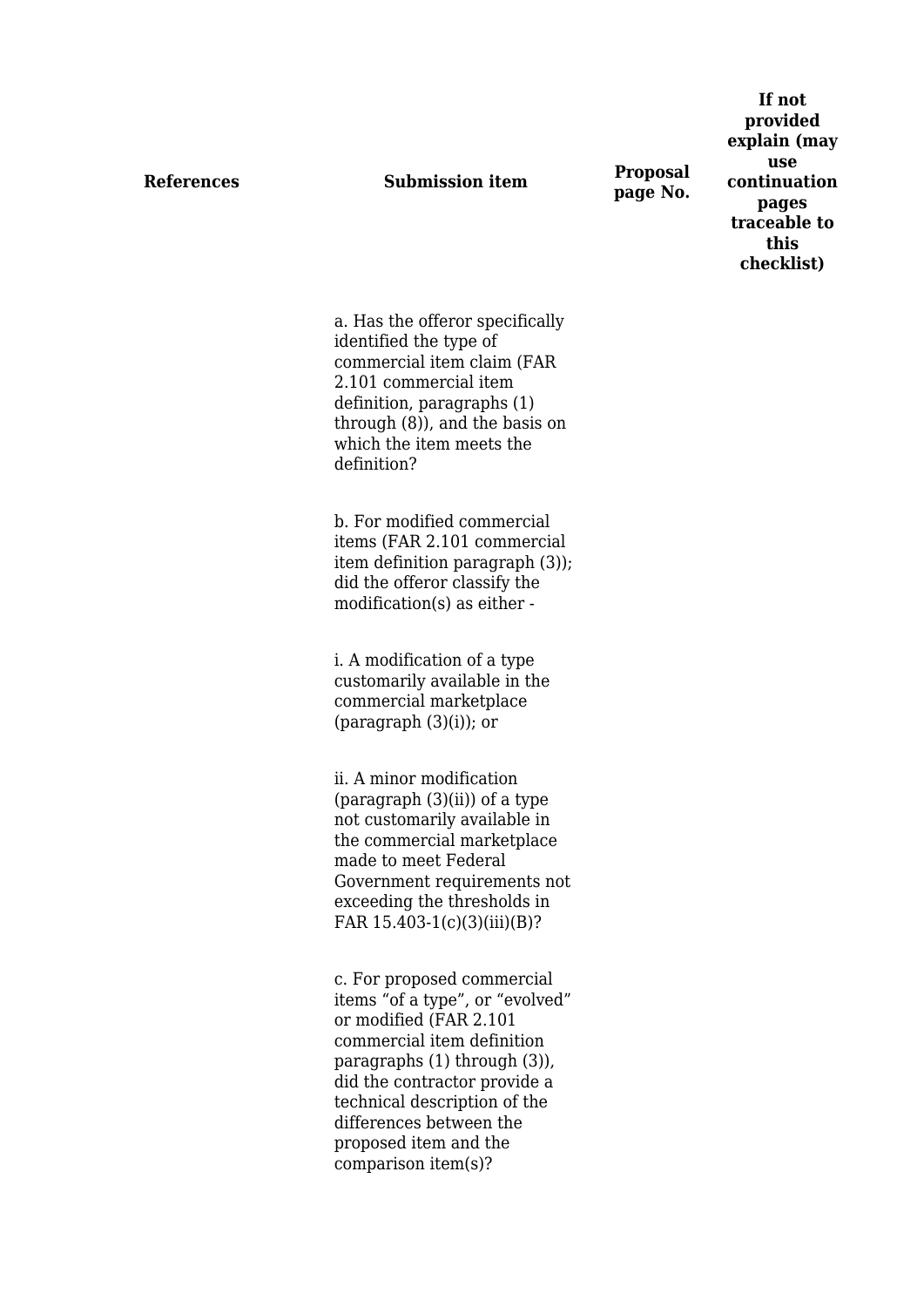| <b>References</b>                                           | <b>Submission item</b>                                                                                                                                                                                                                                                             | <b>Proposal</b><br>page No. | provided<br>explain (may<br>use<br>continuation<br>pages<br>traceable to<br>this<br>checklist) |
|-------------------------------------------------------------|------------------------------------------------------------------------------------------------------------------------------------------------------------------------------------------------------------------------------------------------------------------------------------|-----------------------------|------------------------------------------------------------------------------------------------|
| 18. FAR 15.408, Table<br>15-2, Section II Paragraph<br>A(1) | Does the proposal support the<br>degree of competition and the<br>basis for establishing the<br>source and reasonableness of<br>price for each subcontract or<br>purchase order priced on a<br>competitive basis exceeding<br>the threshold for certified cost<br>or pricing data? |                             |                                                                                                |
| <b>INTERORGANIZATIONAL</b><br><b>TRANSFERS</b>              |                                                                                                                                                                                                                                                                                    |                             |                                                                                                |
| 19. FAR 15.408, Table<br>15-2, Section II Paragraph<br>A(2) | For inter-organizational<br>transfers proposed at cost,<br>does the proposal include a<br>complete cost proposal in<br>compliance with Table 15-2?                                                                                                                                 |                             |                                                                                                |
| 20. FAR 15.408, Table<br>15-2, Section II Paragraph<br>A(1) | For inter-organizational<br>transfers proposed at price in<br>accordance with FAR<br>$31.205 - 26(e)$ , does the<br>proposal provide an analysis<br>by the prime that supports the<br>exception from certified cost<br>or pricing data in accordance<br>with FAR 15.403-1?         |                             |                                                                                                |

**If not**

DIRECT LABOR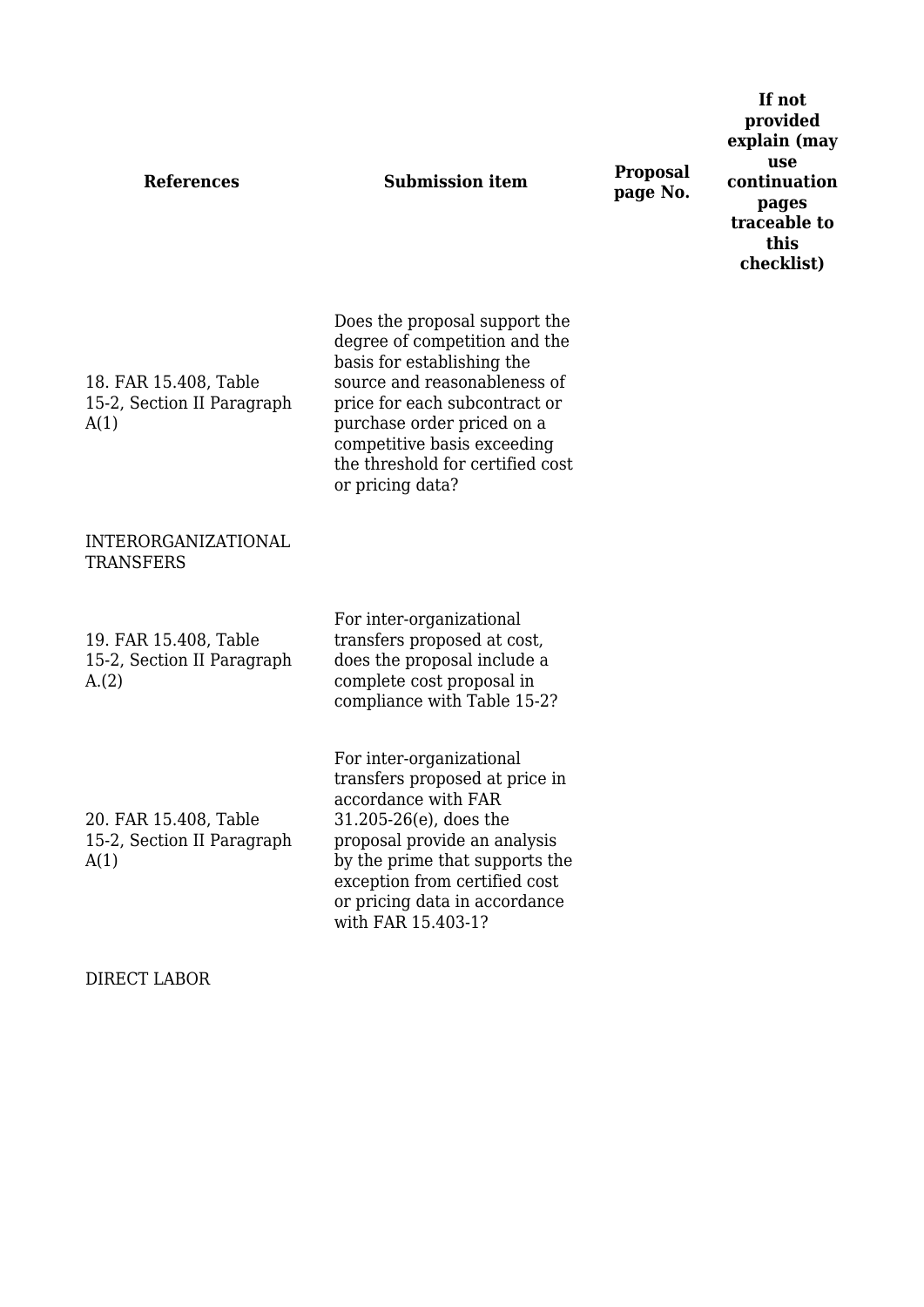| <b>References</b>                                        | <b>Submission item</b>                                                                                                                                                                                                                                                                                               | <b>Proposal</b><br>page No. | provided<br>explain (may<br>use<br>continuation<br>pages<br>traceable to<br>this<br>checklist) |
|----------------------------------------------------------|----------------------------------------------------------------------------------------------------------------------------------------------------------------------------------------------------------------------------------------------------------------------------------------------------------------------|-----------------------------|------------------------------------------------------------------------------------------------|
| 21. FAR 15.408, Table<br>15-2, Section II Paragraph<br>B | Does the proposal include a<br>time phased (i.e.; monthly,<br>quarterly) breakdown of labor<br>hours, rates and costs by<br>category or skill level? If labor<br>is the allocation base for<br>indirect costs, the labor cost<br>must be summarized in order<br>that the applicable overhead<br>rate can be applied. |                             |                                                                                                |
| 22. FAR 15.408, Table<br>15-2, Section II Paragraph<br>B | For labor Basis of Estimates<br>(BOEs), does the proposal<br>include labor categories, labor<br>hours, and task descriptions,<br>(e.g.; Statement of Work<br>reference, applicable CLIN,<br>Work Breakdown Structure,<br>rationale for estimate,<br>applicable history, and time-<br>phasing)?                       |                             |                                                                                                |
| 23. FAR subpart 22.10                                    | If covered by the Service<br><b>Contract Labor Standards</b><br>statute (41 U.S.C. chapter 67),<br>are the rates in the proposal in<br>compliance with the minimum<br>rates specified in the statute?                                                                                                                |                             |                                                                                                |
| <b>INDIRECT COSTS</b>                                    |                                                                                                                                                                                                                                                                                                                      |                             |                                                                                                |
| 24. FAR 15.408, Table<br>15-2, Section II Paragraph<br>C | Does the proposal indicate the<br>basis of estimate for proposed<br>indirect costs and how they<br>are applied? (Support for the<br>indirect rates could consist of<br>cost breakdowns, trends, and<br>budgetary data.)                                                                                              |                             |                                                                                                |

**If not**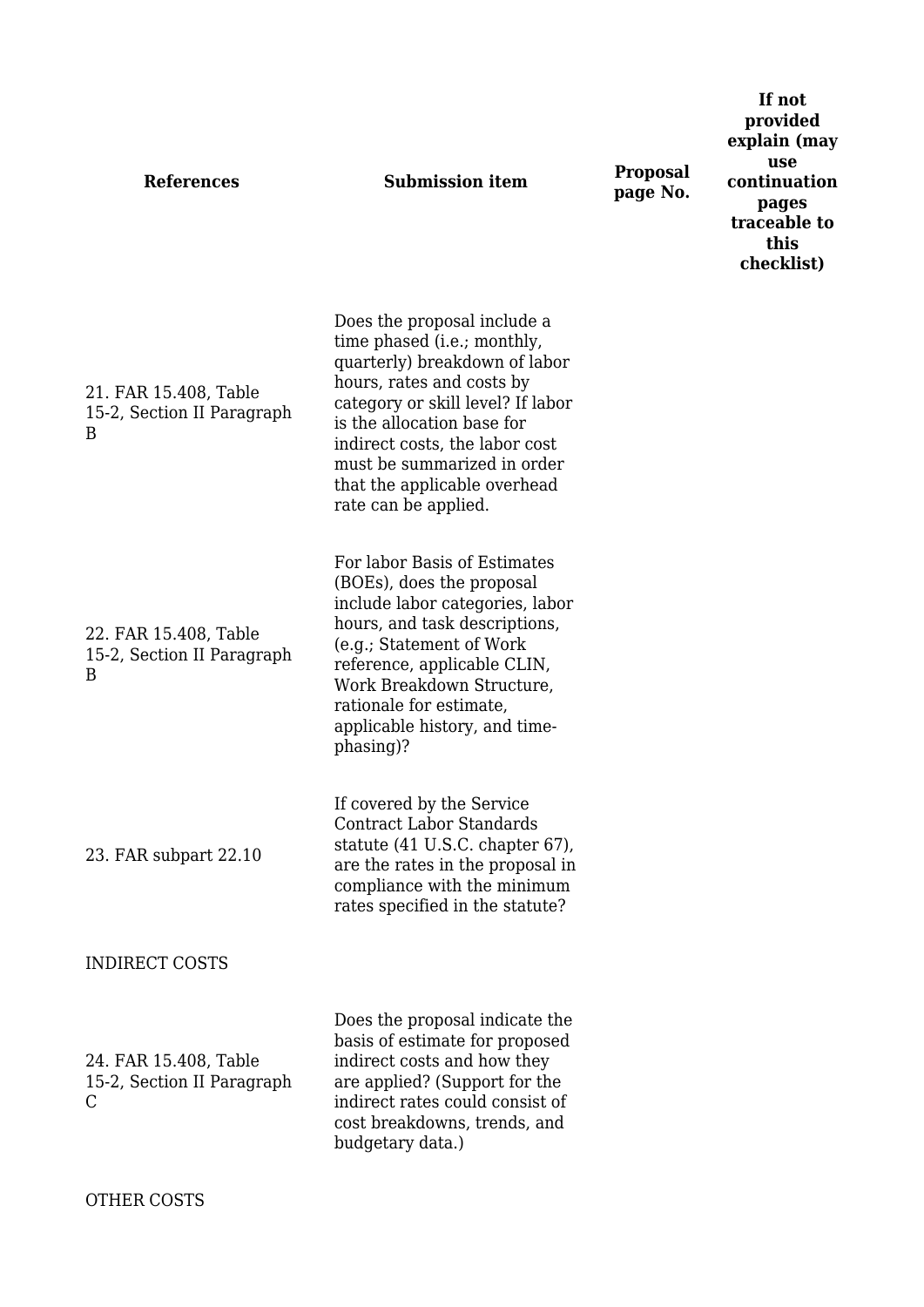| <b>References</b>                                                 | <b>Submission item</b>                                                                                                                                                                                                                                                             | Proposal<br>page No. |
|-------------------------------------------------------------------|------------------------------------------------------------------------------------------------------------------------------------------------------------------------------------------------------------------------------------------------------------------------------------|----------------------|
| 25. FAR 15.408, Table<br>15-2, Section II Paragraph<br>D          | Does the proposal include<br>other direct costs and the<br>basis for pricing? If travel is<br>included does the proposal<br>include number of trips,<br>number of people, number of<br>days per trip, locations, and<br>rates (e.g. airfare, per diem,<br>hotel, car rental, etc)? |                      |
| 26. FAR 15.408, Table<br>15-2, Section II Paragraph<br>Ε          | If royalties exceed \$1,500 does<br>the proposal provide the<br>information/data identified by<br>Table 15-2?                                                                                                                                                                      |                      |
| 27. FAR 15.408, Table<br>15-2, Section II Paragraph<br>F          | When facilities capital cost of<br>money is proposed, does the<br>proposal include submission of<br>Form CASB-CMF or reference<br>to an FPRA/FPRP and show<br>the calculation of the proposed<br>amount?                                                                           |                      |
| FORMATS FOR<br><b>SUBMISSION OF LINE</b><br><b>ITEM SUMMARIES</b> |                                                                                                                                                                                                                                                                                    |                      |
| 28. FAR 15.408, Table<br>15-2, Section III                        | Are all cost element<br>breakdowns provided using<br>the applicable format<br>prescribed in FAR 15.408,<br>Table 15-2 III? (or alternative<br>format if specified in the<br>request for proposal).                                                                                 |                      |

**If not provided explain (may use continuation pages traceable to this checklist)**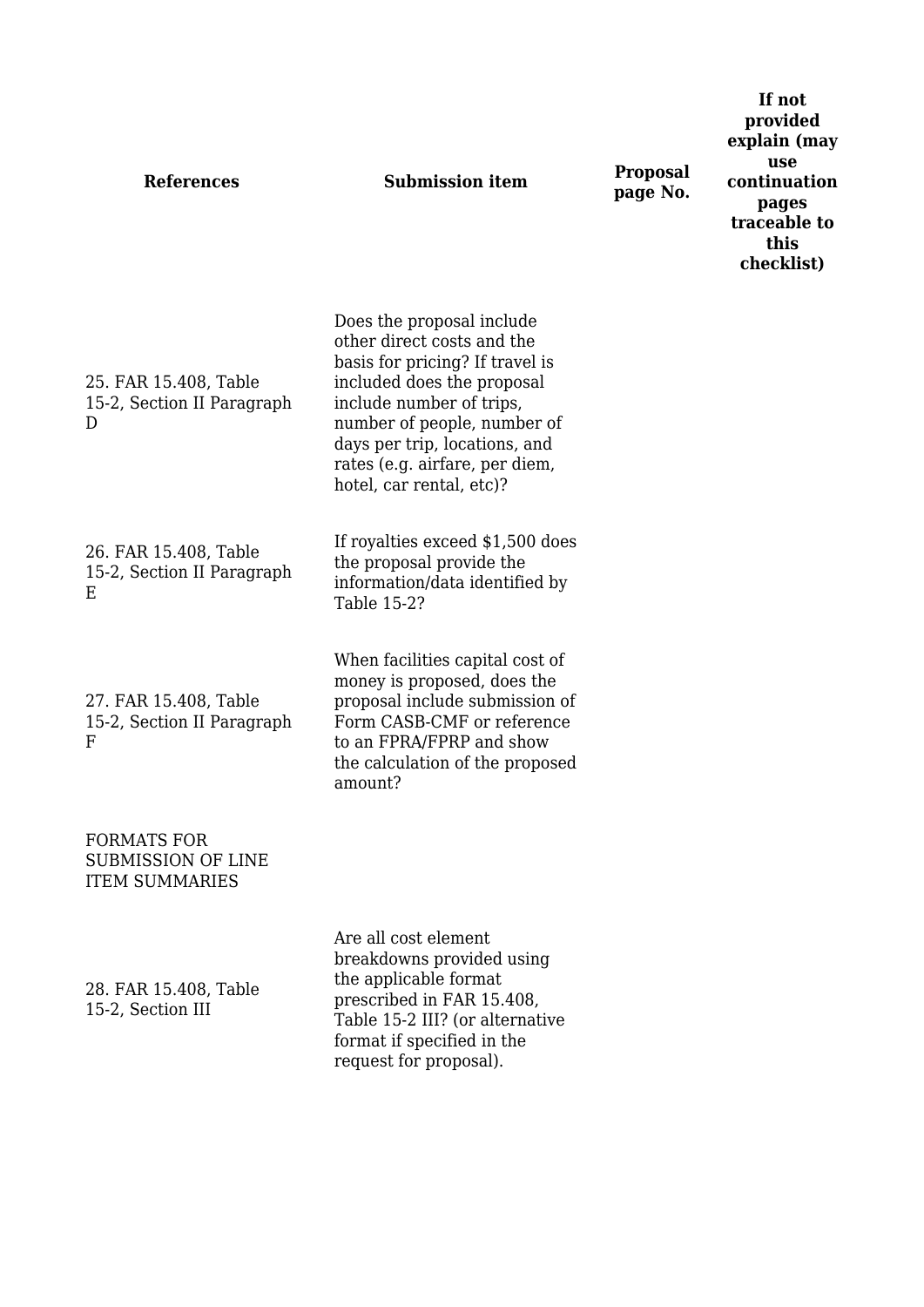| <b>References</b>                                                                          | <b>Submission item</b>                                                                                                                                                                                              | <b>Proposal</b><br>page No. | If not<br>provided<br>explain (may<br>use<br>continuation<br>pages<br>traceable to<br>this<br>checklist) |
|--------------------------------------------------------------------------------------------|---------------------------------------------------------------------------------------------------------------------------------------------------------------------------------------------------------------------|-----------------------------|----------------------------------------------------------------------------------------------------------|
| 29. FAR 15.408, Table<br>15-2, Section III<br>Paragraph B                                  | If the proposal is for a<br>modification or change order,<br>have cost of work deleted<br>(credits) and cost of work<br>added (debits) been provided<br>in the format described in FAR<br>15.408, Table 15-2.III.B? |                             |                                                                                                          |
| 30. FAR 15.408, Table<br>15-2, Section III<br>Paragraph C                                  | For price<br>revisions/redeterminations,<br>does the proposal follow the<br>format in FAR 15.408, Table<br>15-2.III.C?                                                                                              |                             |                                                                                                          |
| <b>OTHER</b>                                                                               |                                                                                                                                                                                                                     |                             |                                                                                                          |
| 31. FAR 16.4                                                                               | If an incentive contract type,<br>does the proposal include<br>offeror proposed target cost,<br>target profit or fee, share<br>ratio, and, when applicable,<br>minimum/maximum fee,<br>ceiling price?               |                             |                                                                                                          |
| 32. FAR 16.203-4 and FAR<br>15.408 Table 15-2, Section<br>II, Paragraphs A, B, C, and<br>D | If Economic Price Adjustments<br>are being proposed, does the<br>proposal show the rationale<br>and application for the<br>economic price adjustment?                                                               |                             |                                                                                                          |
| 33. FAR 52.232-28                                                                          | If the offeror is proposing<br>Performance-Based Payments<br>- did the offeror comply with<br>FAR 52.232-28?                                                                                                        |                             |                                                                                                          |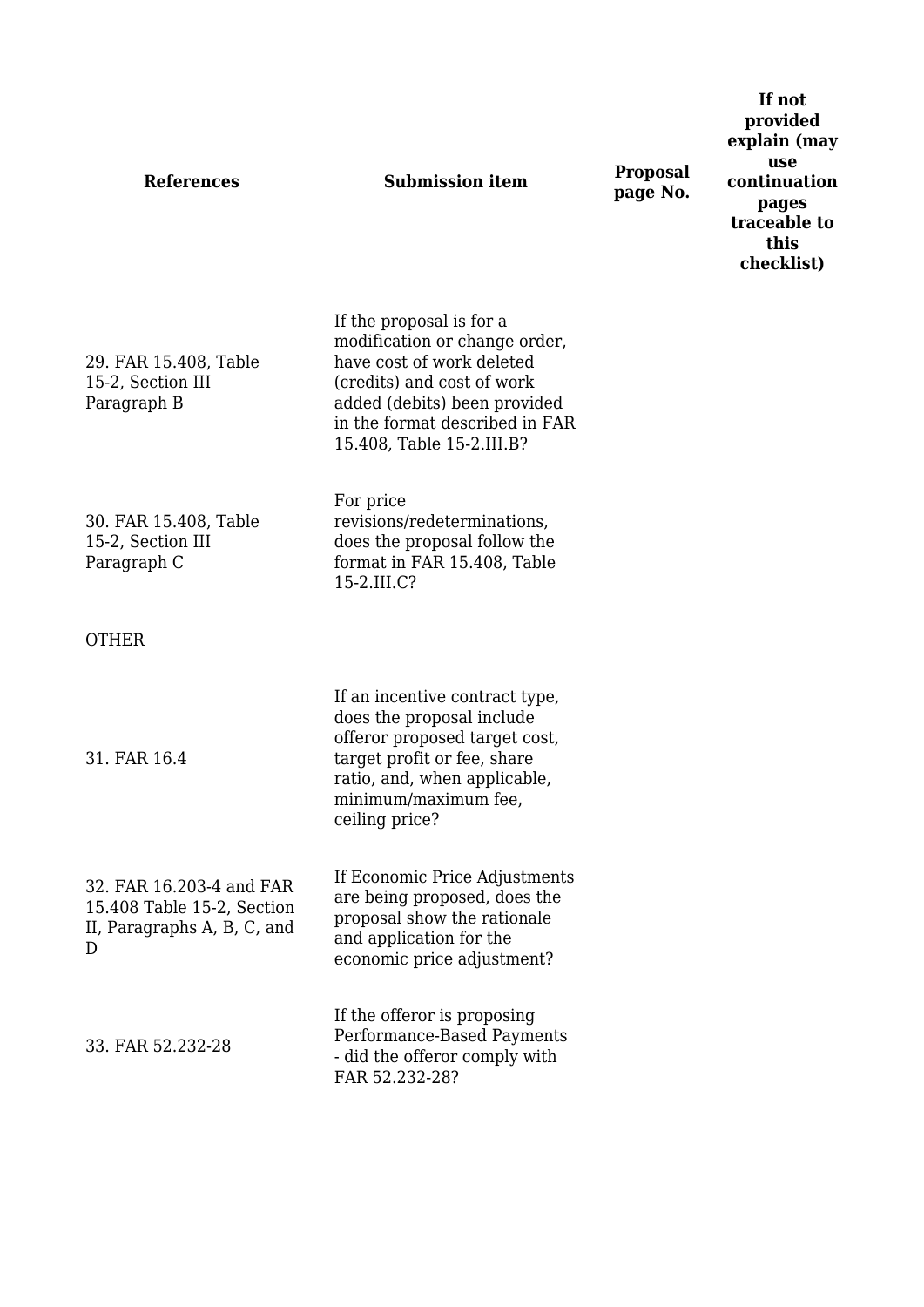| <b>References</b>                                | <b>Submission item</b>                                                                                                                                                                                                                                                                                                                                                                                                                                                                                                             | <b>Proposal</b><br>page No. | If not<br>provided<br>explain (may<br>use<br>continuation<br>pages<br>traceable to<br>this<br>checklist) |
|--------------------------------------------------|------------------------------------------------------------------------------------------------------------------------------------------------------------------------------------------------------------------------------------------------------------------------------------------------------------------------------------------------------------------------------------------------------------------------------------------------------------------------------------------------------------------------------------|-----------------------------|----------------------------------------------------------------------------------------------------------|
| 34. FAR 15.408(n) FAR<br>52.215-22 FAR 52.215-23 | Excessive Pass-through<br>Charges - Identification of<br>Subcontract Effort: If the<br>offeror intends to subcontract<br>more than 70% of the total<br>cost of work to be performed,<br>does the proposal identify: (i)<br>the amount of the offeror's<br>indirect costs and profit<br>applicable to the work to be<br>performed by the proposed<br>subcontractor(s); and (ii) a<br>description of the added value<br>provided by the offeror as<br>related to the work to be<br>performed by the proposed<br>$subcontractor(s)$ ? |                             |                                                                                                          |

(End of provision)

#### **1852.216-72 Award term.**

As prescribed in  $1816.406-70(q)$  $1816.406-70(q)$ , insert the following clause:

Award Term (AUG 2017)

(a) Based on overall Contractor performance as evaluated in accordance with the Award Term Plan, the Contracting Officer may extend the contract for the number and duration of award terms as set forth in the Award Term Plan.

(b) The Contracting Officer will execute any earned award term period(s) through a unilateral contract modification. All contract provisions continue to apply throughout the contract period of performance or ordering period, including any award term period(s).

(c) The Government will evaluate offerors for award purposes by adding the total price for all options and award terms to the price for the basic requirement. This evaluation will not obligate the Government to exercise any options or award term periods.

(d) The Award Term Plan is attached in Section J. The Award Term Plan provides the methodology and schedule for evaluating Contractor performance, determining eligibility for an award term, and, together with Agency need for the contract and availability of funding, serves as the basis for award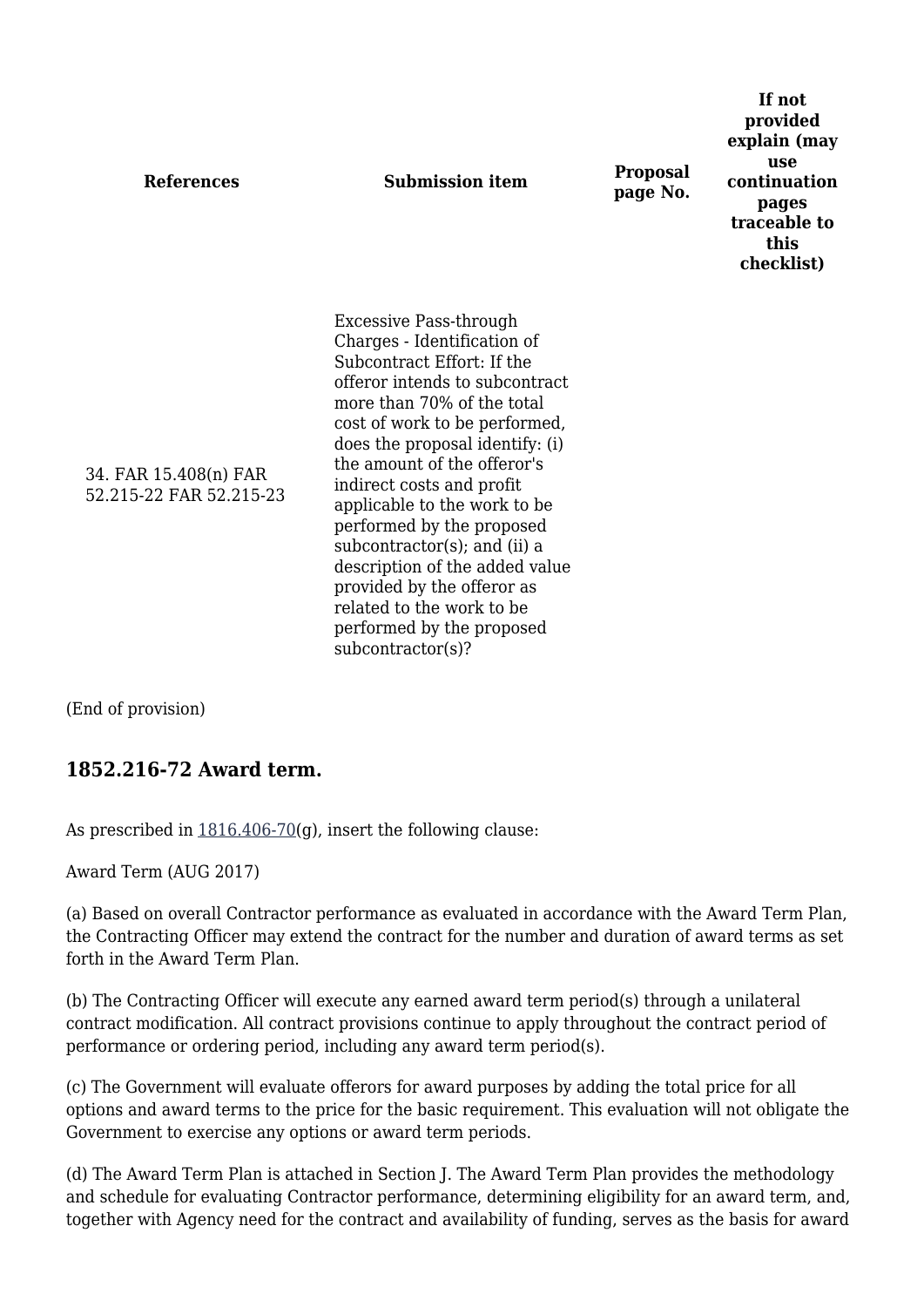term decisions. The Contracting Officer may unilaterally revise the Award Term Plan. Any changes to the Award Term Plan will be in writing and incorporated into the contract through a unilateral modification citing this clause prior to the commencement of any evaluation period. The Contracting Officer will consult with the Contractor prior to the issuance of a revised Award Term Plan; however, the Contractor's consent is not required.

(e) The award term evaluation(s) will be completed in accordance with the schedule in the Award Term Plan. The Contractor will be notified of the results and its eligibility to be considered for the respective award term no later than 120 days after the evaluation period set forth in the Award Term Plan. The Contractor may request a review of an award term evaluation which has resulted in the Contractor not earning the award term. The request shall be submitted in writing to the Contracting Officer within 15 days after notification of the results of the evaluation.

(f)

(1) The Government has the unilateral right not to grant or to cancel award term periods and the associated Award Term Plan if -

(i) The Contractor has failed to achieve the required performance measures for the corresponding evaluation period;

(ii) After earning an award term, the Contractor fails to earn an award term in any succeeding year of contract performance, the Contracting Officer may cancel any award terms that the Contractor has earned, but that have not begun;

(iii) The Contracting Officer has notified the Contractor that the Government no longer has a need for the award term period before the time an award term period is to begin;

(iv) The Contractor represented that it was a small business concern prior to award of this contract, the contract was set-aside for small businesses, and the Contractor rerepresents in accordance with FAR clause 52.219-28, Post-Award Small Business Program Rerepresentation, that it is no longer a small business; or

(v) The Contracting Officer has notified the Contractor that funds are not available for the award term.

(2) When an award term period is not granted or cancelled, any -

(i) Prior award term periods for which the contractor remains otherwise eligible are unaffected, except as provided in paragraph (g) of this clause; or

(ii) Subsequent award term periods are also cancelled.

(g) Cancellation of an award term period that has not yet started for any of the reasons set forth in paragraph (f) of this clause shall not be considered either a termination for convenience or termination for default, and shall not entitle the Contractor to any termination settlement or any other compensation.

(h) Cancellation of an award term period that has not yet commenced for any of the reasons set forth in paragraphs (f) and (g) of this clause shall not be considered either a termination for convenience or termination for default, and shall not entitle the Contractor to any termination settlement or any other compensation. If the award term is cancelled, a unilateral modification will cite this clause as the authority.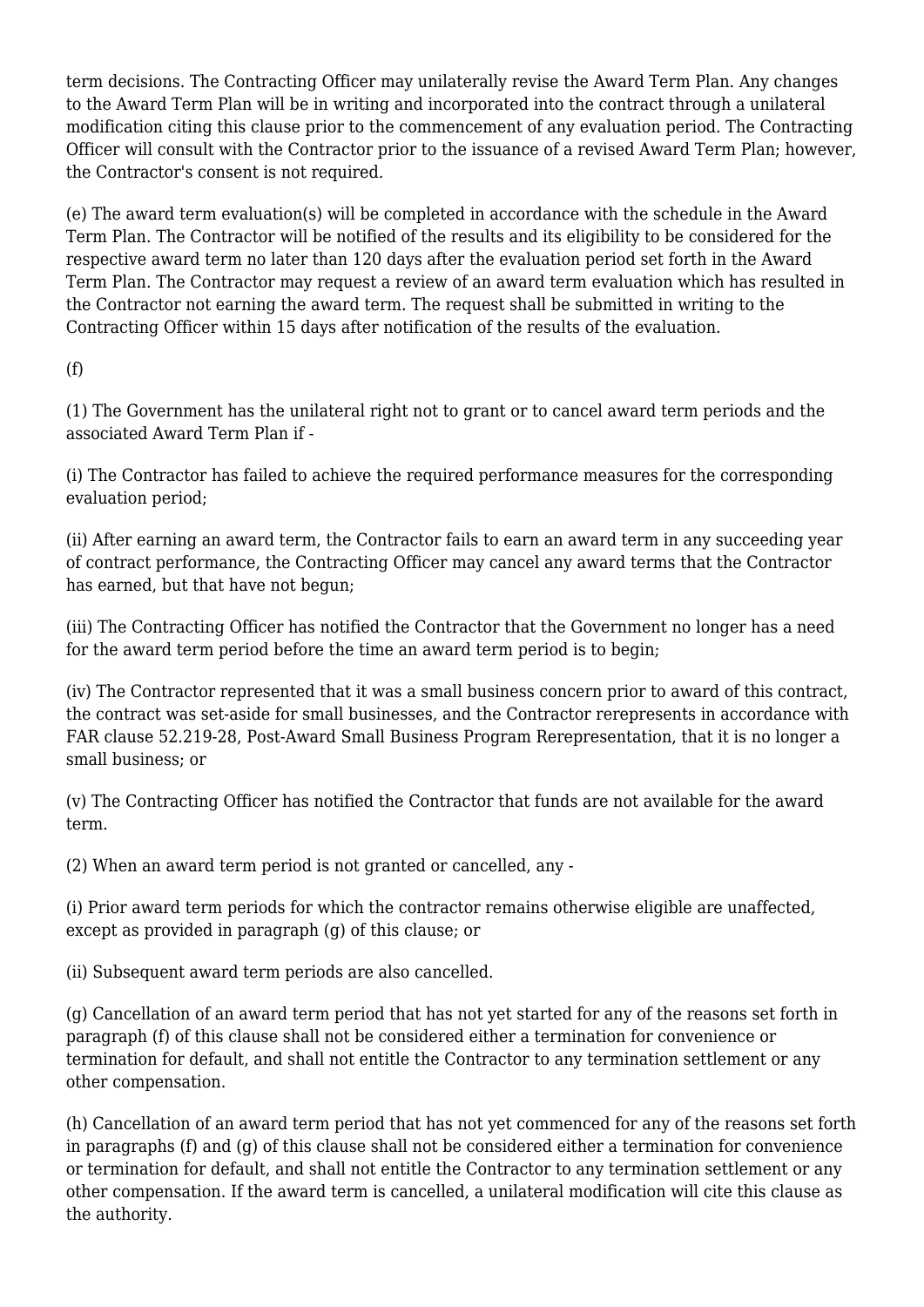(i) Funds are not presently available for any award term. The Government's obligation under any award term is contingent upon the availability of appropriated funds from which payment can be made. No legal liability on the part of the Government for any award term payment may arise until funds are made available to the Contracting Officer for an award term and until the Contractor receives notice of such availability, to be confirmed in writing by the Contracting Officer.

(End of clause)

# **1852.216-73 Estimated cost and cost sharing.**

As prescribed in  $1816.307-70(a)$  $1816.307-70(a)$ , insert the following clause:

Estimated Cost and Cost Sharing (DEC 1991)

(a) It is estimated that the total cost of performing the work under this contract will be  $\frac{1}{2}$ .

(b) For performance of the work under this contract, the Contractor shall be reimbursed for not more than percent of the costs of performance determined to be allowable under the Allowable Cost and Payment clause. The remaining percent or more of the costs of performance so determined shall constitute the Contractor's share, for which it will not be reimbursed by the Government.

(c) For purposes of the \_\_\_\_\_\_\_ [insert "Limitation of Cost" or "Limitation of Funds"] clause, the total estimated cost to the Government is hereby established as  $\frac{1}{2}$  (insert estimated Government share); this amount is the maximum Government liability.

(d) The Contractor shall maintain records of all contract costs claimed by the Contractor as constituting part of its share. Those records shall be subject to audit by the Government. Costs contributed by the Contractor shall not be charged to the Government under any other grant, contract, or agreement (including allocation to other grants, contracts, or agreements as part of an independent research and development program).

(End of clause)

# **1852.216-74 Estimated cost and fixed fee.**

As prescribed in  $1816.307-70(b)$  $1816.307-70(b)$ , insert the following clause:

Estimated Cost and Fixed Fee (DEC 1991)

The estimated cost of this contract is exclusive of the fixed fee of The total estimated cost and fixed fee is  $\qquad \qquad .$ 

(End of clause)

# **1852.216-75 Payment of fixed fee.**

As prescribed in  $1816.307-70(c)$  $1816.307-70(c)$ , insert the following clause: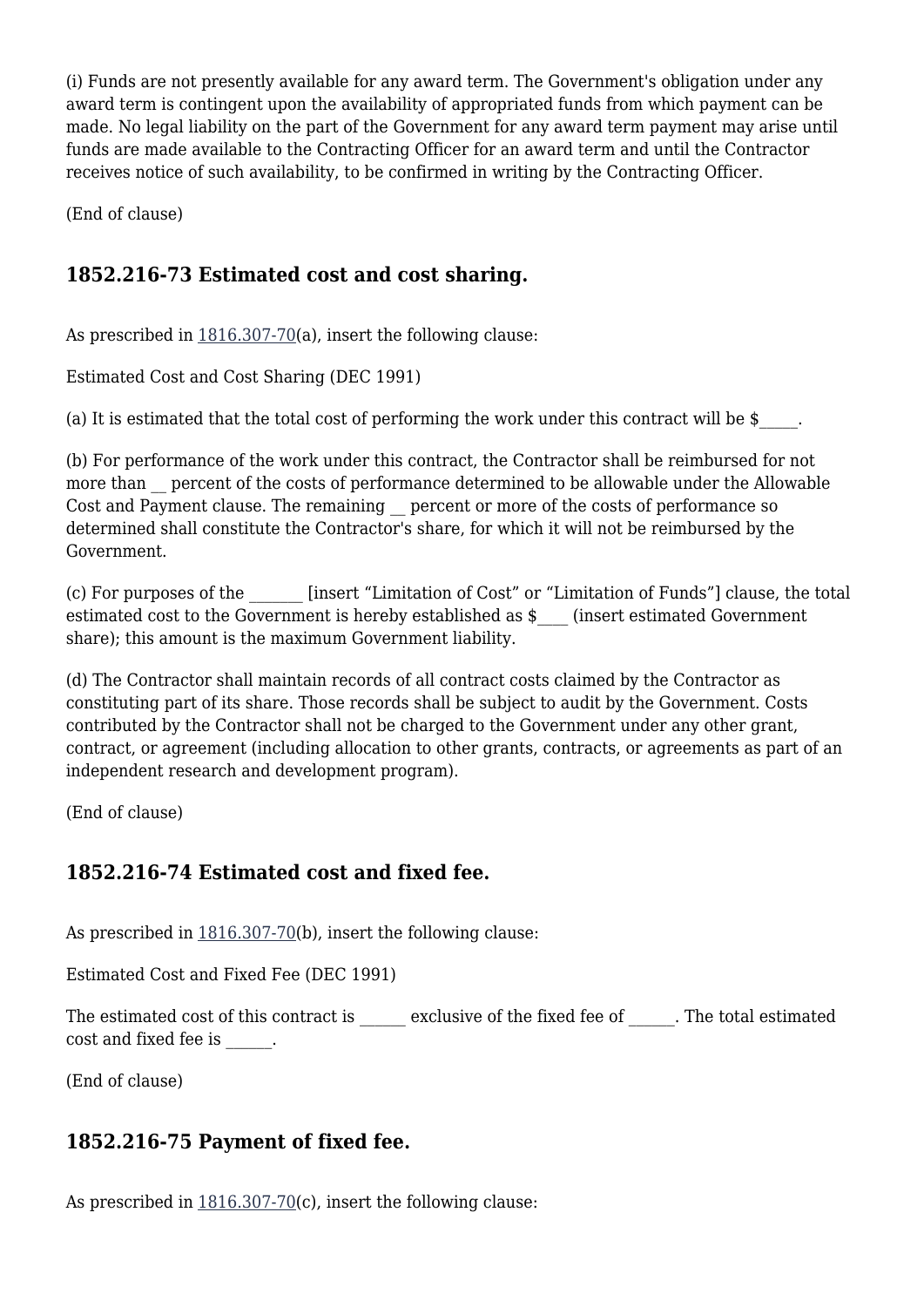Payment of Fixed Fee (DEC 1988)

The fixed fee shall be paid in monthly installments based upon the percentage of completion of work as determined by the Contracting Officer.

(End of clause)

# **1852.216-76 Award fee for service contracts.**

As prescribed in [1816.406-70\(](https://login.acquisition.gov/%5Brp:link:nfs-part-1816%5D#Section_1816_406_70_T48_60418153116)a), insert the following clause:

Award Fee for Service Contracts (JUN 2018)

(a) The contractor can earn award fee from a minimum of zero dollars to the maximum stated in NASA FAR Supplement clause [1852.216-85,](https://login.acquisition.gov/%5Brp:link:nfs-part-1852%5D#Section_1852_216_85_T48_60423441132) "Estimated Cost and Award Fee" in this contract.

(b) Beginning 6\* months after the effective date of this contract, the Government shall evaluate the Contractor's performance every 6\* months to determine the amount of award fee earned by the contractor during the period. The Contractor may submit a self-evaluation of performance for each evaluation period under consideration. These self-evaluations will be considered by the Government in its evaluation. The Government's Fee Determination Official (FDO) will determine the award fee amounts based on the Contractor's performance in accordance with [identify performance evaluation plan]. The plan may be revised unilaterally by the Government prior to the beginning of any rating period to redirect emphasis.

(c) The Government will advise the Contractor in writing of the evaluation results. The [insert payment office] will make payment based on [Insert method of authorizing award fee payment].

(d) The Contracting Officer may direct the withholding of earned award fee payments until a reserve is set aside in an amount that the Contracting Officer considers necessary to protect the Government's interest relative to an orderly and timely closeout of the contract. This reserve shall not exceed 15 percent of the contract's total potential award fee or \$100,000, whichever is less.

(e) The amount of award fee which can be awarded in each evaluation period is limited to the amounts set forth at [identify location of award fee amounts]. Award fee which is not earned in an evaluation period cannot be reallocated to future evaluation periods.

(f)

(1) Provisional award fee payments [insert "will" or "will not", as applicable] be made under this contract pending the determination of the amount of fee earned for an evaluation period. If applicable, provisional award fee payments will be made to the Contractor on a [insert the frequency of provisional payments (not more often than monthly)] basis. The total amount of award fee available in an evaluation period that will be provisionally paid is the lesser of [Insert a percent not to exceed 80 percent] or the prior period's evaluation score.

(2) Provisional award fee payments will be superseded by the final award fee evaluation for that period. If provisional payments exceed the final evaluation score, the Contractor will either credit the next payment voucher for the amount of such overpayment or refund the difference to the Government, as directed by the Contracting Officer.

(3) If the Contracting Officer determines that the Contractor will not achieve a level of performance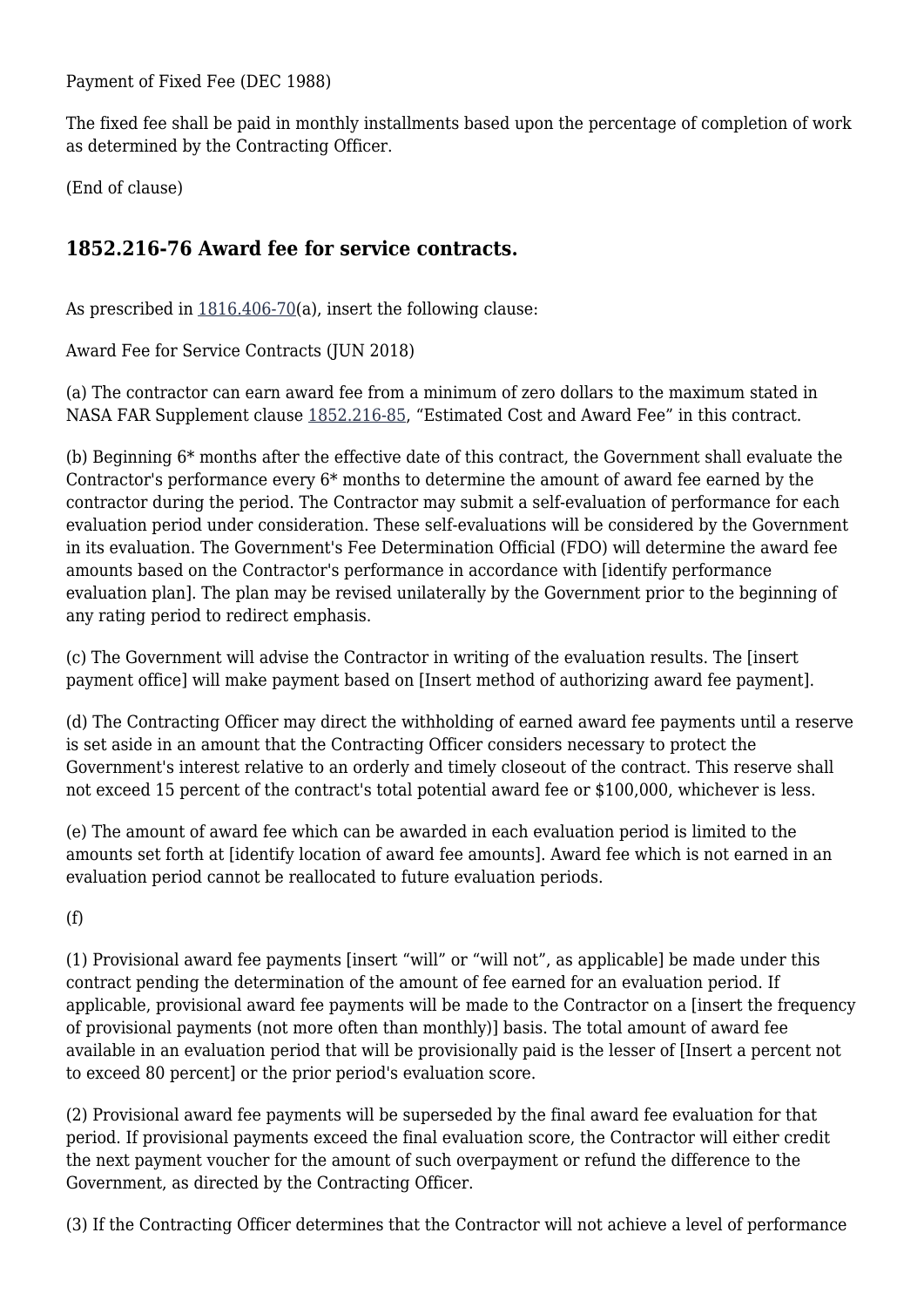commensurate with the provisional rate, payment of provisional award fee will be discontinued or reduced in such amounts as the Contracting Officer deems appropriate. The Contracting Officer will notify the Contractor in writing if it is determined that such discontinuance or reduction is appropriate.

(4) Provisional award fee payments [insert "will" or "will not", as appropriate] be made prior to the first award fee determination by the Government.

(g) Award fee determinations are unilateral decisions made solely at the discretion of the Government.

\* [A period of time greater or lesser than 6 months may be substituted in accordance with [1816.405-272\(](https://login.acquisition.gov/%5Brp:link:nfs-part-1816%5D#Section_1816_405_272_T48_6041815319)a).]

(End of clause)

# **1852.216-77 Award fee for end item contracts.**

As prescribed in  $1816.406-70(b)$  $1816.406-70(b)$ , insert the following clause:

Award Fee for End Item Contracts (AUG 2016)

(a) The contractor can earn award fee, or base fee, if any, from a minimum of zero dollars to the maximum stated in NASA FAR Supplement clause [1852.216-85](https://login.acquisition.gov/%5Brp:link:nfs-part-1852%5D#Section_1852_216_85_T48_60423441132), "Estimated Cost and Award Fee" in this contract. All award fee evaluations, with the exception of the last evaluation, will be interim evaluations. At the last evaluation, which is final, the Contractor's performance for the entire contract will be evaluated to determine total earned award fee. No award fee or base fee will be paid to the Contractor if the final award fee evaluation is "poor/unsatisfactory."

(b) Beginning 6\* months after the effective date of this contract, the Government will evaluate the Contractor's interim performance every 6\* months to monitor Contractor performance prior to contract completion and to provide feedback to the Contractor. The evaluation will be performed in accordance with [identify performance evaluation plan] to this contract. The Contractor may submit a self-evaluation of performance for each period under consideration. These self-evaluations will be considered by the Government in its evaluation. The Government will advise the Contractor in writing of the evaluation results. The plan may be revised unilaterally by the Government prior to the beginning of any rating period to redirect emphasis.

 $(c)$ 

(1) Base fee, if applicable, will be paid in [Insert "monthly", or less frequent period] installments based on the percent of completion of the work as determined by the Contracting Officer.

(2) Interim award fee payments will be made to the Contractor based on each interim evaluation. The amount of the interim award fee payment is limited to the lesser of the interim evaluation score or 80 percent of the fee allocated to that period less any provisional payments made during the period. All interim award fee payments will be superseded by the final award fee determination.

(3) Provisional award fee payments will [insert "not" if applicable] be made under this contract pending each interim evaluation. If applicable, provisional award fee payments will be made to the Contractor on a [*insert the frequency of provisional payments (not more often than monthly*)] basis.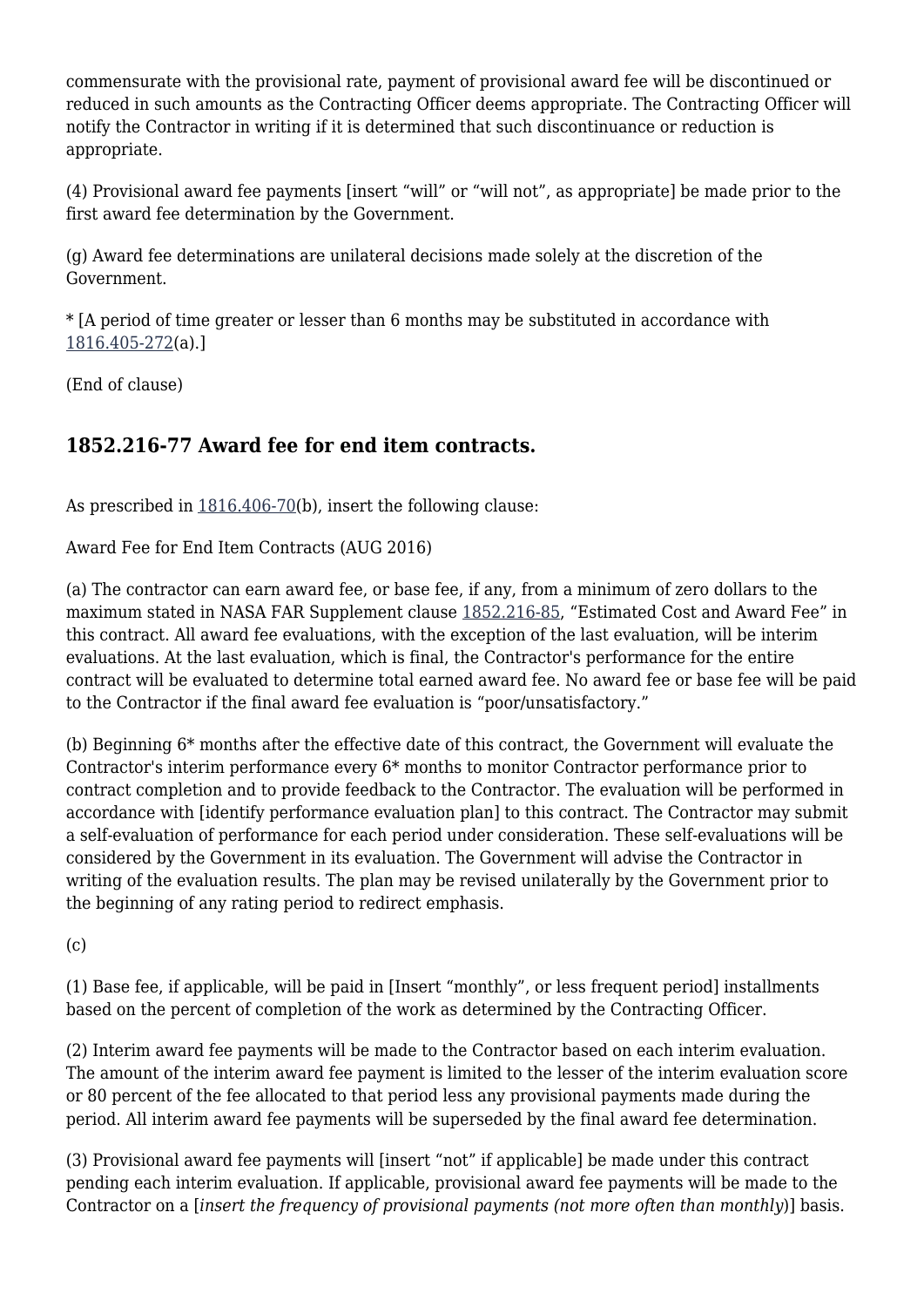The amount of award fee which will be provisionally paid in each evaluation period is limited to [Insert a percent not to exceed 80 percent] of the prior interim evaluation score (see [*insert applicable cite*]), except for the first evaluation period which is limited to [insert a percent not to exceed 80 percent] of the available award fee for that evaluation period. Provisional award fee payments made each evaluation period will be superseded by the interim award fee evaluation for that period. If provisional payments made exceed the interim evaluation score, the Contractor will either credit the next payment voucher for the amount of such overpayment or refund the difference to the Government, as directed by the Contracting Officer. If the Government determines that

(i) the total amount of provisional fee payments will apparently *substantially* exceed the anticipated final evaluation score, or (ii) the prior interim evaluation is "poor/unsatisfactory," the Contracting Officer will direct the suspension or reduction of the future payments and/or request a prompt refund of excess payments as appropriate. Written notification of the determination will be provided to the Contractor with a copy to the Deputy Chief Financial Officer (Finance).

(4) All interim (and provisional, if applicable) fee payments will be superseded by the fee determination made in the final award fee evaluation. The Government will then pay the Contractor, or the Contractor will refund to the Government the difference between the final award fee determination and the cumulative interim (and provisional, if applicable) fee payments. If the final award fee evaluation is "poor/unsatisfactory", any base fee paid will be refunded to the Government.

(5) Payment of base fee, if applicable, will be made based on submission of an invoice by the Contractor. Payment of award fee will be made by the [insert payment office] based on [Insert method of making award fee payment, e.g., issuance of a unilateral modification by the Contracting Officer].

(d) The Contracting Officer may direct the withholding of interim award fee payments until a reserve is set aside in an amount that the Contracting Officer considers necessary to protect the Government's interest relative to an orderly and timely closeout of the contract. This reserve shall not exceed 15 percent of the contracts total potential award fee or \$100,000, whichever is less.

(e) Award fee determinations are unilateral decisions made solely at the discretion of the Government.

\* [A period of time greater or lesser than 6 months may be substituted in accordance with [1816.405-272\(](https://login.acquisition.gov/%5Brp:link:nfs-part-1816%5D#Section_1816_405_272_T48_6041815319)a).]

(End of clause)

# **1852.216-78 Firm fixed price.**

As prescribed in [1816.202-70,](https://login.acquisition.gov/%5Brp:link:nfs-part-1816%5D#Section_1816_202_70_T48_6041815112) insert the following clause:

Firm Fixed Price (DEC 1988)

The total firm fixed price of this contract is \$ [Insert the appropriate amount].

(End of clause)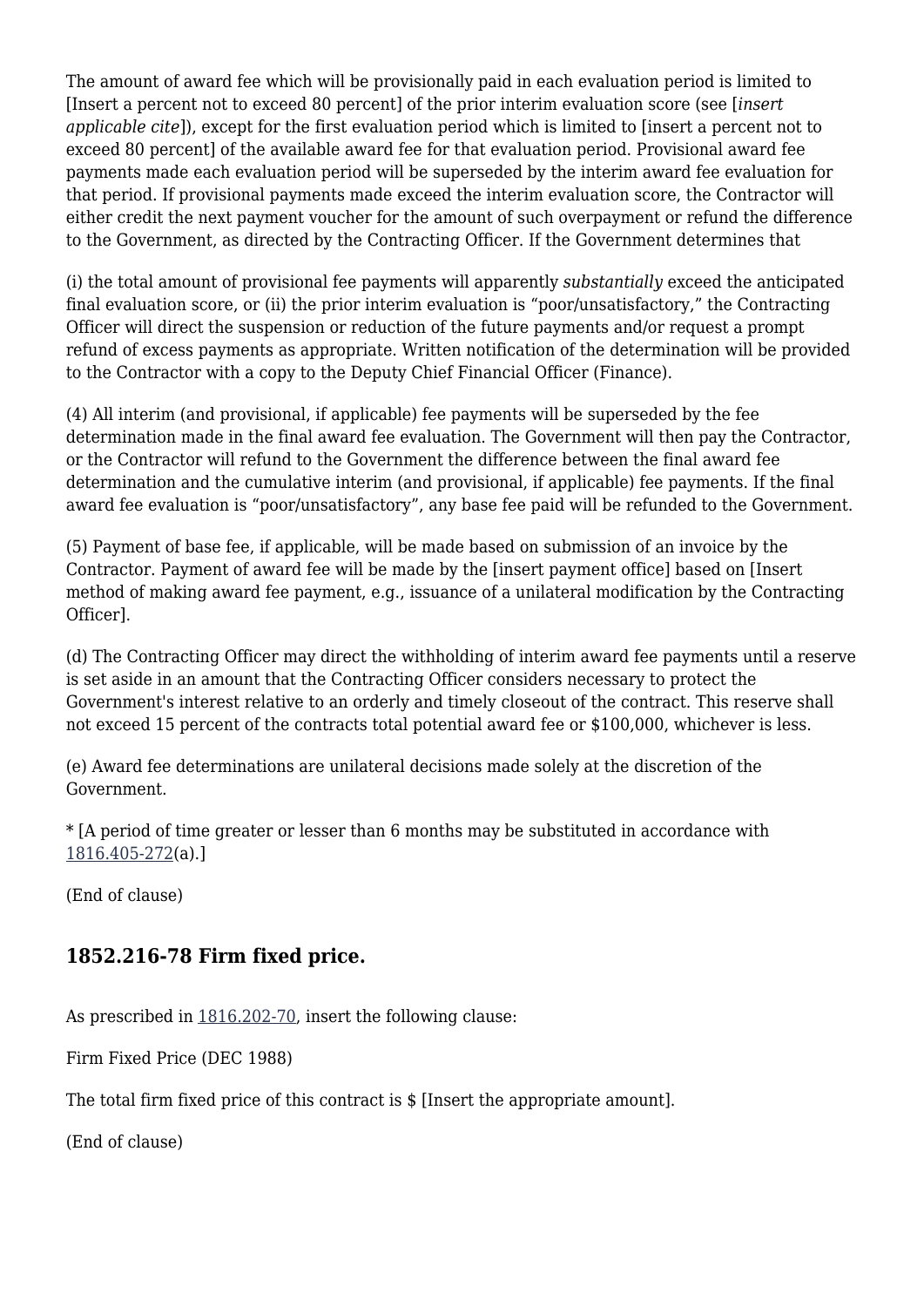## **1852.216-80 Task ordering procedure.**

As prescribed in [1816.506-70,](https://login.acquisition.gov/%5Brp:link:nfs-part-1816%5D#Section_1816_506_70_T48_6041815411) insert the following clause:

Task Ordering Procedures (OCT 1996)

(a) Only the Contracting Officer may issue task orders to the Contractor, providing specific authorization or direction to perform work within the scope of the contract and as specified in the schedule. The Contractor may incur costs under this contract in performance of task orders and task order modifications issued in accordance with this clause. No other costs are authorized unless otherwise specified in the contract or expressly authorized by the Contracting Officer.

(b) Prior to issuing a task order, the Contracting Officer shall provide the Contractor with the following date:

(1) A functional description of the work identifying the objectives or results desired from the contemplated task order.

(2) Proposed performance standards to be used as criteria for determining whether the work requirements have been met.

(3) A request for a task plan from the Contractor to include the technical approach, period of performance, appropriate cost information, and any other information required to determine the reasonableness of the Contractor's proposal.

(c) Within \_\_ calendar days after receipt of the Contracting Officer's request, the Contractor shall submit a task plan conforming to the request.

(d) After review and any necessary discussions, the Contracting Officer may issue a task order to the Contractor containing, as a minimum, the following:

(1) Date of the order.

(2) Contract number and order number.

(3) Functional description of the work identifying the objectives or results desired from the task order, including special instructions or other information necessary for performance of the task.

(4) Performance standards, and where appropriate, quality assurance standards.

(5) Maximum dollar amount authorized (cost and fee or price). This includes allocation of award fee among award fee periods, if applicable.

(6) Any other resources (travel, materials, equipment, facilities, etc.) authorized.

(7) Delivery/performance schedule including start and end dates.

(8) If contract funding is by individual task order, accounting and appropriation data.

(e) The Contractor shall provide acknowledgement of receipt to the Contracting Officer within \_\_ calendar days after receipt of the task order.

(f) If time constraints do not permit issuance of a fully defined task order in accordance with the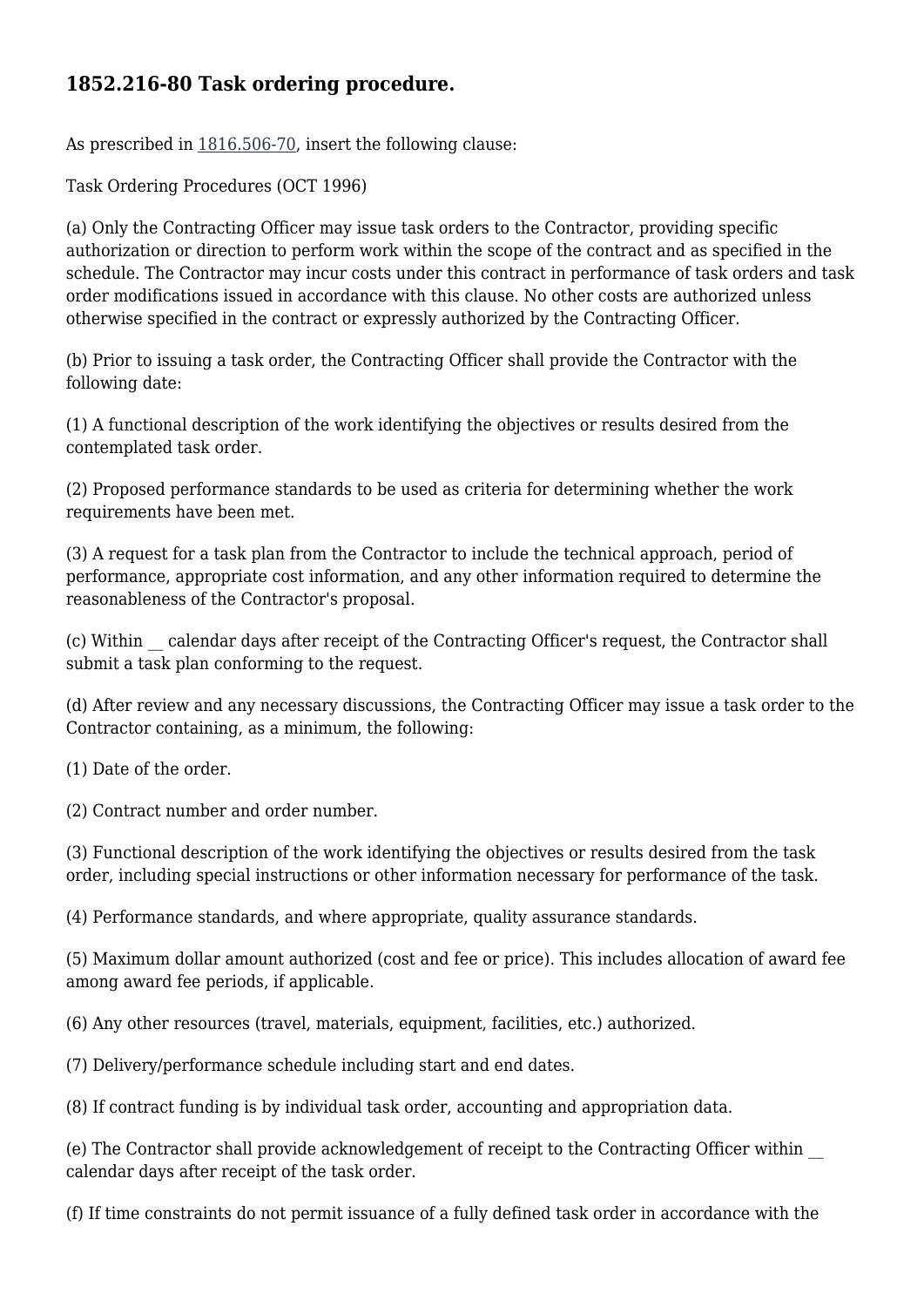procedures described in paragraphs (a) through (d), a task order which includes a ceiling price may be issued.

(g) The Contracting officer may amend tasks in the same manner in which they are issued.

(h) In the event of a conflict between the requirements of the task order and the Contractor's approved task plan, the task order shall prevail.

(End of clause)

*Alternate I* (APR 2018) As prescribed in [1816.506-70](https://login.acquisition.gov/%5Brp:link:nfs-part-1816%5D#Section_1816_506_70_T48_6041815411)(a), insert the following paragraph (i):

(i) Contractor shall submit progress reports, as required. When required, the reports shall contain, at a minimum, the following information:

(1) Contract number, task order number, and date of the order.

(2) Total estimated dollar amount of task order(s).

- (3) Cost and hours incurred to date for each issued task order.
- (4) Costs and hours estimated to complete each issued task order.
- (5) Significant issues/problems associated with a task order.
- (6) Cost summary of the status of all task orders issued under the contract.
- (7) Invoice number.

*Alternate II* (APR 2018) As prescribed in [1816.506-70](https://login.acquisition.gov/%5Brp:link:nfs-part-1816%5D#Section_1816_506_70_T48_6041815411)(b), insert the following paragraph (i):

(i) Contractor shall submit progress reports, as required. When required, the reports shall contain, at a minimum, the following information:

- (1) Contract number, task order number, and date of the order.
- (2) Price and billed amounts to date for each task order.
- (3) Significant issues/problems associated with the task order.
- (4) Status of all task orders issued under the contract.
- (5) Invoice number.

# **1852.216-81 Estimated cost.**

As prescribed in [1816.307-70\(](https://login.acquisition.gov/%5Brp:link:nfs-part-1816%5D#Section_1816_307_70_T48_6041815213)d), insert the following clause:

Estimated cost (DEC 1988)

The total estimated cost for complete performance of this contract is \$ [Insert total estimated cost of the contract]. See FAR clause 52.216-11, Cost Contract - No Fee, of this contract.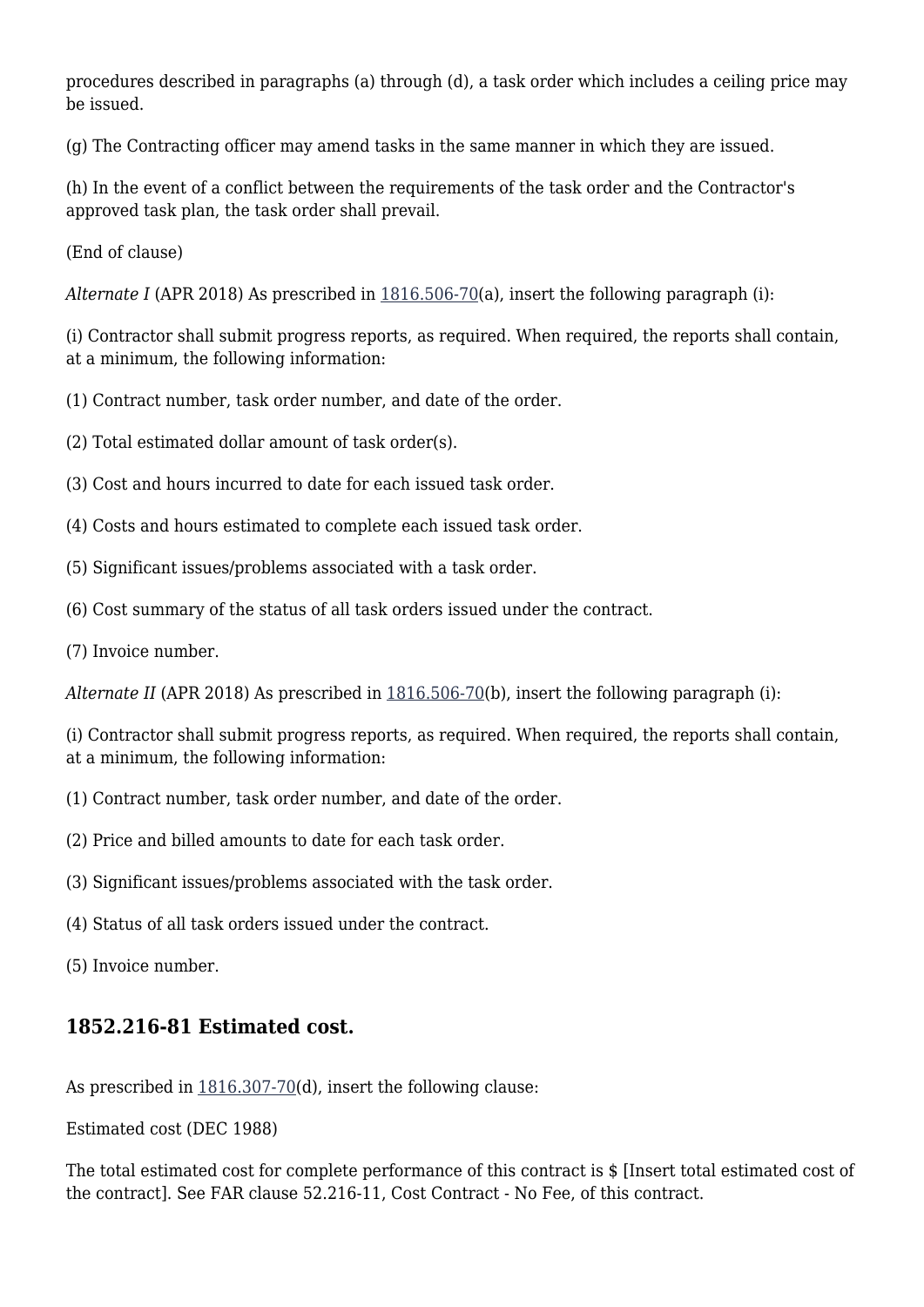(End of clause)

### **1852.216-83 Fixed price incentive.**

As prescribed in  $1816.406-70(c)$  $1816.406-70(c)$ , insert the following clause:

Fixed Price Incentive (OCT 1996)

The target cost of this contract is  $\$ . The Target profit of this contract is  $\$ . The target price (target cost plus target profit) of this contract is  $\$ [The ceiling price is  $\$ .]

The cost sharing for target cost underruns is: Government \_\_ percent; Contractor \_\_ percent.

The cost sharing for target cost overruns is: Government \_\_ percent; Contractor \_\_ percent.

(End of clause)

#### **1852.216-84 Estimated cost and incentive fee.**

As prescribed in  $1816.406-70(d)$  $1816.406-70(d)$ , insert the following clause:

Estimated Cost and Incentive Fee (OCT 1996)

The target cost of this contract is  $\frac{1}{2}$ . The target fee of this contract is  $\frac{1}{2}$ . The total target cost and target fee as contemplated by the Incentive Fee clause of this contract are \$\_\_\_.

The maximum fee is \$.

The minimum fee is  $\frac{1}{2}$ .

The cost sharing for cost underruns is: Government \_\_ percent; Contractor \_\_ percent.

The cost sharing for cost overruns is: Government \_\_ percent; Contractor \_\_ percent.

(End of clause)

#### **1852.216-85 Estimated cost and award fee.**

As prescribed in  $1816.406-70(e)$  $1816.406-70(e)$ , insert the following clause:

Estimated Cost and Award Fee (SEP 1993)

The estimated cost of this contract is  $\frac{1}{2}$ . The maximum available award fee, excluding base fee, if any, is \$ . The base fee is \$ . Total estimated cost, base fee, and maximum award fee are \$.

(End of clause)

*Alternate I* (SEP 1993). As prescribed in 1816.405-70(e), insert the following sentence at the end of the clause: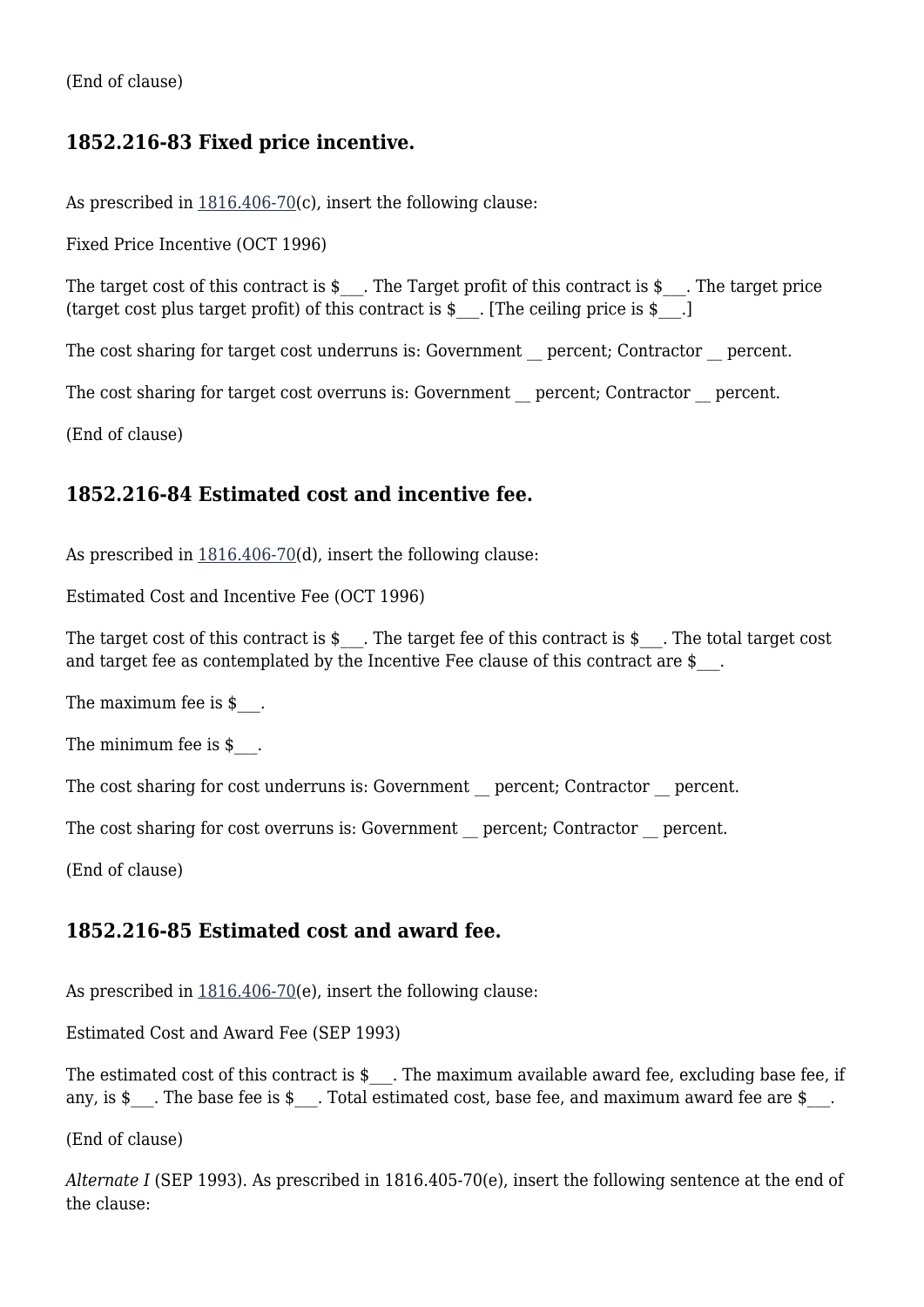The maximum positive performance incentive is \$ \_\_. The maximum negative performance incentive is (1).

(1) For research development hardware contracts, insert [equal to total earned award fee (including any base fee)]. For production hardware contracts, insert [\$*total potential award fee amount, including any base fee)*].

(End of clause)

# **1852.216-87 [Reserved]**

# **1852.216-88 Performance incentive.**

As prescribed in  $1816.406-70(f)$  $1816.406-70(f)$ , insert the following clause:

Performance Incentive (APR 2015)

(a) A performance incentive applies to the following item(s) under this contract: (1).

The performance incentive will measure the performance of those items against the salient hardware performance requirement, called "unit(s) of measurement," e.g., months in service or amount of data transmitted, identified below. The performance incentive becomes when the item is put into service. It includes a standard performance level, a positive incentive, and a negative incentive, which are described in this clause.

(b) *Standard performance level.* At the standard performance level, the Contractor has met the contract requirement for the unit of measurement. Neither positive nor negative incentives apply when this level is achieved but not exceeded. The standard performance level for

 $(1)$  is established as follows:  $(2)$ .

(c) Positive incentive. The Contractor earns a separate positive incentive amount for each item listed in paragraph (a) of this clause when the standard performance level for that item is exceeded. The amount earned for each item varies with the units of measurement achieved, up to a maximum positive performance incentive amount of  $\frac{1}{2}$  (3) per item. The units of measurement and the incentive amounts associated with achieving each unit are shown below: (4).

(d) *Negative incentive.* The Contractor will pay to the Government a negative incentive amount for each item that fails to achieve the standard performance level. The amount to be paid for each item varies with the units of measurement achieved, up to the maximum negative incentive amount of \$ (5) \_\_. The units of measurement and the incentive amounts associated with achieving each unit are shown below: (6).

(e) The final calculation of positive or negative performance incentive amounts shall be done when performance (as defined by the unit of measurement) ceases or when the maximum positive incentive is reached.

(1) When the Contracting Officer determines that the performance level achieved fell below the standard performance level, the Contractor will either pay the amount due the Government or credit the next payment voucher for the amount due, as directed by the Contracting Officer.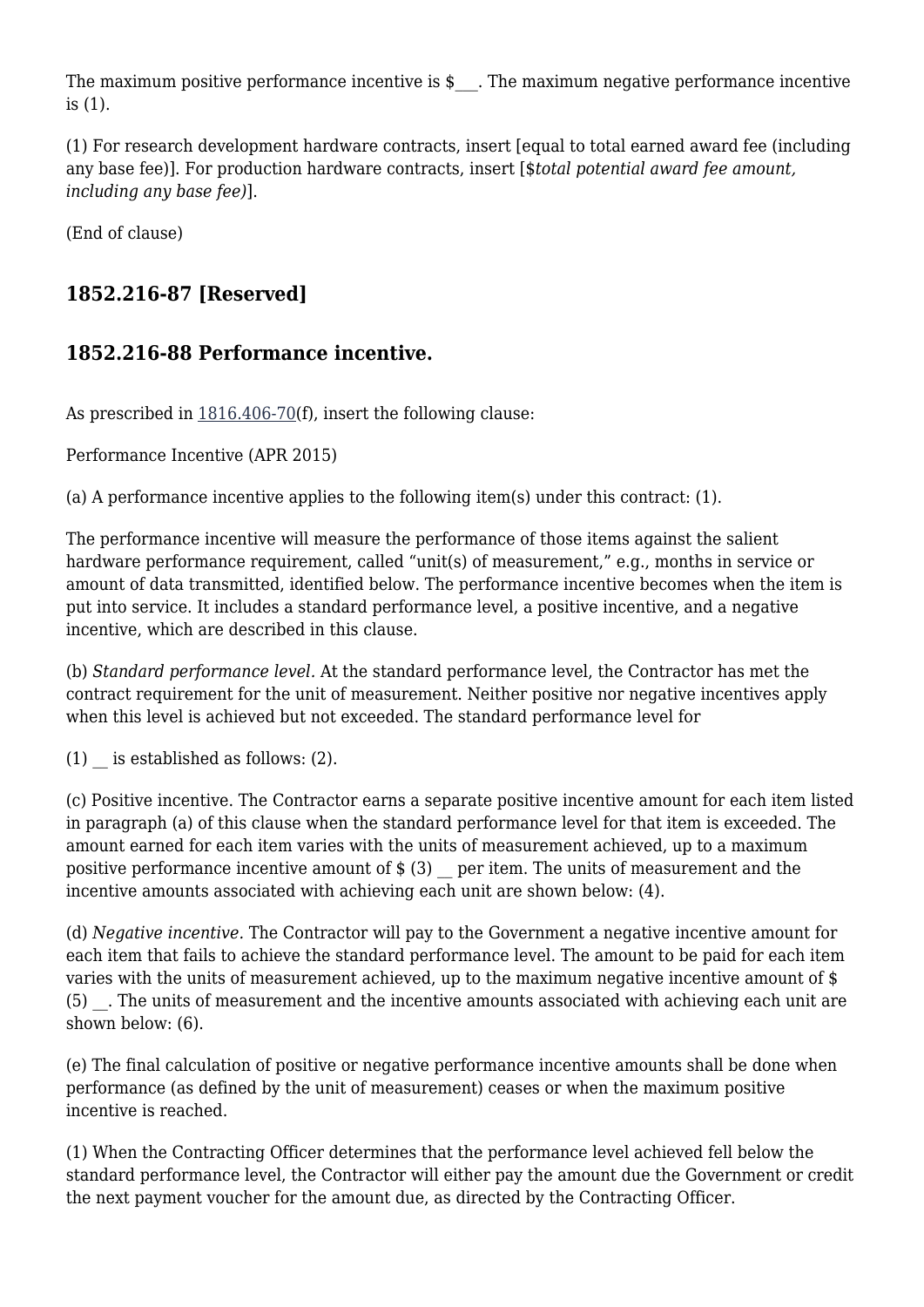(2) When the performance level exceeds the standard level, the Contractor may request payment of the incentive amount associated with a given level of performance, provided that such payments shall not be more frequent than monthly. When performance ceases or the maximum positive incentive is reached, the Government shall calculate the final performance incentive earned and unpaid and promptly remit it to the contractor.

(f) If performance cannot be demonstrated, through no fault of the Contractor, within [*insert number of months or years*] after the date of acceptance by the Government, the Contractor will be paid [*insert percentage*] of the maximum performance incentive.

(g) The decisions made as to the amount(s) of positive or negative incentives are subject to the Disputes clause.

(1) Insert applicable item number(s) descriptor and/or nomenclature.

(2) Insert a specific unit of measurement for each hardware item listed in (1) and each salient characteristic, if more than one.

(3) Insert the maximum positive performance incentive amount (see [1816.402-270](https://login.acquisition.gov/%5Brp:link:nfs-part-1816%5D#Section_1816_402_270_T48_6041815313)(e) (1) and (2)).

(4) Insert all units of measurement and associated dollar amounts up to the maximum performance incentive.

(5) Insert the appropriate amount in accordance with [1816.402-270\(](https://login.acquisition.gov/%5Brp:link:nfs-part-1816%5D#Section_1816_402_270_T48_6041815313)e).

(6) Insert all units of measurement and associated dollar amounts up to the maximum negative performance incentive.

(End of clause)

### **1852.216-89 Assignment and release forms.**

As prescribed in  $1816.307-70(f)$  $1816.307-70(f)$ , insert the following clause:

Assignment and Release Forms (AUG 2016)

The Contractor shall use the following forms to fulfill the assignment and release requirements of FAR clause 52.216-7, Allowable Cost and Payment:

NASA Form 778, Contractor's Release;

NASA Form 779, Assignee's Release;

NASA Form 780, Contractor's Assignment of Refunds, Rebates, Credits, and Other Amounts; and

NASA Form 781, Assignee's Assignment of Refunds, Rebates, Credits, and Other Amounts.

Computer generated forms are acceptable, provided that they comply with FAR clause 52.253-1, Computer Generated Forms.

(End of clause)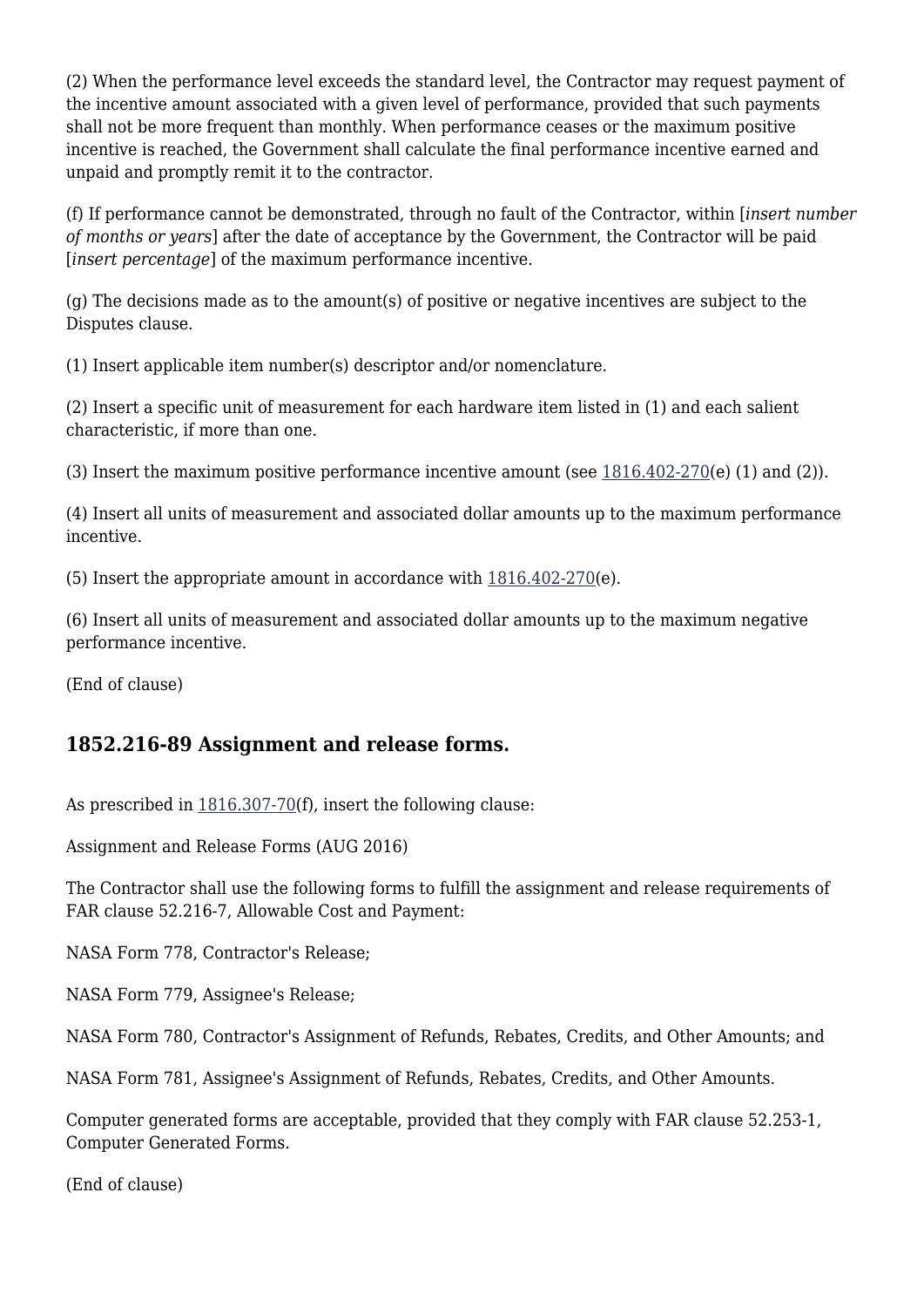# **1852.216-90 Allowability of legal costs incurred in connection with a whistleblower proceeding.**

As prescribed in  $1816.307-70(q)$  $1816.307-70(q)$ , use the following clause:

Allowability of Legal Costs Incurred In Connection with a Whistleblower Proceeding (AUG 2014)

Pursuant to section 827 of the National Defense Authorization Act for Fiscal year 2013 (Pub. L. 112-239), notwithstanding FAR clause 52.216-7, Allowable Cost and Payment -

(1) The restrictions of FAR 31.205-47(b) on allowability of costs related to legal and other proceedings also apply to any proceeding brought by a contractor employee submitting a complaint under 10 U.S.C. 2409, entitled "Contractor employees: protection from reprisal for disclosure of certain information;" and

(2) Costs incurred in connection with a proceeding that is brought by a contractor employee submitting a complaint under 10 U.S.C. 2409 are also unallowable if the result is an order to take corrective action under 10 U.S.C. 2409.

(End of clause)

# **1852.217-70 [Reserved]**

# **1852.217-71 Phased acquisition using down-selection procedures.**

As prescribed in  $1817.7002(a)$  $1817.7002(a)$ , insert the following clause:

Phased Acquisition Using Down-Selection Procedures (APR 2015)

(a) This solicitation is for the acquisition of  $\qquad \qquad$  [insert Program title]. The acquisition will be conducted as a two-phased procurement using a competitive down-selection technique between phases. In this technique, two or more contractors will be selected for Phase 1. It is expected that the single contractor for Phase 2 will be chosen from among these contractors after a competitive down-selection.

(b) Phase 1 is for the  $[insert purpose of phase]$ . Phase 2 is for  $[insert general]$ Phase 2 goals].

(c) The competition for Phase 2 will be based on the results of Phase 1, and the award criteria for Phase 2 will include successful completion of Phase 1 requirements.

(d) NASA will issue a separate, formal solicitation for Phase 2 that will include all information required for preparation of proposals, including the final evaluation factors.

(e) Phase 2 will be synopsized in the Governmentwide Point of Entry (GPE) in accordance with FAR 5.201 and 5.203 unless one of the exceptions in FAR 5.202 applies. Notwithstanding NASA's expectation that only the Phase 1 contractors will be capable of successfully competing for Phase 2, all proposals will be considered.

(f) To be considered for Phase 2 award, offerors must demonstrate a design maturity equivalent to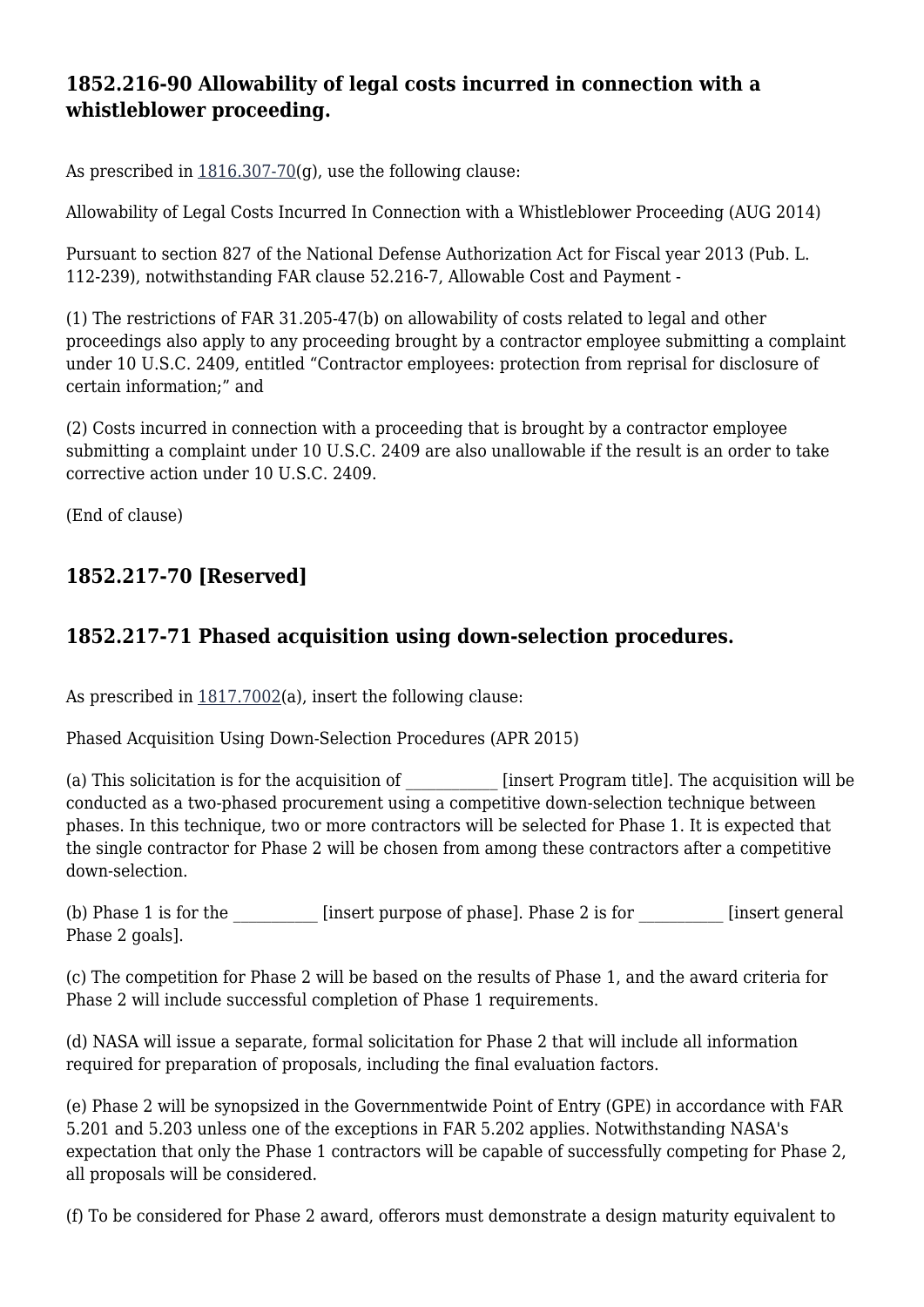that of the Phase 1 contractors. This, demonstration shall include the following Phase 1 deliverables upon which Phase 2 award will be based: <br> [(insert the specific Phase 1 deliverables]. Failure to fully and completely demonstrate the appropriate level of design maturity may render the proposal unacceptable with no further consideration for contract award.

(g) The following draft Phase 2 evaluation factors are provided for your information. Please note that these evaluation factors are not final, and NASA reserves the right to change them at any time up to and including the date upon which Phase 2 proposals are solicited.

[Insert draft Phase 2 evaluation factors (and subfactors, if available), including demonstration of successful completion of Phase 1 requirements.]

(h) Although NASA will request Phase 2 proposals from Phase contractors, submission of the Phase 2 proposal is not a requirement of the Phase 1 contract. Accordingly, the costs of preparing these proposals shall not be a direct charge to the Phase 1 contract or any other Government contract.

(i) The anticipated schedule for conducting this phased procurement is provided for your information. These dates are projections only and are not intended to commit NASA to complete a particular action at a given time. [Insert dates below].

Phase 1 award -

Phase 2 synopsis -

Phase 2 proposal requested -

Phase 2 proposal receipt -

Phase 2 award -

(End of clause)

## **1852.217-72 Phased acquisition using progressive competition downselection procedures.**

As prescribed in  $1817.7002(b)$  $1817.7002(b)$ , insert the following clause:

Phased Acquisition Using Progressive Competition Down-Selection Procedures (NOV 2011)

(a) This solicitation is for the acquisition of \_\_\_\_\_\_\_\_\_\_\_\_\_\_\_ [insert Program title]. The acquisition will be conducted as a two-phased procurement using a progressive competition down-selection technique between phases. In this technique, two or more contractors will be selected for Phase

1. It is expected that the single contractor for Phase 2 will be chosen from among these contractors after a competitive down-selection.

(b) Phase 1 is for the  $\frac{1}{\sqrt{2\pi}}$  [insert purpose of phase]. Phase 2 is for  $\frac{1}{\sqrt{2\pi}}$  [insert general Phase 2 goals].

(c) The competition for Phase 2 will be based on the results of Phase 1, and the award criteria for Phase 2 will include successful completion of Phase 1 requirements.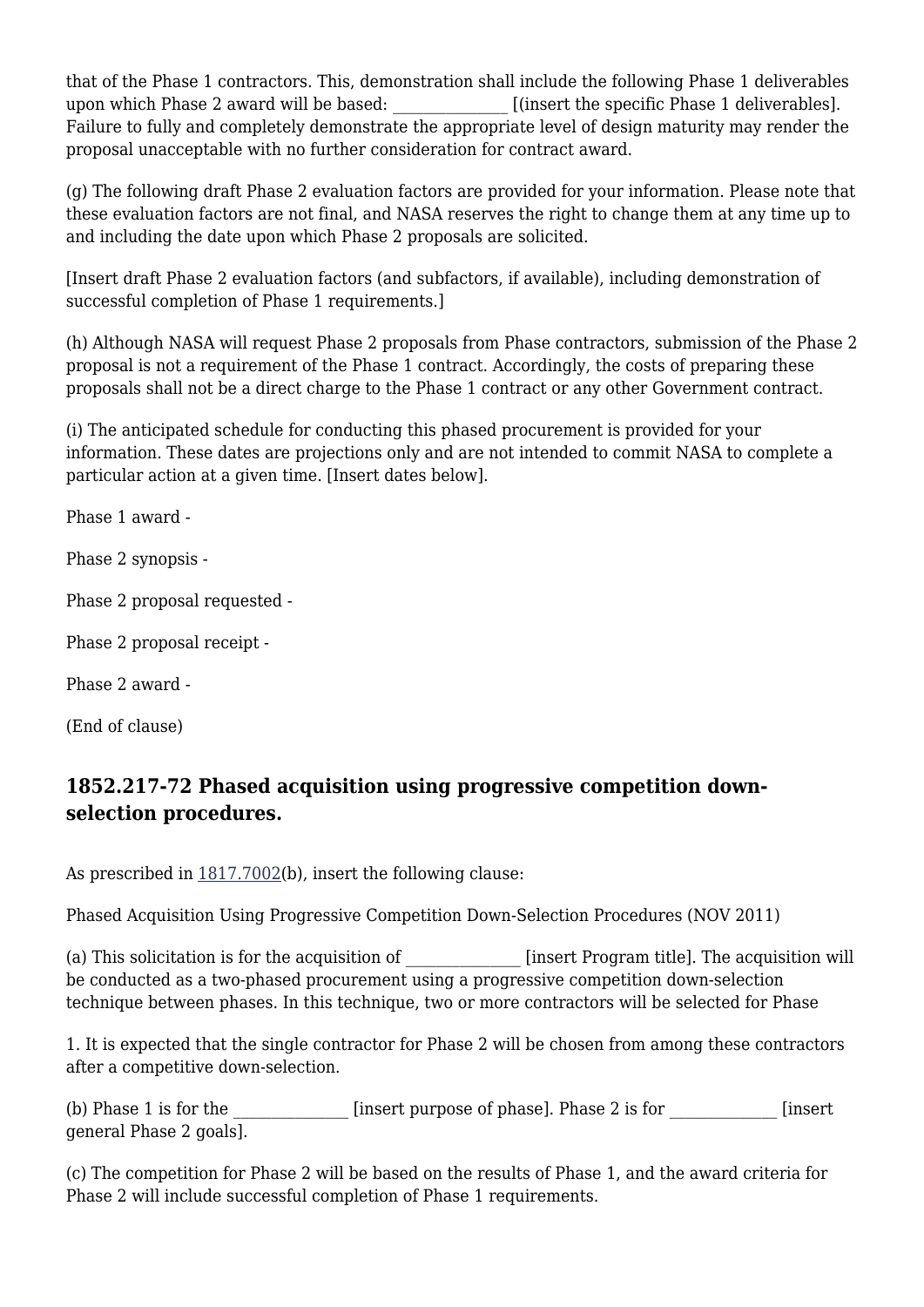(d) NASA does not intend to issue a separate, formal solicitation for Phase 2. Instead, Phase 2 proposals will be requested from the Phase 1 contractors by means of  $\Box$  [indicate method of requesting proposals, e.g., by a letter]. All information required for preparation of Phase 2 proposals, including the final evaluation criteria and factors, will be provided at that time.

(e) Phase 2 will be synopsized in the Governmentwide Point of Entry (GPE) in accordance with FAR 5.201 and 5.203 unless one of the exceptions in FAR 5.202 applies. Notwithstanding NASA's expectation that only the Phase 1 contractors will be capable of successfully competing for Phase 2, all proposals will be considered. Any other responsible source may indicate its desire to submit a proposal by responding to the Phase 2 synopsis, and NASA will provide that source to all the material furnished to the Phase 1 contractors that is necessary to submit a proposal.

(f) To be considered for Phase 2 award, offerors must demonstrate a design maturity equivalent to that of the Phase 1 contractors. This, demonstration shall include the following Phase 1 deliverables upon which Phase 2 award will be based:  $\qquad$  [insert the specific Phase 1 deliverables]. Failure to fully and completely demonstrate the appropriate level of design maturity may render the proposal unacceptable with no further consideration for contract award.

(g) The following draft Phase 2 evaluation factors are provided for your information. Please note that these evaluation factors are not final, and NASA reserves the right to change them at any time up to and including the date upon which Phase 2 proposals are requested. Any such changes in evaluation factors will not necessitate issuance of a new, formal solicitation for Phase 2.

[Insert draft Phase 2 evaluation factors (and subfactors, if available), including demonstration of successful completion of Phase 1 requirements.]

(h) Although NASA will request Phase 2 proposals from Phase 1 contractors, submission of the Phase 2 proposal is not a requirement of the Phase 1 contract. Accordingly, the costs of preparing these proposals shall not be a direct charge to the Phase 1 contract or any other Government contract.

(i) The anticipated schedule for conducting this phased procurement is provided for your information. These dates are projections only and are not intended to commit NASA to complete a particular action at a given time. [Insert dates below].

Phase 1 award -

Phase 2 synopsis -

Phase 2 proposal requested -

Phase 2 proposal receipt -

Phase 2 award -

(End of clause)

### **1852.219-11 Special 8(a) contract conditions.**

As prescribed in [1819.811-3\(](https://login.acquisition.gov/%5Brp:link:nfs-part-1819%5D#Section_1819_811_3_T48_6041917213)a), insert the following clause in lieu of 52.219-11:

Special 8(a) Contract Conditions (APR 2015)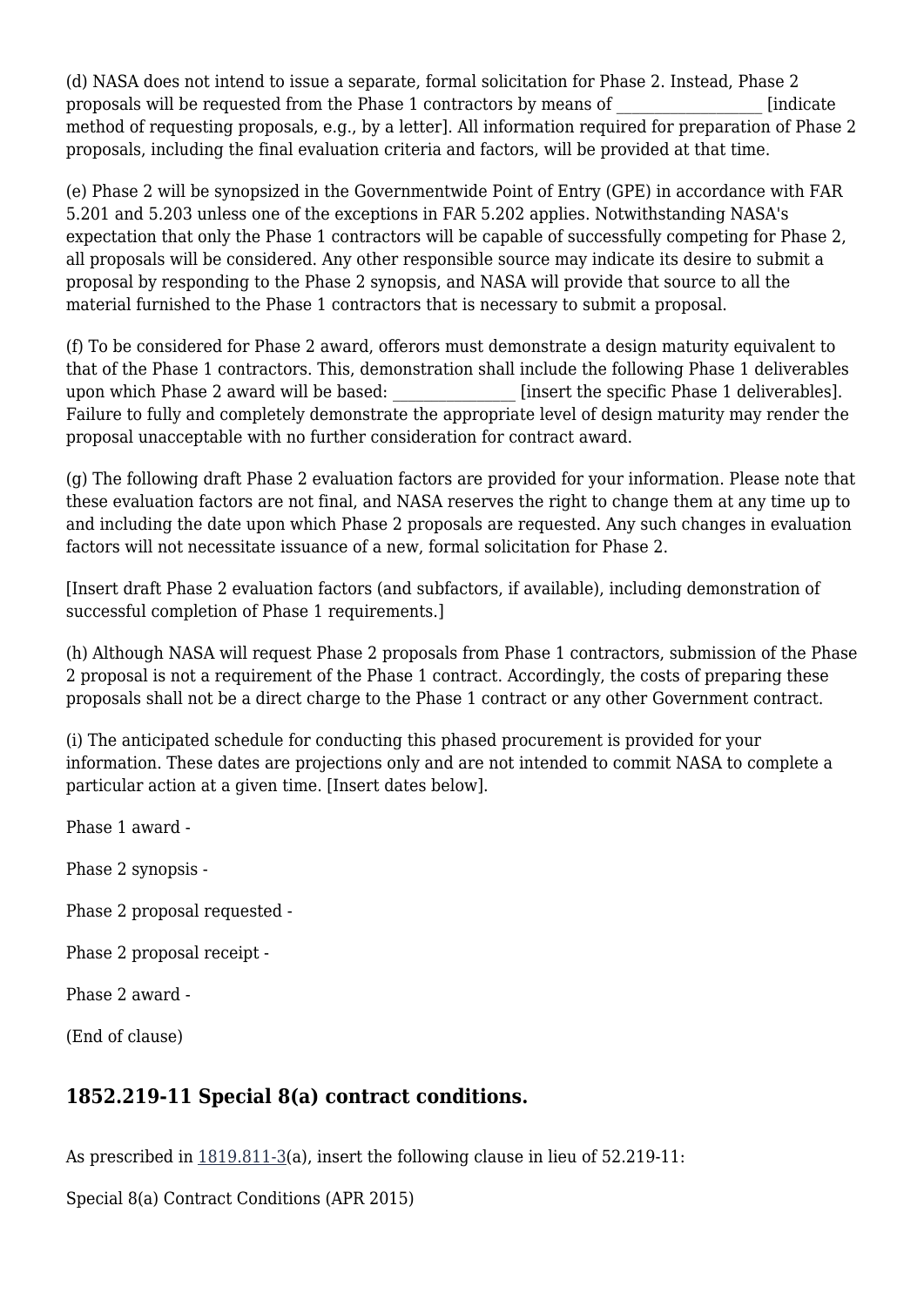(a) This contract is issued as a direct award between the contracting activity and the 8(a) contractor pursuant to a Partnership Agreement between the Small Business Administration (SBA) and the National Aeronautics and Space Administration. Accordingly, the SBA is not a signatory to this contract. SBA does retain responsibility for 8(a) certification, 8(a) eligibility determinations and related issues, and providing counseling and assistance to the 8(a) contractor under the 8(a) program. The cognizant SBA district office is:

#### (*insert name and address of cognizant SBA office*)

(b) The contracting activity is responsible for administering the contract and taking any action on behalf of the Government under the terms and conditions of the contract; provided, however, that the contracting activity shall give advance notice to the SBA before it issues a final notice terminating performance, either in whole or in part, under the contract. The contracting activity shall also coordinate with the SBA prior to processing any novation agreement. The contracting activity may assign contract administration functions to a contract administration office.

(c) The contractor agrees to notify the Contracting Officer, simultaneous with its notification to SBA (as required by SBA's 8(a) regulations), when the owner or owners upon whom 8(a) eligibility is based plan to relinquish ownership or control of the concern. Consistent with Section 407 of Public Law 100-656, transfer of ownership or control shall result in termination of the contract for convenience, unless SBA waives the requirement for termination prior to the actual relinquishing of ownership and control.

(End of clause)

# **1852.219-18 Notification of competition limited to eligible 8(a) concerns.**

As prescribed in [1819.811-3\(](https://login.acquisition.gov/%5Brp:link:nfs-part-1819%5D#Section_1819_811_3_T48_6041917213)d), insert the following clause:

Notification of Competition Limited to Eligible 8(a) Concerns (APR 2015)

(a) Offers are solicited only from small business concerns expressly certified by the Small Business Administration (SBA) for participation in the SBA's 8(a) Program and which meet the following criteria at the time of submission of offer -

(1) The Offeror is in conformance with the 8(a) support limitation set forth in its approved business plan; and

(2) The Offeror is in conformance with the Business Activity Targets set forth in its approved business plan or any remedial action directed by the SBA.

(b) By submission of its offer, the Offeror represents that it meets all of the criteria set forth in paragraph (a) of this clause.

(c) Any award resulting from this solicitation will be made directly by the Contracting Officer to the successful 8(a) offeror selected through the evaluation criteria set forth in this solicitation.

(d)

(1) *Agreement.* A small business concern submitting an offer in its own name shall furnish, in performing the contract, only end items manufactured or produced by small business concerns in the United States or its outlying areas. If this procurement is processed under simplified acquisition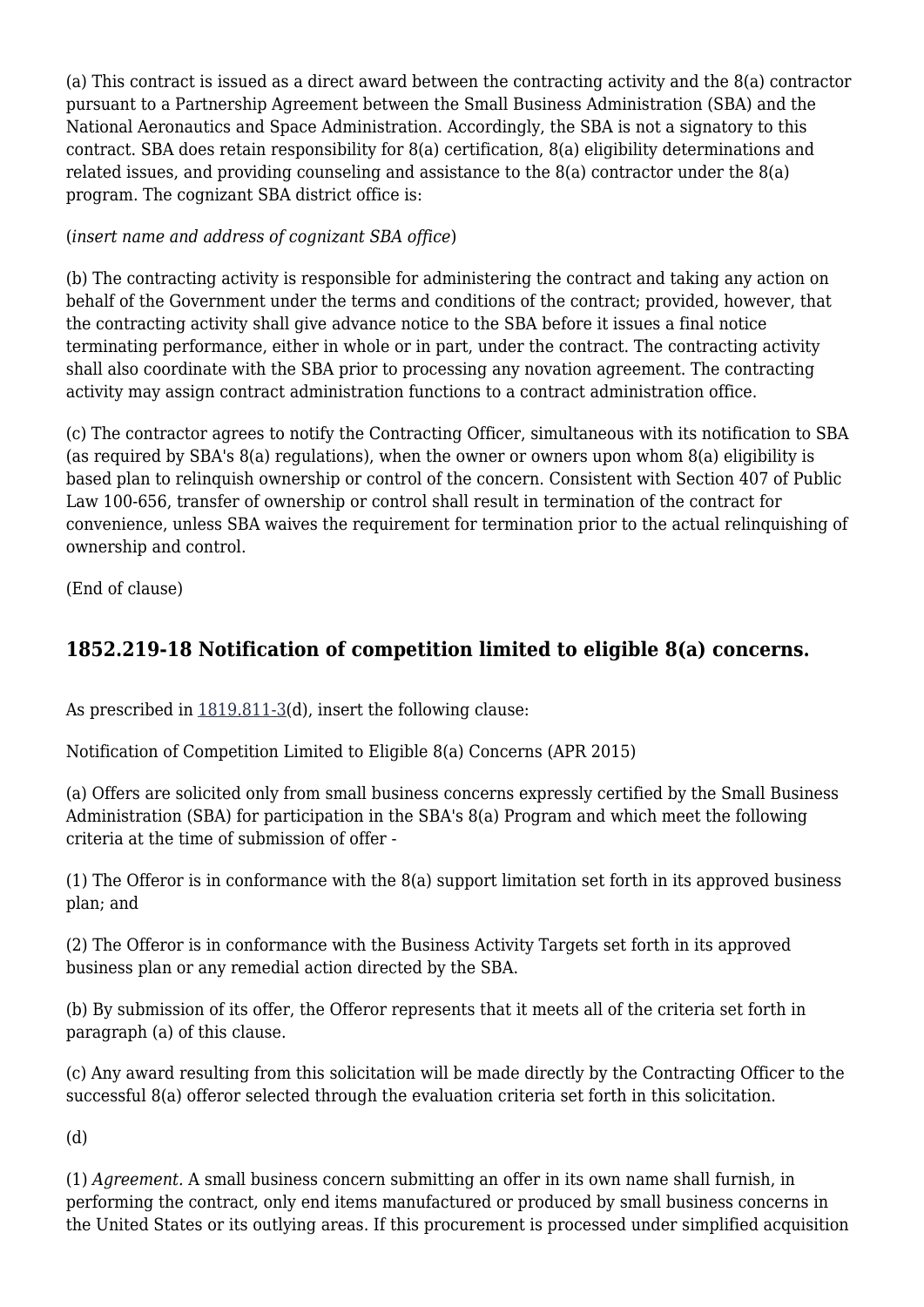procedures and the total amount of this contract does not exceed \$25,000, a small business concern may furnish the product of any domestic firm. This paragraph does not apply to construction or service contracts.

(2) The \_\_\_\_\_\_[*insert name of SBA's contractor*] will notify the\_\_\_\_\_\_[*insert name of contracting agency*] Contracting Officer in writing immediately upon entering an agreement (either oral or written) to transfer all or part of its stock or other ownership interest to any other party.

(End of clause)

## **1852.219-73 Small business subcontracting plan.**

As prescribed in [1819.708-70\(](https://login.acquisition.gov/%5Brp:link:nfs-part-1819%5D#Section_1819_708_70_T48_6041917212)a), insert the following provision:

Small Business Subcontracting Plan (MAY 1999)

(a) This provision is not applicable to small business concerns.

(b) The contract expected to result from this solicitation will contain FAR clause 52.219-9, "Small Business Subcontracting Plan." The apparent low bidder must submit the complete plan within [Insert number of days] calendar days after request by the Contracting Officer.

(End of provision)

# **1852.219-74 [Reserved]**

# **1852.219-75 Individual Subcontracting Reports.**

As prescribed in  $1819.708-70(b)$  $1819.708-70(b)$ , insert the following clause:

Individual Subcontracting Reports (APR 2015)

When submitting Individual Subcontracting Reports in eSRS in accordance with FAR 52.219-9(l) (1), the contractor shall enter goals as a percentage of total contract value as well as a percentage of total subcontract dollars.

(End of clause)

# **1852.219-76 [Reserved]**

# **1852.219-77 NASA Mentor-Protégé Program.**

As prescribed in [1819.7215](https://login.acquisition.gov/%5Brp:link:nfs-part-1819%5D#Section_1819_7215_T48_6041917519), insert the following clause:

NASA Mentor-Protégé Program (APR 2015)

(a) Prime contractors are encouraged to participate in the NASA Mentor-Protégé Program for the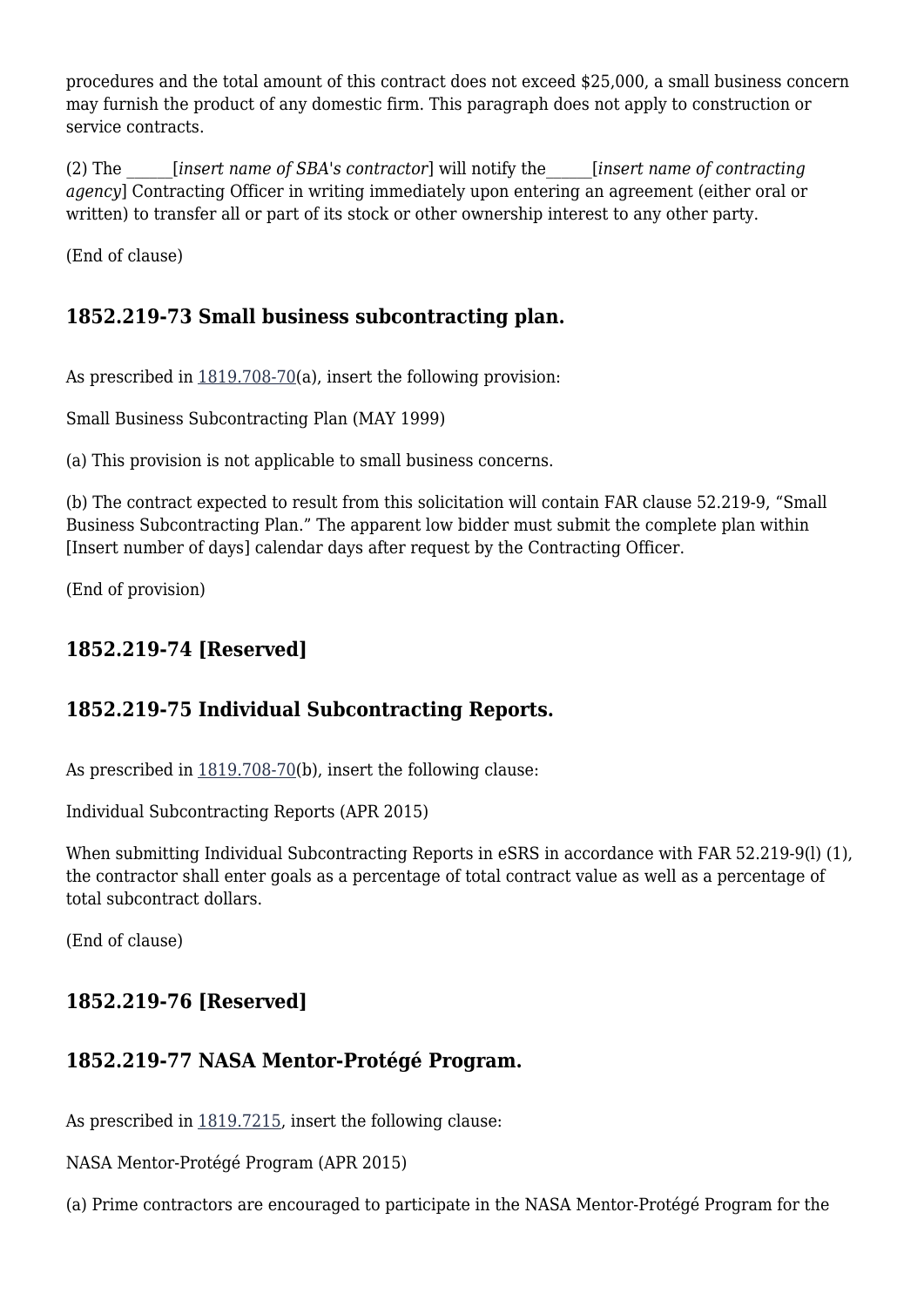purpose of providing developmental assistance to eligible protégé entities to enhance their capabilities and increase their participation in NASA contracts.

(b) The Program consists of:

(1) Mentors, which are large businesses and prime contractors with at least one active and approved NASA subcontracting plan;

(2) Protégés, which are subcontractors to the prime contractor. Protégés must qualify as small disadvantaged business concerns, women-owned small business concerns, veteran-owned or servicedisabled veteran-owned small business concerns, HUBZone small business concerns, Historically Black Colleges and Universities, minority institutions of higher education, meeting the qualifications defined in FAR part 2, Definitions of Parts and Term, active NASA SBIR Phase II companies or nonprofit agencies employing people who are blind or severely disabled as defined in 41 CFR Chapter 51.

(3) Mentor-protégé agreements endorsed by the cognizant NASA centers and approved by the NASA Office of Small Business Programs (OSBP);

(4) In contracts with award fee incentives, potential for payment of an award fee for voluntary participation and successful performance in the Mentor-Protégé Program, in accordance with NFS 1819.7208.

(c) Mentor participation in the Program, described in NFS [1819.72](https://login.acquisition.gov/%5Brp:link:nfs-part-1819%5D#Subpart_1819_72_T48_60419175), means providing technical, managerial and financial assistance to aid protégés in developing requisite high-tech expertise and business systems to compete for and successfully perform NASA contracts and subcontracts.

(d) Contractors interested in participating in the program are encouraged to contact the NASA OSBP, Washington, DC 20546, (202) 358-2088, for further information.

(End of clause)

### **1852.219-79 Mentor requirements and evaluation.**

As prescribed in [1819.7215](https://login.acquisition.gov/%5Brp:link:nfs-part-1819%5D#Section_1819_7215_T48_6041917519), insert the following clause:

Mentor Requirements and Evaluation (APR 2015)

(a) The purpose of the NASA Mentor-Protégé Program is for a NASA prime contractor to provide developmental assistance to certain subcontractors qualifying as protégés.

Eligible protégés include certified small disadvantaged business concerns, women-owned small business concerns, veteran-owned or service-disabled veteran-owned small business concerns, HUBZone small business concerns, Historically Black Colleges and Universities, minority institutions of higher education, as defined in FAR part 2, Definitions of Parts and Terms, active NASA SBIR/STTR Phase II companies and nonprofit agencies employing the blind or severely handicapped as defined in 41 CFR chapter 51.

(b) NASA will evaluate the contractor's performance on the following factors. If this contract includes an award fee incentive, this assessment will be accomplished as part of the fee evaluation process.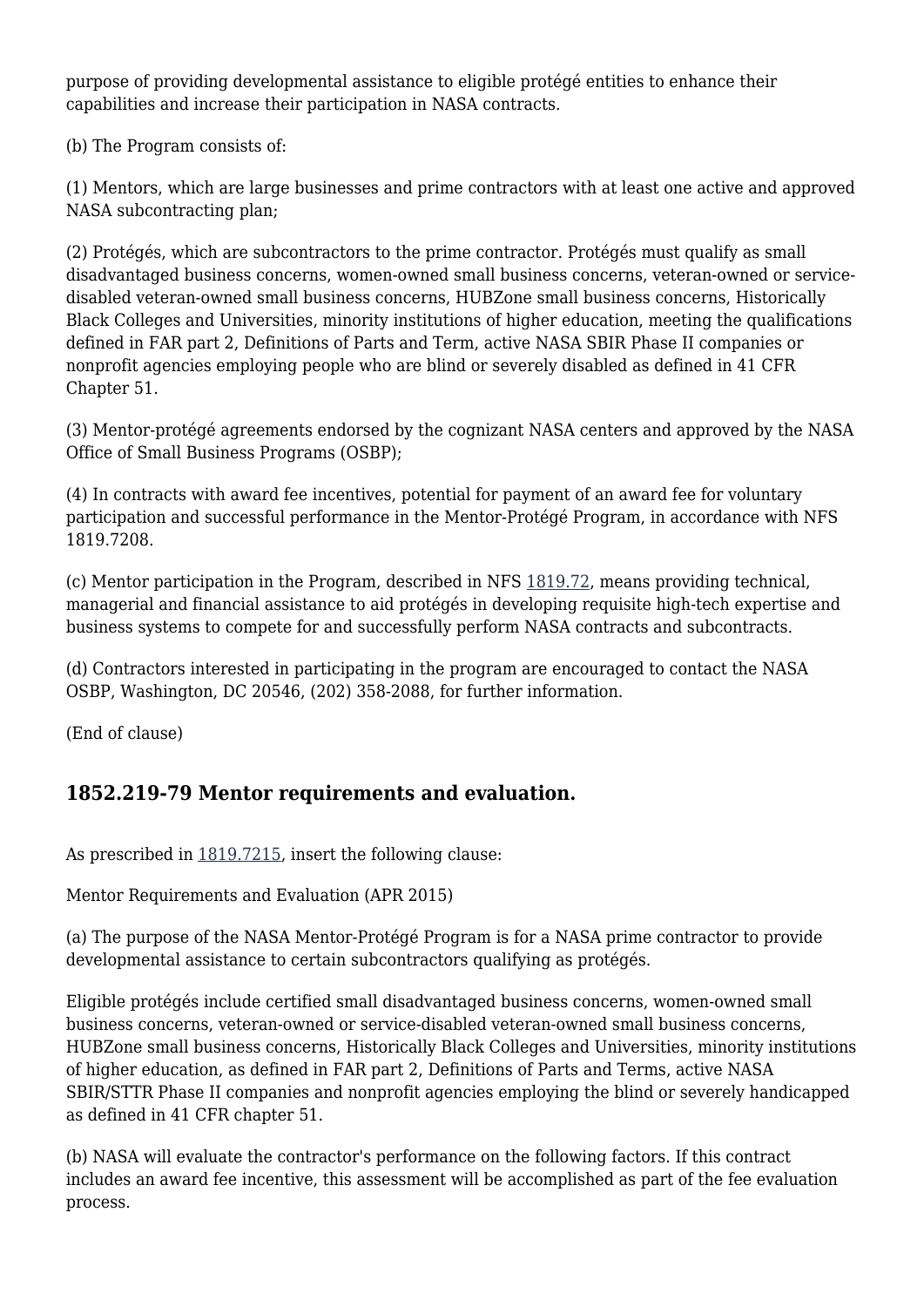(1) Specific actions taken by the contractor, during the evaluation period, to increase the participation of protégés as subcontractors and suppliers;

(2) Specific actions taken by the contractor during this evaluation period to develop the technical and corporate administrative expertise of a protégé as defined in the agreement;

(3) To what extent the mentor and protégé have met the developmental milestones outlined in the agreement; and

(4) To what extent the entities' participation in the Mentor-Protégé Program resulted in the protégé receiving competitive contract(s) and subcontract(s) from private firms and agencies other than the mentor.

(5) To what extent the mentor contributed to advancing the protégé's technical readiness level.

(c) Semiannual reports shall be submitted by the mentor and the protégé to the cognizant NASA center and NASA Headquarters Office of Small Business Programs (OSBP), following the semiannual report template found on the Web site at *[http://www.osbp.nasa.gov.](http://www.osbp.nasa.gov)*

(d) The mentor will notify the cognizant NASA center and NASA OSBP in writing, at least 30 days in advance of the mentor's intent to voluntarily withdraw from the program or upon receipt of a protégé's notice to withdraw from the Program;

(e) At the end of each year in the Mentor-Protégé Program, the mentor and protégé, as appropriate, will formally brief the NASA Mentor-Protégé program manager, the technical program manager, and the contracting officer during a formal program review regarding Program accomplishments, as it pertains to the approved agreement.

(f) NASA may terminate mentor-protégé agreements for good cause, thereby excluding mentors or protégés from participating in the NASA Mentor-Protégé program. These actions shall be approved by the NASA OSBP. NASA shall terminate an agreement by delivering to the contractor a letter specifying the reason for termination and the effective date. Termination of an agreement does not constitute a termination of the subcontract between the mentor and the protégé. A plan for accomplishing the subcontract effort should the agreement be terminated shall be submitted with the agreement.

(End of clause)

# **1852.219-80 Limitation on subcontracting - SBIR Phase I program.**

As prescribed in [1819.7302](https://login.acquisition.gov/%5Brp:link:nfs-part-1819%5D#Section_1819_7302_T48_6041917612)(a), insert the following clause:

Limitation on Subcontracting - SBIR Phase I Program (OCT 2006)

The Contractor shall perform a minimum of two-thirds of the research and/or analytical effort (total contract price less profit) conducted under this contract. Any deviation from this requirement must be approved in advance and in writing by the Contracting Officer.

(End of clause)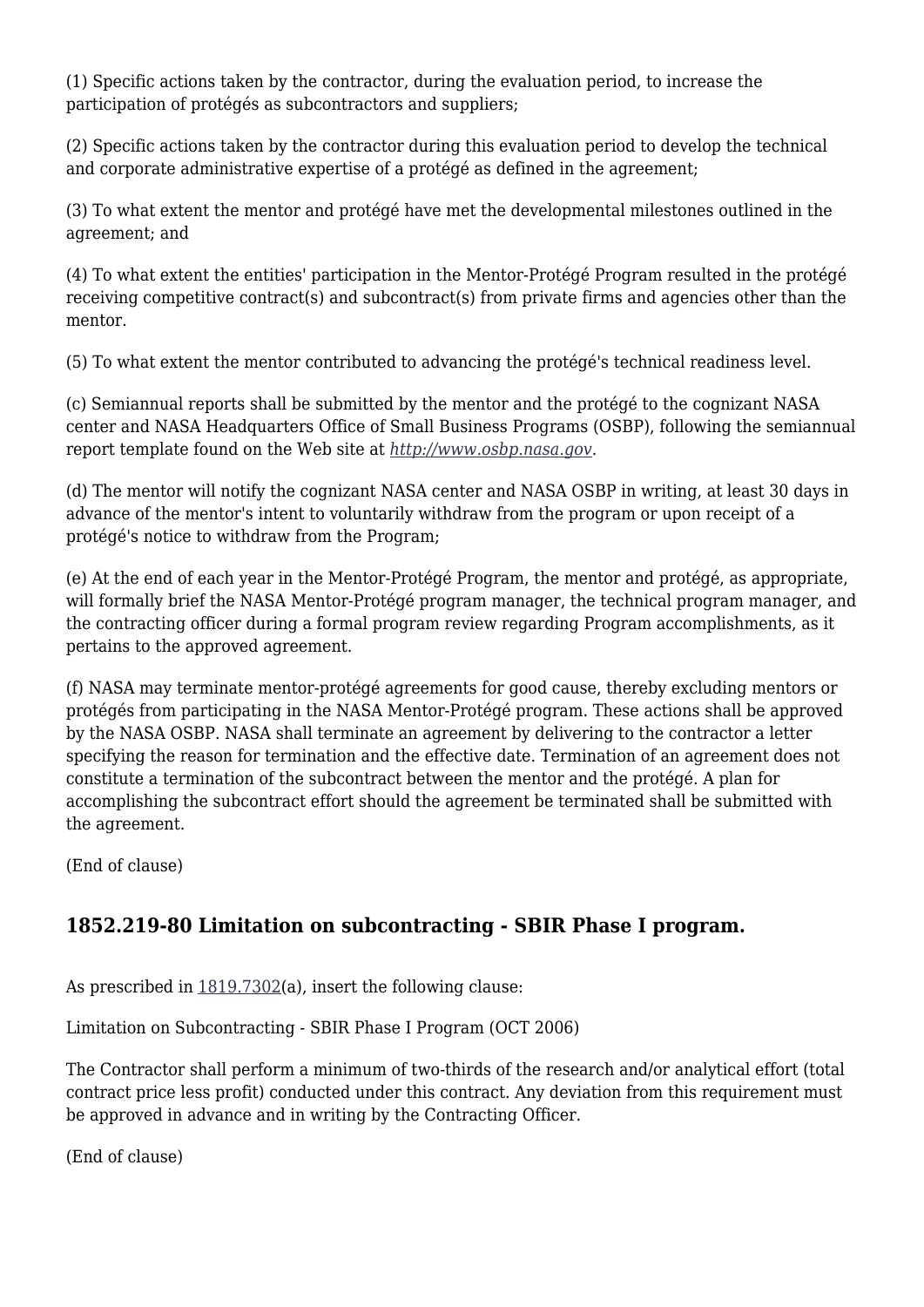# **1852.219-81 Limitation on subcontracting - SBIR Phase II program.**

As prescribed in [1819.7302](https://login.acquisition.gov/%5Brp:link:nfs-part-1819%5D#Section_1819_7302_T48_6041917612)(b), insert the following clause:

Limitation on Subcontracting - SBIR Phase II Program (OCT 2006)

The Contractor shall perform a minimum of one-half of the research and/or analytical effort (total contract price less profit) conducted under this contract. Any deviation from this requirement must be approved in advance and in writing by the Contracting Officer. Since the selection of R&D contractors is substantially based on the best scientific and technological sources, it is important that the Contractor not subcontract technical or scientific work without the Contracting Officer's advance approval.

(End of clause)

### **1852.219-82 Limitation on subcontracting - STTR program.**

As prescribed in [1819.7302](https://login.acquisition.gov/%5Brp:link:nfs-part-1819%5D#Section_1819_7302_T48_6041917612)(c), insert the following clause:

Limitation on Subcontracting - STTR Program (OCT 2006)

The Contractor shall perform a minimum of 40 percent of the work under this contract (total contract price including cost sharing if any, less profit if any). A minimum of 30 percent of the work under this contract shall be performed by the research institution. Since the selection of R&D contractors is substantially based on the best scientific and technological sources, it is important that the Contractor not subcontract technical or scientific work without the Contracting Officer's advance approval.

(End of clause)

# **1852.219-83 Limitation of the principal investigator - SBIR program.**

As prescribed in [1819.7302](https://login.acquisition.gov/%5Brp:link:nfs-part-1819%5D#Section_1819_7302_T48_6041917612)(d), insert the following clause:

Limitation of the Principal Investigator - SBIR Program (OCT 2006)

The primary employment of the principal investigator (PI) shall be with the small business concern (SBC)/Contractor during the conduct of this contract. Primary employment means that more than one-half of the principal investigator's time is spent in the employ of the SBC/Contractor. This precludes full-time employment with another organization. Deviations from these requirements must be approved in advance and in writing by the Contracting Officer and are not subject to a change in the firm-fixed price of the contract. The PI for this contract is (*insert name*).

(End of clause)

### **1852.219-84 Limitation of the principal investigator - STTR program.**

As prescribed in  $1819.7302(e)$  $1819.7302(e)$ , insert the following clause: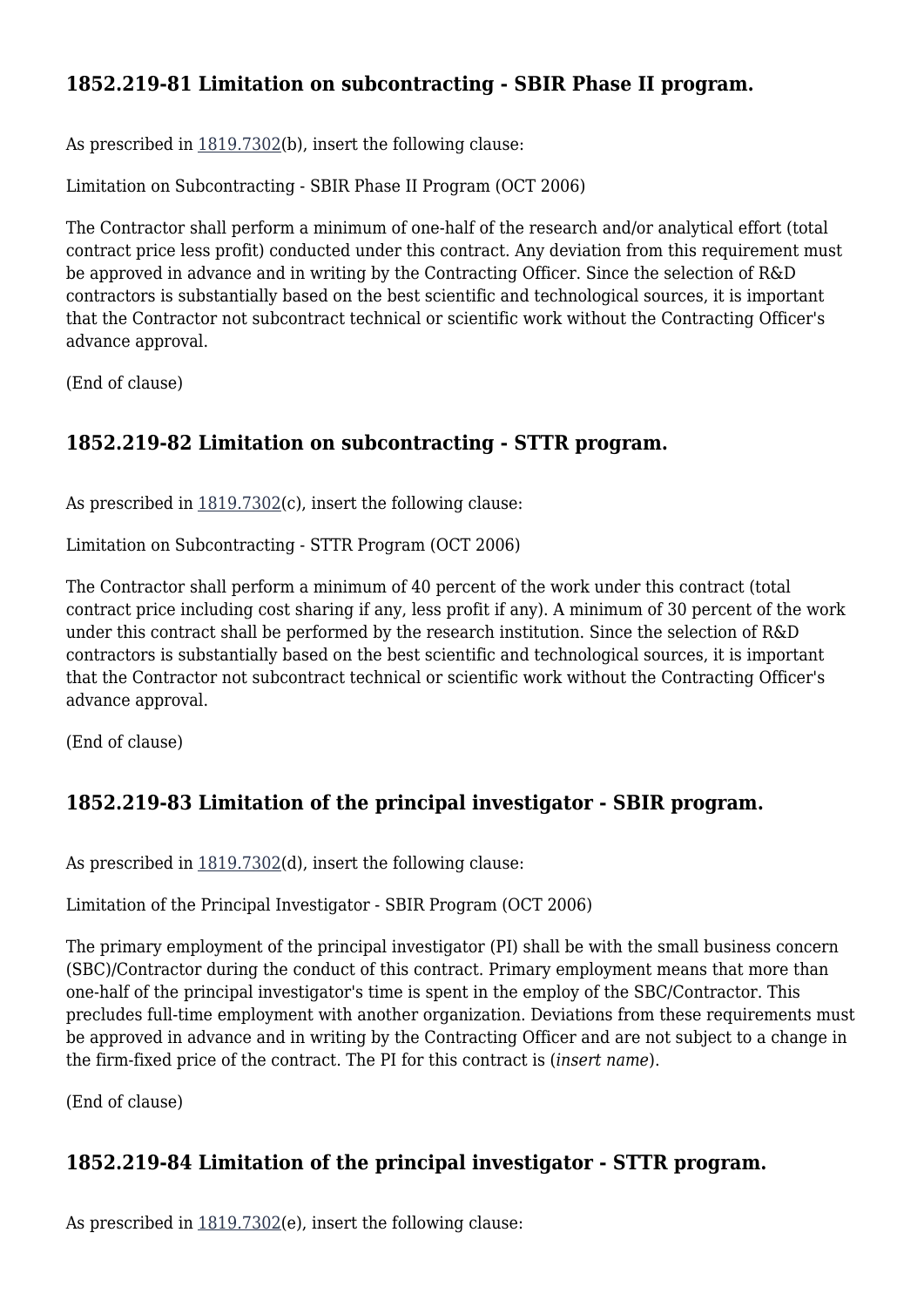Limitation of the Principal Investigator - STTR Program (OCT 2006)

(a) The primary employment of the principal investigator (PI) identified in paragraph (b) of this clause is with the small business concern (SBC)/Contractor or the research institution (RI). Primary employment means that more than one-half of the principal investigator's time is spent in the employ of the SBC/Contractor or RI.

(b) The PI is considered to be key personnel in the performance of this contract. The SBC/Contractor, whether or not the employer of the PI, shall exercise primary management direction and control over the PI and be overall responsible for the PI's performance under this contract. Deviations from these requirements must be approved in advance and in writing by the Contracting Officer and are not subject to a change in the firm-fixed price of the contract. The PI for this contract is (*insert name*).

(End of clause)

# **1852.219-85 Conditions for final payment - SBIR and STTR contracts.**

As prescribed in [1819.7302](https://login.acquisition.gov/%5Brp:link:nfs-part-1819%5D#Section_1819_7302_T48_6041917612)(f), insert the following clause:

Conditions for Final Payment - SBIR AND STTR Contracts (OCT 2006)

As a condition for final payment under this contract, the Contractor shall provide the following certifications as part of its final payment invoice request:

During performance of this contract -

1. Essentially equivalent work performed under this contract has not been proposed for funding to another Federal agency;

2. No other Federal funding award has been received for essentially equivalent work performed under this contract;

3. Deliverable items submitted under this contract have not been submitted as deliverable items under another Federal funding award;

4. *For SBIR contracts:* The subcontracting limitation set forth in this contract was not exceeded except as approved in writing by the Contracting Officer on (*insert date of approval or modification number.*);

5. *For STTR contracts:* The subcontracting limitation set forth in this contract was not exceeded;

6. *For SBIR contracts:* The primary employment of the principal investigator (PI) identified in this SBIR contract was with the Contractor, except as approved in writing by the Contracting Officer on (*insert date of approval or modification number*); and

7. *For STTR contracts:* The primary employment of the principal investigator (PI) identified in this STTR contract was the SBC/Contractor or the research institution (RI). The PI identified in the STTR contract was considered key in the performance of this contract. The SBC/Contractor, whether or not the employer of the PI, did exercise primary management direction and control over the PI and was overall responsible for the PI's performance under this contract. Any substitutions of this individual were approved in writing by the Contracting Officer on (*insert date of approval or*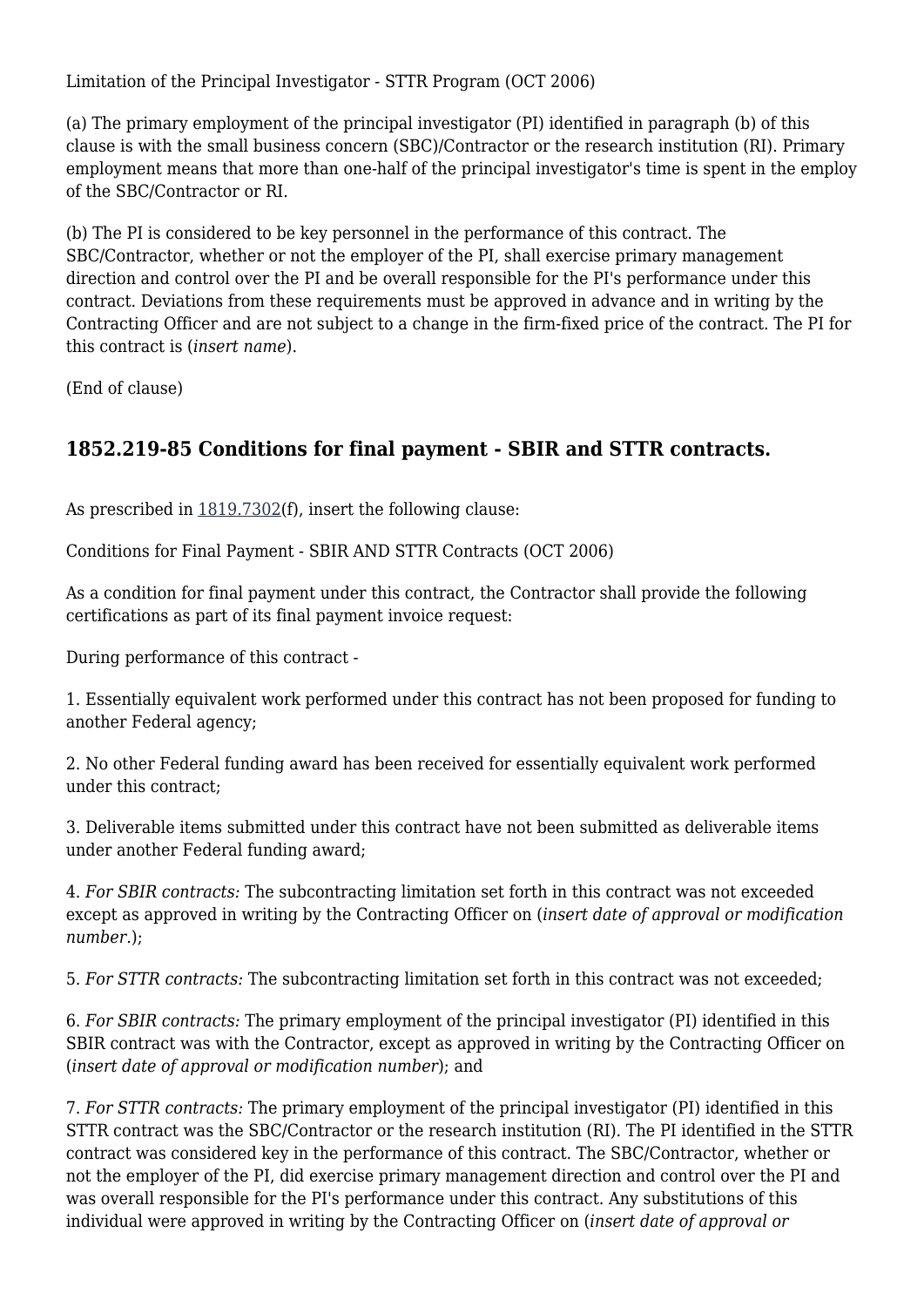*modification number*).

I understand that the willful provision of false information or concealing a material fact in this representation is a criminal offense under Title 18 USC, Section 1001, False Statements, as well as Title 18 U.S.C., Section 287, False Claims.

(End of clause)

# **1852.223-70 Safety and Health Measures and Mishap Reporting.**

As prescribed in [1823.7001](https://login.acquisition.gov/%5Brp:link:nfs-part-1823%5D#Section_1823_7001_T48_6041919311)(a), insert the following clause:

Safety and Health Measures and Mishap Reporting (DEC 2015)

(a) Safety is the freedom from those conditions that can cause death, injury, occupational illness, damage to or loss of equipment or property, or damage to the environment. NASA's safety priority is to protect:

(1) The public, (2) astronauts and pilots, (3) the NASA workforce (including contractor employees working on NASA contracts), and (4) high-value equipment and property.

(b) The Contractor shall take all reasonable safety and occupational health measures in performing this contract. The Contractor shall maintain an effective worksite safety and health program with organized and systematic methods to -

(1) Comply with Federal, State, and local safety and occupational health laws and with the safety and occupational health requirements of this contract;

(2) Describe and assign the responsibilities of managers, supervisors, and employees;

(3) Inspect regularly for and identify, evaluate, prevent, and control hazards;

(4) Orient and train employees to eliminate or avoid hazards; and

(5) Periodically review the program's effectiveness. Authorized Government representatives shall have access to and the right to examine the work site and related records under this Contract in order to determine the adequacy of the Contractor's safety and occupational health measures.

(c) The Contractor shall take, or cause to be taken, any other safety, and occupational healthmeasures the Contracting Officer may reasonably direct. To the extent that the Contractor may be entitled to an equitable adjustment for those measures under the terms and conditions of this contract, the equitable adjustment shall be determined pursuant to the procedures of the changes clause of this contract; provided, that no adjustment shall be made under this Safety and Health clause for any change for which an equitable adjustment is expressly provided under any other clause of the contract.

(d) The Contractor shall immediately notify the Contracting Officer or a designee any Type A, B, C, or D Mishap, or close calls as defined in NASA Procedural Requirement (NPR) 8621.1, Mishap and Close Call Reporting, Investigating, and Recordkeeping. In addition, service contractors (excluding construction contracts) shall provide quarterly reports specifying lost-time frequency rate, number of lost-time injuries, exposure, and accident/incident dollar losses as specified in the contract Schedule.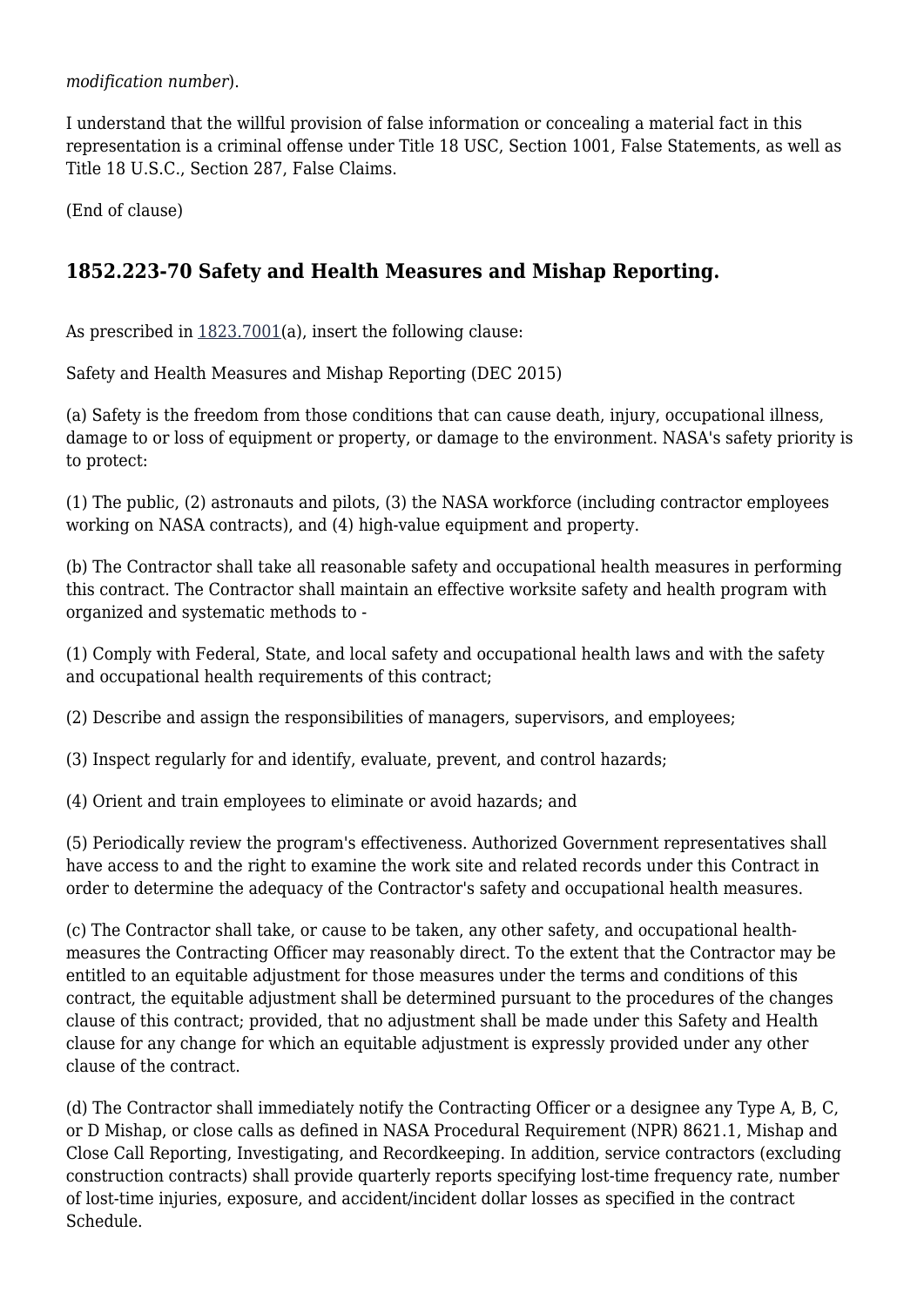(e) The Contractor shall cooperate with any Government-authorized investigation of Type A, B, C, or D Mishaps, or Close Calls reported pursuant to paragraph (d) of this clause by providing access to employees; and relevant information in the possession of the Contractor regarding the mishap or close call.

(f)

(1) The Contracting Officer may notify the Contractor of any noncompliance with this clause and specify corrective actions to be taken. When the Contracting Officer becomes aware of noncompliance that may pose a serious or imminent danger to safety and health of the public, astronauts and pilots, the NASA workforce (including contractor employees working on NASA contracts), or high value mission critical equipment or property, the Contracting Officer will notify the Contractor orally, with written confirmation. The Contractor shall promptly take corrective action.

(2) If the Contractor fails or refuses to institute prompt corrective action in accordance with subparagraph (f)(1) of this clause, the Contracting Officer may -

(i) Invoke the stop-work order clause in this contract;

(ii) Require the Contractor to remove and replace Contractor or subcontractor personnel who fail to comply with or violate applicable requirements of this clause;

(iii) Record the Contractor's failure to comply in the appropriate databases of past performance; and

(iv) Consider the Contractor's failure to comply in any responsibility determination or evaluation of past performance.

(g) The Contractor shall insert the substance of this clause, including this paragraph (g) in all subcontracts above the simplified acquisition threshold when the work will be conducted completely or partly on federally-controlled facilities.

(End of clause)

# **1852.223-71 Authorization for Radio Frequency Use.**

As prescribed in [1823.7101](https://login.acquisition.gov/%5Brp:link:nfs-part-1823%5D#Section_1823_7101_T48_6041919411), insert the following clause:

Authorization for Radio Frequency Use (APR 2015)

(a) The contractor or subcontractor shall obtain equipment authorization of use of radio frequencies required in support of this contract following the procedures in NPR 2570.1, NASA Radio Frequency (RF) Spectrum Management Manual.

(b) For any experimental, developmental, or operational equipment for which the appropriate equipment frequency authorization has not been made, the Contractor or subcontractor shall provide the technical and operating characteristics of the proposed electromagnetic radiating device to the NASA Center Facility Spectrum Manager during the initial planning, experimental, or developmental phase of contractual performance.

(c) This clause, including this paragraph (c), shall be included in all subcontracts that call for developing, producing, testing, or operating a device for which a radio frequency authorization is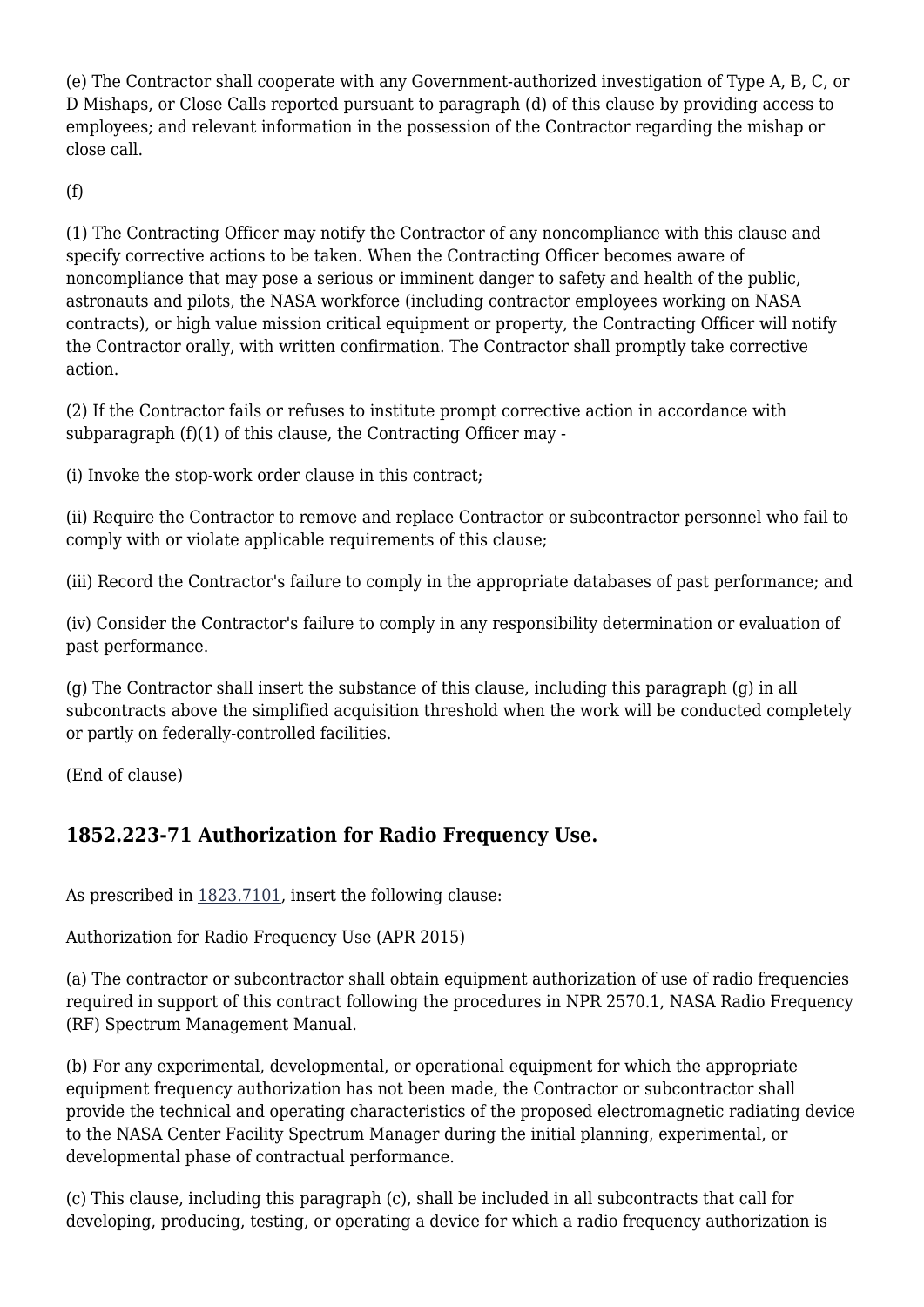required.

(End of clause)

# **1852.223-72 Safety and health (short form).**

As prescribed in  $1823.7001(f)$  $1823.7001(f)$ , insert the following clause:

Safety and Health (Short Form) (JUL 2015)

(a) Safety is the freedom from those conditions that can cause death, injury, occupational illness; damage to or loss of equipment or property, or damage to the environment. NASA is committed to protecting the safety and health of the public, our team members, and those assets that the Nation entrusts to the Agency.

(b) The Contractor shall have a documented, comprehensive and effective health and safety program with a proactive process to identify, assess, and control hazards and take all reasonable safety and occupational health measures consistent with standard industry practice in performing this contract.

(c) The Contractor shall insert the substance of this clause, including this paragraph (c) in subcontracts that exceed the simplified acquisition threshold where work will be conducted completely or partly on Federally-controlled facilities.

(End of clause)

# **1852.223-73 Safety and health plan.**

As prescribed in  $1823.7001(c)$  $1823.7001(c)$ , insert the following provision:

Safety and Health Plan (JUL 2015)

(a) The offeror shall submit a detailed safety and occupational health plan as part of its proposal. The plan shall include a detailed discussion of the policies, procedures, and techniques that will be used to ensure the safety and occupational health of Contractor employees and to ensure the safety of all working conditions throughout the performance of the contract.

(b) The plan shall similarly address subcontractor employee safety and occupational health for those proposed subcontracts or subcontract effort where the work will be conducted completely or partly on a Federally-controlled facility.

(c) This plan, as approved by the Contracting Officer, will be incorporated into any resulting contract.

(End of clause)

Alternate I (JUL 2015)

As prescribed in [1823.7001](https://login.acquisition.gov/%5Brp:link:nfs-part-1823%5D#Section_1823_7001_T48_6041919311)(c), delete the first sentence in paragraph (a) of the basic provision and substitute the following: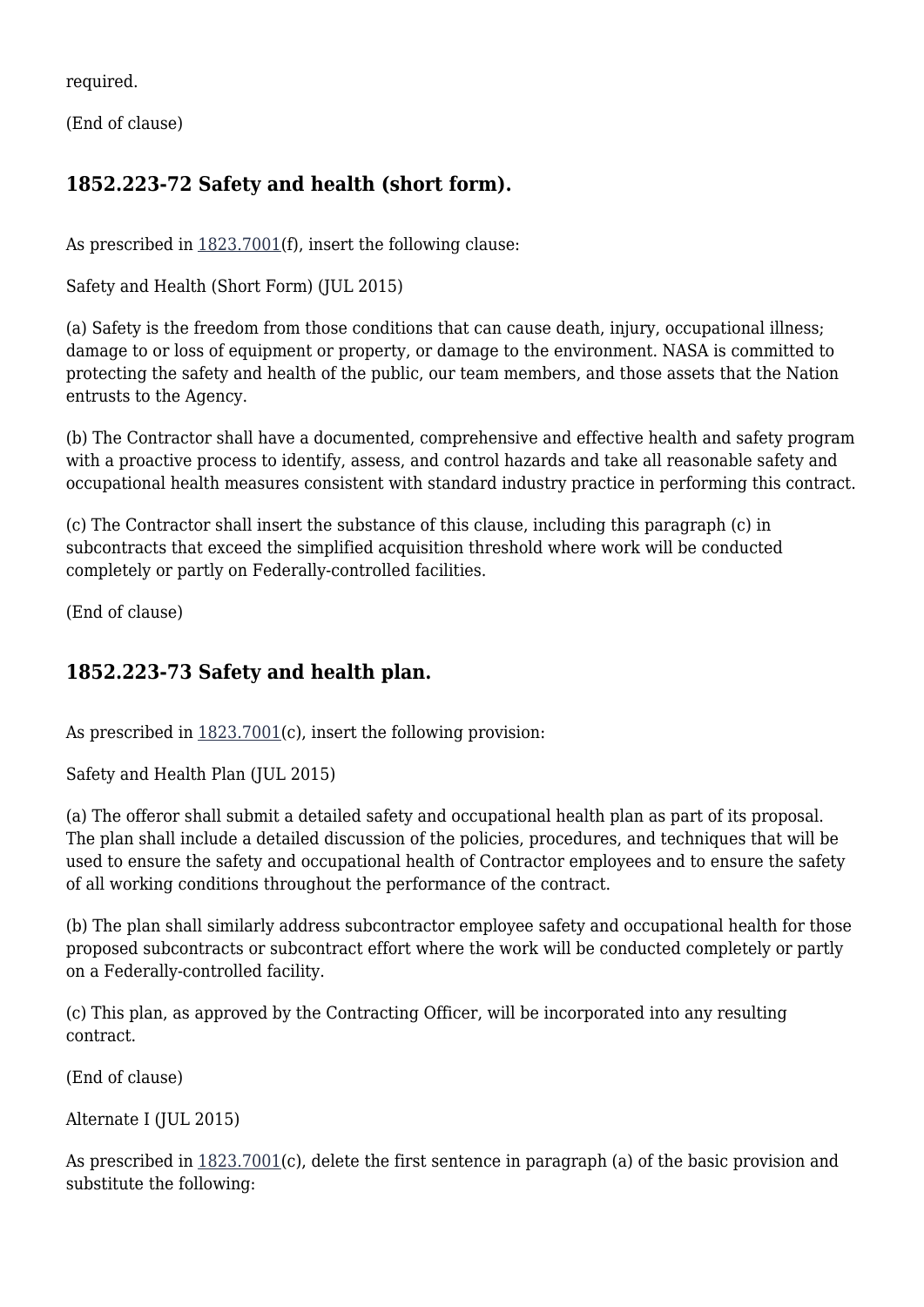The apparent low bidder, upon request by the Contracting Officer, shall submit a detailed safety and occupational health plan. The plan shall be submitted within the time specified by the Contracting Officer. Failure to submit an acceptable plan shall make the bidder ineligible for the award of a contract.

# **1852.223-74 Drug- and alcohol-free workforce.**

As prescribed in [1823.570-2,](https://login.acquisition.gov/%5Brp:link:nfs-part-1823%5D#Section_1823_570_2_T48_6041919213) insert the following clause:

Drug- and Alcohol-Free Workforce (NOV 2015)

(a) Definitions.

*Employee in a sensitive position* means a contractor or subcontractor employee who has been granted access to classified information; a contractor or subcontractor employee in other positions that the contractor or subcontractor determines could reasonably be expected to affect safety, security, National security, or functions other than the foregoing requiring a high degree of trust and confidence; and includes any employee performing in a position designated mission critical or performing mission critical duties. The term also includes any applicant who is tentatively selected for a position described in this paragraph.

*Mission Critical Space Systems* means the collection of all space-based and ground-based systems used to conduct space missions or support activity in space, including, but not limited to, the crewed space system, space-based communication and navigation systems, launch systems, and mission/launch control.

*Mission Critical Positions/Duties* means positions or duties which, if performed in a faulty, negligent, or malicious manner, could jeopardize mission critical space systems and/or delay a mission.

#### (b)

(1) The Contractor shall institute and maintain a program for achieving a drug- and alcohol-free workforce. As a minimum, the program shall provide for pre-employment, reasonable suspicion, random, post-accident, and periodic recurring (follow-up) testing of contractor employees in sensitive positions for use, in violation of applicable law or Federal regulation, of alcohol or a controlled substance. The Contractor may establish its testing or rehabilitation program in cooperation with other contractors or organizations.

(2) In determining which positions to designate as "sensitive," the contractor may use the guidelines for determining testing designated positions in NASA Procedural Requirements (NPR) 3792.1, NASA's Plan for a Drug Free Workplace, as a guide for the criteria and in designating "sensitive" positions for contractor employees.

(3) This clause neither prohibits nor requires the Contractor to test employees in a foreign country. If the Contractor chooses to conduct such testing, this does not authorize the Contractor to violate foreign law in conducting such testing.

(4) The Contractor's program shall conform to the "Mandatory Guidelines for Federal Workplace Drug Testing Programs" published by the Department of Health and Human Services (73 FR 71858) and the procedures in 49 CFR part 40, "Procedures for Transportation Workplace Drug and Alcohol Testing Programs."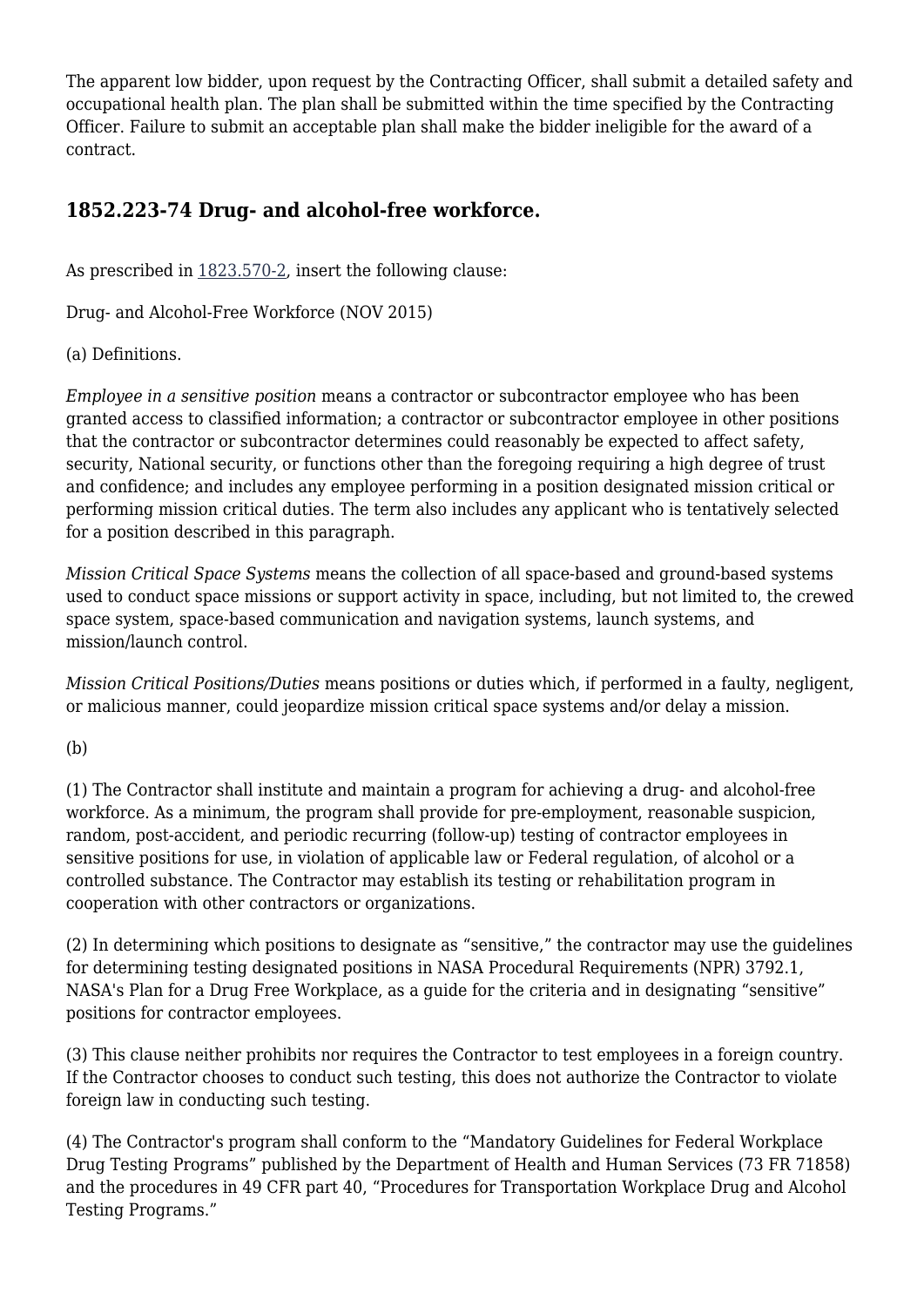(i) The Contractor shall test for the following drugs: Marijuana, Cocaine, Amphetamines, Opiates and Phencyclidine (PCP) in accordance with the Mandatory Guidelines for Federal Workplace Drug Testing Programs Mandatory Guidelines, Section 3.1, and 49 CFR 40.85.

(ii) The contractor shall comply with the requirements and procedures for alcohol testing at 49 CFR part 40.

(iii) The use of a controlled substance in accordance with the terms of a valid prescription, or other uses authorized by law shall not be subject to the requirements this clause.

(5) The contractor shall conduct post-accident testing when the contractor determines the employee's actions are reasonably suspected of having caused or contributed to an accident resulting in death or personal injury requiring immediate hospitalization or damage to Government or private property estimated to exceed \$20,000. Upon request, the Contractor shall provide the results of post-accident testing to the Contracting Officer.

(c)

(1) The Contractor's program shall provide, where appropriate, for the suspension, disqualification, or dismissal of any employee in a sensitive position in any instance where a test conducted and confirmed under the Contractor's program indicates that such individual has used, in violation of applicable law or Federal regulation, alcohol or a controlled substance.

(2) The Contractor's program shall further prohibit any such individual from working in a sensitive position on a NASA contract, unless such individual has completed a program of rehabilitation described in paragraph (d) of this clause.

(3) The Contractor's program shall further prohibit any such individual from working in any sensitive position on a NASA contract if the individual is determined under the Contractor's program to have used, in violation of applicable law or Federal regulation, alcohol or a controlled substance and the individual meets any of the following criteria:

(i) The individual had undertaken or completed a rehabilitation program described in paragraph (d) of this clause prior to such use;

(ii) Following such determination, the individual refuses to undertake such a rehabilitation program;

(iii) Following such determination, the individual fails to complete such a rehabilitation program; or

(iv) The individual used a controlled substance or alcohol while on duty.

(d) The Contractor shall institute and maintain an appropriate rehabilitation program which shall, as a minimum, provide for the identification and opportunity for treatment of employees whose duties include responsibility for safety-sensitive, security, or National security functions who are in need of assistance in resolving problems with the use of alcohol or controlled substances.

(e) The requirements of this clause shall take precedence over any state or local Government laws, rules, regulations, ordinances, standards, or orders that are inconsistent with the requirements of this clause.

(f) For any collective bargaining agreement, the Contractor will negotiate the terms of its program with employee representatives, as appropriate, under labor relations laws or negotiated agreements. Such negotiation, however, cannot change the requirements of this clause. Employees covered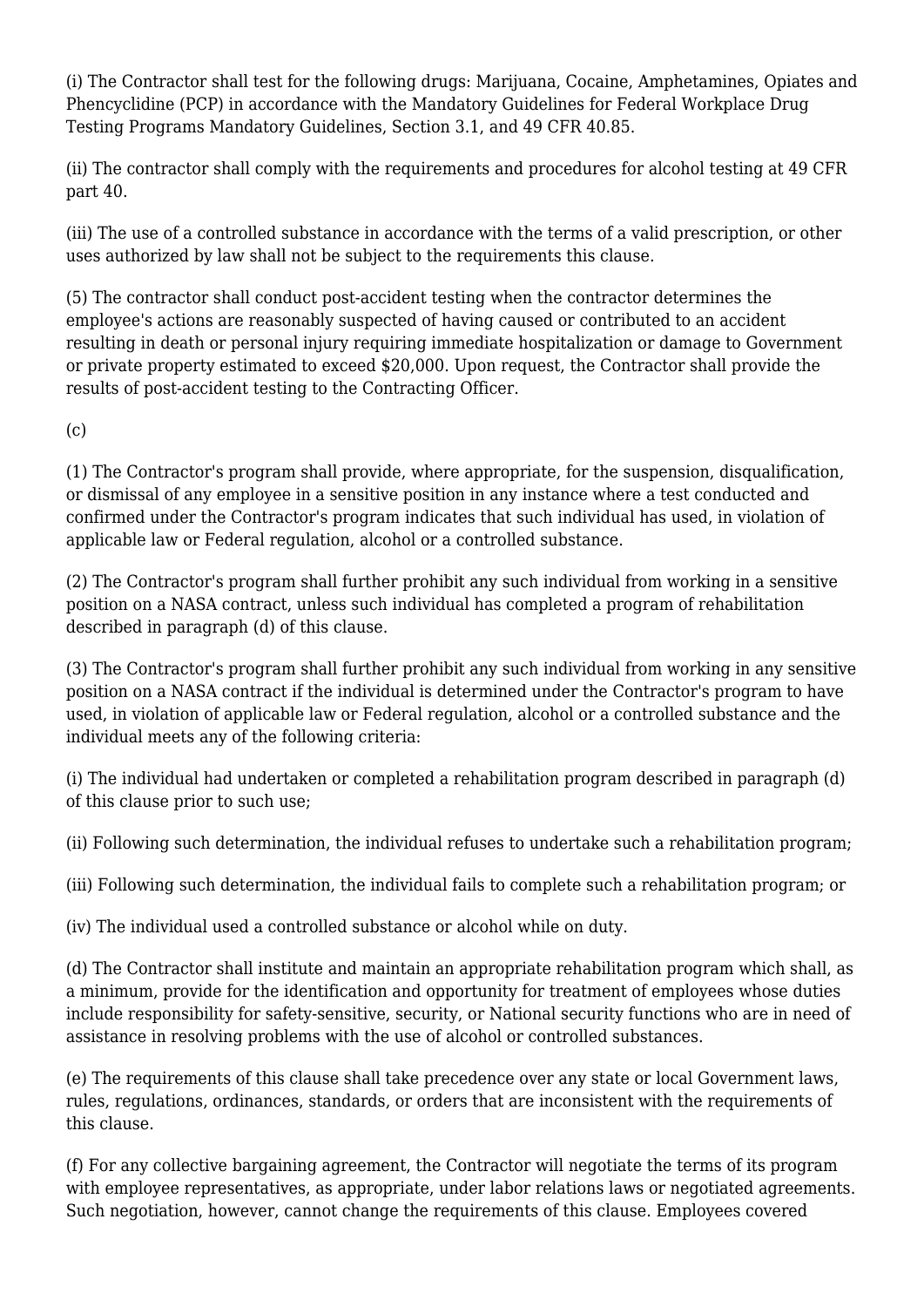under collective bargaining agreements will not be subject to the requirements of this clause until those agreements have been modified, as necessary; provided, however, that if one year after commencement of negotiation the parties have failed to reach agreement, an impasse will be determined to have been reached and the Contractor will unilaterally implement the requirements of this clause.

(g) The Contractor shall insert a clause containing all the terms of this clause, including this paragraph (g), in all subcontracts in which work is performed by an employee in a sensitive position, except subcontracts for commercial items (see FAR parts 2 and 12).

(End of clause)

# **1852.223-75 Major breach of safety or security.**

As prescribed in  $1823.7001(e)(1)$  $1823.7001(e)(1)$ , insert the following clause:

Major Breach of Safety or Security (FEB 2002)

(a) Safety is the freedom from those conditions that can cause death, injury, occupational illness, damage to or loss of equipment or property, or damage to the environment. Safety is essential to NASA and is a material part of this contract. NASA's safety priority is to protect:

(1) The public; (2) astronauts and pilots; (3) the NASA workforce (including contractor employees working on NASA contracts); and (4) high-value equipment and property. A major breach of safety may constitute a breach of contract that entitles the Government to exercise any of its rights and remedies applicable to material parts of this contract, including termination for default. A major breach of safety must be related directly to the work on the contract. A major breach of safety is an act or omission of the Contractor that consists of an accident, incident, or exposure resulting in a fatality or mission failure; or in damage to equipment or property equal to or greater than \$1 million; or in any "willful" or "repeat" violation cited by the Occupational Safety and Health Administration (OSHA) or by a state agency operating under an OSHA approved plan.

(b) Security is the condition of safeguarding against espionage, sabotage, crime (including computer crime), or attack. A major breach of security may constitute a breach of contract that entitles the Government to exercise any of its rights and remedies applicable to material parts of this contract, including termination for default. A major breach of security may occur on or off Government installations, but must be related directly to the work on the contract. A major breach of security is an act or omission by the Contractor that results in compromise of classified information, illegal technology transfer, workplace violence resulting in criminal conviction, sabotage, compromise or denial of information technology services, equipment or property damage from vandalism greater than \$250,000, or theft greater than \$250,000.

(c) In the event of a major breach of safety or security, the Contractor shall report the breach to the Contracting Officer. If directed by the Contracting Officer, the Contractor shall conduct its own investigation and report the results to the Government. The Contractor shall cooperate with the Government investigation, if conducted.

*Alternate I* (FEB 2006) As prescribed in [1823.7001\(](https://login.acquisition.gov/%5Brp:link:nfs-part-1823%5D#Section_1823_7001_T48_6041919311)e)(2), substitute the following paragraphs (a) and (b) for paragraphs (a) and (b) of the basic clause:

(a) Safety is the freedom from those conditions that can cause death, injury, occupational illness,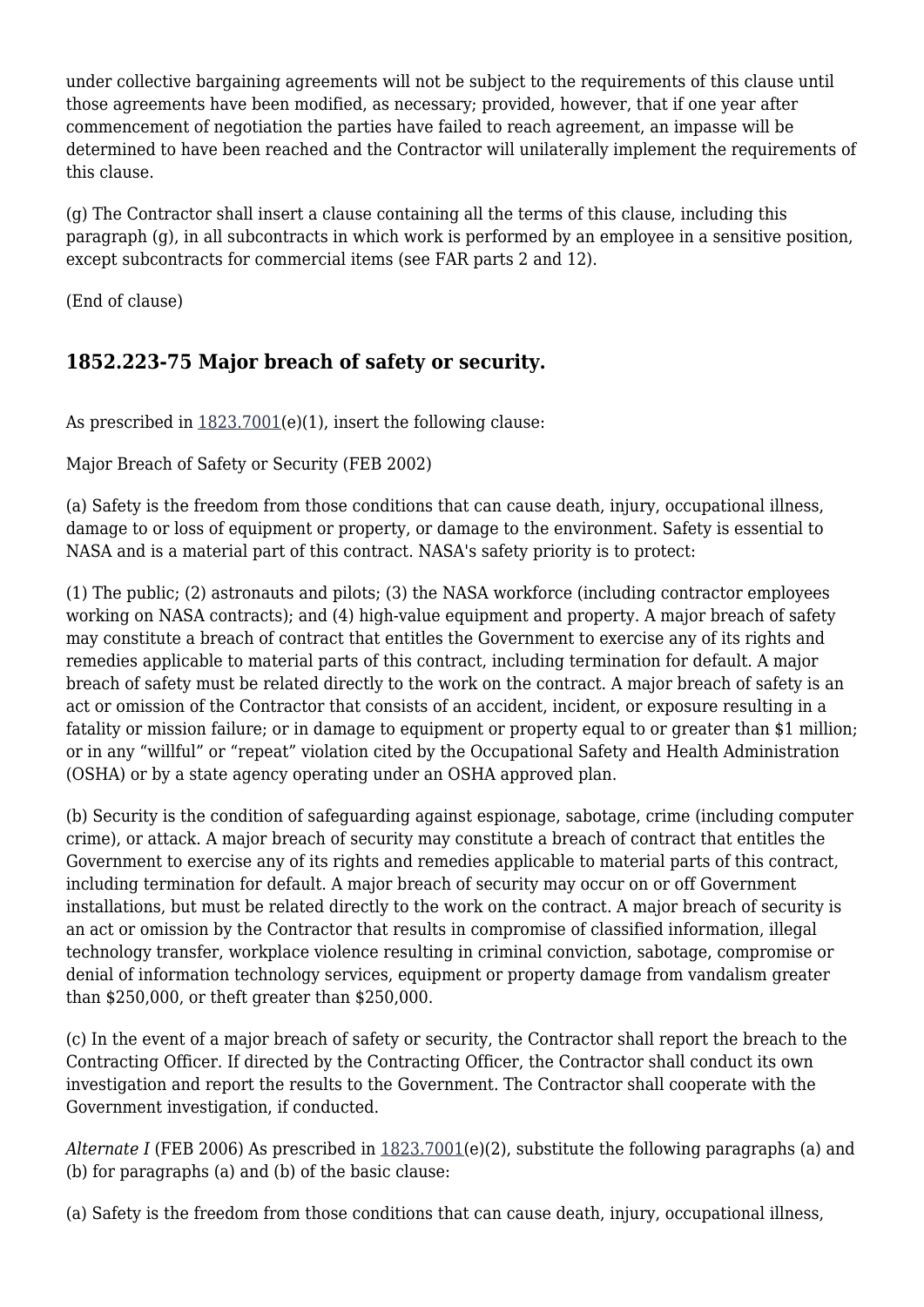damage to or loss of equipment or property, or damage to the environment. Safety is essential to NASA and is a material part of this contract. NASA's safety priority is to protect:

(1) The public; (2) astronauts and pilots; (3) the NASA workforce (including contractor employees working on NASA contracts); and (4) high-value equipment and property. A major breach of safety may constitute a breach of contract that entitles the Government to exercise any of its rights and remedies applicable to material parts of this contract, including termination. A major breach of safety must be related directly to the work on the contract. A major breach of safety is an act or omission of the Contractor that consists of an accident, incident, or exposure resulting in a fatality or mission failure; or in damage to equipment or property equal to or greater than \$1 million; or in any "willful" or "repeat" violation cited by the Occupational Safety and Health Administration (OSHA) or by a state agency operating under an OSHA approved plan.

(b) Security is the condition of safeguarding against espionage, sabotage, crime (including computer crime), or attack. A major breach of security may constitute a breach of contract that entitles the Government to exercise any of its rights and remedies applicable to material parts of this contract, including termination. A major breach of security may occur on or off Government installations, but must be related directly to the work on the contract. A major breach of security is an act or omission by the Contractor that results in compromise of classified information, illegal technology transfer, workplace violence resulting in criminal conviction, sabotage, compromise or denial of information technology services, equipment or property damage from vandalism greater than \$250,000, or theft greater than \$250,000.

(End of clause)

# **1852.223-76 Federal Automotive Statistical Tool Reporting.**

As prescribed at [1823.271](https://login.acquisition.gov/%5Brp:link:nfs-part-1823%5D#Section_1823_271_T48_6041919111) and [1851.205](https://login.acquisition.gov/%5Brp:link:nfs-part-1851%5D#Section_1851_205_T48_6042243111), insert the following clause:

Federal Automotive Statistical Tool Reporting (JUL 2003)

If authorized to operate Government-owned or -leased vehicles, including interagency fleet management system (IFMS) vehicles or related services in performance of this contract, the Contractor shall report the data describing vehicle usage required by the Federal Automotive Statistical Tool (FAST) by October 15 of each year. FAST is accessed through *<https://fastweb.inel.gov/>.*

(End of clause)

# **1852.225-8 Duty-free entry of space articles (FEB 2000).**

As prescribed in [1825.1101](https://login.acquisition.gov/%5Brp:link:nfs-part-1825%5D#Section_1825_1101_T48_6041921411)(e), add the following paragraph (k) to the basic clause at FAR 52.225-8:

(k) The following supplies will be given duty-free entry:

[Insert the supplies that are to be accorded duty-free entry.]

(End of addition)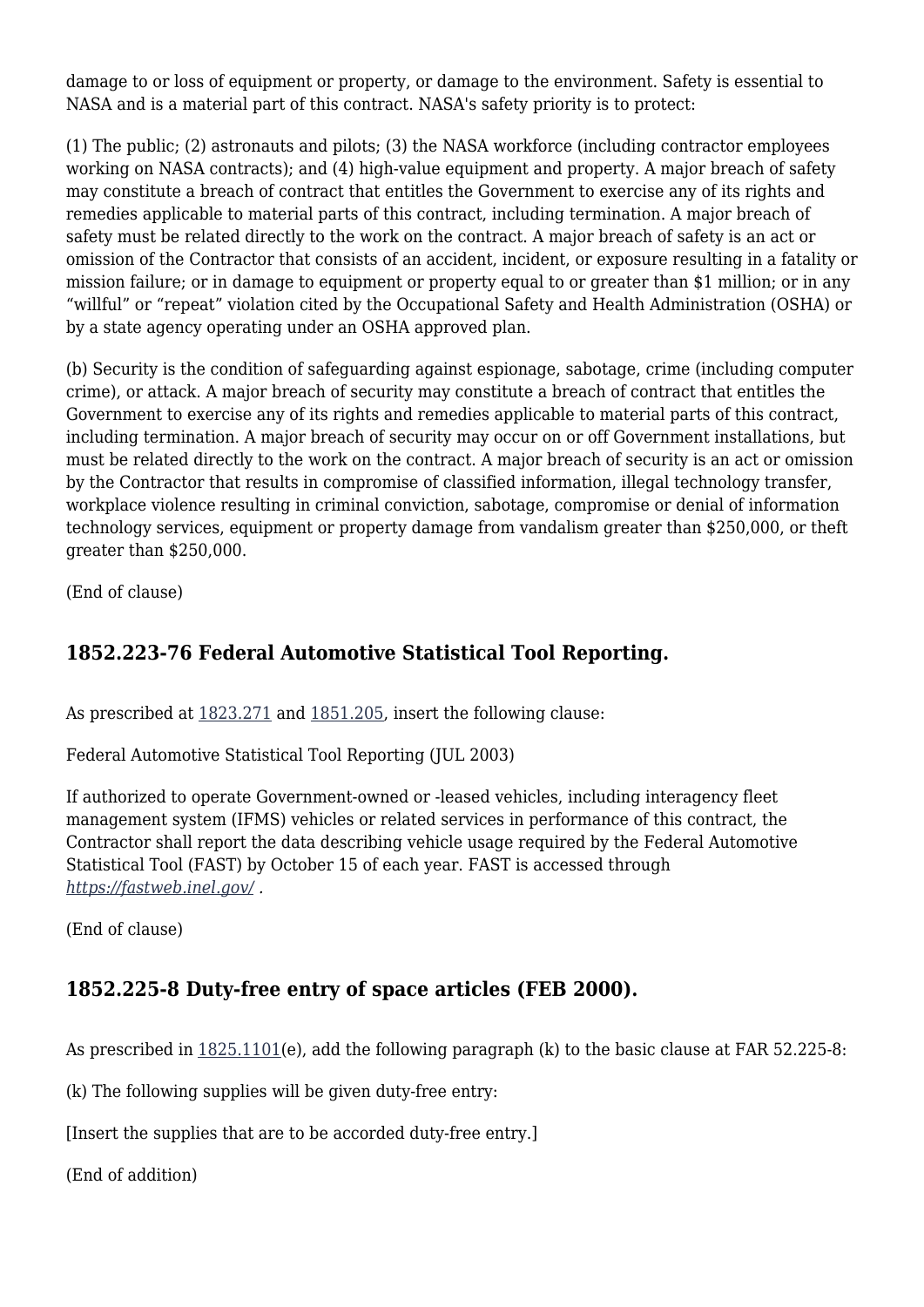#### **1852.225-70 Export Licenses.**

As prescribed in [1825.1103-70](https://login.acquisition.gov/%5Brp:link:nfs-part-1825%5D#Section_1825_1103_70_T48_6041921413)(b), insert the following clause:

Export Licenses (FEB 2000)

(a) The Contractor shall comply with all U.S. export control laws and regulations, including the International Traffic in Arms Regulations (ITAR), 22 CFR parts 120-130, and the Export Administration Regulations (EAR), 15 CFR parts 730-799, in the performance of this contract. In the absence of available license exemptions/exceptions, the Contractor shall be responsible for obtaining the appropriate licenses or other approvals, if required, for exports of hardware, technical data, and software, or for the provision of technical assistance.

(b) The Contractor shall be responsible for obtaining export licenses, if required, before utilizing foreign persons in the performance of this contract, including instances where the work is to be performed on-site at [insert name of NASA installation], where the foreign person will have access to export-controlled technical data or software.

(c) The Contractor shall be responsible for all regulatory record keeping requirements associated with the use of licenses and license exemptions/exceptions.

(d) The Contractor shall be responsible for ensuring that the provisions of this clause apply to its subcontractors.

(End of clause)

*Alternate I* (FEB 2000). As prescribed in [1825.1103-70\(](https://login.acquisition.gov/%5Brp:link:nfs-part-1825%5D#Section_1825_1103_70_T48_6041921413)b), add the following paragraph (e) as Alternate I to the clause:

(e) The Contractor may request, in writing, that the Contracting Officer authorizes it to export ITARcontrolled technical data (including software) pursuant to the exemption at 22 CFR 125.4(b)(3). The Contracting Officer or designated representative may authorize or direct the use of the exemption where the data does not disclose details of the design, development, production, or manufacture of any defense article.

### **1852.225-72 [Reserved]**

### **1852.227-11 Patent Rights - Ownership by the Contractor (APR 2015).**

As prescribed at [1827.303](https://login.acquisition.gov/%5Brp:link:nfs-part-1827%5D#Section_1827_303_T48_6042022113)(b)(1), modify the clause at FAR 52.227-11 by:

- (1) Adding the following subparagraphs (5) and (6) to paragraph (c) of the basic clause;
- (2) By adding the following subparagraph (iii) to paragraph (e)
- (1) of the basic clause;
- (3) By using the following paragraph (j) in lieu of paragraph (j) of the basic clause; and
- (4) By using the following subparagraph (2) in lieu of subparagraph (k)(2) of the basic clause: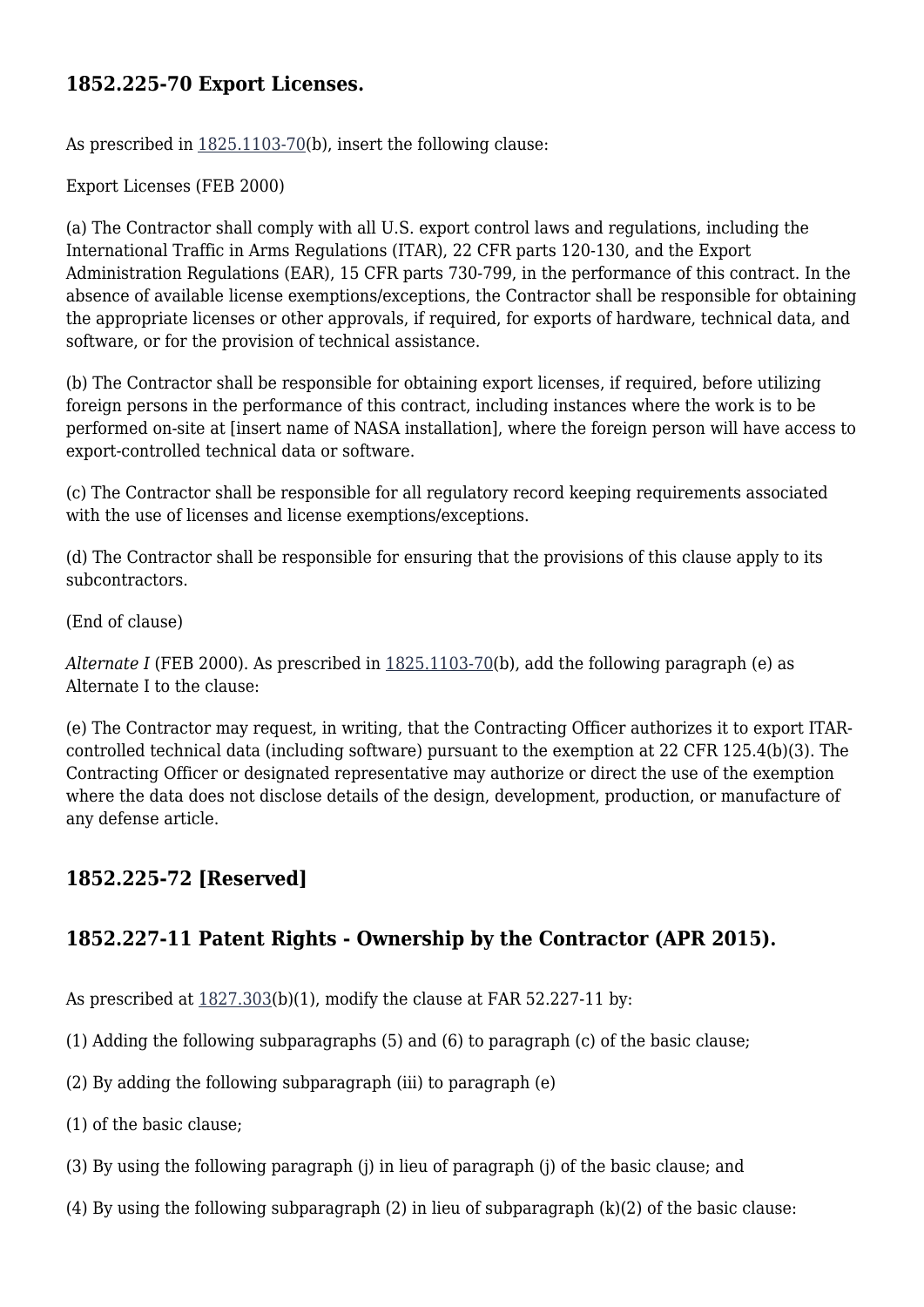(5) The Contractor may use whatever format is convenient to disclose subject inventions required in subparagraph (c)(1). NASA prefers that the contractor use either the electronic or paper version of NASA Form 1679, Disclosure of Invention and New Technology (Including Software) to disclose subject inventions. Both the electronic and paper versions of NASA Form 1679 may be accessed at the electronic New Technology Reporting Web site *<http://invention.nasa.gov>.*

(6) In addition to the above, the Contractor shall provide the New Technology Representative identified in this contract at [1852.227-72](https://login.acquisition.gov/%5Brp:link:nfs-part-1852%5D#Section_1852_227_72_T48_60423441170) the following:

(i) An interim new technology summary report every 12 months (or such longer period as the Contracting Officer may specify) from the date of the contract, listing all subject inventions required to be disclosed during the period or certifying that there were none.

(ii) A final new technology summary report, within 3 months after completion of the contracted work, listing all subject inventions or certifying that there were none.

(iii) Upon request, the filing date, serial number and title, a copy of the patent application, and patent number and issue date for any subject invention in any country in which the contractor has applied for patents.

(iv) An irrevocable power to inspect and make copies of the patent application file, by the Government, when a Federal Government employee is a co-inventor.

(End of addition)

(iii) The Contractor shall, through employee agreements or other suitable Contractor policy, require that its employees "will assign and do hereby assign" to the Contractor all right, title, and interest in any subject invention under this Contract.

(End of addition)

(j) For the purposes of this clause, communications between the Contractor and the Government shall be as specified in the NASA FAR Supplement at [1852.227-72](https://login.acquisition.gov/%5Brp:link:nfs-part-1852%5D#Section_1852_227_72_T48_60423441170), Designation of New Technology Representative and Patent Representative.

(End of addition)

(2) The Contractor shall include the clause in the NASA FAR Supplement at [1852.227-70,](https://login.acquisition.gov/%5Brp:link:nfs-part-1852%5D#Section_1852_227_70_T48_60423441168) New Technology - Other than a Small Business Firm or Nonprofit Organization, suitably modified to identify the parties, in all subcontracts, regardless of tier, for experimental, developmental, research, design, or engineering work to be performed by other than a small business firm or nonprofit organization. At all tiers, the New Technology - Other than a Small Business Firm or Nonprofit Organization clause shall be modified to identify the parties as follows: references to the Government are not changed, and in all references to the Contractor the subcontractor is substituted for the Contractor so that the subcontractor has all rights and obligations of the Contractor in the clause.

(End of substitution)

# **1852.227-14 Rights In Data - General (APR 2015).**

As prescribed in [1827.409\(](https://login.acquisition.gov/%5Brp:link:nfs-part-1827%5D#Section_1827_409_T48_6042022213)b)(1), modify the clause at FAR 52.227-14 by: (1) adding the following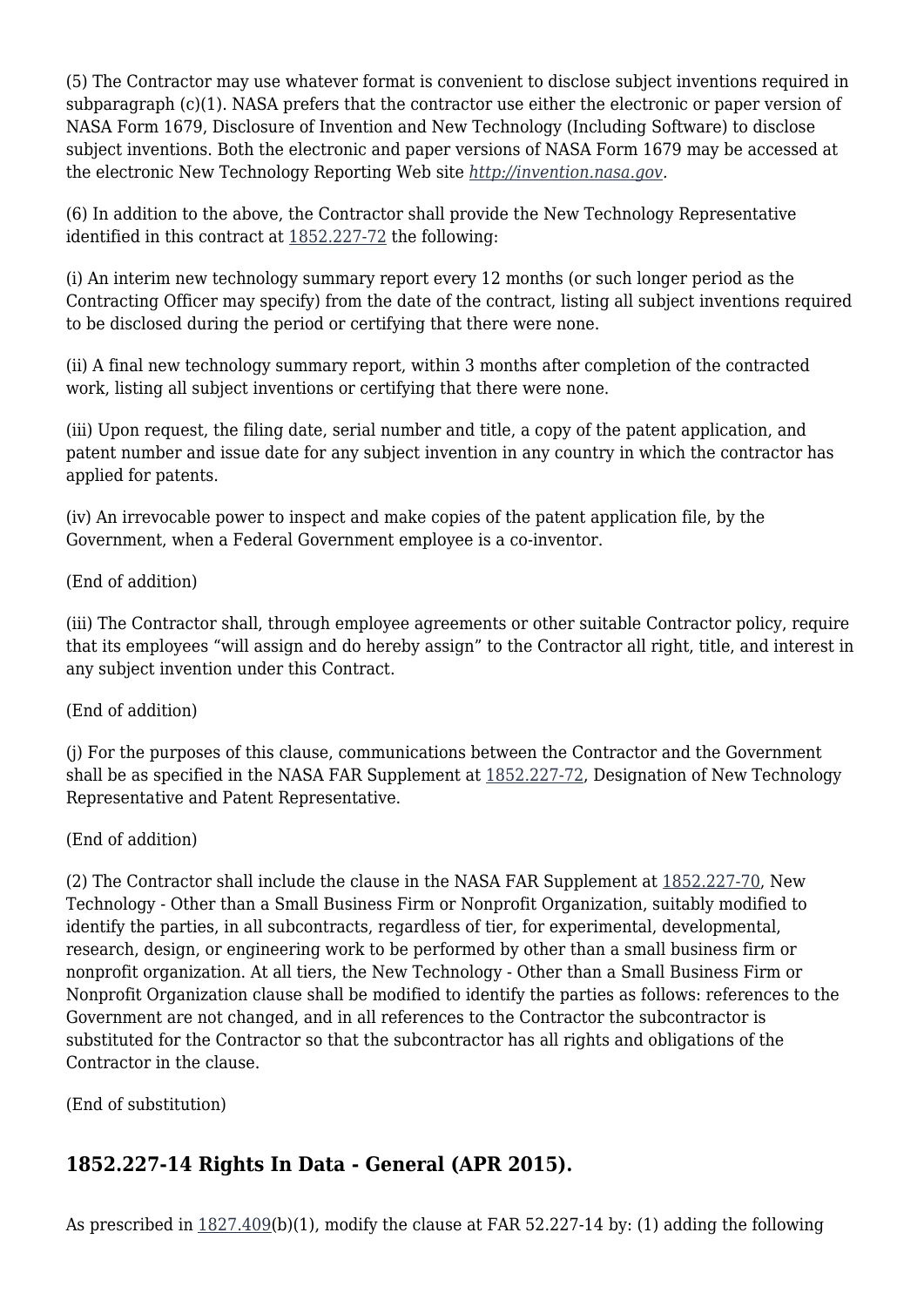subparagraph (iv) to paragraph  $(c)(1)$  of the basic clause; (2) by adding the following provision to the end of Alternate IV if used in lieu of paragraph (c)(1) of the basic clause; and (3) by adding subparagraph (4) to paragraph (d) of the basic clause:

(iv) The contractor shall mark each scientific and technical article based on or containing data first produced in the performance of this contract and submitted for publication in academic, technical or professional journals, symposia proceedings or similar works with a notice, similar in all material respects to the following, on the cover or first page of the article, reflecting the Government's nonexclusive worldwide license in the copyright.

#### Government Rights Notice

This work was authored by employees of [*insert the name of the Contractor*] under Contract No. [*insert contract number*] with the National Aeronautics and Space Administration. The United States Government retains and the publisher, by accepting the article for publication, acknowledges that the United States Government retains a non-exclusive, paid-up, irrevocable, worldwide license to reproduce, prepare derivative works, distribute copies to the public, and perform publicly and display publicly, or allow others to do so, for United States Government purposes. All other rights are reserved by the copyright owner.

#### (End of notice)

#### (End of addition)

The contractor shall mark each scientific and technical article based on or containing data first produced in the performance of this contract and submitted for publication in academic, technical or professional journals, symposia proceedings or similar works with a notice, similar in all material respects to the following, on the cover or first page of the article, reflecting the Government's nonexclusive worldwide license in the copyright.

#### Government Rights Notice

This work was authored by employees of [*insert the name of the Contractor*] under Contract No. [*insert contract number*] with the National Aeronautics and Space Administration. The United States Government retains and the publisher, by accepting the article for publication, acknowledges that the United States Government retains a non-exclusive, paid-up, irrevocable, worldwide license to reproduce, prepare derivative works, distribute copies to the public, and perform publicly and display publicly, or allow others to do so, for United States Government purposes. All other rights are reserved by the copyright owner.

#### (End of notice)

(End of addition)

(4)(i) The Contractor agrees not to assert claim to copyright, publish or release to others any computer software first produced in the performance of this contract unless the Contracting Officer authorizes through a contract modification.

(ii) The prohibition on "release to others," as set forth in  $(d)(4)(i)$ , does not prohibit release to another Federal Agency for its use or its contractors' use, as long as any such release is consistent with any restrictive markings on the software. Any restrictive markings on the software shall take precedence over the aforementioned release. Any release to a Federal Agency shall limit use to the Federal Agency or its contractors for Government purposes only. Any other release shall require the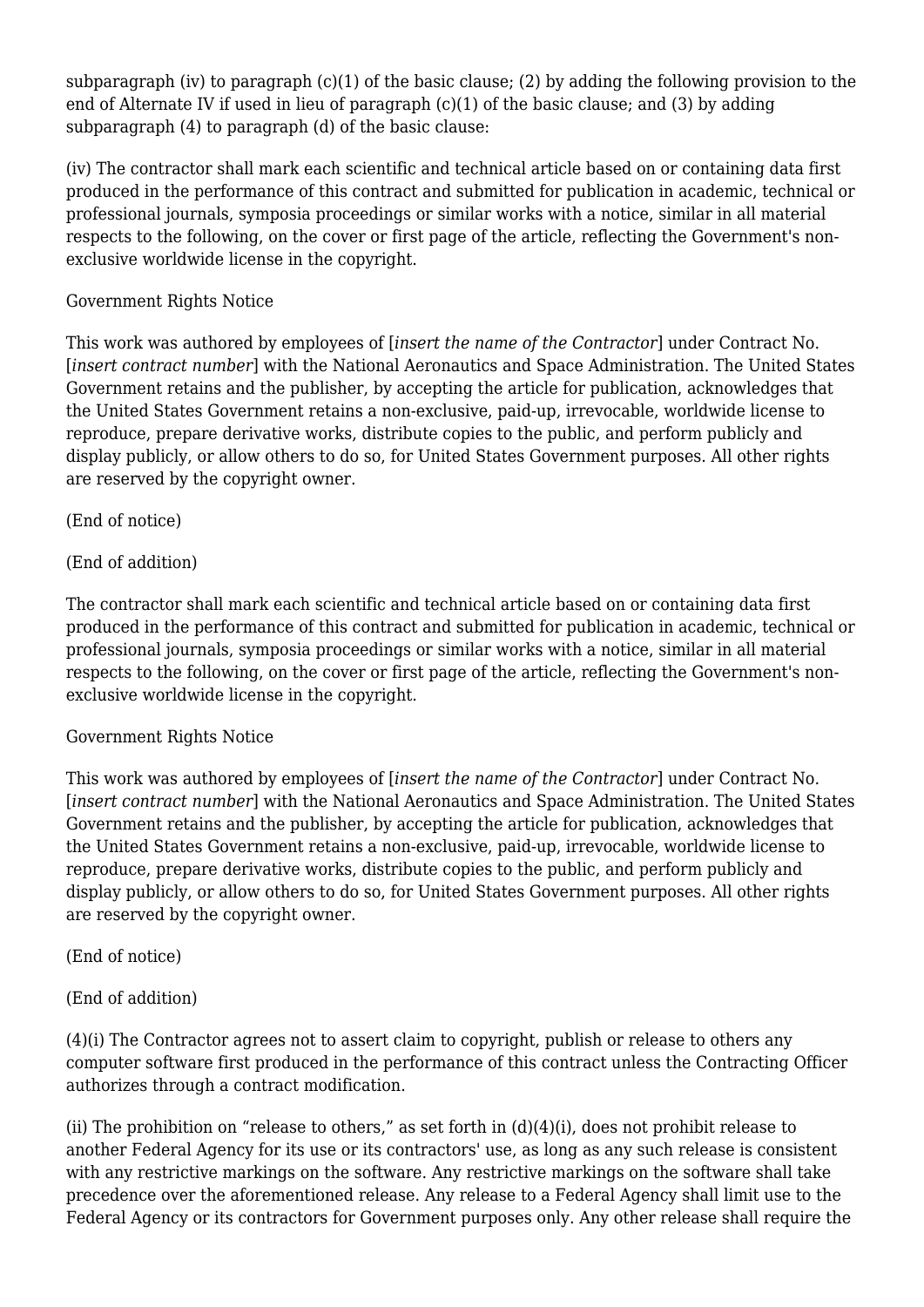Contracting Officer's prior written permission.

(iii) If the Government desires to obtain copyright in computer software first produced in the performance of this contract and permission has not been granted as set forth in paragraph (d)(4)(i) of this clause, the Contracting Officer may direct the contractor to assert, or authorize the assertion of, a claim to copyright in such data and to assign, or obtain the assignment of, such copyright to the Government or its designated assignee.

(End of addition)

# **1852.227-17 [Reserved]**

# **1852.227-19 Commercial computer software - Restricted rights (JUL 1997).**

(a) As prescribed in  $1827.409(k)(i)$ , add the following paragraph (e) to the basic clause at FAR 52.227-19:

(e) For the purposes of receiving updates, correction notices, consultation information, or other similar information regarding any computer software delivered under this contract/purchase order, the NASA Contracting Officer or the NASA Contracting Officer's Technical Representative/User may sign any vendor supplied agreements, registration forms, or cards and return them directly to the vendor; however, such signing shall not alter any of the rights or obligations of either NASA or the vendor set forth in this clause or elsewhere in this contract/purchase order.

(End of addition)

(b) As prescribed in  $1827.409(k)(ii)$  $1827.409(k)(ii)$ , add the following paragraph (f) to the basic clause at FAR 52.227-19:

(f) Subject to paragraphs (a) through (e) above, those applicable portions of the Contractor's standard commercial license or lease agreement pertaining to any computer software delivered under this purchase order/contract that are consistent with Federal laws, standard industry practices, and the Federal Acquisition Regulation (FAR) shall be incorporated into and made part of this purchase order/contract.

(End of addition)

## **1852.227-70 New Technology - Other than a Small Business Firm or Nonprofit Organization.**

As prescribed in  $1827.303(d)(1)$  $1827.303(d)(1)$ , insert the following clause:

New Technology - Other Than a Small Business Firm or Nonprofit Organization (APR 2015)

(a) *Definitions.* As used in this clause -

"Administrator" means the Administrator of the National Aeronautics and Space Administration (NASA) or duly authorized representative.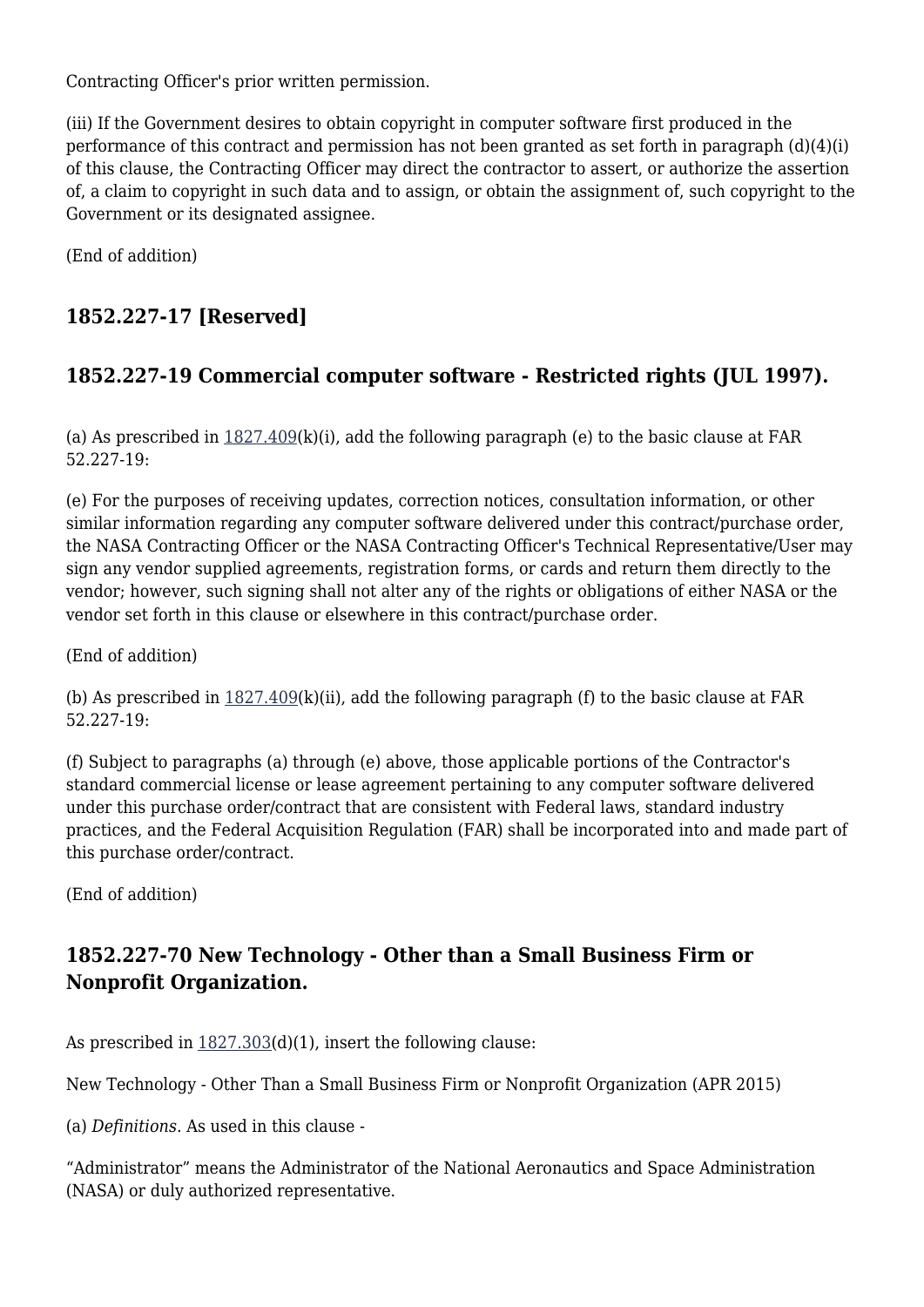"Made" means -

(1) When used in relation to any invention other than a plant variety, the conception or first actual reduction to practice of the invention; or

(2) When used in relation to a plant variety, that the Contractor has at least tentatively determined that the variety has been reproduced with recognized characteristics.

"Nonprofit organization" means a domestic university or other institution of higher education or an organization of the type described in section 501(c)(3) of the Internal Revenue Code of 1954 (26 U.S.C. 501(c)) and exempt from taxation under section 501(a) of the Internal Revenue Code (26 U.S.C. 501(a)), or any domestic nonprofit scientific or educational organization qualified under a State nonprofit organization statute.

"Practical application" means to manufacture, in the case of a composition or product; to practice, in the case of a process or method; or to operate, in the case of a machine or system; and, in each case, under such conditions as to establish that the invention is being utilized and that its benefits are, to the extent permitted by law or Government regulations, available to the public on reasonable terms.

"Reportable item" means any invention, discovery, improvement, or innovation of the contractor, whether or not patentable or otherwise protectable under Title 35 of the United States Code, made in the performance of any work under any NASA contract or in the performance of any work that is reimbursable under any clause in any NASA contract providing for reimbursement of costs incurred before the effective date of the contract. Reportable items include, but are not limited to, new processes, machines, manufactures, and compositions of matter, and improvements to, or new applications of, existing processes, machines, manufactures, and compositions of matter. Reportable items also include new computer programs, and improvements to, or new applications of, existing computer programs, whether or not copyrightable or otherwise protectible under Title 17 of the United States Code.

"Small business firm" means a domestic small business concern as defined at 15 U.S.C. 632 and implementing regulations of the Administrator of the Small Business Administration. (For the purpose of this definition, the criteria and size standard adopted in the FAR Subpart 2.1 definitions for "small business concern" and for "small business subcontractor" will be used.)

"Subject invention" means any reportable item which is or may be patentable or otherwise protectible under Title 35 of the United States Code, or any novel variety of plant that is or may be protectible under the Plant Variety Protection Act (7 U.S.C. 2321, *et seq.*).

#### (b) *Allocation of principal rights* -

(1) *Presumption of title.* (i) Any reportable item that the Administrator considers to be a subject invention shall be presumed to have been made in the manner specified in paragraph  $(1)(A)$  or  $(1)(B)$ of Section 20135(b) of the National Aeronautics and Space Act (51 U.S.C. 20135(b)) (hereinafter "the Act"), and the above presumption shall be conclusive unless at the time of reporting the reportable item in accordance with paragraph (e)(2) of this clause the Contractor submits to the Contracting Officer a written statement, containing supporting details, demonstrating that the reportable item was not made in the manner specified in the Act.

(ii) Regardless of whether title to a given subject invention would otherwise be subject to an advance waiver or is the subject of a petition for waiver as described in paragraph (b)(3) of this clause, the Contractor may nevertheless file the statement described in paragraph (b)(1)(i) of this clause. The Administrator will review the information furnished by the Contractor in any such statement and any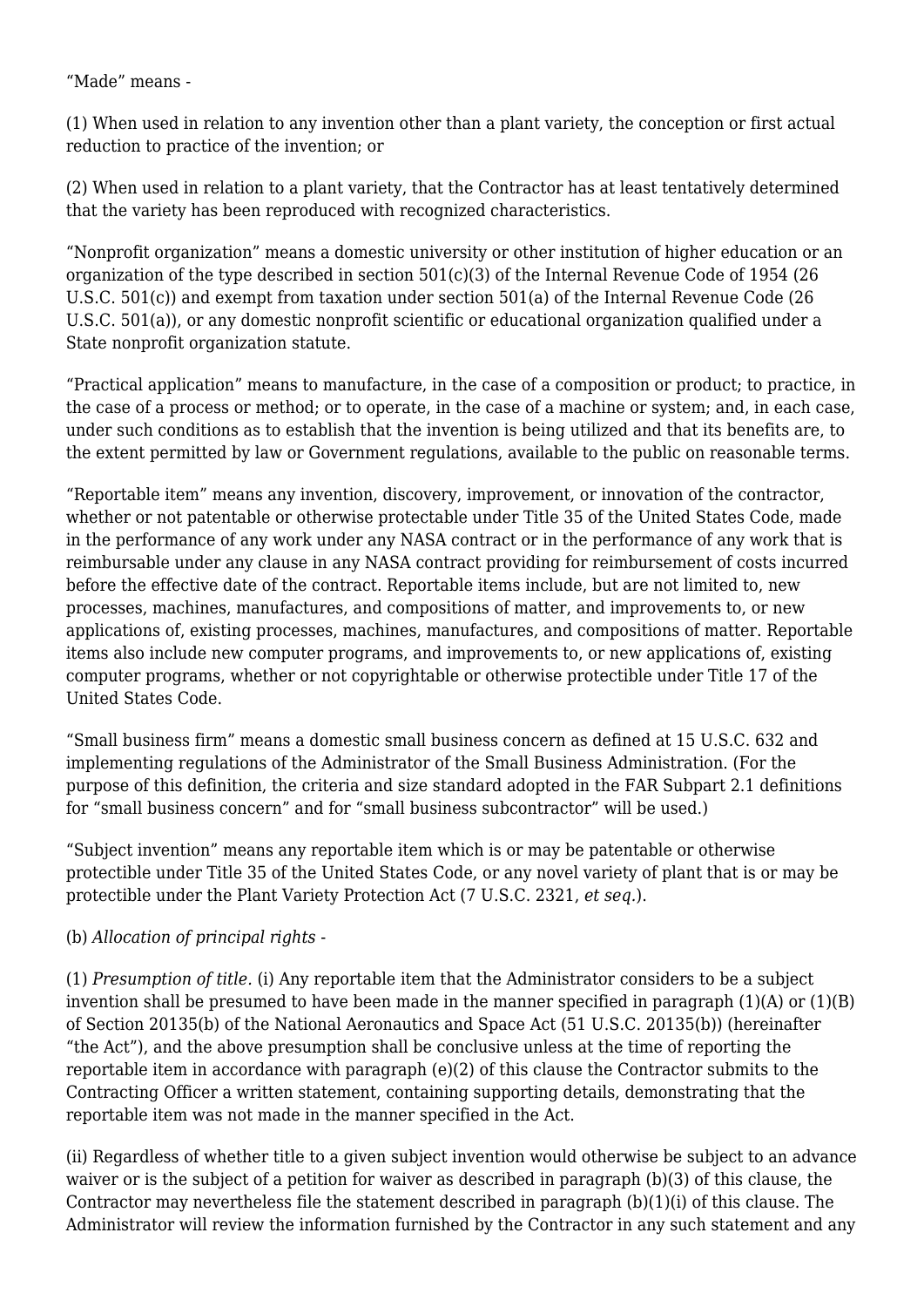other available information relating to the circumstances surrounding the making of the subject invention and will notify the Contractor whether the Administrator has determined that the subject invention was made in the manner specified in paragraph (1)

 $(A)$  or  $(1)(B)$  of Section 20135(b) of the Act.

(2) *Property rights in subject inventions.* Each subject invention for which the presumption of paragraph (b)(1)

(i) of this clause is conclusive or for which there has been a determination that it was made in the manner specified in paragraph (1)(A) or (1)(B) of Section 20135(b) of the Act shall be the exclusive property of the United States as represented by NASA unless the Administrator waives all or any part of the rights of the United States, as provided in paragraph (b)(3) of this clause.

(3) *Waiver of rights.*

(i) Section 20135(g) of the Act provides for the promulgation of regulations by which the Administrator may waive all or any part of the rights of the United States with respect to any invention or class of inventions made or that may be made under conditions specified in paragraph (1)(A) or (1)(B) of Section 20135(b) of the Act. The promulgated NASA Patent Waiver Regulations, 14 CFR part 1245, subpart 1, provide procedures for the Contractor to submit petitions (requests) for waiver of rights and guidance for NASA in acting on petitions for such waiver of rights.

(ii) As provided in 14 CFR part 1245, subpart 1, the Contractor may petition, either prior to execution of the contract or within 30 days after execution of the contract, for advance waiver of rights to any invention or class of inventions that may be made under a contract. If such a petition is not submitted, or if after submission it is denied, the Contractor (or an employee inventor of the Contractor) may petition for waiver of rights to an identified subject invention within eight months of first disclosure of invention in accordance with paragraph (e)(2) of this clause, or within such longer period as may be authorized in accordance with 14 CFR 1245.105.

(c) Minimum rights reserved by the Government.

(1) With respect to each subject invention for which a waiver of rights has been granted, the Government reserves -

(i) An irrevocable, nonexclusive, nontransferable, royalty-free license for the practice of such invention throughout the world by or on behalf of the United States or any foreign government in accordance with any treaty or agreement with the United States; and

(ii) Such other rights as stated in 14 CFR 1245.107.

(2) Nothing contained in this paragraph (c) shall be considered to grant to the Government any rights with respect to any invention other than a subject invention.

(d) Minimum rights to the Contractor.

(1) The Contractor is hereby granted a revocable, nonexclusive, royalty-free license in each patent application filed in any country on a subject invention in which the Government has title and in any resulting patent, unless the Contractor fails to disclose the subject invention within the times specified in paragraph (e)(2) of this clause. The Contractor's license extends to its domestic subsidiaries and affiliates, if any, within the corporate structure of which the Contractor is a party and includes the right to grant sublicenses of the same scope to the extent the Contractor was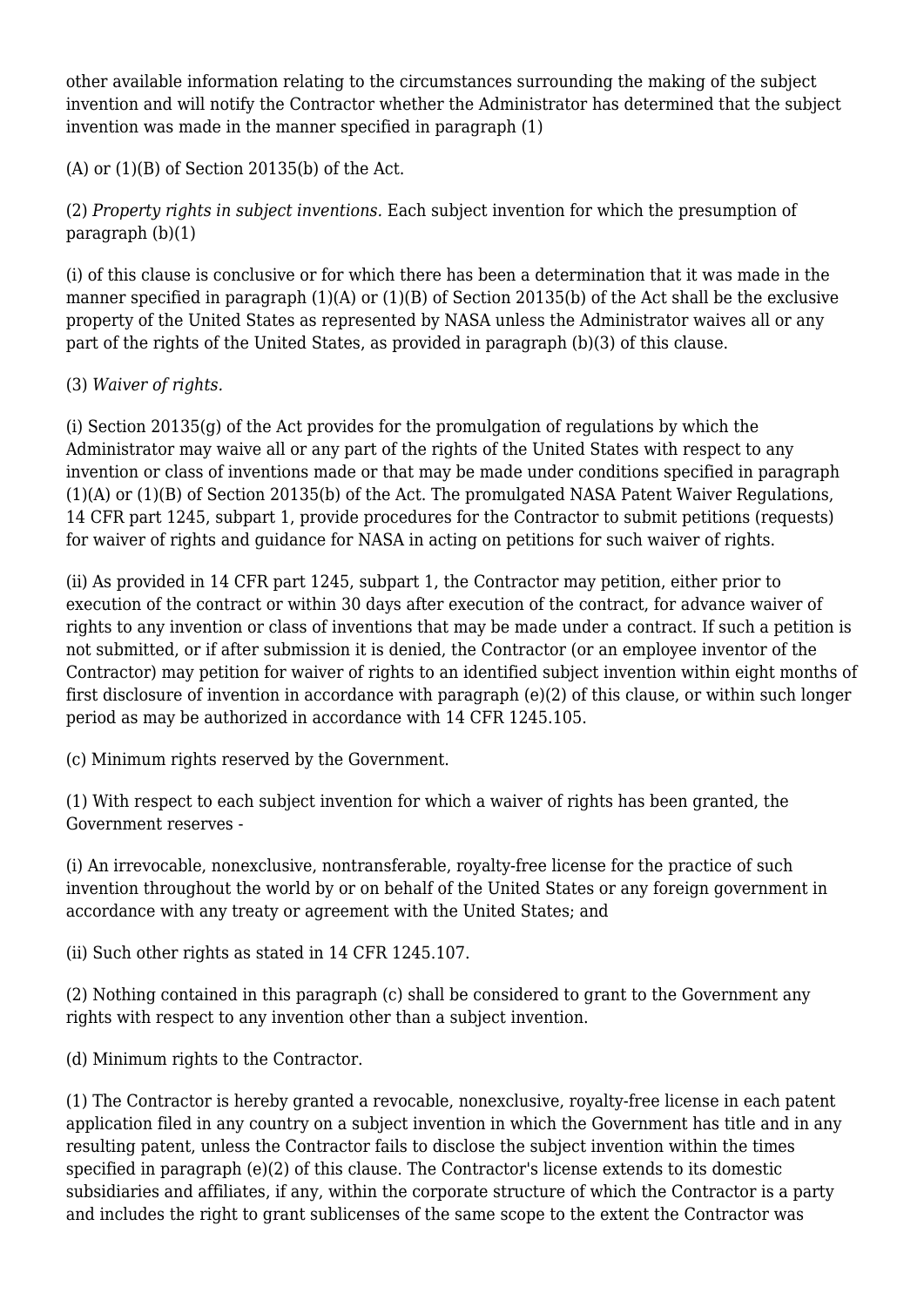legally obligated to do so at the time the contract was awarded. The license is transferable only with the approval of the Administrator except when transferred to the successor of that part of the Contractor's business to which the invention pertains.

(2) The Contractor's domestic license may be revoked or modified by the Administrator to the extent necessary to achieve expeditious practical application of the subject invention pursuant to an application for an exclusive license submitted in accordance with 37 CFR part 404, Licensing of Government Owned Inventions. The Contractor's license will not be revoked in that field of use or the geographical areas in which the Contractor has achieved practical application and continues to make the benefits of the invention reasonably accessible to the public. The license in any foreign country may be revoked or modified at the discretion of the Administrator to the extent the Contractor, its licensees, or its domestic subsidiaries or affiliates have failed to achieve practical application in that foreign country.

(3) Before revoking or modifying the Contractor's license, the Contractor will be provided a written notice of the Administrator's intention to revoke or modify the license, and the Contractor will be allowed 30 days (or such other time as may be authorized by the Administrator for good cause shown) after the notice to show cause why the license should not be revoked or modified. The Contractor has the right to appeal to the Administrator any decision concerning the revocation or modification of its license.

#### (e) Contractor's obligations.

(1) The Contractor shall establish and maintain active and effective procedures to assure that reportable items are promptly identified and disclosed to Contractor personnel responsible for the administration of this New Technology - Other Than a Small Business Firm or Nonprofit Organization clause within six months of conception and/or first actual reduction to practice, whichever occurs first in the performance of work under this contract. These procedures shall include the maintenance of laboratory notebooks or equivalent records and other records as are reasonably necessary to document the conception and/or the first actual reduction to practice of the reportable items, and records that show that the procedures for identifying and disclosing reportable items are followed. Upon request, the Contractor shall furnish the Contracting Officer a description of such procedures for evaluation and for determination as to their effectiveness.

(2) The Contractor shall disclose in writing each reportable item to the Contracting Officer within two months after the inventor discloses it in writing to Contractor personnel responsible for the administration of this New Technology - Other Than a Small Business Firm or Nonprofit Organization clause or within six months after the Contractor becomes aware that a reportable item has been made, whichever is earlier, but in any event for subject inventions before any on sale, public use, or publication of such invention known to the Contractor. The disclosure to the agency shall identify the inventor(s) or innovator(s) and this contract under which the reportable item was made. It shall be sufficiently complete in technical detail to convey a clear understanding, to the extent known at the time of the disclosure, of the nature, purpose, operation, and physical, chemical, biological, or electrical characteristics of the reportable item. The disclosure shall also identify any publication, sale or offer for sale, or public use of any subject invention and whether a manuscript describing such invention has been submitted for publication and, if so, whether it has been accepted for publication at the time of disclosure. In addition, after disclosure to the agency, the Contractor will promptly notify the agency of the acceptance of any manuscript describing a subject invention for publication or of any sale, offer for sale, or public use planned by the Contractor for such invention.

(3) The Contractor may use whatever format is convenient to disclose reportable items required in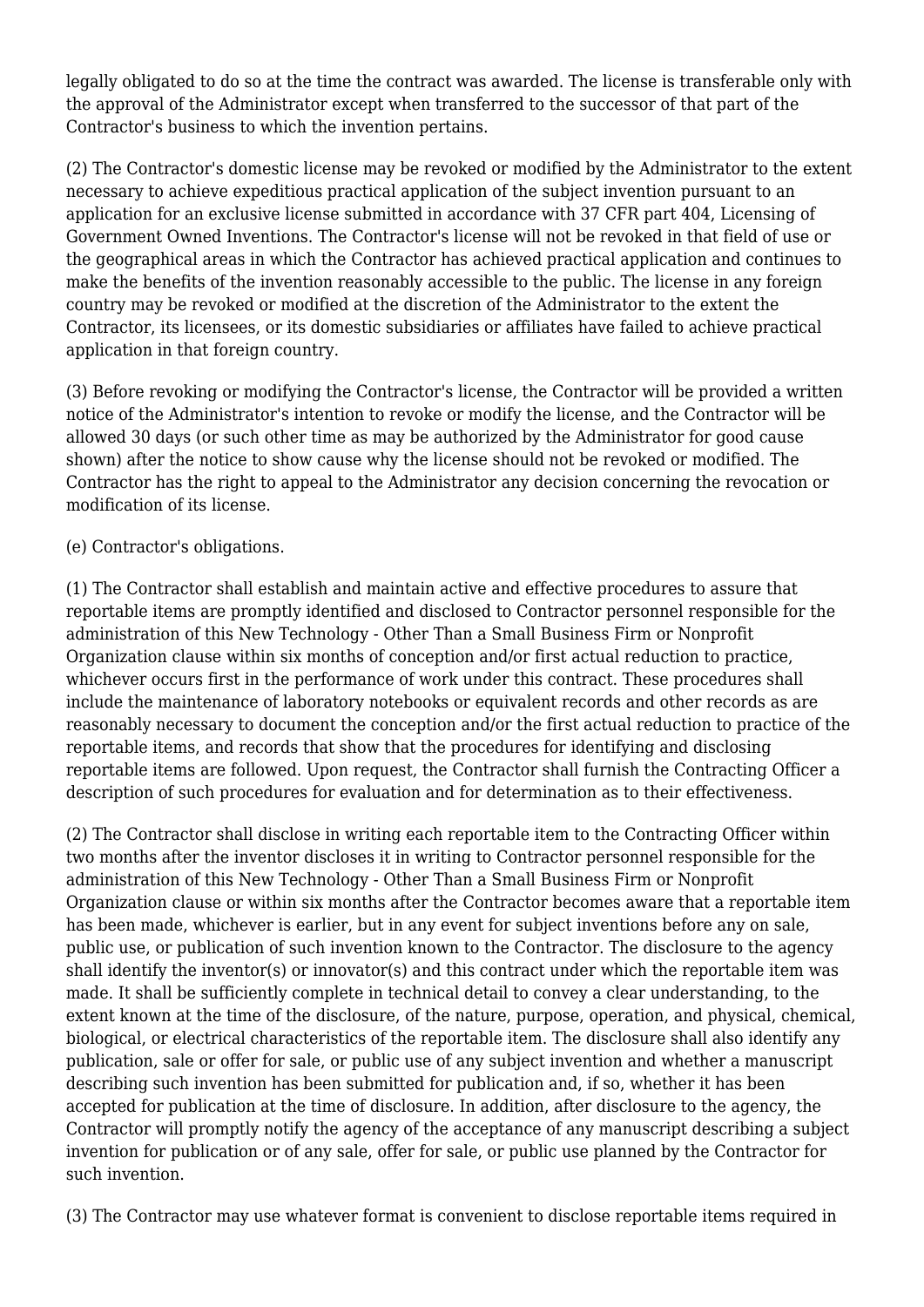subparagraph (e)(2). NASA prefers that the Contractor use either the electronic or paper version of NASA Form 1679, Disclosure of Invention and New Technology (including computer software) to disclose reportable items. Both the electronic and paper versions of NASA Form 1679 may be accessed at the electronic New Technology Reporting Web site *[http://invention.nasa.gov.](http://invention.nasa.gov)*

(4) The Contractor shall furnish the Contracting Officer the following:

(i) Interim new technology summary reports every 12 months (or such longer period as may be specified by the Contracting Officer) from the date of the contract, listing reportable items during that period, and certifying that all reportable items have been disclosed (or that there are no such inventions).

(ii) A final new technology summary report, within 3 months after completion of the contracted work, listing all reportable items or certifying that there were no such reportable items, and listing all subcontracts at any tier containing a patent rights clause or certifying that there were no such subcontracts.

(5) The Contractor agrees, upon written request of the Contracting Officer, to furnish additional technical and other information available to the Contractor as is necessary for the preparation of a patent application on a subject invention and for the prosecution of the patent application, and to execute all papers necessary to file patent applications on subject inventions and to establish the Government's rights in the subject inventions.

(6) The Contractor agrees, subject to paragraph 27.302(j) of the Federal Acquisition Regulation (FAR), that the Government may duplicate and disclose subject invention disclosures and all other reports and papers furnished or required to be furnished pursuant to this clause.

(f) Examination of records relating to inventions.

(1) The Contracting Officer or any authorized representative shall, until 3 years after final payment under this contract, have the right to examine any books (including laboratory notebooks), records, and documents of the Contractor relating to the conception or first actual reduction to practice of inventions in the same field of technology as the work under this contract to determine whether -

(i) Any such inventions are subject inventions;

(ii) The Contractor has established and maintained the procedures required by paragraph (e)(1) of this clause; and

(iii) The Contractor and its inventors have complied with the procedures.

(2) If the Contracting Officer learns of an unreported Contractor invention that the Contracting Officer believes may be a subject invention, the Contracting Officer may require the Contractor to disclose the invention to the agency for a determination of ownership rights.

(3) Any examination of records under this paragraph will be subject to appropriate conditions to protect the confidentiality of the information involved.

(g) Withholding of payment (this paragraph does not apply to subcontracts).

(1) Any time before final payment under this contract, the Contracting Officer may, in the Government's interest, withhold payment until a reserve not exceeding \$50,000 or 5 percent of the amount of this contract, whichever is less, shall have been set aside if, in the Contracting Officer's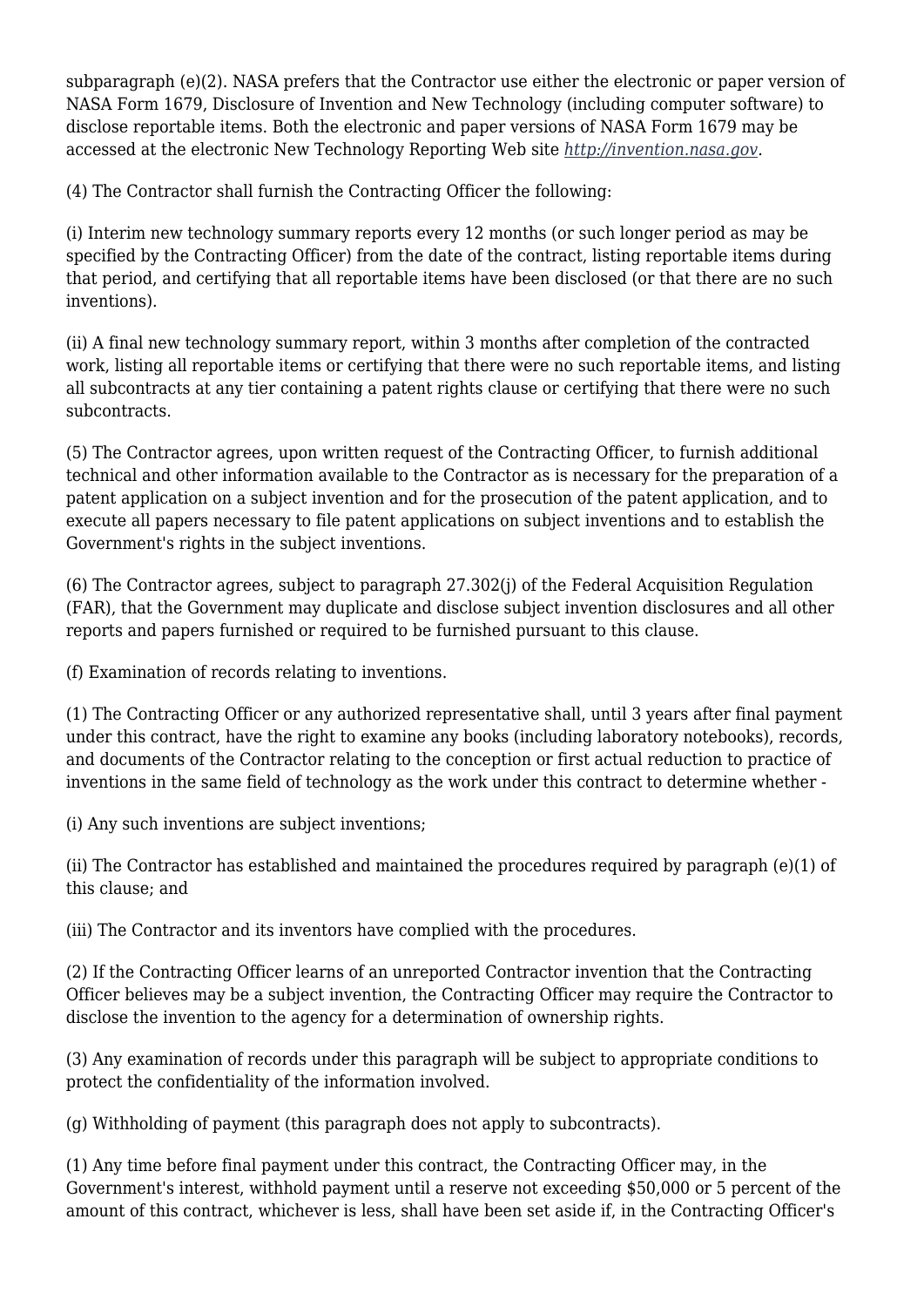opinion, the Contractor fails to -

(i) Establish, maintain, and follow effective procedures for identifying and disclosing reportable items pursuant to paragraph (e)(1) of this clause;

(ii) Disclose any reportable items pursuant to paragraph (e)(2) of this clause;

(iii) Deliver acceptable interim new technology summary reports pursuant to paragraph (e)(4)(i) of this clause or a final new technology summary report pursuant to paragraph (e)(4) (ii) of this clause; or

(iv) Provide the information regarding subcontracts pursuant to paragraph (h)(4) of this clause.

(2) Such reserve or balance shall be withheld until the Contracting Officer has determined that the Contractor has rectified whatever deficiencies exist and has delivered all reports, disclosures, and other information required by this clause.

(3) Final payment under this contract shall not be made before the Contractor delivers to the Contracting Officer all disclosures of reportable items required by paragraph (e)(2) of this clause, and an acceptable final new technology summary report pursuant to paragraph  $(e)(4)(ii)$  of this clause.

(4) The Contracting Officer may decrease or increase the sums withheld up to the maximum authorized above. No amount shall be withheld under this paragraph while the amount specified by this paragraph is being withheld under other provisions of the contract. The withholding of any amount or the subsequent payment thereof shall not be construed as a waiver of any Government rights.

(h) Subcontracts.

(1) Unless otherwise authorized or directed by the Contracting Officer, the Contractor shall -

(i) Include this clause (suitably modified to identify the parties) in any subcontract hereunder (regardless of tier) with other than a small business firm or nonprofit organization for the performance of experimental, developmental, or research work; or

(ii) Include the clause at FAR 52.227-11, as modified by [1852.227-11,](https://login.acquisition.gov/%5Brp:link:nfs-part-1852%5D#Section_1852_227_11_T48_60423441164) (suitably modified to identify the parties) in any subcontract hereunder (regardless of tier) with a small business firm or nonprofit organization for the performance of experimental, developmental, or research work; and

(iii) Modify the applicable clause in any subcontract hereunder (regardless of tier) to identify the parties as follows: references to the Government are not changed, and in all references to the Contractor, the subcontractor is substituted for the Contractor so that the subcontractor has all rights and obligations of the Contractor in the clause.

(2) In the event of a refusal by a prospective subcontractor to accept such a clause the Contractor -

(i) Shall promptly submit a written notice to the Contracting Officer setting forth the subcontractor's reasons for such refusal and other pertinent information that may expedite disposition of the matter; and

(ii) Shall not proceed with such subcontract without the written authorization of the Contracting Officer.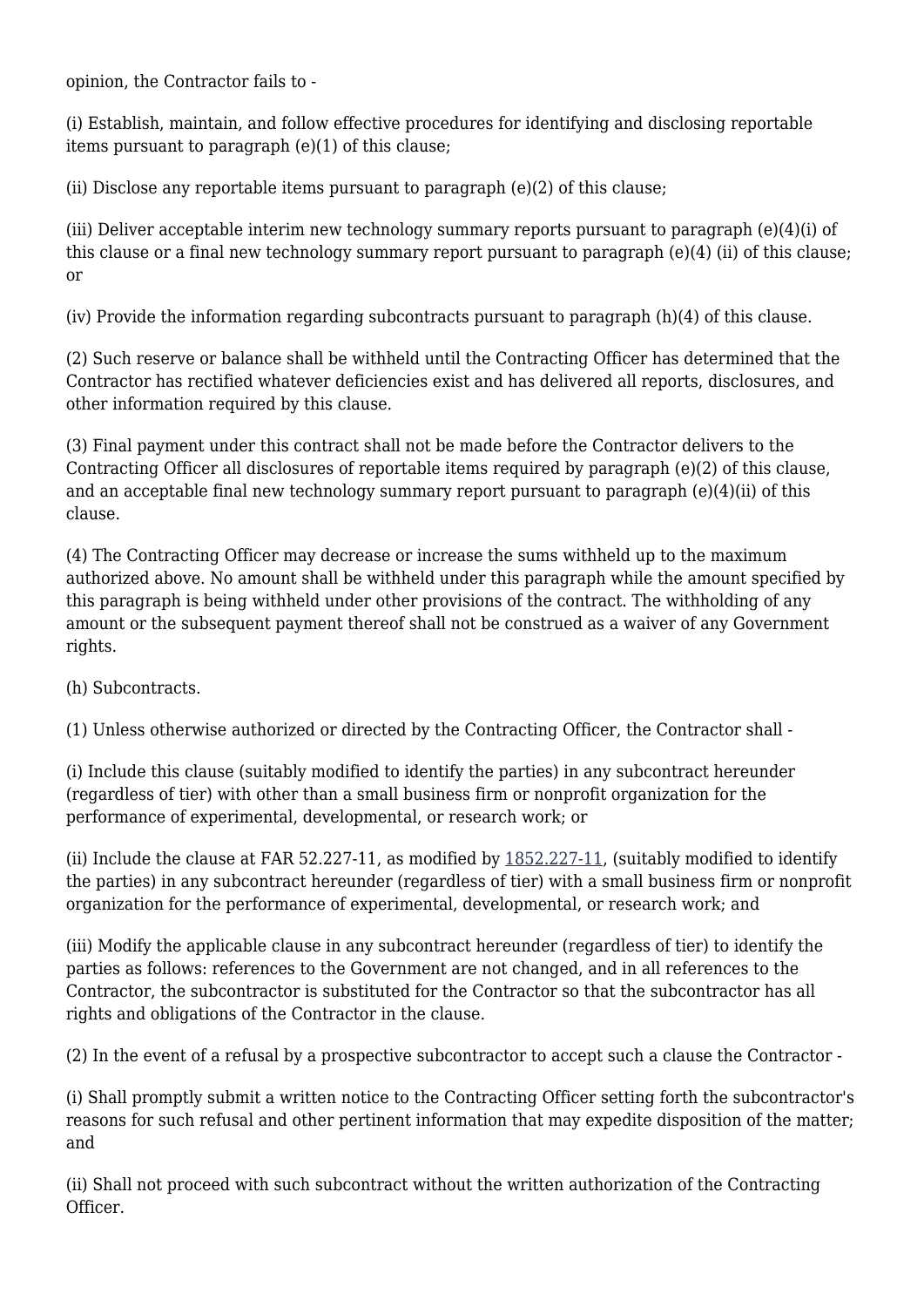(3) In the case of subcontracts at any tier, the agency, subcontractor, and Contractor agree that the mutual obligations of the parties created by this clause constitute a contract between the subcontractor and NASA with respect to those matters covered by this clause.

(4) The Contractor shall promptly notify the Contracting Officer in writing upon the award of any subcontract hereunder (regardless of tier) by identifying the subcontractor, the applicable patent rights clause in the subcontract, the work to be performed under the subcontract, and the dates of award and estimated completion. Upon request of the Contracting Officer, the Contractor shall furnish a copy of such subcontract, and, no more frequently than annually, a listing of the subcontracts that have been awarded.

(5) The subcontractor will retain all rights provided for the Contractor in the clause of paragraph  $(h)(1)$ 

(i) or (ii) of this clause, whichever is included in the subcontract, and the Contractor will not, as part of the consideration for awarding the subcontract, obtain rights in the subcontractor's subject inventions.

(i) Preference for United States industry. Unless provided otherwise, no Contractor that receives title to any subject invention and no assignee of any such Contractor shall grant to any person the exclusive right to use or sell any subject invention in the United States unless such person agrees that any products embodying the subject invention will be manufactured substantially in the United States. However, in individual cases, the requirement may be waived by the Administrator upon a showing by the Contractor or assignee that reasonable but unsuccessful efforts have been made to grant licenses on similar terms to potential licensees that would be likely to manufacture substantially in the United States or that under the circumstances domestic manufacture is not commercially feasible.

(End of clause)

# **1852.227-71 Requests for Waiver of Rights to Inventions.**

As prescribed in [1827.303\(](https://login.acquisition.gov/%5Brp:link:nfs-part-1827%5D#Section_1827_303_T48_6042022113)d)(2), insert the following provision in all solicitations that include the clause at [1852.227-70,](https://login.acquisition.gov/%5Brp:link:nfs-part-1852%5D#Section_1852_227_70_T48_60423441168) New Technology - Other than a Small Business Firm or Nonprofit Organization:

Requests for Waiver of Rights to Inventions (APR 2015)

(a) In accordance with Section 20135(g) of the National Aeronautics and Space Act (51 U.S.C. 20135(g)) (hereinafter "the Act") and the NASA Patent Waiver Regulations, 14 CFR part 1245, subpart 1, NASA may waive all or any part of the rights of the United States with respect to any invention or class of inventions made or that may be made under a NASA contract or subcontract with other than a small business firm or a domestic nonprofit organization if the Administrator determines that the interests of the United States will be served thereby. Waiver of rights in inventions made or that may be made under such NASA contract or subcontract may be requested at different time periods. Advance waiver of rights to any invention or class of inventions that may be made under a contract or subcontract may be requested prior to the execution of the contract or subcontract, or within 30 days after execution by the selected contractor (or such longer period as may be specified by the Contracting Officer). In addition, waiver of rights to an individually identified invention or to a class of inventions made and reported under a contract or subcontract may be requested, even though a request for an advance waiver was not made or, if made, was not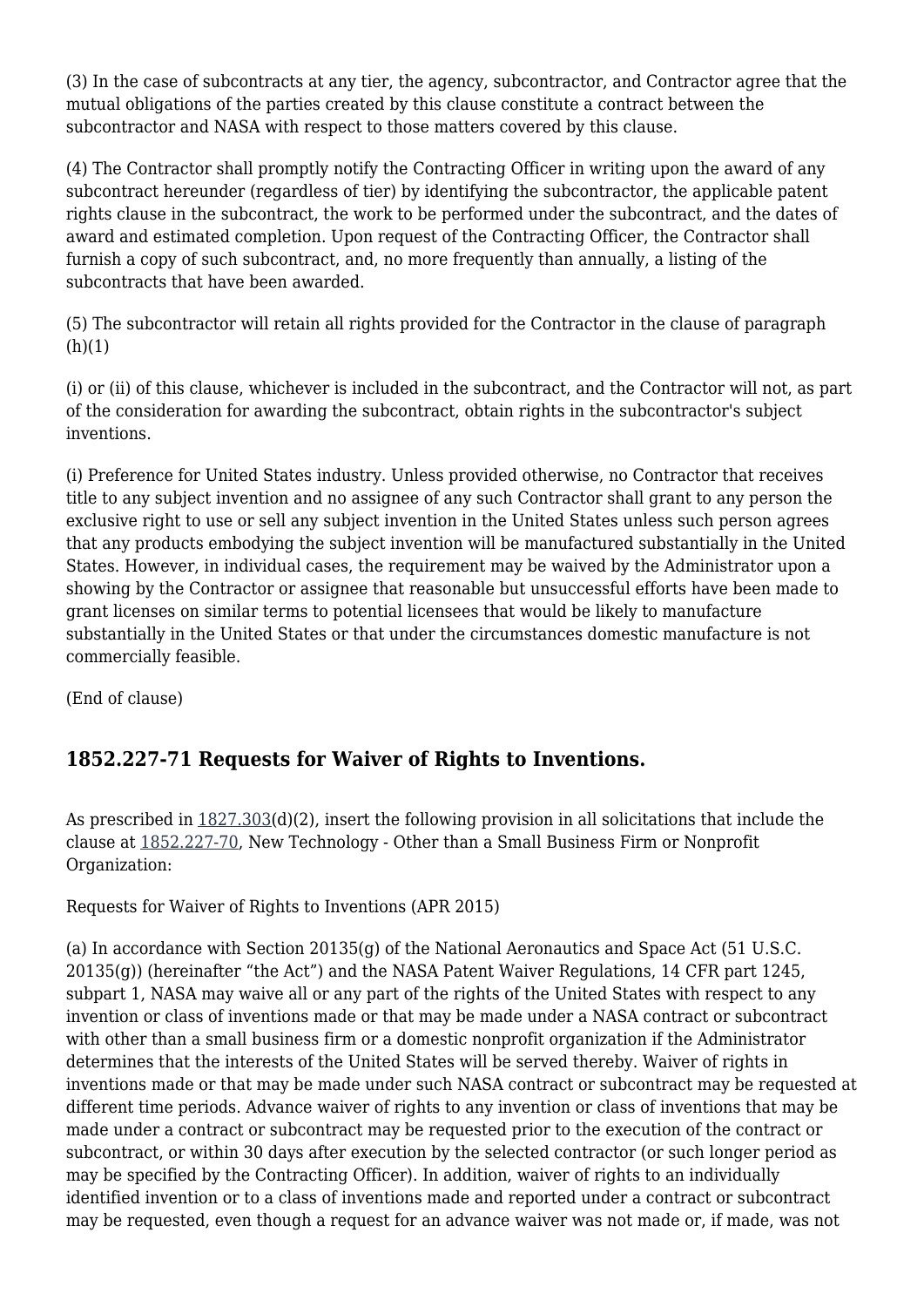granted.

(b) Each request for waiver of rights shall be by petition to the Administrator. No specific forms need be used, but the request should contain a positive statement that waiver of rights is being requested under the NASA Patent Waiver Regulations; a clear indication of whether the request is for an advance waiver or for a waiver of rights for an individually identified invention or class of inventions; whether foreign rights are also requested and, if so, the countries, and a citation of the specific section or sections of the regulations under which such rights are requested. For individually identified inventions or a class of inventions, the petition shall identify each invention with particularity (*e.g.,* by NASA's assigned number to the Disclosure of Invention and New Technology report or by title and inventorship). For advance waivers, the petition shall identify the invention or class of inventions that the Contractor believes will be made under the contract and for which waiver is being requested. To meet the statutory standard of "any invention or class of inventions," the petition must be directed to a single invention or to inventions directed to a particular process, machine, manufacture, or composition of matter, or to a narrowly-drawn, focused area of technology. Additionally, each petition shall include an identification of the petitioner; place of business and address; if petitioner is represented by counsel, the name, address and telephone number of the counsel; the name, address, and telephone number of the party with whom to communicate when the request is acted upon; the signature of the petitioner or authorized representative; and the date of signature. In general, waivers are granted in order to provide for the widest practicable dissemination of new technology resulting from NASA programs, and to promote early utilization, expeditious development, and continued availability of this new technology for commercial purposes and the public benefit. Thus, it is preferable that the petition also include a description of the Contractor's plan for commercializing the invention or class of inventions for which waiver is being requested (*e.g.*, identify specific fields of use).

(c) Petitions for advance waiver of rights should, preferably, be included with the proposal, or at least in advance of contract negotiations. Petitions for advance waiver, prior to contract execution, shall be submitted to the Contracting Officer. All other petitions shall be submitted to the Patent Representative designated in the contract.

(d) Petitions submitted with proposals selected for negotiation of a contract will be forwarded by the Contracting Officer to the installation Patent Counsel for processing and then to the Inventions and Contributions Board. The Board will consider these petitions and where the Board makes the findings to support the waiver, the Board will recommend to the Administrator that waiver be granted, and will notify the petitioner and the Contracting Officer of the Administrator's determination. The Contracting Officer will be informed by the Board whenever there is insufficient time or information or other reasons to permit a decision to be made without unduly delaying the execution of the contract. In the latter event, the petitioner will be so notified by the Contracting Officer. All other petitions will be processed by installation Patent Counsel and forwarded to the Board. The Board shall notify the petitioner of its action and if waiver is granted, the conditions, reservations, and obligations thereof will be included in the Instrument of Waiver. Whenever the Board notifies a petitioner of a recommendation adverse to, or different from, the waiver requested, the petitioner may request reconsideration under procedures set forth in the Regulations.

(End of provision)

# **1852.227-72 Designation of New Technology Representative and Patent Representative.**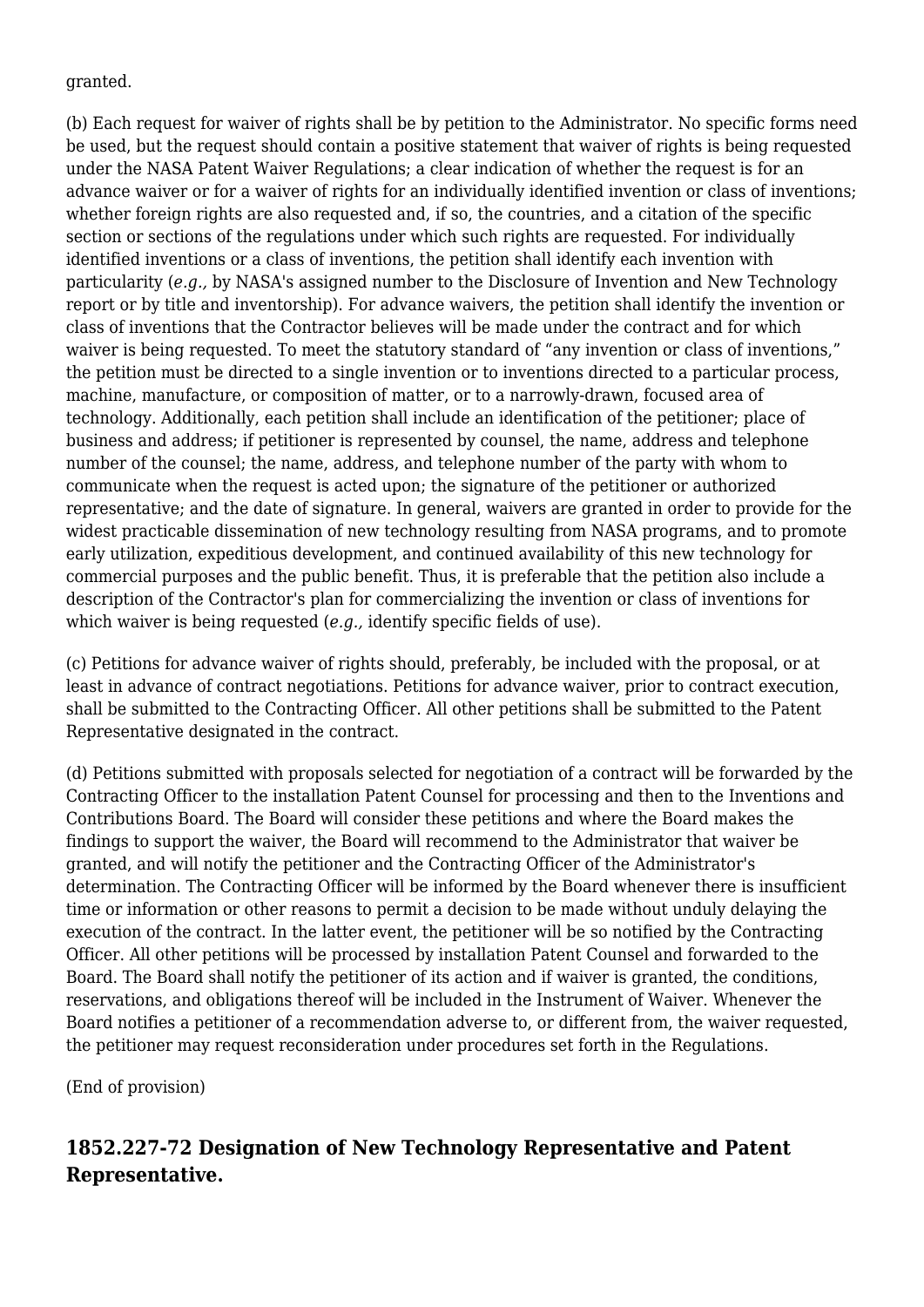As prescribed in [1827.303\(](https://login.acquisition.gov/%5Brp:link:nfs-part-1827%5D#Section_1827_303_T48_6042022113)d)(3), insert the following clause:

Designation of New Technology Representative and Patent Representative (APR 2015)

(a) For purposes of administration of the clause of this contract entitled "New Technology - Other than a Small Business Firm or Nonprofit Organization" or "Patent Rights - Ownership by the Contractor," whichever is included, the installation New Technology and Patent Representatives identified at *[http://prod.nais.nasa.gov/portals/pl/new\\_tech\\_pocs.html](http://prod.nais.nasa.gov/portals/pl/new_tech_pocs.html)* are hereby designated by the Contracting Officer to administer such clause for the appropriate installation:

(b) Disclosures of reportable items and of subject inventions, interim new technology summary reports, final new technology summary reports, utilization reports, and other reports required by the applicable "New Technology" or "Patent Rights - Ownership by the Contractor" clause, as well as any correspondence with respect to such matters, shall be directed to the New Technology Representative unless transmitted in response to correspondence or request from the Patent Representative. Inquiries or requests regarding disposition of rights, election of rights, or related matters shall be directed to the Patent Representative. This clause shall be included in any subcontract hereunder requiring a "New Technology - Other than a Small Business Firm or Nonprofit Organization" clause or "Patent Rights - Ownership by the Contractor" clause, unless otherwise authorized or directed by the Contracting Officer. The respective responsibilities and authorities of the aforementioned representatives are set forth in 1827.305-270 of the NASA FAR Supplement.

(End of clause

### **1852.227-84 Patent Rights Clauses.**

As prescribed in [1827.303\(](https://login.acquisition.gov/%5Brp:link:nfs-part-1827%5D#Section_1827_303_T48_6042022113)a)(1), the contracting officer shall insert the following provision in solicitations for experimental, developmental, or research work to be performed in the United States when the eventual awardee may be a small business or a nonprofit organization:

Patent Rights Clauses (APR 2015)

This solicitation contains the patent rights clauses of FAR 52.227-11 (as modified by the NFS) and NFS [1852.227-70](https://login.acquisition.gov/%5Brp:link:nfs-part-1852%5D#Section_1852_227_70_T48_60423441168). If the contract resulting from this solicitation is awarded to a small business or nonprofit organization, the clause at NFS [1852.227-70](https://login.acquisition.gov/%5Brp:link:nfs-part-1852%5D#Section_1852_227_70_T48_60423441168) shall not apply. If the award is to other than a small business or nonprofit organization, the clause at FAR 52.227-11 shall not apply.

(End of provision)

## **1852.227-85 Invention Reporting and Rights - Foreign.**

As prescribed in  $1827.303(e)(1)$  $1827.303(e)(1)$ , insert the following clause:

Invention Reporting and Rights - Foreign (APR 2015)

(a) As used in this clause, the term "invention" means any invention, discovery or improvement, and "made" means the conception or first actual demonstration that the invention is useful and operable.

(b) The Contractor shall report promptly to the Contracting Officer each invention made in the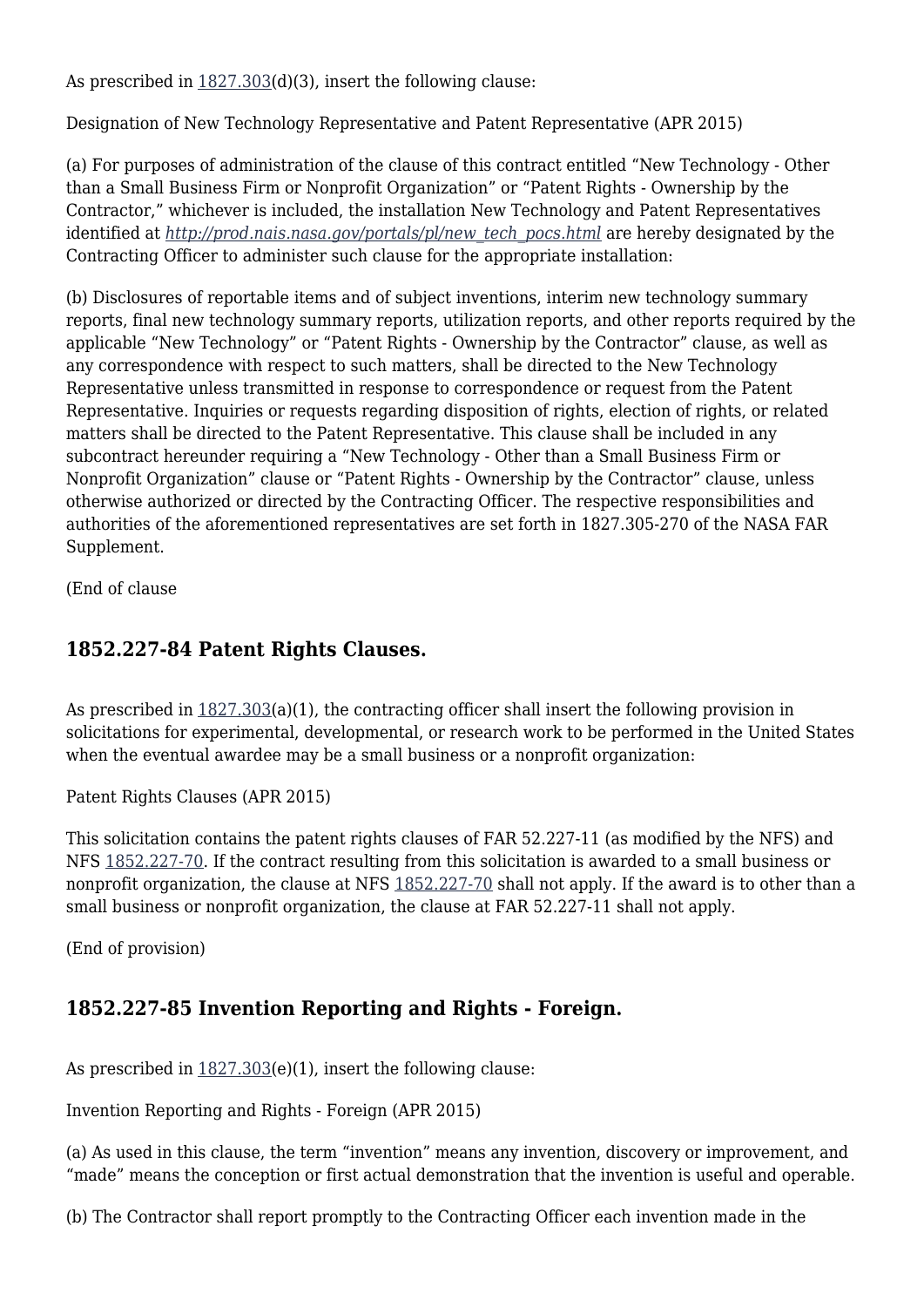performance of work under this contract. The report of each such invention shall:

(1) Identify the inventor(s) by full name; and

(2) Include such full and complete technical information concerning the invention as is necessary to enable an understanding of the nature and operation thereof.

(c) The Contractor hereby grants to the Government of the United States of America as represented by the Administrator of the National Aeronautics and Space Administration the full right, title and interest in and to each such invention throughout the world, except for the foreign country in which this contract is to be performed. As to such foreign country, Contractor hereby grants to the Government of the United States of America as represented by the Administrator of the National Aeronautics and Space Administration an irrevocable, nontransferable, nonexclusive, royalty-free license to practice each such invention by or on behalf of the United States of America or any foreign government pursuant to any treaty or agreement with the United States of America, provided that Contractor within a reasonable time files a patent application in that foreign country for each such invention. Where Contractor does not elect to file such patent application for any such invention in that foreign country, full right, title and interest in and to such invention in that foreign country shall reside in the Government of the United States of America as represented by the Administrator of the National Aeronautics and Space Administration.

(d) The Contractor agrees to execute or to secure the execution of such legal instruments as may be necessary to confirm and to protect the rights granted by paragraph (c) of this clause, including papers incident to the filing and prosecution of patent applications.

(e) Upon completion of the contract work, and prior to final payment, Contractor shall submit to the Contracting Officer a final report listing all inventions required to be reported under this contract or certifying that no such inventions have been made.

(f) In each subcontract, the Contractor awards under this contract where the performance of research, experimental design, engineering, or developmental work is contemplated, the Contractor shall include this clause (suitably modified to substitute the subcontractor in place of the Contractor) and the name and address of the Contracting Officer.

(End of clause)

## **1852.227-86 Commercial Computer Software License.**

As prescribed in  $1827.409(g)$  $1827.409(g)$ , insert the following clause:

Commercial Computer Software License (APR 2015)

(a) Any delivered commercial computer software (including documentation thereof) developed at private expense and claimed as proprietary shall be subject to the restricted rights in paragraph (d) of this clause. Where the vendor/contractor proposes its standard commercial software license, those applicable portions thereof consistent with Federal laws, standard industry practices, the Federal Acquisition Regulations (FAR) and the NASA FAR Supplement, including the restricted rights in paragraph (d) of this clause, are incorporated into and made a part of this purchase order/contract. Those portions of the vendor's/contractor's standard commercial license or lease agreement that conflict with Federal law (*e.g.,* indemnity provisions or choice of law provisions that specify other than Federal law) are not incorporated into and made a part of this purchase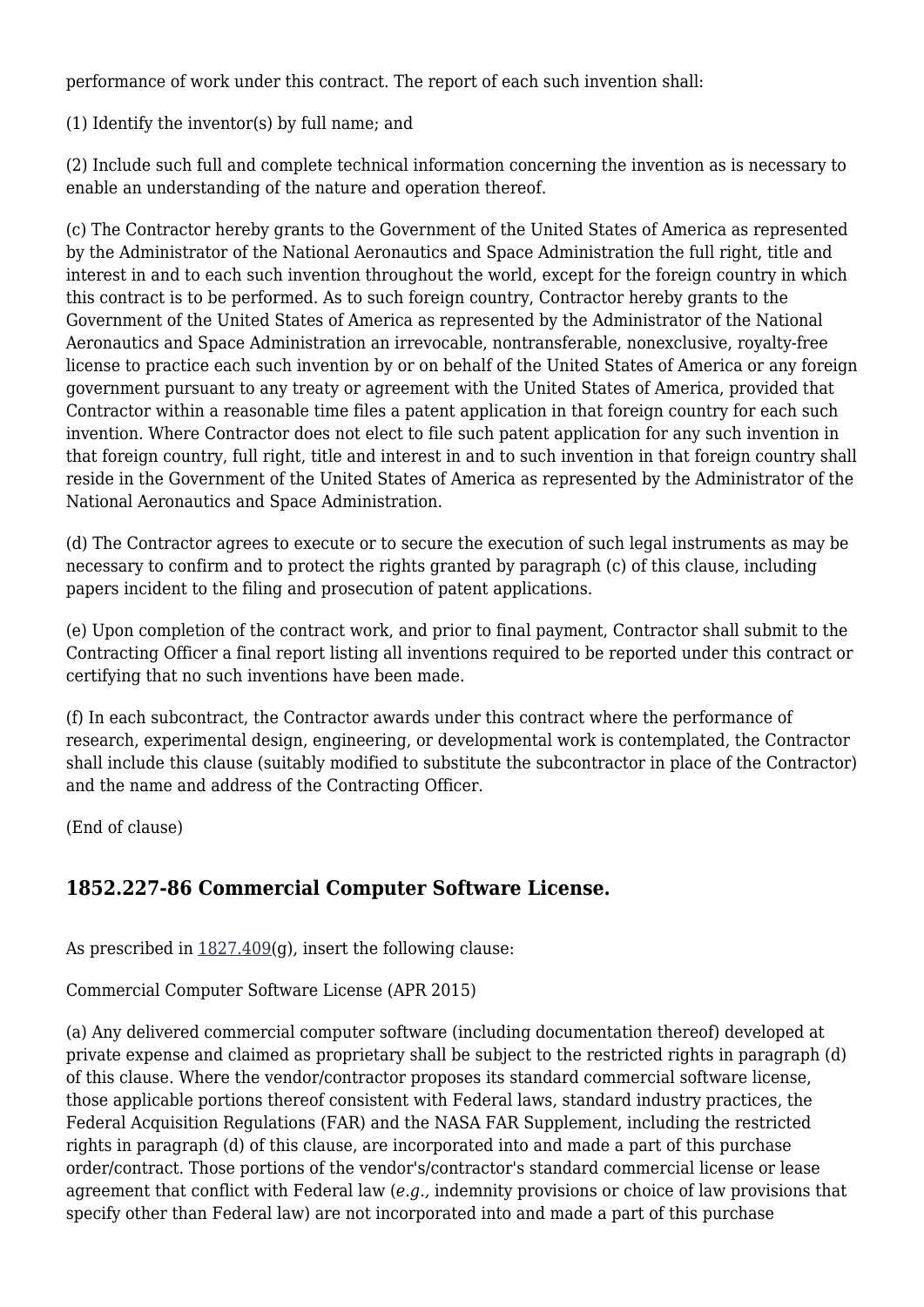order/contract and do not apply to any computer software delivered under this purchase order/contract.

(b) If the vendor/contractor does not propose its standard commercial software license until after this purchase order/contract has been issued, or until at or after the time the computer software is delivered, such license shall nevertheless be deemed incorporated into and made a part of this purchase order/contract under the same terms and conditions as in paragraph (a) of this clause. For purposes of receiving updates, correction notices, consultation, and similar activities on the computer software, no document associated with the aforementioned activities shall alter the terms of this clause unless such document explicitly references this clause and an intent to amend this clause and is signed by the NASA Contracting Officer.

(c) The vendor's/contractor's acceptance is expressly limited to the terms and conditions of this purchase order/contract. If the specified computer software is shipped or delivered to NASA, it shall be understood that the vendor/contractor has unconditionally accepted the terms and conditions set forth in this clause, and that such terms and conditions (including the incorporated license) constitute the entire agreement between the parties concerning rights in the computer software.

(d) The following restricted rights shall apply:

(1) The commercial computer software may not be used, reproduced, or disclosed by the Government, or Government contractors or their subcontractors at any tier, except as provided below or otherwise expressly stated in the purchase order/contract.

(2) The commercial computer software may be -

(i) Used, or copied for use, in or with any computer owned or leased by, or on behalf of, the Government; provided, the software is not used, nor copied for use, in or with more than one computer simultaneously, unless otherwise permitted by the license incorporated under paragraphs (a) or (b) of this clause;

(ii) Reproduced for safekeeping (archives) or backup purposes;

(iii) Modified, adapted, or combined with other computer software, provided that the modified, combined, or adapted portions of the derivative software incorporating restricted computer software shall be subject to the same restricted rights; and

(iv) Disclosed and reproduced for use by Government contractors or their subcontractors in accordance with the restricted rights in paragraphs (d)(2)(i), (ii), and (iii) of this clause; provided they have the Government's permission to use the computer software and have also agreed to protect the computer software from unauthorized use and disclosure.

(3) If the incorporated vendor's/contractor's software license contains provisions or rights that are less restrictive than the restricted rights in paragraph (d)(2) of this clause, then the less restrictive provisions or rights shall prevail.

(4) If the computer software is otherwise available without disclosure restrictions, it is licensed to the Government, without disclosure restrictions, with the rights in paragraphs (d)(2) and (3) of this clause.

(5) The Contractor shall affix a notice substantially as follows to any commercial computer software delivered under this contract: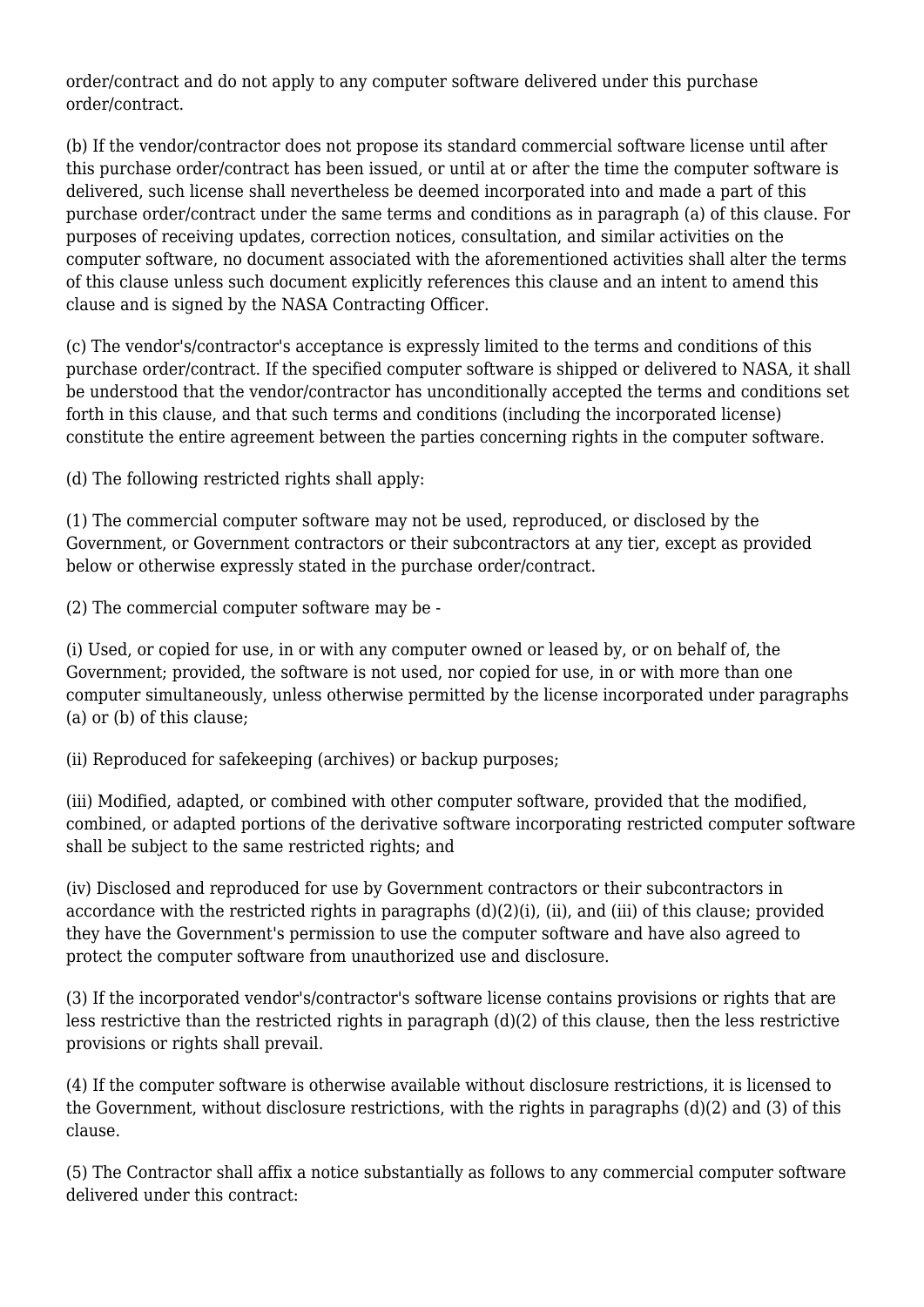Notice - Notwithstanding any other lease or license agreement that may pertain to, or accompany the delivery of, this computer software, the rights of the Government regarding its use, reproduction and disclosure are set forth in Government Contract No.

(End of clause)

# **1852.227-88 Government-furnished computer software and related technical data.**

As prescribed in  $1827.409(m)(1)$  $1827.409(m)(1)$ , insert the following clause:

GOVERNMENT-Furnished Computer Software and Related Technical Data (APR 2015)

(a) *Definitions.* As used in this clause -

"*Government-furnished computer software"* or "*GFCS"* means computer software:

(1) In the possession of, or directly acquired by, the Government whereby the Government has title or license rights thereto; and

(2) Subsequently furnished to the Contractor for performance of a Government contract.

"*Computer software,"* "*data"* and "*technical data"* have the meaning provided in the Federal Acquisition Regulations (FAR) Subpart 2.1 - Definitions or the Rights in Data - General clause (FAR 52.227-14).

(b) The Government shall furnish to the Contractor the GFCS described in this contract or in writing by the Contracting Officer. The Government shall furnish any related technical data needed for the intended use of the GFCS.

(c) *Use of GFCS and related technical data.* The Contractor shall use the GFCS and related technical data, and any modified or enhanced versions thereof, only for performing work under this contract unless otherwise provided for in this contract or approved in writing by the Contracting Officer.

(1) The Contractor shall not, without the express written permission of the Contracting Officer, reproduce, distribute copies, prepare derivative works, perform publicly, display publicly, release, or disclose the GFCS or related technical data to any person except for the performance of work under this contract.

(2) The Contractor shall not modify or enhance the GFCS unless this contract specifically identifies the modifications and enhancements as work to be performed. If the GFCS is modified or enhanced pursuant to this contract, the Contractor shall provide to the Government the complete source code, if any, and all related documentation of the modified or enhanced GFCS.

(3) Allocation of rights associated with any GFCS or related technical data modified or enhanced under this contract shall be defined by the FAR Rights in Data clause(s) included in this contract (as modified by any applicable NASA FAR Supplement clauses). If no Rights in Data clause is included in this contract, then the FAR Rights in Data - General (52.227-14) as modified by the NASA FAR Supplement (1852.227-14) shall apply to all data first produced in the performance of this contract and all data delivered under this contract.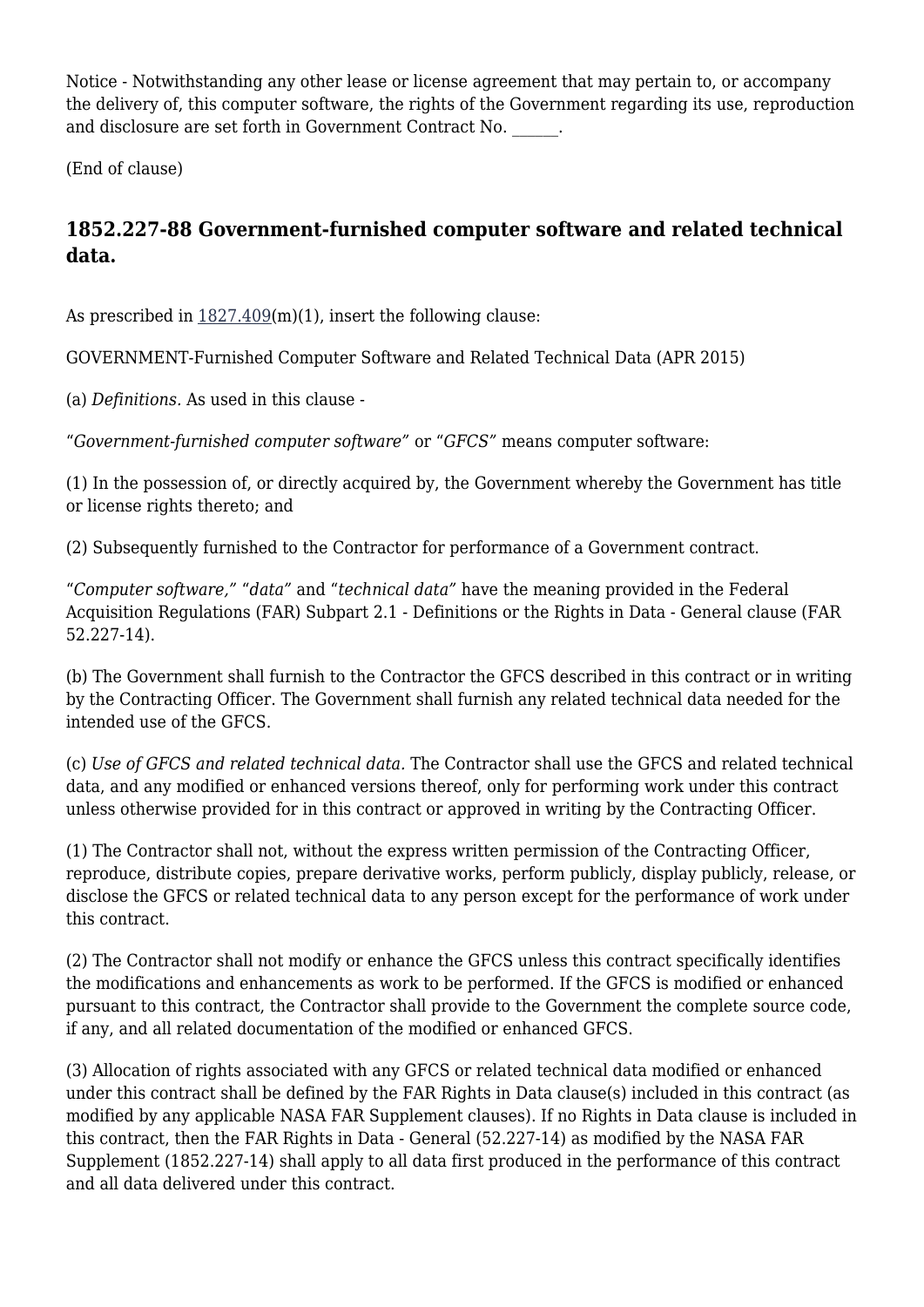(4) The Contractor may provide the GFCS, and any modified or enhanced versions thereof, to subcontractors as necessary for the performance of work under this contract. Before release of the GFCS, and any modified or enhanced versions thereof, to such subcontractors (at any tier), the Contractor shall insert, or require the insertion of, this clause, including this paragraph (c)(4), suitably modified to identify the parties as follows: references to the Government are not changed, and in all references to the Contractor the subcontractor is substituted for the Contractor so that the subcontractor has all rights and obligations of the Contractor in the clause.

(d) The Government provides the GFCS in an "AS-IS" condition. The Government makes no warranty with respect to the serviceability and/or suitability of the GFCS for contract performance.

(e) The Contracting Officer may by written notice, at any time -

(1) Increase or decrease the amount of GFCS under this contract;

(2) Substitute other GFCS for the GFCS previously furnished, to be furnished, or to be acquired by the Contractor for the Government under this contract;

(3) Withdraw authority to use the GFCS or related technical data; or

(4) Instruct the Contractor to return or dispose of the GFCS and related technical data.

(f) *Title to or license rights in GFCS.* The Government shall retain title to or license rights in all GFCS. Title to or license rights in GFCS shall not be affected by its incorporation into or attachment to any data not owned by or licensed to the Government.

(g) *Waiver of Claims and Indemnification.* The Contractor agrees to waive any and all claims against the Government and shall indemnify and hold harmless the Government, its agents, and employees from every claim or liability, including attorney's fees, court costs, and expenses, arising out of, or in any way related to, the misuse or unauthorized modification, reproduction, release, performance, display, or disclosure of the GFCS and related technical data by the Contractor, a subcontractor, or by any person to whom the Contractor has released or disclosed such GFCS or related technical data.

(h) *Flow-down of Waiver of Claims and Indemnification.* In the event a contract includes this NASA FAR Supplement clause [1852.227-88,](https://login.acquisition.gov/%5Brp:link:nfs-part-1852%5D#Section_1852_227_88_T48_60423441174) the Contractor shall include the foregoing clause [1852.227-88\(](https://login.acquisition.gov/%5Brp:link:nfs-part-1852%5D#Section_1852_227_88_T48_60423441174)g), suitably modified to identify the parties, in all subcontracts, regardless of tier, which involve use of the GFCS and/or related technical data in any way. At all tiers, the clause shall be modified to define GFCS as it is defined herein and to identify the parties as follows: references to the Government are not changed, and in all references to the Contractor the subcontractor is substituted for the Contractor so that the subcontractor has all rights and obligations of the Contractor in the clause. In subcontracts, at any tier, the Government, the subcontractor, and the Contractor agree that the mutual obligations of the parties created by this clause [1852.227-88](https://login.acquisition.gov/%5Brp:link:nfs-part-1852%5D#Section_1852_227_88_T48_60423441174) constitute a contract between the subcontractor and the Government with respect to the matters covered by the clause.

(End of clause)

# **1852.228-70 Aircraft ground and flight risk.**

As prescribed in [1828.370\(](https://login.acquisition.gov/%5Brp:link:nfs-part-1828%5D#Section_1828_370_T48_6042023115)a), insert the following clause. The purpose of this clause is to have the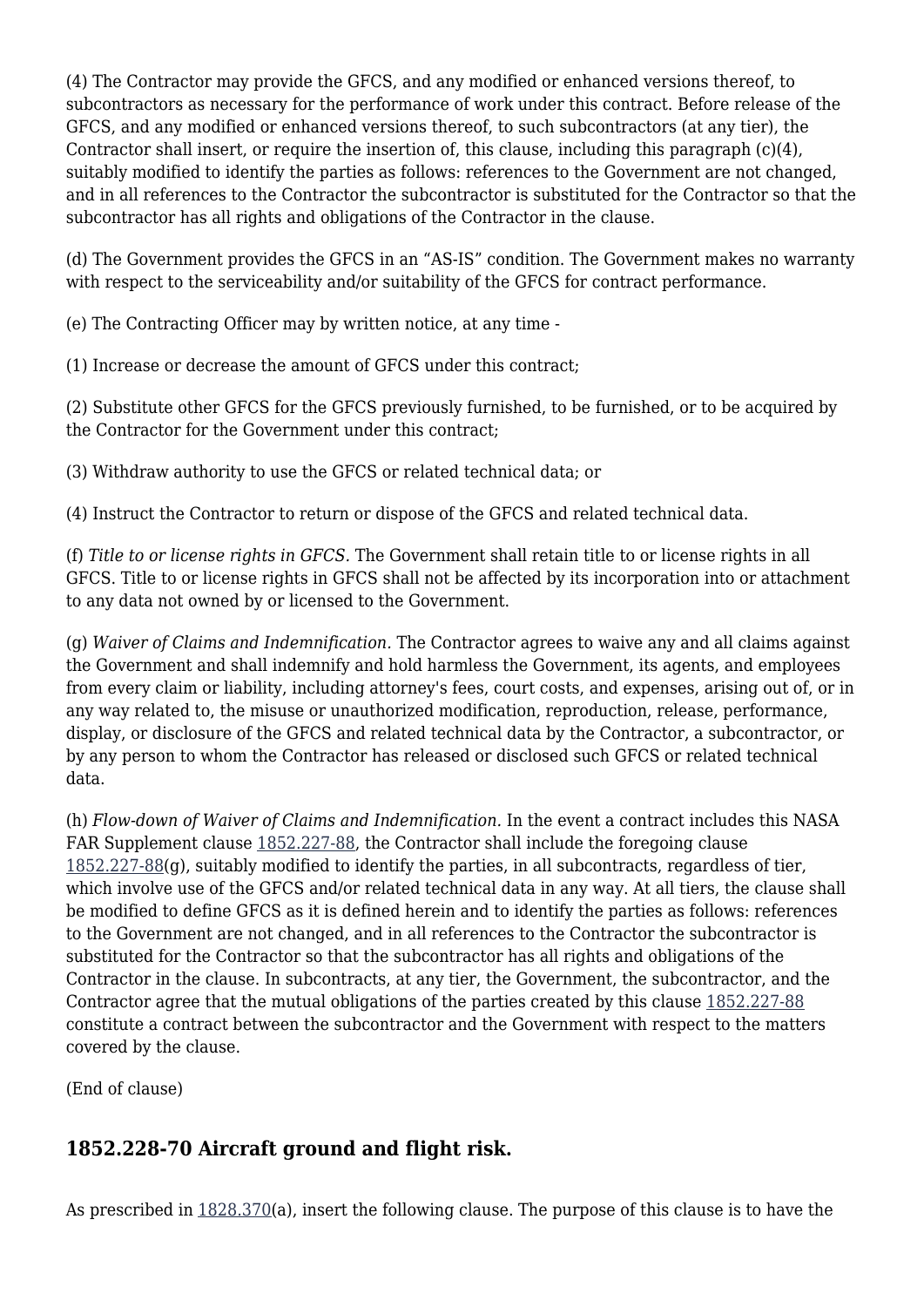Government assume risks that generally entail unusually high insurance premiums and are not covered by the contractor's contents, work-in-process, and similar insurance. Since the definitions in the clause may not cover every situation that should be covered to achieve this purpose, the clause may be modified as follows: If the contract covers helicopters, vertical take-off aircraft, lighter-thanair airships, or other nonconventional types of aircraft, the definition of "aircraft" should be modified to specify that the aircraft has reached a point of manufacture comparable to that specified in the standard definition, which is written for conventional winged aircraft. The definition of "in the open" may be modified to include "hush houses," test hangars, comparable structures, and other designated areas. In addition, clause paragraph (d)(3) may be modified to provide for Government assumption of risk of transportation by conveyance on streets or highways if the contracting officer determines that this transportation is limited to the vicinity of the contractor's premises and is merely incident to work being performed under the contract.

Aircraft Ground and Flight Risk (OCT 1996)

(a) Notwithstanding any other provisions of this contract, except as may be specifically provided in the Schedule as an exception to this clause, the Government, subject to the definitions and limitations of this clause, assumes the risk of damage to, or loss or destruction of, aircraft in the open, during operation, or in flight and agrees that the Contractor shall not be liable to the Government for any such damage, loss, or destruction.

(b) For the purposes of this clause, the following definitions apply:

(1) Unless otherwise specifically provided in the Schedule, "aircraft" includes -

(i) Aircraft (including both complete aircraft and aircraft in the course of being manufactured, disassembled, or reassembled; provided that an engine, wing, or a portion of a wing is attached to the fuselage) to be furnished to the Government under this contract (whether before or after Government acceptance); and

(ii) Aircraft (regardless of whether in a state of disassembly or reassembly) furnished by the Government to the Contractor under this contract, including all property installed in, being installed in, or temporarily removed from them, unless the aircraft and property are covered by a separate bailment agreement.

(2) "In the open" means located wholly outside of buildings on the Contractor's premises, or at such other places as may be described in the Schedule as being in the open for the purposes of this clause, except that aircraft furnished by the Government are considered to be in the open at all times while in the Contractor's possession, care, custody, or control.

(3) "Flight" includes any flight demonstration, flight test, taxi test, or other flight made in the performance of this contract, or for the purpose of safeguarding the aircraft, or previously approved in writing by the Contracting Officer.

(i) With respect to land-based aircraft, flight commences with the taxi roll from a flight line on the Contractor's premises and continues until the aircraft has completed the taxi roll in returning to a flight line on the Contractor's premises.

(ii) With respect to seaplanes, flight commences with the launching from a ramp on the Contractor's premises and continues until the aircraft has completed its landing run upon return and is beached at a ramp on the Contractor's premises.

(iii) With respect to helicopters, flight commences upon engagement of the rotors for the purpose of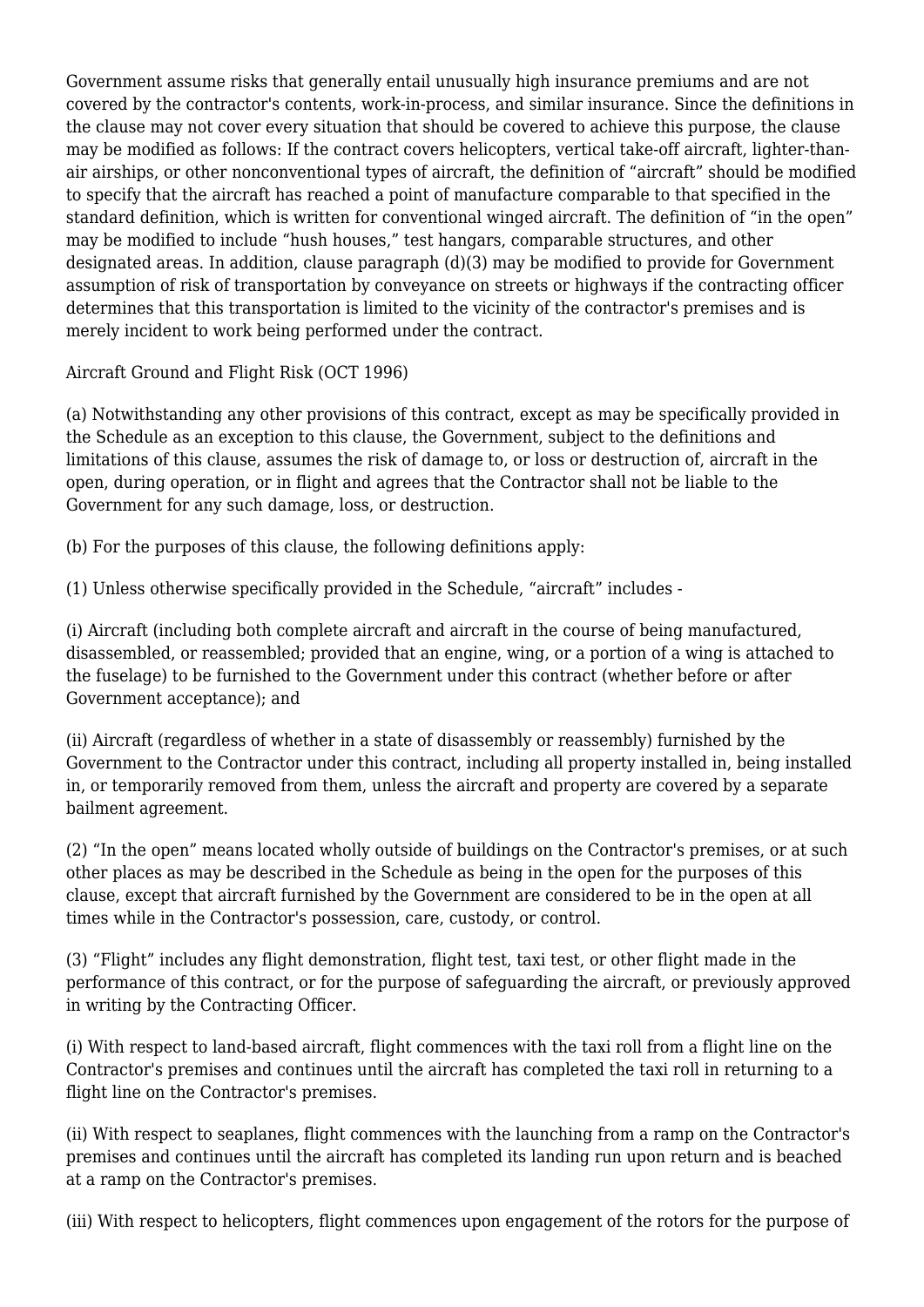take-off from the Contractor's premises and continues until the aircraft has returned to the ground on the Contractor's premises and the rotors are disengaged.

(iv) With respect to vertical take-off aircraft, flight commences upon disengagement from any launching platform or device on the Contractor's premises and continues until the aircraft has been re-engaged to any launching platform or device on the Contractor's premises; provided, however, that aircraft off the Contractor's premises shall be deemed to be in flight when on the ground or water only during periods of reasonable duration following emergency landing, other landings made in the performance of this contract, or landings approved by the Contracting Officer in writing.

(4) "Contractor's premises" means those premises designated as such in the Schedule or in writing by the Contracting Officer, and any other place to which aircraft are moved for the purpose of safeguarding the aircraft.

(5) "Operation" means operations and tests, other than on any production line, of aircraft not in flight, whether or not the aircraft is in the open or in motion. It includes operations and tests of equipment, accessories, and power plants only when installed in aircraft.

(6) "Flight crew members" means the pilot, copilot, and, unless otherwise specifically provided in the Schedule, the flight engineer and navigator when requirement or assigned to their respective crew positions to conduct any flight on behalf of the Contractor.

(7) "Contractor's managerial personnel" means the Contractor's directors, officers, and any managers, superintendents, or equivalent representatives who have supervision or direction of all or substantially all of the Contractor's business or of the Contractor's operations at any one plant, a separate location at which this contract is performed, or a separate and complete major industrial operation in connection with the performance of this contract.

(c)

(1) The Government's assumption of risk under this clause, as to aircraft in the open, shall continue in effect unless terminated pursuant to paragraph (c)(3) of this clause. If the Contracting Officer finds that an aircraft is in the open under unreasonable conditions, the Contracting Officer shall notify the Contractor in writing of the conditions found to be unreasonable and require the Contractor to correct them within a reasonable time.

(2) Upon receipt of this notice, the Contractor shall act promptly to correct these conditions, regardless of whether it agrees that they are in fact unreasonable. To the extent that the Contracting Officer may later determine that they were not in fact unreasonable, an equitable adjustment shall be made in the contract price to compensate the Contractor for any additional costs incurred in correcting them, and the contract shall be modified in writing accordingly.

(3)

(i) If the Contracting Officer finds that the Contractor has failed to act promptly to correct unreasonable conditions or has failed to correct them within a reasonable time, the Contracting Officer may by written notice terminate the Government's assumption of risk under this clause for any aircraft which is in the open under those conditions. This termination shall be effective at 12:01 A.M. on the 15th day following the day of receipt by the Contractor of the notice.

(ii) If the Contracting Officer later determines that the Contractor acted promptly to correct the conditions or that the time taken by the Contractor was not in fact unreasonable, an equitable adjustment shall, notwithstanding paragraph (g) of this clause, be made to compensate the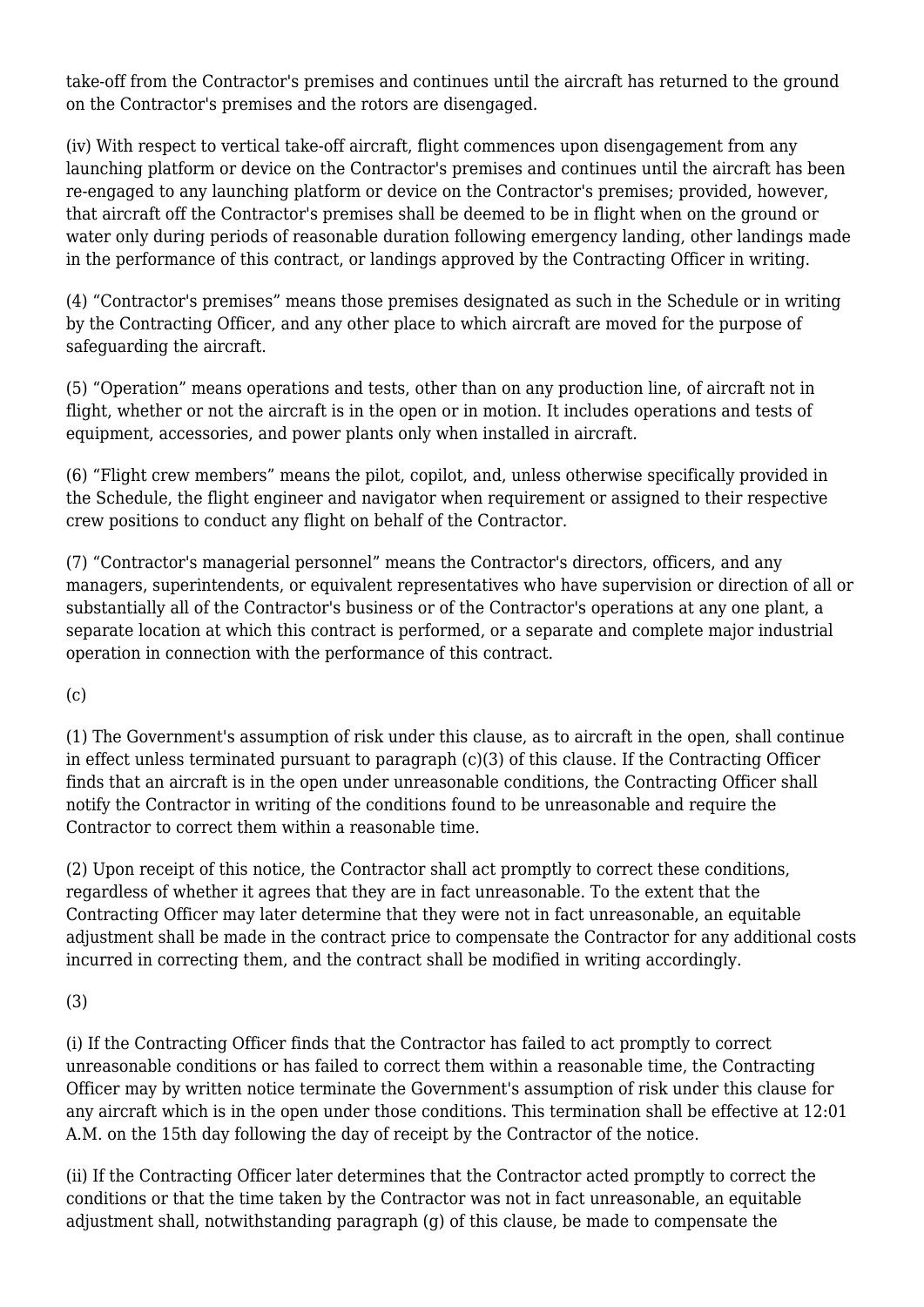Contractor for any additional costs incurred as a result of the termination, and the contract shall be modified in writing accordingly.

(4) If the Government's assumption of risk under this clause is terminated in accordance with paragraph (c)(3) of this clause, the risk of loss with respect to Government-furnished property shall be determined in accordance with the Government property clause of this contract, if any, until the Government's assumption of risk is reinstated in accordance with paragraph (c)(5) of this clause.

(5)

(i) When unreasonable conditions have been corrected, the Contractor shall promptly notify the Government. The Government may or may not elect to reassume the risks and relieve the Contractor of liabilities as provided in this clause, and the Contracting Officer shall notify the Contractor of the Government's election.

(ii) If, after correction of the conditions, the Government elects to reassume the risks and relieve the Contractor of liabilities, the Contractor shall be entitled to an equitable adjustment for any costs of insurance extending from the end of the third working day after the Contractor notifies the Government of the correction until the Government notifies the Contractor of that election.

(iii) If the Government elects not to reassume the risks and the conditions have in fact been corrected, the Contractor shall be entitled to an equitable adjustment for any costs of insurance extending after the third working day referred to in paragraph (c)(5)(ii) of this clause.

(d) The Government's assumption of risk shall not extend to damage to, or loss or destruction of aircraft -

(1) Resulting from failure of the Contractor, due to willful misconduct or lack of good faith of any of the Contractor's managerial personnel, to maintain and administer a program for protecting and preserving aircraft in the open and during operation, in accordance with sound industrial practice;

(2) Sustained during flight if the flight crew members conducting the flight have not been approved in writing by the Contracting Officer;

(3) While in the course of transportation by rail or by conveyance on public streets, highways, or waterways, except for Government-furnished property;

(4) The extent that the damage, loss, or destruction is in fact covered by insurance;

(5) Consisting of wear and tear, deterioration (including rust and corrosion), freezing, or mechanical, structural, or electrical breakdown or failure, unless this damage is the result of other loss, damage, or destruction covered by this clause (except that, in the case of Government-furnished property, if the damage consists of reasonable wear and tear or deterioration or results from an inherent defect in such property, this exclusion shall not apply); or

(6) Sustained while the aircraft is being worked upon and directly resulting from the work, including but not limited to any repairing, adjusting, servicing, or maintenance operation, unless the damage, loss, or destruction is of a type that would be covered by insurance that would customarily have been maintained by the Contractor at the time of the damage, loss, or destruction, but for the Government's assumption of risk under this clause.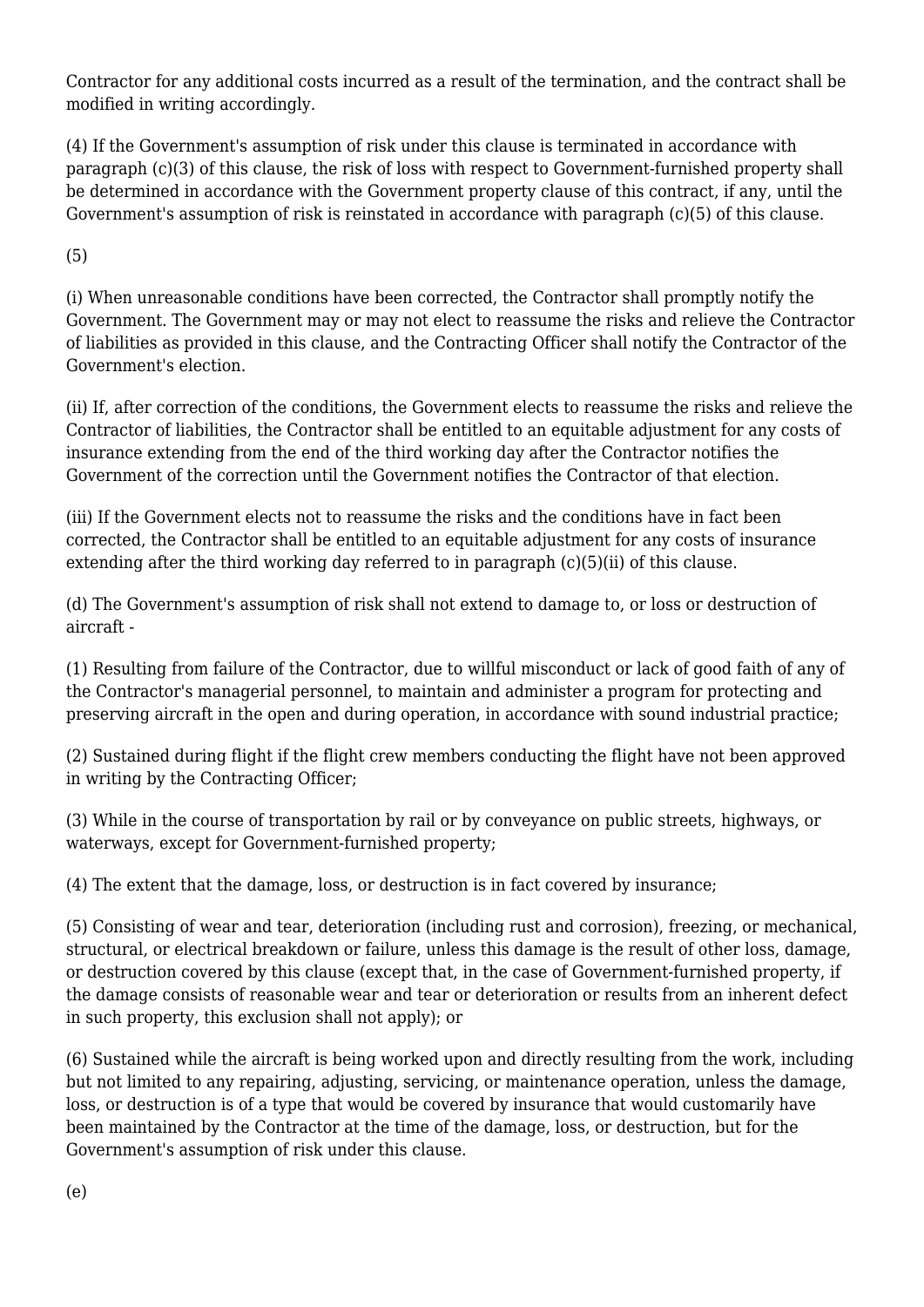(1) With the exception of damage to, or loss or destruction of, aircraft in flight, the Government's assumption of risk under this clause shall not extend to the first \$1,000 of loss or damage resulting from each separately occurring event. The Contractor assumes the risk of and shall be responsible for the first \$1,000 of loss of or damage to aircraft in the open or during operation resulting from each separately occurring event, except for reasonable wear and tear and except to the extent the loss or damage is caused by negligence of Government personnel.

(2) If the Government elects to require that the aircraft be replaced or restored by the Contractor to its condition immediately prior to the damage, the equitable adjustment in the price authorized by paragraph

(i) of this clause shall not include the dollar amount of the risk assumed by the Contractor under this paragraph (e). If the Government does not elect repair or replacement, the Contractor agrees to credit the contract price or pay the Government \$1,000 (or the amount of the loss if smaller) as directed by the Contracting Officer.

(f) No subcontractor may be relieved from liability for damage to, or loss or destruction of, aircraft while in its possession or control, except to the extent that the subcontract, with the Contracting Officer's prior written approval, provides for relief of the subcontractor from that liability. In the absence of such approval, the subcontract shall require the return of the aircraft in as good condition as when received, except for reasonable wear and tear or for the utilization of the property in accordance with the provisions of this contract. If a subcontractor has not been relieved from liability and any damage, loss, or destruction occurs, the Contractor shall enforce the liability of the subcontractor for that damage to, or loss or destruction of, the aircraft for the benefit of the Government.

(g) The Contractor warrants that the contract price does not and will not include, except as this clause may otherwise authorize, any charge or contingency reserve for insurance (including selfinsurance funds or reserves) covering any damage to, or loss or destruction of, aircraft while in the open, during operation, or in flight, the risk of which has been assumed by the Government under this clause, whether or not such assumption may be terminated as to aircraft in the open.

#### (h)

(1) In the event of damage to, or loss or destruction of, aircraft in the open, during operation, or in flight, the Contractor shall take all reasonable steps to protect the aircraft from further damage, separate damaged and undamaged aircraft, and put all aircraft in the best possible order. Further, except in cases covered by paragraph (e) of this clause, the Contractor should furnish to the Contracting Officer a statement of -

(i) The damaged, lost, or destroyed aircraft;

(ii) The time and origin of the damage, loss, or destruction;

(iii) All known interests in commingled property of which aircraft are a part; and

(iv) Any insurance covering any part of the interest in the commingled property.

(2) Except in cases covered by paragraph (e) of this clause, an equitable adjustment shall be made in the amount due under this contract for expenditures made by the Contractor in performing its obligations under this paragraph (h), and this contract shall be modified in writing accordingly.

(i)(1) If, before delivery and acceptance by the Government, any aircraft is damaged, lost, or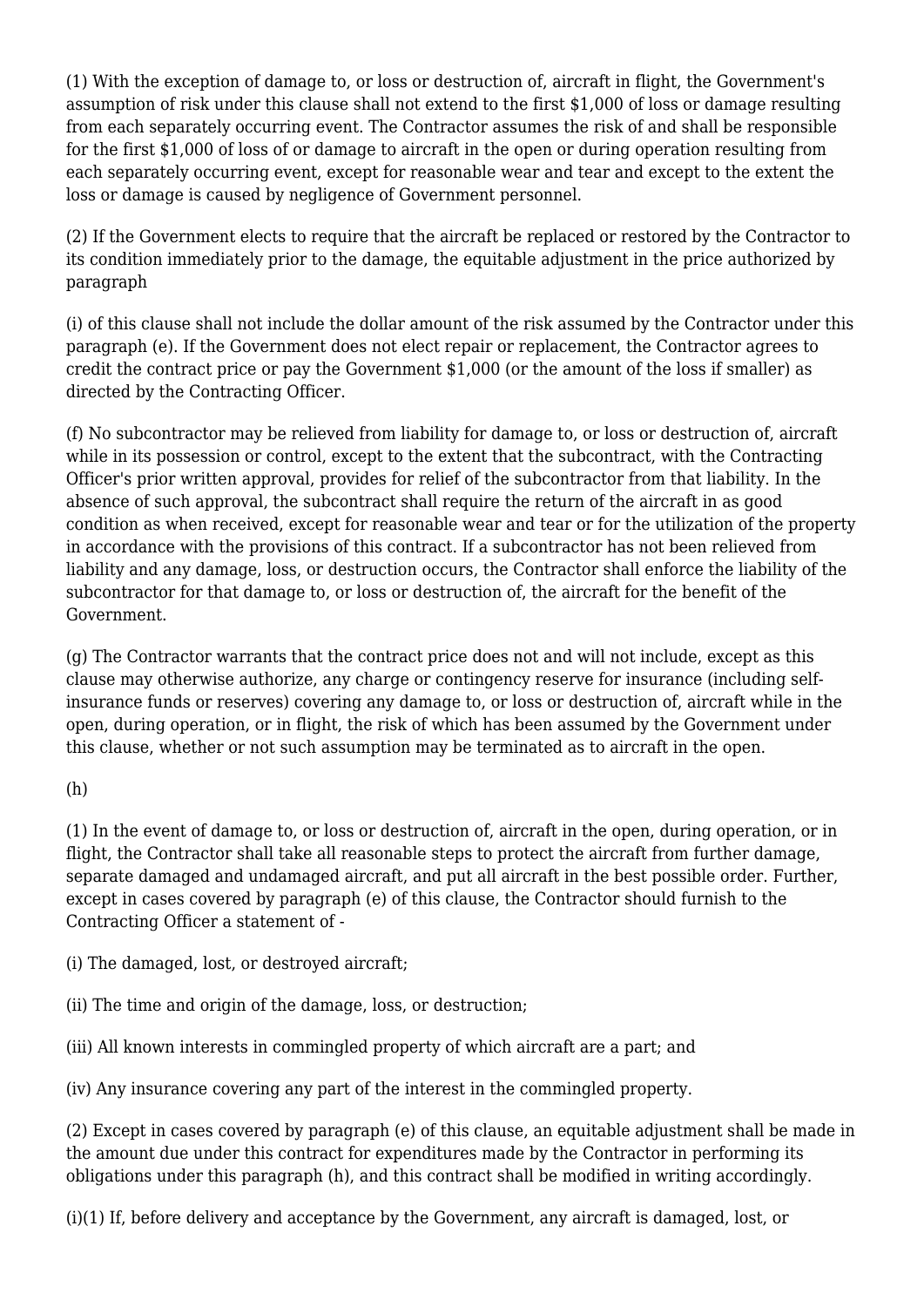destroyed and the Government has under this clause assumed the risk of that damage, loss, or destruction, the Government shall either

*(i)* Require that the aircraft be replaced or restored by the Contractor to its condition immediately prior to the damage or

(ii) Terminate this contract with respect to that aircraft.

(2) If the Government requires that the aircraft be replaced or restored, an equitable adjustment shall be made in the amount due under this contract and in the time required for its performance, and the contract shall be modified in writing accordingly.

(3) If this contract is terminated under this paragraph (i)(1)(ii) with respect to the aircraft, and under this clause the Government has assumed the risk of the damage, loss, or destruction, the Contractor shall be paid the contract price for the aircraft (or, if applicable, any work to be performed on the aircraft) less any amounts the Contracting Officer determines (i) that it would have cost the Contractor to complete the aircraft (or any work to be performed on it), together with any anticipated profit on the uncompleted work and (ii) to be the value, if any, of the damaged aircraft or any remaining portion of it retained by the Contractor. The Contracting Officer shall have the right to prescribe the manner of disposition of the damaged, lost, or destroyed aircraft or any remaining parts of it, and, if the Contractor incurs additional costs as a result of such disposition, a further equitable adjustment shall be made in the amount due to the Contractor.

(j)

(1) If the Contractor is at any time reimbursed or compensated by any third person for any damage, loss, or destruction of any aircraft, the risk of which has been assumed by the Government under this clause and for which the Contractor has been compensated by the Government, it shall equitably reimburse the Government.

(2) The Contractor shall do nothing to prejudice the Government's rights to recover against third parties for any such damage, loss, or destruction and, upon the request of the Contracting Officer, shall at the Government's expense furnish to the Government all reasonable assistance and cooperation (including the prosecution of suits and the execution of instruments of assignment or subrogation in favor of the Government) in obtaining recovery.

# **1852.228-71 Aircraft flight risks.**

(a) As prescribed in  $1828.311-270$ (a), insert the following clause:

Aircraft Flight Risks (DEC 1988)

(a) Notwithstanding any other provision of this contract (particularly paragraph (g) of the Government Property (Cost-Reimbursement, Time-and-Materials, or Labor-Hour Contracts) clause and paragraph (c) of the Insurance - Liability to Third Persons clause), the Contractor shall not:

(1) Be relieved of liability for damage to, or loss or destruction of, aircraft sustained during flight or (2) be reimbursed for liabilities to third persons for loss of or damage to property or for death or bodily injury caused by aircraft during flight, unless the flight crew members have previously been approved in writing by the Contracting Officer.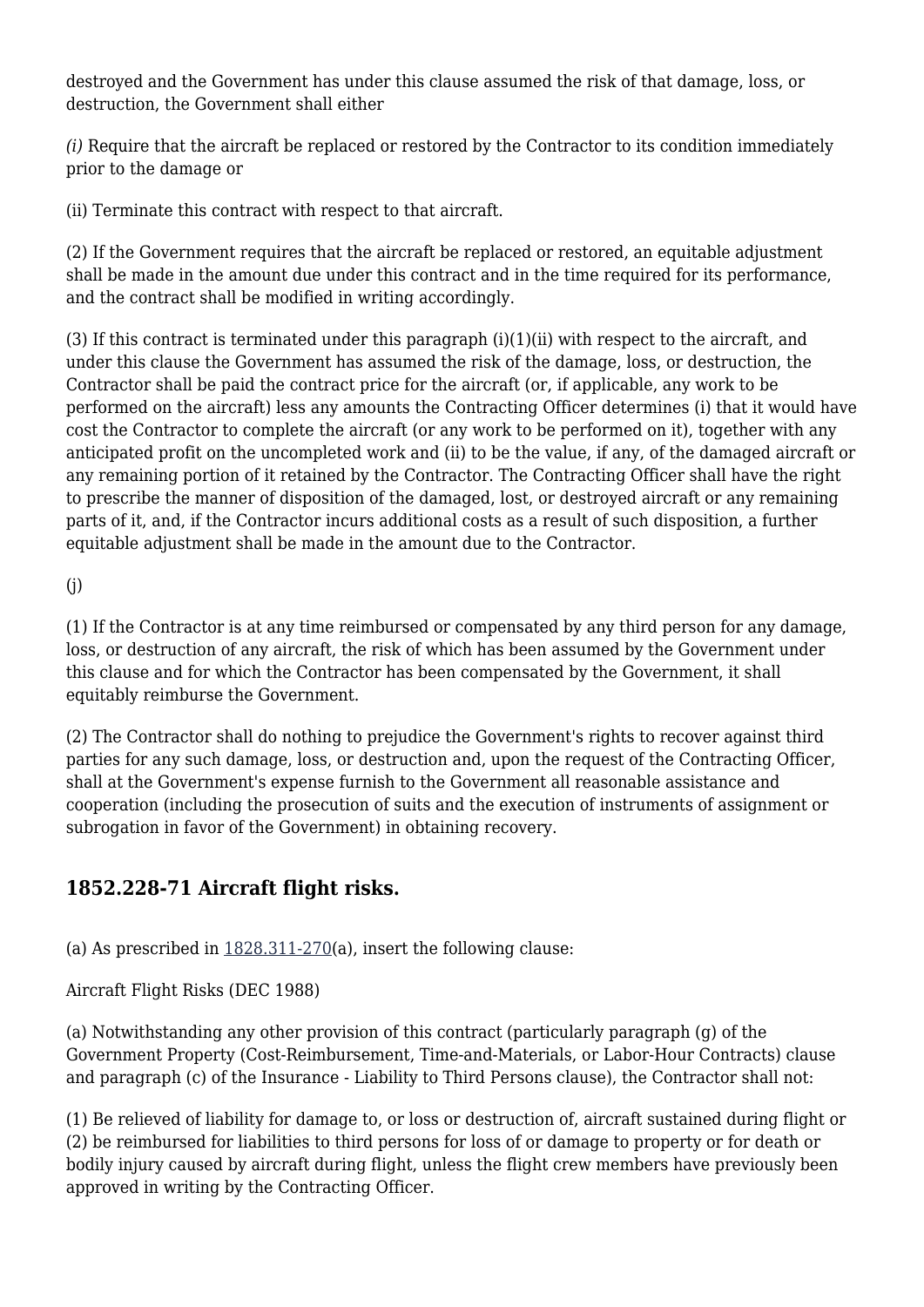(b) For the purposes of this clause -

(1) Unless otherwise specifically provided in the Schedule, "aircraft" includes any aircraft, whether furnished by the Contractor under this contract (either before or after Government acceptance) or furnished by the Government to the Contractor under this contract, including all Government property placed or installed or attached to the aircraft, unless the aircraft and property are covered by a separate bailment agreement.

(2) "Flight" includes any flight demonstration, flight test, taxi test, or other flight made in the performance of this contract, or for the purpose of safeguarding the aircraft, or previously approved in writing by the Contracting Officer.

(i) With respect to land-based aircraft, flight commences with the taxi roll from a flight line and continues until the aircraft has completed the taxi roll to a flight line.

(ii) With respect to seaplanes, flight commences with the launching from a ramp and continues until the aircraft has completed its landing run and is beached at a ramp.

(iii) With respect to helicopters, flight commences upon engagement of the rotors for the purpose of take-off and continues until the aircraft has returned to the ground and rotors are disengaged.

(iv) With respect to vertical take-off aircraft, flight commences upon disengagement from any launching platform or device and continues until the aircraft has been re-engaged to any launching platform or device.

(3) "Flight crew members" means the pilot, copilot, and, unless otherwise specifically provided in the Schedule, the flight engineer and navigator when required or assigned to their respective crew positions to conduct any flight on behalf of the Contractor.

 $(c)$ 

(1) If any aircraft is damaged, lost, or destroyed during flight and the amount of the damage, loss, or destruction exceeds \$100,000 or 20 percent of the estimated cost, exclusive of any fee, of this contract, whichever is less, and if the Contractor is not liable for the damage, loss, or destruction under the Government Property (Cost-Reimbursement, Time-and-Materials, or Labor-Hour Contracts) clause of this contract or under paragraph (a) of this clause, an equitable adjustment for any resulting repair, restoration, or replacement required under this contract shall be made: (i) In the estimated cost, the delivery schedule, or both and (ii) in the amount of any fee to be paid to the Contractor, and the contract shall be modified in writing accordingly.

(2) In determining the amount of adjustment in the fee that is equitable, any fault of the Contractor, its employees, or any subcontractor that materially contributed to the damage, loss, or destruction shall be taken into consideration.

(End of clause)

#### **1852.228-75 Minimum insurance coverage.**

As prescribed in [1828.372,](https://login.acquisition.gov/%5Brp:link:nfs-part-1828%5D#Section_1828_372_T48_6042023117) insert the following clause:

Minimum Insurance Coverage (OCT 1988)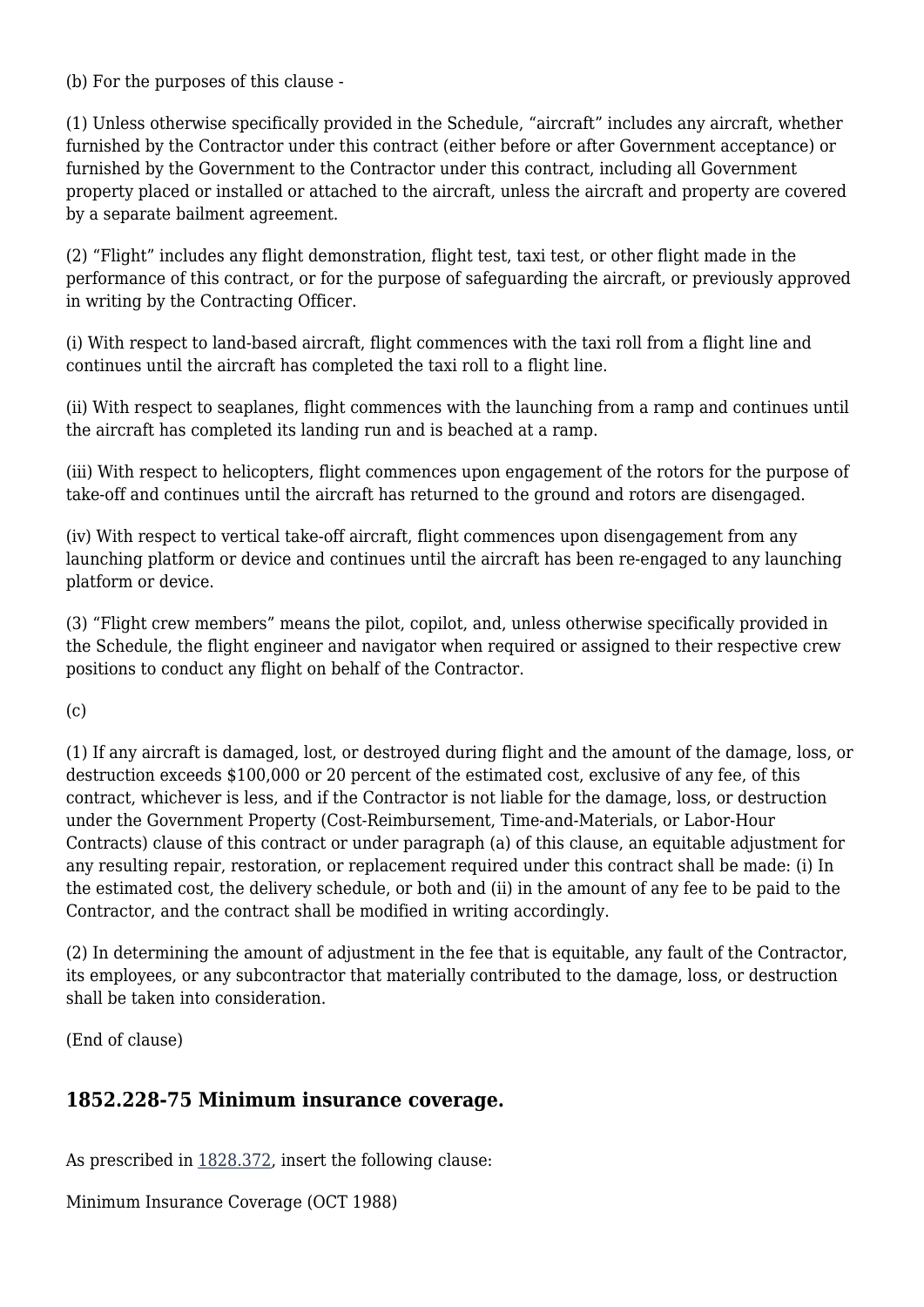The Contractor shall obtain and maintain insurance coverage as follows for the performance of this contract:

(a) Worker's compensation and employer's liability insurance as required by applicable Federal and state workers' compensation and occupational disease statutes. If occupational diseases are not compensable under those statutes, they shall be covered under the employer's liability section of the insurance policy, except when contract operations are so commingled with the Contractor's commercial operations that it would not be practical. The employer's liability coverage shall be at least \$100,000, except in States with exclusive or monopolistic funds that do not permit workers' compensation to be written by private carriers.

(b) Comprehensive general (bodily injury) liability insurance of at least \$500,000 per occurrence.

(c) Motor vehicle liability insurance written on the comprehensive form of policy which provides for bodily injury and property damage liability covering the operation of all motor vehicles used in connection with performing the contract. Policies covering motor vehicles operated in the United States shall provide coverage of at least \$200,000 per person and \$500,000 per occurrence for bodily injury liability and \$20,000 per occurrence for property damage. The amount of liability coverage on other policies shall be commensurate with any legal requirements of the locality and sufficient to meet normal and customary claims.

(d) Comprehensive general and motor vehicle liability policies shall contain a provision worded as follows:

"The insurance company waives any right of subrogation against the United States of America which may arise by reason of any payment under the policy."

(e) When aircraft are used in connection with performing the contract, aircraft public and passenger liability insurance of at least \$200,000 per person and \$500,000 per occurrence for bodily injury, other than passenger liability, and \$200,000 per occurrence for property damage. Coverage for passenger liability bodily injury shall be at least \$200,000 multiplied by the number of seats or passengers, whichever is greater.

(End of clause)

## **1852.228-76 Cross-waiver of liability for international space station activities.**

As prescribed in [1828.371\(](https://login.acquisition.gov/%5Brp:link:nfs-part-1828%5D#Section_1828_371_T48_6042023116)c) and (d), insert the following clause:

Cross-waiver of liability for international space station activities (OCT 2012)

(a) The Intergovernmental Agreement Among the Government of Canada, Governments of Member States of the European Space Agency, the Government of Japan, the Government of the Russian Federation, and the Government of the United States of America concerning Cooperation on the Civil International Space Station (IGA) for the International Space Station (ISS) contains a crosswaiver of liability provision to encourage participation in the exploration, exploitation, and use of outer space through the ISS. The objective of this clause is to extend this cross-waiver of liability to NASA contracts in the interest of encouraging participation in the exploration, exploitation, and use of outer space through the International Space Station (ISS). The Parties intend that this crosswaiver of liability be broadly construed to achieve this objective.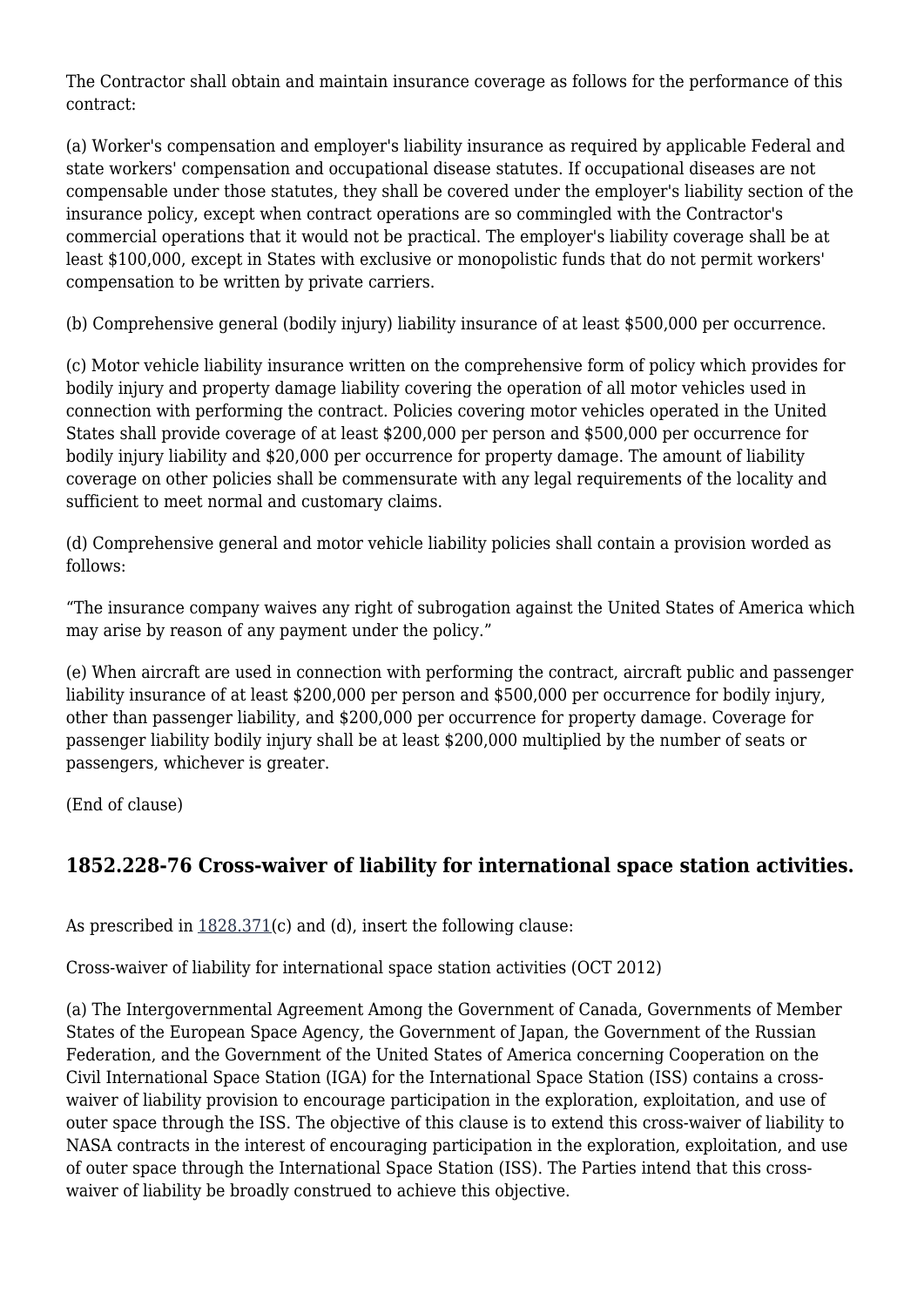(b) As used in this clause, the term:

(1) "*Agreement"* refers to any NASA Space Act agreement that contains the cross-waiver of liability provision authorized by 14 CFR 1266.102.

(2) "*Damage"* means:

(i) Bodily injury to, or other impairment of health of, or death of, any person;

(ii) Damage to, loss of, or loss of use of any property;

(iii) Loss of revenue or profits; or

(iv) Other direct, indirect, or consequential Damage.

(3) "*Launch Vehicle"* means an object, or any part thereof, intended for launch, launched from Earth, or returning to Earth which carries Payloads or persons, or both.

(4) "*Partner State"* includes each Contracting Party for which the IGA has entered into force, pursuant to Article 25 of the IGA or pursuant to any successor agreement. A Partner State includes its Cooperating Agency. It also includes any entity specified in the Memorandum of Understanding (MOU) between NASA and the Government of Japan to assist the Government of Japan's Cooperating Agency in the implementation of that MOU.

(5) "*Party"* means a party to a NASA Space Act agreement involving activities in connection with the ISS and a party that is neither the prime contractor under this contract nor a subcontractor at any tier.

(6) "*Payload"* means all property to be flown or used on or in a Launch Vehicle or the ISS.

(7) "*Protected Space Operations"* means all Launch or Transfer Vehicle activities, ISS activities, and Payload activities on Earth, in outer space, or in transit between Earth and outer space in implementation of the IGA, MOUs concluded pursuant to the IGA, implementing arrangements, and contracts to perform work in support of NASA's obligations under these Agreements. It includes, but is not limited to:

(i) Research, design, development, test, manufacture, assembly, integration, operation, or use of Launch or Transfer Vehicles, the ISS, Payloads, or instruments, as well as related support equipment and facilities and services; and

(ii) All activities related to ground support, test, training, simulation, or guidance and control equipment and related facilities or services. "Protected Space Operations" also includes all activities related to evolution of the ISS, as provided for in Article 14 of the IGA. "Protected Space Operations" excludes activities on Earth which are conducted on return from the ISS to develop further a Payload's product or process for use other than for ISS-related activities in implementation of the IGA.

(8) "*Related Entity"* means:

(i) A contractor or subcontractor of a Party or a Partner State at any tier;

(ii) A user or customer of a Party or a Partner State at any tier; or

(iii) A contractor or subcontractor of a user or customer of a Party or a Partner State at any tier. The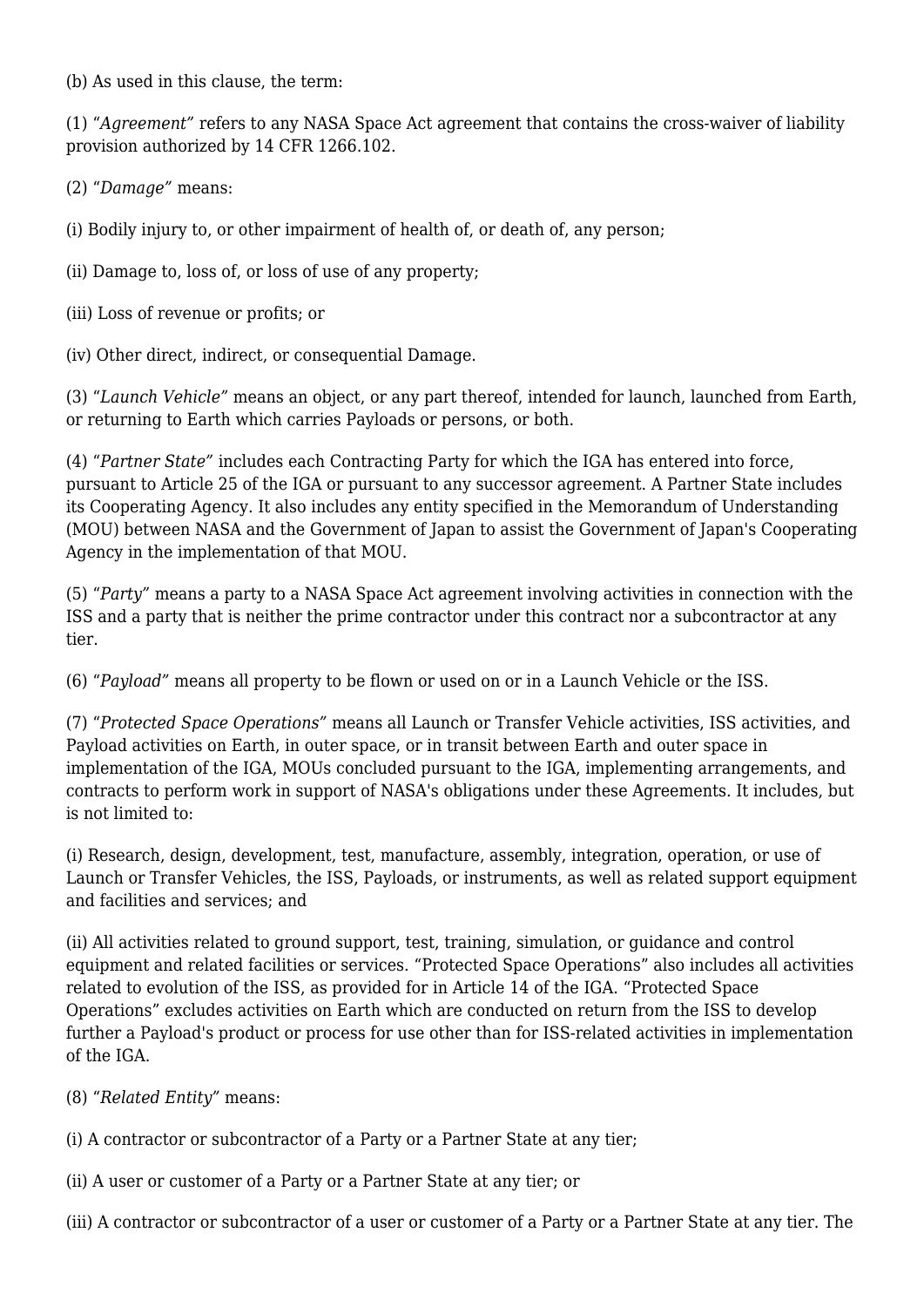terms "contractor" and "subcontractor" include suppliers of any kind.

(9) "*Transfer Vehicle"* means any vehicle that operates in space and transfers Payloads or persons or both between two different space objects, between two different locations on the same space object, or between a space object and the surface of a celestial body. A Transfer Vehicle also includes a vehicle that departs from and returns to the same location on a space object.

(c) Cross-waiver of liability:

(1) The Contractor agrees to a cross-waiver of liability pursuant to which it waives all claims against any of the entities or persons listed in paragraphs  $(c)(1)$ 

(i) through (c)(1)(iv) of this clause based on Damage arising out of Protected Space Operations. This cross-waiver shall apply only if the person, entity, or property causing the Damage is involved in Protected Space Operations and the person, entity, or property damaged is damaged by virtue of its involvement in Protected Space Operations. The cross-waiver shall apply to any claims for Damage, whatever the legal basis for such claims, against:

(i) A Party as defined in  $(b)(5)$  of this clause;

(ii) A Partner State other than the United States of America;

(iii) A Related Entity of any entity identified in paragraph  $(c)(1)(i)$  or  $(c)(1)(ii)$  of this clause; or

(iv) The employees of any of the entities identified in paragraphs  $(c)(1)(i)$  through  $(c)(1)(iii)$  of this clause.

(2) In addition, the contractor shall, by contract or otherwise, extend the cross-waiver of liability set forth in paragraph (c)(1) of this clause to its subcontractors at any tier by requiring them, by contract or otherwise, to:

(i) Waive all claims against the entities or persons identified in paragraphs  $(c)(1)(i)$  through  $(c)(1)(iv)$ of this clause; and

(ii) Require that their subcontractors waive all claims against the entities or persons identified in paragraphs  $(c)(1)(i)$  through  $(c)(1)(iv)$  of this clause.

(3) For avoidance of doubt, this cross-waiver of liability includes a cross-waiver of claims arising from the *Convention on International Liability for Damage Caused by Space Objects,* which entered into force on September 1, 1972, where the person, entity, or property causing the Damage is involved in Protected Space Operations and the person, entity, or property damaged is damaged by virtue of its involvement in Protected Space Operations.

(4) Notwithstanding the other provisions of this clause, this cross-waiver of liability shall not be applicable to:

(i) Claims between the Government and its own contractors or between its own contractors and subcontractors;

(ii) Claims made by a natural person, his/her estate, survivors or subrogees (except when a subrogee is a Party to an Agreement or is otherwise bound by the terms of this cross-waiver) for bodily injury to, or other impairment of health of, or death of, such person;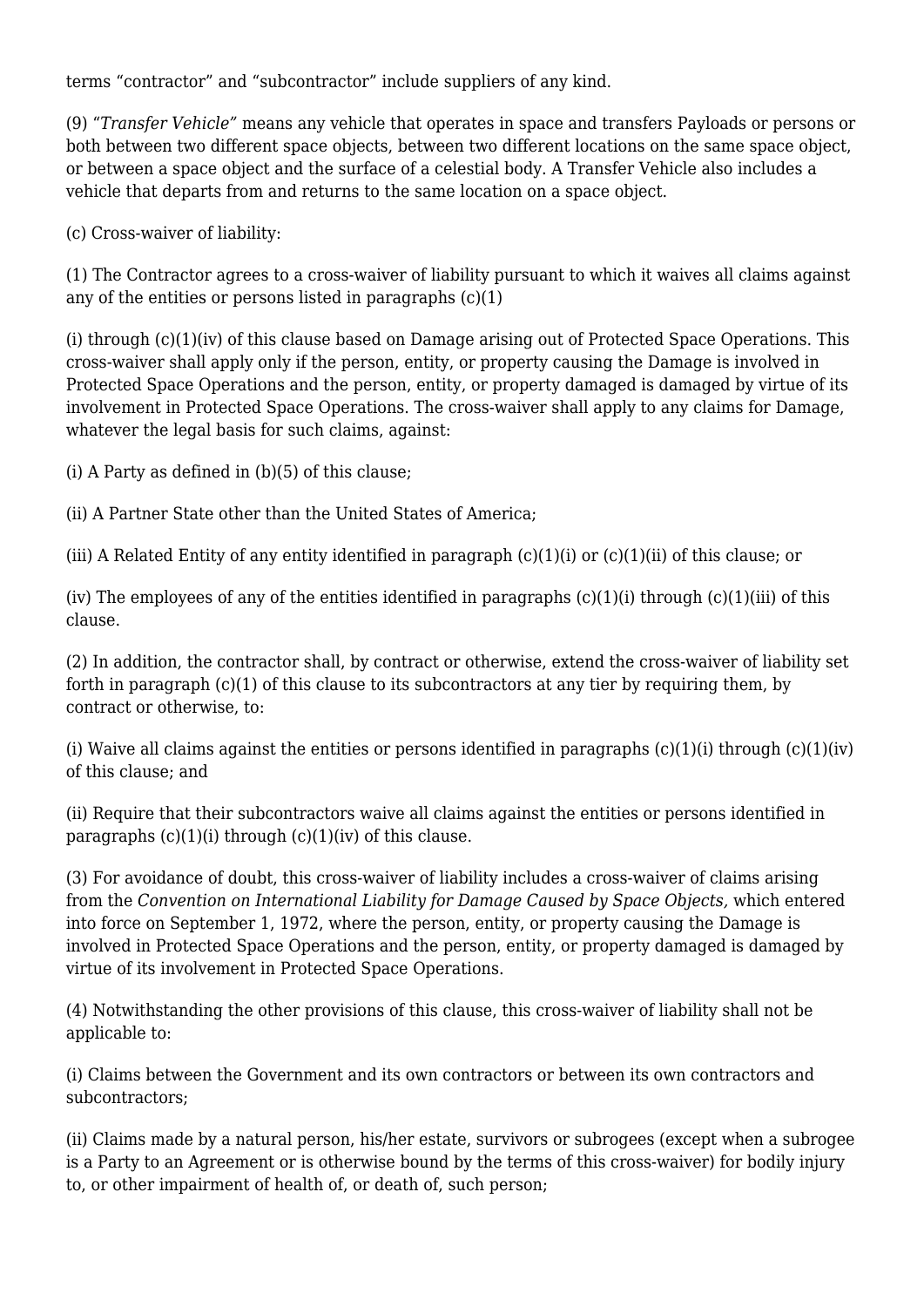(iii) Claims for Damage caused by willful misconduct;

(iv) Intellectual property claims;

(v) Claims for Damage resulting from a failure of the contractor to extend the cross-waiver of liability to its subcontractors and related entities, pursuant to paragraph (c)(2) of this clause;

(vi) Claims by the Government arising out of or relating to the contractor's failure to perform its obligations under this contract.

(5) Nothing in this clause shall be construed to create the basis for a claim or suit where none would otherwise exist.

(6) This cross-waiver shall not be applicable when 49 U.S.C. Subtitle IX, Chapter 701 is applicable.

(End of clause)

## **1852.228-78 Cross-waiver of liability for science or space exploration activities unrelated to the International Space Station.**

As prescribed in [1828.371\(](https://login.acquisition.gov/%5Brp:link:nfs-part-1828%5D#Section_1828_371_T48_6042023116)b) and (d), insert the following clause:

Cross-waiver of Liability for Science or Space Exploration Activities Unrelated to the International Space Station (OCT 2012)

(a) The purpose of this clause is to extend a cross-waiver of liability to NASA contracts for work done in support of Agreements between Parties involving Science or Space Exploration activities that are not related to the International Space Station (ISS) but involve a launch. This cross-waiver of liability shall be broadly construed to achieve the objective of furthering participation in space exploration, use, and investment.

(b) As used in this clause, the term:

(1) "*Agreement"* refers to any NASA Space Act agreement that contains the cross-waiver of liability provision authorized in 14 CFR 1266.104.

(2) "*Damage"* means:

(i) Bodily injury to, or other impairment of health of, or death of, any person;

- (ii) Damage to, loss of, or loss of use of any property;
- (iii) Loss of revenue or profits; or

(iv) Other direct, indirect, or consequential Damage;

(3) "*Launch Vehicle"* means an object, or any part thereof, intended for launch, launched from Earth, or returning to Earth which carries Payloads or persons, or both.

(4) "*Party"* means a party to a NASA Space Act agreement for Science or Space Exploration activities unrelated to the ISS that involve a launch and a party that is neither the prime contractor under this contract nor a subcontractor at any tier hereof.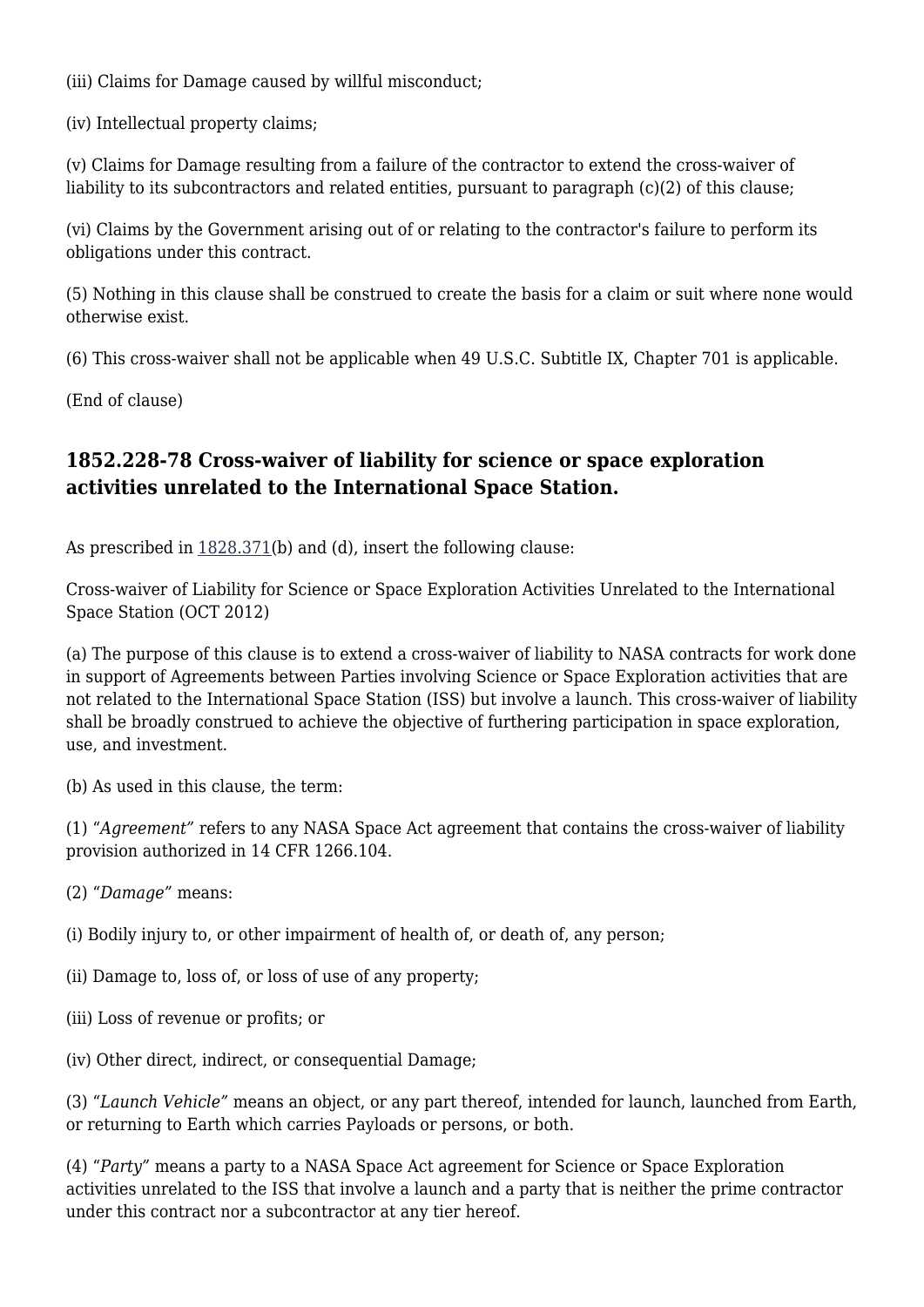(5) "*Payload"* means all property to be flown or used on or in a Launch Vehicle.

(6) "*Protected Space Operations"* means all Launch or Transfer Vehicle activities and Payload activities on Earth, in outer space, or in transit between Earth and outer space in implementation of an Agreement for Science or Space Exploration activities unrelated to the ISS that involve a launch. Protected Space Operations begins at the signature of the Agreement and ends when all activities done in implementation of the Agreement are completed. It includes, but is not limited to:

(i) Research, design, development, test, manufacture, assembly, integration, operation, or use of Launch or Transfer Vehicles, Payloads, or instruments, as well as related support equipment and facilities and services; and

(ii) All activities related to ground support, test, training, simulation, or guidance and control equipment, and related facilities or services.

Protected Space Operations excludes activities on Earth which are conducted on return from space to develop further a payload's product or process other than for the activities within the scope of an Agreement.

- (7) "*Related entity"* means:
- (i) A contractor or subcontractor of a Party at any tier;
- (ii) A user or customer of a Party at any tier; or
- (iii) A contractor or subcontractor of a user or customer of a Party at any tier.

#### **Note to paragraph ()(7):**

The terms "contractors" and "subcontractors" include suppliers of any kind.

(8) "*Transfer Vehicle"* means any vehicle that operates in space and transfers Payloads or persons or both between two different space objects, between two different locations on the same space object, or between a space object and the surface of a celestial body. A Transfer Vehicle also includes a vehicle that departs from and returns to the same location on a space object.

(c) Cross-waiver of liability:

(1) The Contractor agrees to a waiver of liability pursuant to which it waives all claims against any of the entities or persons listed in paragraphs  $(c)(1)$ 

(i) through (c)(1)(iv) of this clause based on Damage arising out of Protected Space Operations. This cross-waiver shall apply only if the person, entity, or property causing the Damage is involved in Protected Space Operations and the person, entity, or property damaged is damaged by virtue of its involvement in Protected Space Operations. The waiver shall apply to any claims for Damage, whatever the legal basis for such claims, against:

(i) A Party;

(ii) A Party to another NASA Agreement or contract that includes flight on the same Launch Vehicle;

(iii) A Related Entity of any entity identified in paragraphs (c)(1)(i) or (c)(1)(ii) of this clause; or

(iv) The employees of any of the entities identified in  $(c)(1)(i)$  through (iii) of this clause.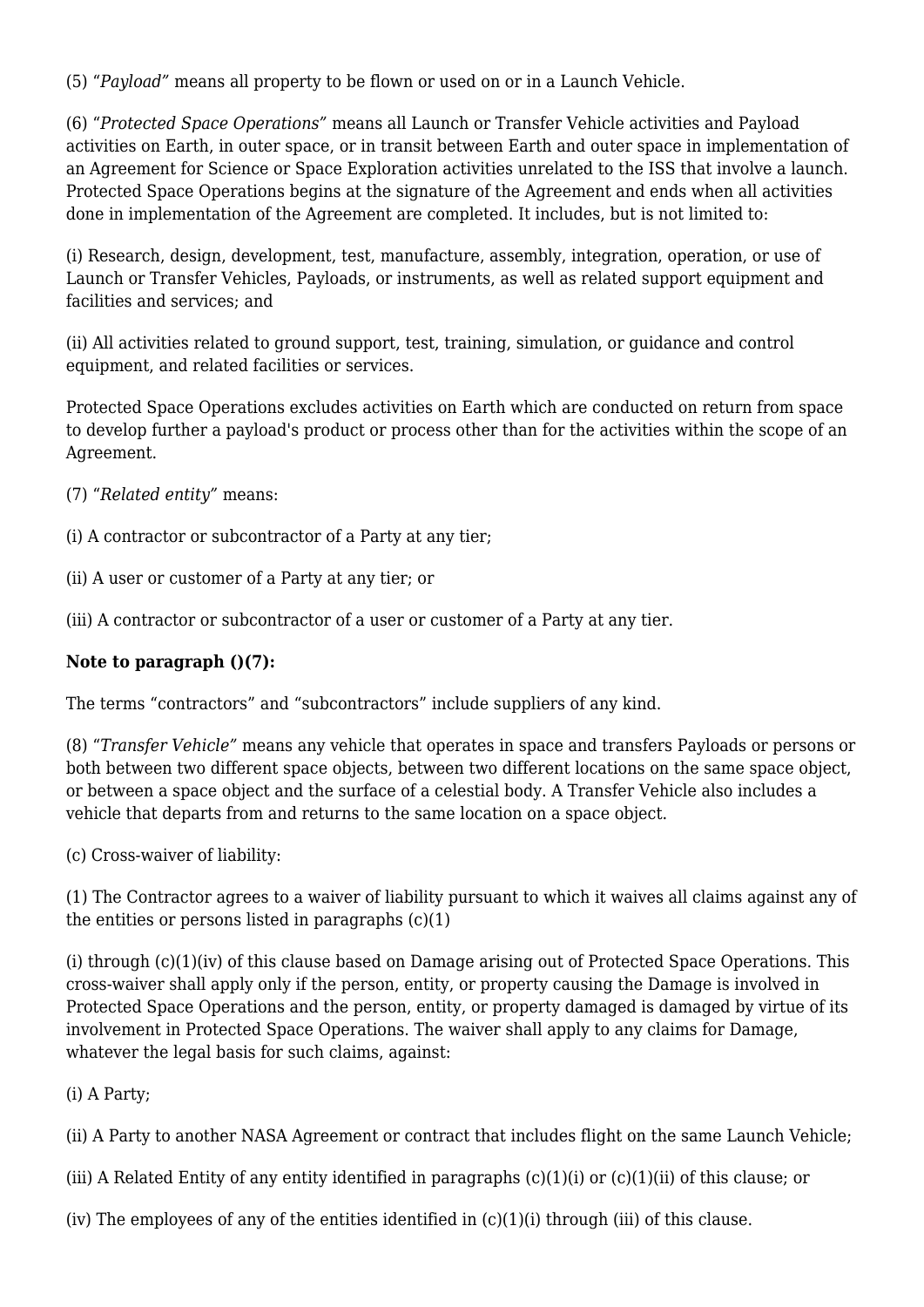(2) The Contractor agrees to extend the cross-waiver of liability as set forth in paragraph (c)(1) of this clause to its own subcontractors at all tiers by requiring them, by contract or otherwise, to:

(i) Waive all claims against the entities or persons identified in paragraphs  $(c)(1)(i)$  through  $(c)(1)(iv)$ of this clause; and

(ii) Require that their Related Entities waive all claims against the entities or persons identified in paragraphs  $(c)(1)(i)$  through  $(c)(1)(iv)$  of this clause.

(3) For avoidance of doubt, this cross-waiver of liability includes a cross-waiver of claims arising from the *Convention on International Liability for Damage Caused by Space Objects,* entered into force on 1 September 1972, in which the person, entity, or property causing the Damage is involved in Protected Space Operations and the person, entity, or property damaged is damaged by virtue of its involvement in Protected Space Operations.

(4) Notwithstanding the other provisions of this clause, this cross-waiver of liability shall not be applicable to:

(i) Claims between the Government and its own contractors or between its own contractors and subcontractors;

(ii) Claims made by a natural person, his/her estate, survivors, or subrogees (except when a subrogee is a Party to an Agreement or is otherwise bound by the terms of this cross-waiver) for bodily injury to, or other impairment of health, or death of such person;

(iii) Claims for Damage caused by willful misconduct;

(iv) Intellectual property claims;

(v) Claims for damages resulting from a failure of the contractor to extend the cross-waiver of liability to its subcontractors and related entities, pursuant to paragraph (c)(2) of this clause; or

(vi) Claims by the Government arising out of or relating to a contractor's failure to perform its obligations under this contract.

(5) Nothing in this clause shall be construed to create the basis for a claim or suit where none would otherwise exist.

(6) This cross-waiver shall not be applicable when 49 U.S.C. Subtitle IX, Chapter 701 is applicable.

## **1852.228-80 Insurance - Immunity From Tort Liability.**

As prescribed in [1828.311-270](https://login.acquisition.gov/%5Brp:link:nfs-part-1828%5D#Section_1828_311_270_T48_6042023114)(b), insert the following provision:

Insurance - Immunity From Tort Liability (SEP 2000)

If the offeror is partially or totally immune from tort liability to third persons as a State agency or as a charitable institution, the offeror will include in its offer a representation to that effect. When the successful offeror represented in its offer that it is immune from tort liability, the following clause(s) will be included in the resulting contract:

(a) When the offeror represents that it is partially immune from tort liability to third persons as a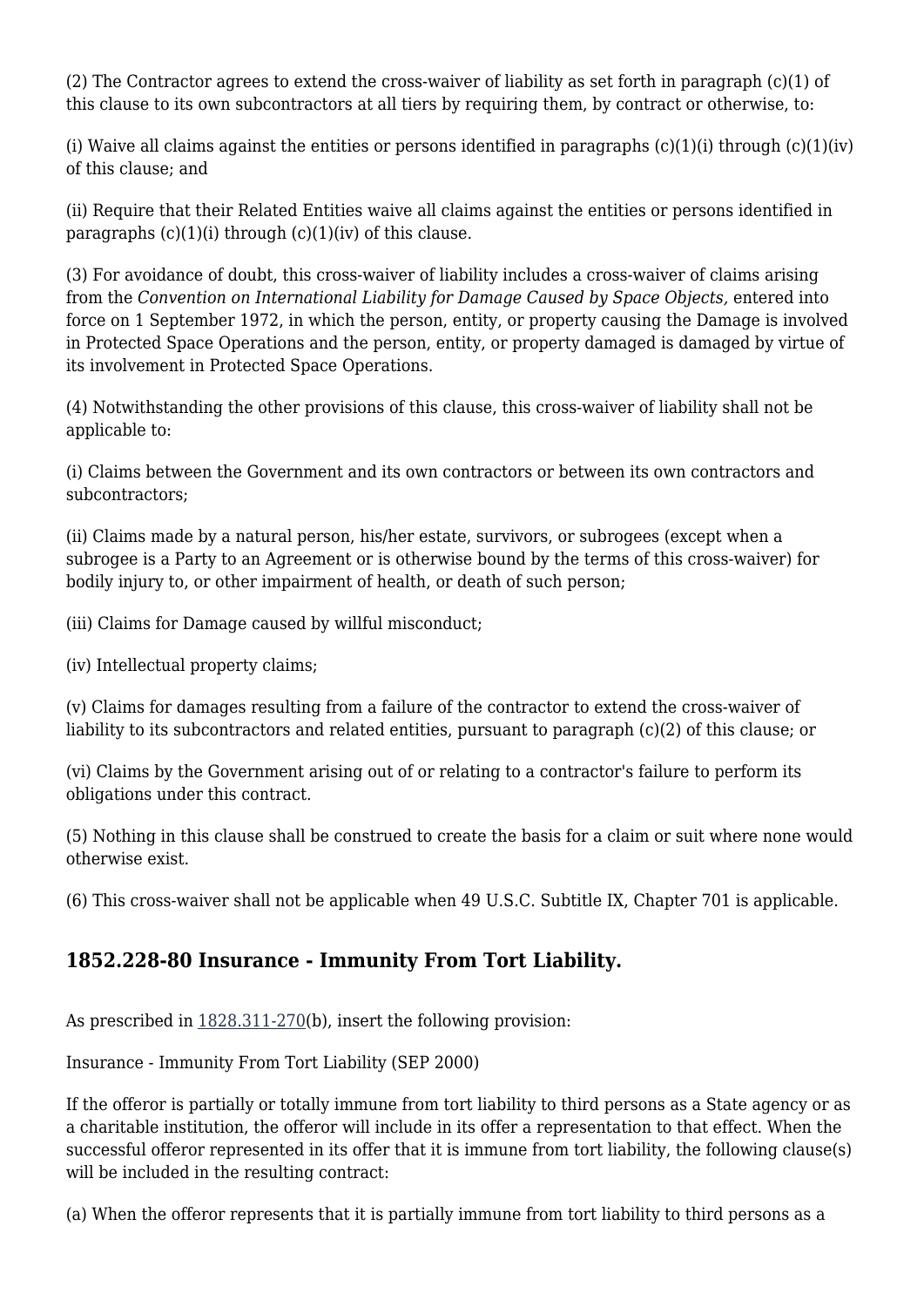State agency or as a charitable institution, the clause at FAR 52.228-7, Insurance - Liability to Third Persons, and the associated NFS clause [1852.228-81](https://login.acquisition.gov/%5Brp:link:nfs-part-1852%5D#Section_1852_228_81_T48_60423441181), Insurance - Partial Immunity From Tort Liability, will be included in the contract.

(b) When the offeror represents that it is totally immune from tort liability to third persons as a State agency or as a charitable institution. the clause at NFS [1852.228-82](https://login.acquisition.gov/%5Brp:link:nfs-part-1852%5D#Section_1852_228_82_T48_60423441182) Insurance - Total Immunity From Tort Liability, will be included in the contract.

(End of provision)

## **1852.228-81 Insurance - Partial Immunity From Tort Liability.**

As prescribed in [1828.311-270](https://login.acquisition.gov/%5Brp:link:nfs-part-1828%5D#Section_1828_311_270_T48_6042023114)(c), insert the following clause:

Insurance - Partial Immunity From Tort Liability (SEP 2000)

(a) Except as provided for in paragraph (b) of this clause, the Government does not assume any liability to third persons, nor will the Government reimburse the contractor for its liability to third persons, with respect to loss due to death, bodily injury, or damage to property resulting in any way from the performance of this contract; and

(b) The contractor need not provide or maintain insurance coverage as required by paragraph (a) of FAR clause 52.228-7, Insurance - Liability to Third Persons, provided that the contractor may obtain any insurance coverage deemed necessary, subject to approval by the Contracting Officer as to form, amount, and duration. The Contractor shall be reimbursed for the cost of such insurance and, to the extent provided in paragraph (c) of FAR clause 52.228-7, for liabilities to third person for which the contractor has obtained insurance coverage as provided in this paragraph, but for which such coverage is insufficient in amount.

(End of clause)

# **1852.228-82 Insurance - Total Immunity From Tort Liability.**

As prescribed in [1828.311-270](https://login.acquisition.gov/%5Brp:link:nfs-part-1828%5D#Section_1828_311_270_T48_6042023114)(d), insert the following clause:

Insurance - Total Immunity From Tort Liability (SEP 2000)

(a) The Government does not assume any liability to third persons, nor will the Government reimburse the Contractor for its liability to third persons, with respect to loss due to death, bodily injury, or damage to property resulting in any way from the performance of this contract or any subcontract under this contract.

(b) If any suit or action is filed, or if any claim is made against the Contractor, the cost and expense of which may be reimbursable to the contractor under this contract, the Contractor will immediately notify the contracting officer and promptly furnish copies of all pertinent papers received by the contractor. The Contractor will, if required by the Government, authorize Government representatives to settle or defend the claim and to represent the contractor in or take charge of any litigation. The Contractor may, at its own expense, be associated with the Government representatives in any such claim or litigation.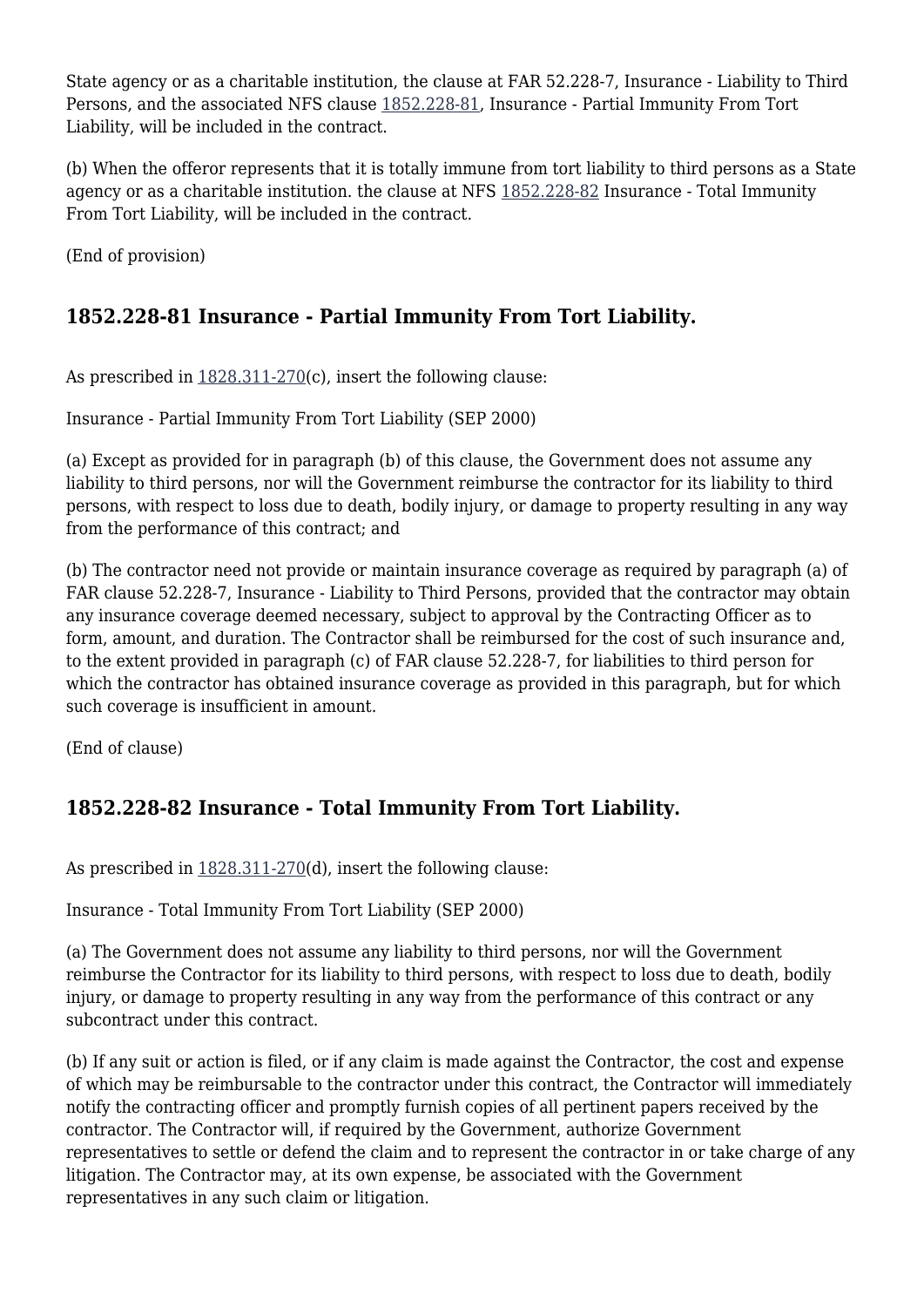(End of clause)

## **1852.231-70 Precontract costs.**

As prescribed in [1831.205-70,](https://login.acquisition.gov/%5Brp:link:nfs-part-1831%5D#Section_1831_205_70_T48_6042025112) insert the following clause:

Precontract Costs (JUN 1995)

The contractor shall be entitled to reimbursement for costs incurred on or after  $\qquad \qquad$  in an amount not to exceed  $\sin \theta$  that, if incurred after this contract had been entered into, would have been reimbursable under this contract.

(End of clause)

## **1852.231-71 Determination of compensation reasonableness.**

As prescribed at  $1831.205-671$ , insert the following provision.

Determination of Compensation Reasonableness (APR 2015)

(a) The proposal shall include a total compensation plan. This plan shall address all proposed labor categories, including those personnel subject to union agreements, the Service Contract Act, and those exempt from both of the above. The total compensation plan shall include the salaries/wages, fringe benefits and leave programs proposed for each of these categories of labor. The plan also shall include a discussion of the consistency of the plan among the categories of labor being proposed. Differences between benefits offered professional and non-professional employees shall be highlighted. The requirements of this plan may be combined with that required by the clause at FAR 52.222-46, "Evaluation of Compensation for Professional Employees."

(b) The offeror shall provide written support to demonstrate that its proposed compensation is reasonable.

(c) The offeror shall include the rationale for any conformance procedures used or those Service Contract Act employees proposed that do not fail within the scope of any classification listed in the applicable wage determination.

(d) The offeror shall require all service subcontractors provide, as part of their proposal, the information identified in (a) through (c) of this provision for cost reimbursement or non-competitive fixed-price type subcontracts having a total potential value expected to exceed the threshold for requiring certified cost or pricing data as set forth in FAR 15.403-4.

(End of provision)

## **1852.232-70 NASA modification of FAR 52.232-12.**

As prescribed at [1832.412-70](https://login.acquisition.gov/%5Brp:link:nfs-part-1832%5D#Section_1832_412_70_T48_6042026312), make the following modifications:

NASA Modification of FAR 52.232-12, (MAR 1998)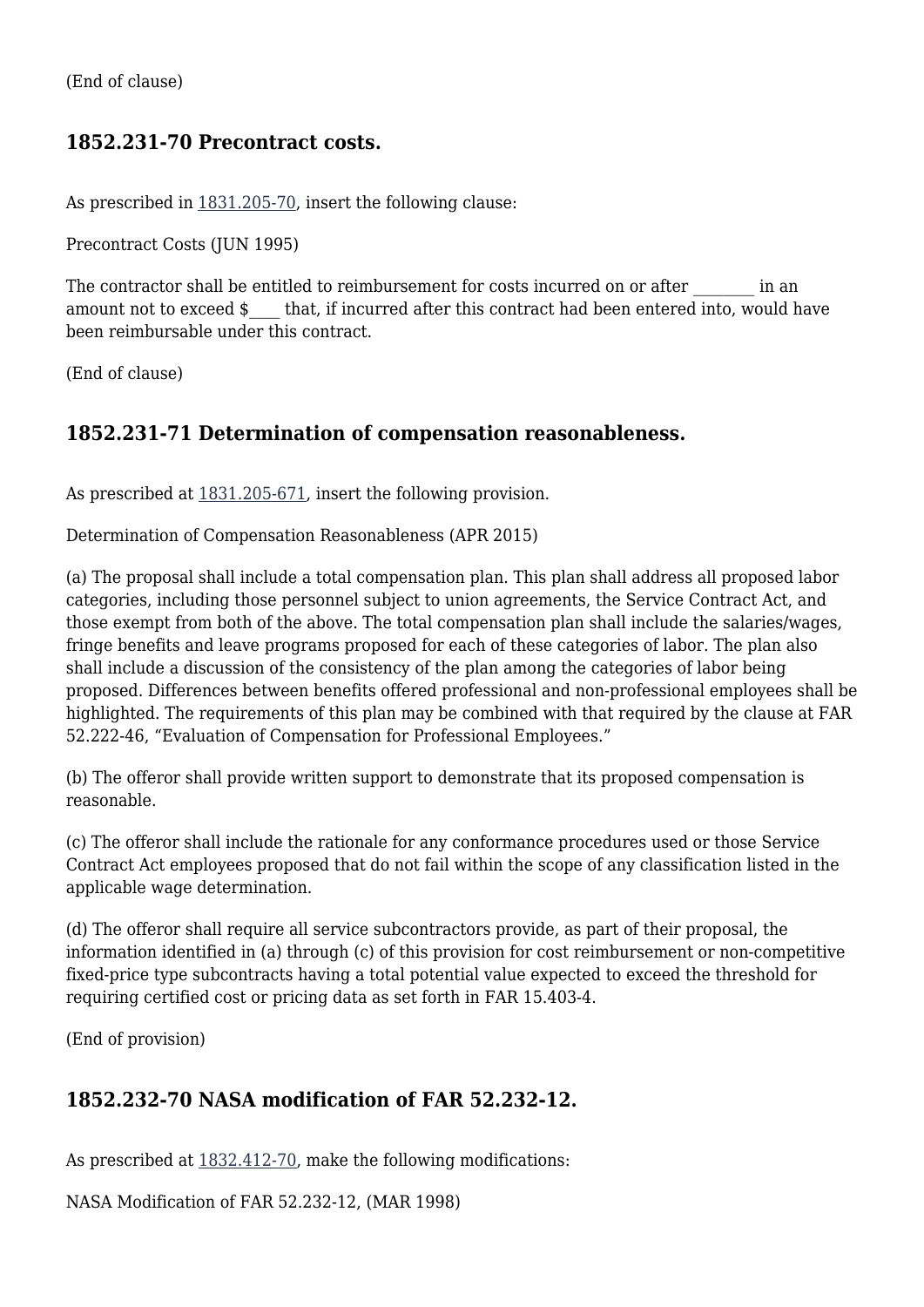(a) *Basic clause.*

(1) In paragraph (e), Maximum Payment, in the sentence that begins "When the sum of," change the word "When" to lower case and insert before it: "Unliquidated advance payments shall not exceed  $\frac{1}{2}$  at any time outstanding. In addition. \*\*\*."

(2) In paragraph (m)(1), delete "in the form prescribed by the administering office" and substitute "and Standard Form 425, Federal Financial Report."

(b) Alternate II (if incorporated in the contract). In paragraph (e), Maximum Payment, in the sentence that begins "When the sum of," change the word "When" to lower case and insert before it: "Unliquidated advance payments shall not exceed  $\frac{1}{2}$  at any time outstanding. In addition. \*\*\*."

(c) Alternate V (if incorporated in the contract).

(1) Substitute the following for paragraph (b): "(b) Use of funds. The Contractor may use advance payment funds only to pay for properly allocable, allowable, and reasonable costs for direct materials, direct labor, indirect costs, or such other costs approved in writing by the administering contracting office. Payments are subject to any restrictions in other clauses of this contract. Determinations of whether costs are properly allocable, allowable, and reasonable shall be in accordance with generally accepted accounting principles, subject to any applicable subparts of part 31 of the Federal Acquisition Regulation, other applicable regulations referenced in part 31, or subpart [1831.2.](https://login.acquisition.gov/%5Brp:link:nfs-part-1831%5D#Subpart_1831_2_T48_60420251)"

(2) In paragraph (d), Maximum Payment, in the sentence that begins "When the sum of," change the word "When" to lower case and insert before it: "Unliquidated advance payments shall not exceed \$ at any time outstanding. In addition. \*\*\*."

(3) In paragraph (j)(1), insert between "statements," and "and" "together with Standard Form 425, Federal Financial Report".

(4) If this is a Phase I contract awarded under the SBIR or STTR programs, delete paragraph (a) and substitute the following: "(a) Requirements for payment. Advance payments will be made under this contract upon receipt of invoices from the Contractor. Invoices should be clearly marked "Small Business Innovation Research Contract" or "Small Business Technology Transfer Contract," as appropriate, to expedite payment processing. One-third of the total contract price will be available to be advanced to the contractor immediately after award, another one-third will be advanced three months after award, and the final one-third will be paid upon acceptance by NASA of the Contractor's final report. By law, full payment must be made no later than 12 months after the date that contract requirements are completed. The Contractor shall flow down the terms of this clause to any subcontractor requiring advance payments."

(End of clause)

## **1852.232-77 Limitation of funds (fixed-price contract).**

As prescribed in  $1832.705-270(a)$  $1832.705-270(a)$ , insert the following clause. Contracting officers are authorized, in appropriate cases, to revise clause paragraphs (a), (b), and (g) to specify the work required under the contract, in lieu of using contract item numbers. The 60-day period may be varied from 30 to 90 days, and the 75 percent from 75 to 85 percent: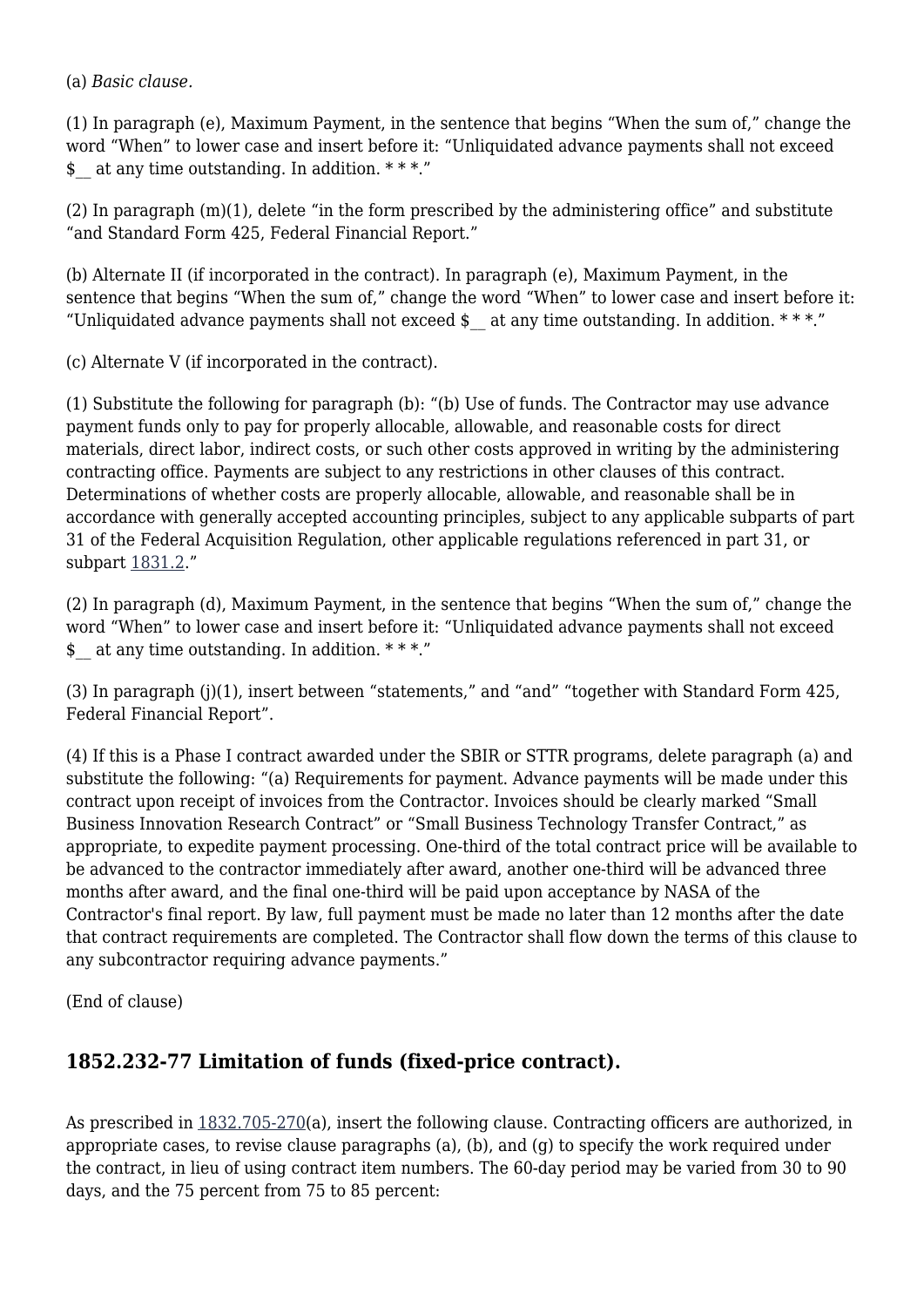Limitation of Funds (Fixed-Price Contract) (MAR 1989)

(a) Of the total price of items through , the sum of  $\frac{1}{2}$  is presently available for payment and allotted to this contract. It is anticipated that from time to time additional funds will be allocated to the contract in accordance with the following schedule, until the total price of said items is allotted:

Schedule for Allotment of Funds

Date Amounts

(b) The Contractor agrees to perform or have performed work on the items specified in paragraph (a) of this clause up to the point at which, if this contract is terminated pursuant to the Termination for Convenience of the Government clause of this contract, the total amount payable by the Government (including amounts payable for subcontracts and settlement costs) pursuant to paragraphs (f) and (g) of that clause would, in the exercise of reasonable judgment by the Contractor, approximate the total amount at the time allotted to the contract. The Contractor is not obligated to continue performance of the work beyond that point. The Government is not obligated in any event to pay or reimburse the Contractor more than the amount from time to time allotted to the contract, anything to the contrary in the Termination for Convenience of the Government clause notwithstanding.

 $(c)$ 

(1) It is contemplated that funds presently allotted to this contract will cover the work to be performed until .

(2) If funds allotted are considered by the Contractor to be inadequate to cover the work to be performed until that date, or an agreed date substituted for it, the Contractor shall notify the Contracting Officer in writing when within the next 60 days the work will reach a point at which, if the contract is terminated pursuant to the Termination for Convenience of the Government clause of this contract, the total amount payable by the Government (including amounts payable for subcontracts and settlement costs) pursuant to paragraphs (f) and (g) of that clause will approximate 75 percent of the total amount then allotted to the contract.

(3)

(i) The notice shall state the estimated date when the point referred to in paragraph (c)(2) of this clause will be reached and the estimated amount of additional funds required to continue performance to the date specified in paragraph  $(c)(1)$  of this clause, or an agreed date substituted for it.

(ii) The Contractor shall, 60 days in advance of the date specified in paragraph (c)(1) of this clause, or an agreed date substituted for it, advise the Contracting Officer in writing as to the estimated amount of additional funds required for the timely performance of the contract for a further period as may be specified in the contract or otherwise agreed to by the parties.

(4) If, after the notification referred to in paragraph (c)(3)(ii) of this clause, additional funds are not allotted by the date specified in paragraph (c)(1) of this clause, or an agreed date substituted for it, the Contracting Officer shall, upon the Contractor's written request, terminate this contract on that date or on the date set forth in the request, whichever is later, pursuant to the Termination for Convenience of the Government clause.

(d) When additional funds are allotted from time to time for continued performance of the work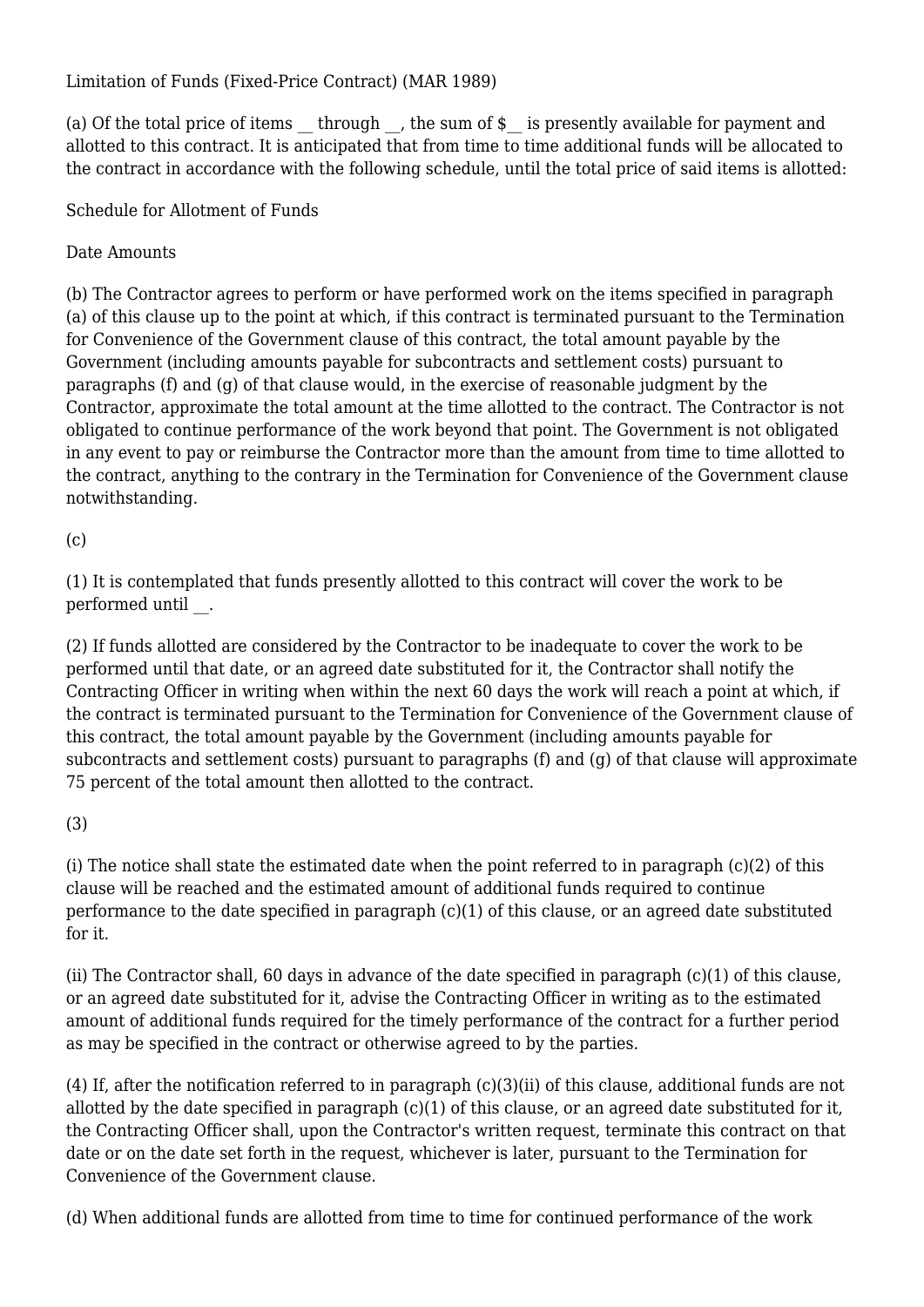under this contract, the parties shall agree on the applicable period of contract performance to be covered by these funds. The provisions of paragraphs (b) and (c) of this clause shall apply to these additional allotted funds and the substituted date pertaining to them, and the contract shall be modified accordingly.

(e) If, solely by reason of the Government's failure to allot additional funds in amounts sufficient for the timely performance of this contract, the Contractor incurs additional costs or is delayed in the performance of the work under this contract, and if additional funds are allotted, an equitable adjustment shall be made in the price or prices (including appropriate target, billing, and ceiling prices where applicable) of the items to be delivered, or in the time of delivery, or both.

(f) The Government may at any time before termination, and, with the consent of the Contractor, after notice of termination, allot additional funds for this contract.

(g) The provisions of this clause with respect to termination shall in no way be deemed to limit the rights of the Government under the default clause of this contract. The provisions of this Limitation of Funds clause are limited to the work on and allotment of funds for the items set forth in paragraph (a). This clause shall become inoperative upon the allotment of funds for the total price of said work except for rights and obligations then existing under this clause.

(h) Nothing in this clause shall affect the right of the Government to terminate this contract pursuant to the Termination for Convenience of the Government clause of this contract.

(End of clause)

### **1852.232-79 Payment for on-site preparatory costs.**

As prescribed in [1832.111-70,](https://login.acquisition.gov/%5Brp:link:nfs-part-1832%5D#Section_1832_111_70_T48_6042026112) insert the following clause:

Payment for On-Site Preparatory Costs (SEP 1987)

Costs associated with on-site preparatory work (start-up or set-up costs) will be prorated over all work activities of a Critical Path Method (CPM) network or Progress Chart against which progress payments will be sought. Separate payment for on-site preparatory costs will not be made by the Government.

(End of clause)

## **1852.232-80 Submission of vouchers for payment.**

As prescribed in [1832.908-70,](https://login.acquisition.gov/%5Brp:link:nfs-part-1832%5D#Section_1832_908_70_T48_6042026612) insert the following clause:

Submission of Vouchers/Invoices for Payment (APR 2018)

(a) The designated payment office is the NASA Shared Services Center (NSSC) located at FMD Accounts Payable, Bldg. 1111, Jerry Hlass Road, Stennis Space Center, MS 39529.

(b) Except for classified vouchers, the Contractor shall submit all vouchers and invoices using the steps described at NSSC's Vendor Payment information Web site at: *[https://www.nssc.nasa.gov/vendorpayment.](https://www.nssc.nasa.gov/vendorpayment)* Please contact the NSSC Customer Contact Center at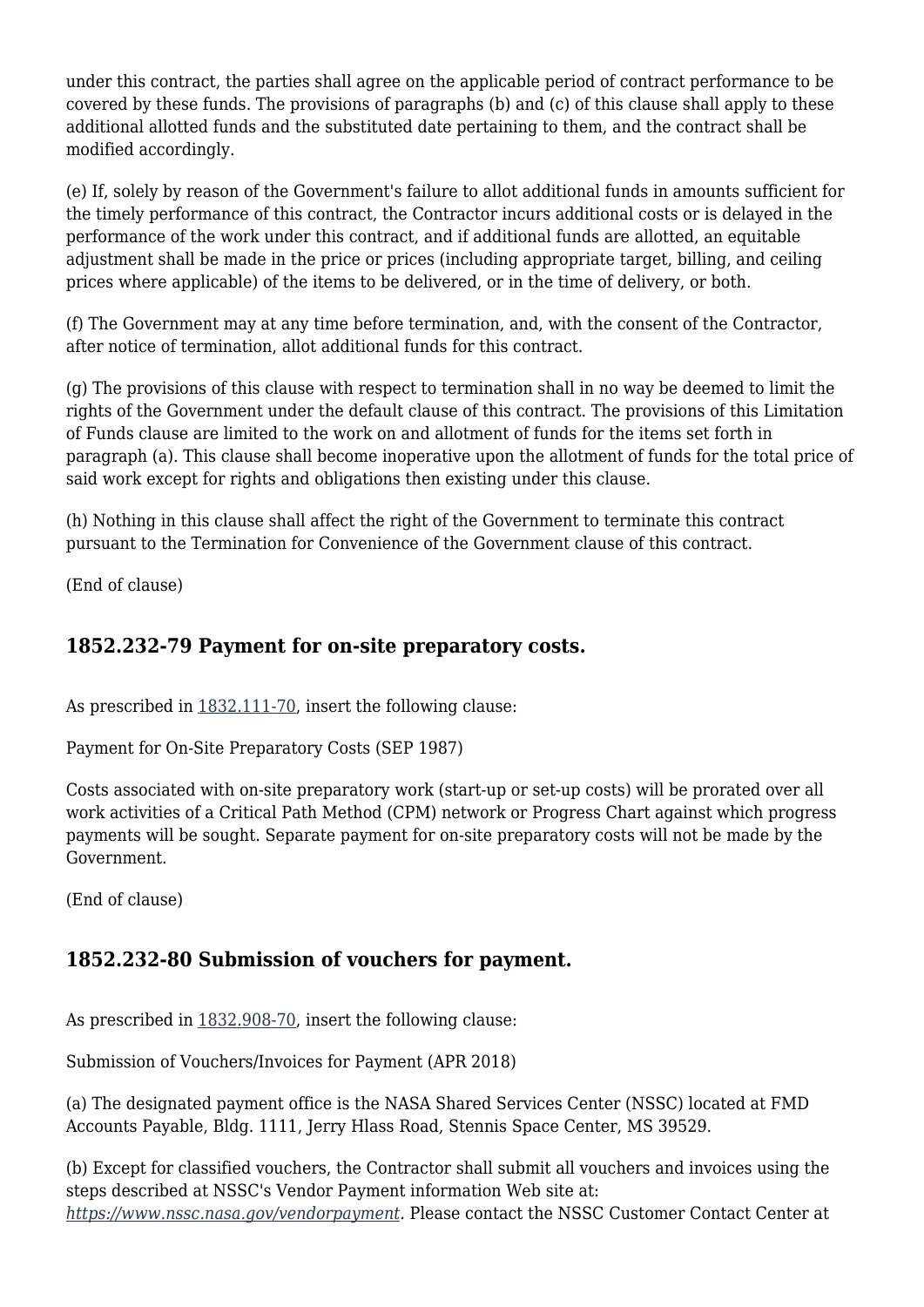1-877-NSSC123 (1-877-677-2123) with any additional questions or comments.

(c) *Payment requests.*

(1) The payment periods are stipulated in the payment clause(s) contained in this contract.

(2) Vouchers submitted under cost type contracts and invoices submitted under fixed-price contracts shall include the items delineated in FAR 32.905(b) supported by relevant back-up documentation. Back-up documentation shall include at a minimum, the following information:

(i) *Vouchers.*

(A) Breakdown of billed labor costs and associated contractor generated supporting documentation for billed direct labor costs to include rates used and number of hours incurred.

(B) Breakdown of billed other direct costs (ODCs) and associated contractor generated supporting documentation for billed ODCs.

(C) Indirect rate(s) used to calculate the amount of billed indirect expenses.

(D) Progress reports, as required.

(ii) *Invoices.*

(A) Description of goods and services delivered as part of the contract's terms and conditions, including the dates of delivery/performance.

(B) Progress reports, as required.

(C) Date goods and services were performed.

- (iii) *Fee vouchers.*
- (A) Listing of all provisionally-billed fee by period or date earned since contract award.
- (B) A reconciliation of all billed and earned fee.

(C) A clear explanation of the fee calculations.

(d) *Non-electronic payment requests.* The Contractor may submit a non-electronic voucher/invoice using the steps for non-electronic payment requests described at *[https://www.nssc.nasa.gov/vendorpayment,](https://www.nssc.nasa.gov/vendorpayment)* when any of the following conditions are met:

(1) The Contracting Officer administering the contract for payment has determined, in writing, that electronic submission would be unduly burdensome to the Contractor.

(2) The contract includes provisions allowing the contractor to submit vouchers or invoices using the steps for non-electronic payment. In such instances the Contractor agrees to submit non-electronic payment requests using the method or methods specified in Section G of the contract.

(e) Improper vouchers/invoices. The NSSC Payment Office will notify the contractor of any apparent error, defect, or impropriety in a voucher/invoice within seven calendar days of receipt by the NSSC Payment Office. Inquiries regarding requests for payment should be directed to the NSSC as specified in paragraph (b) of this section.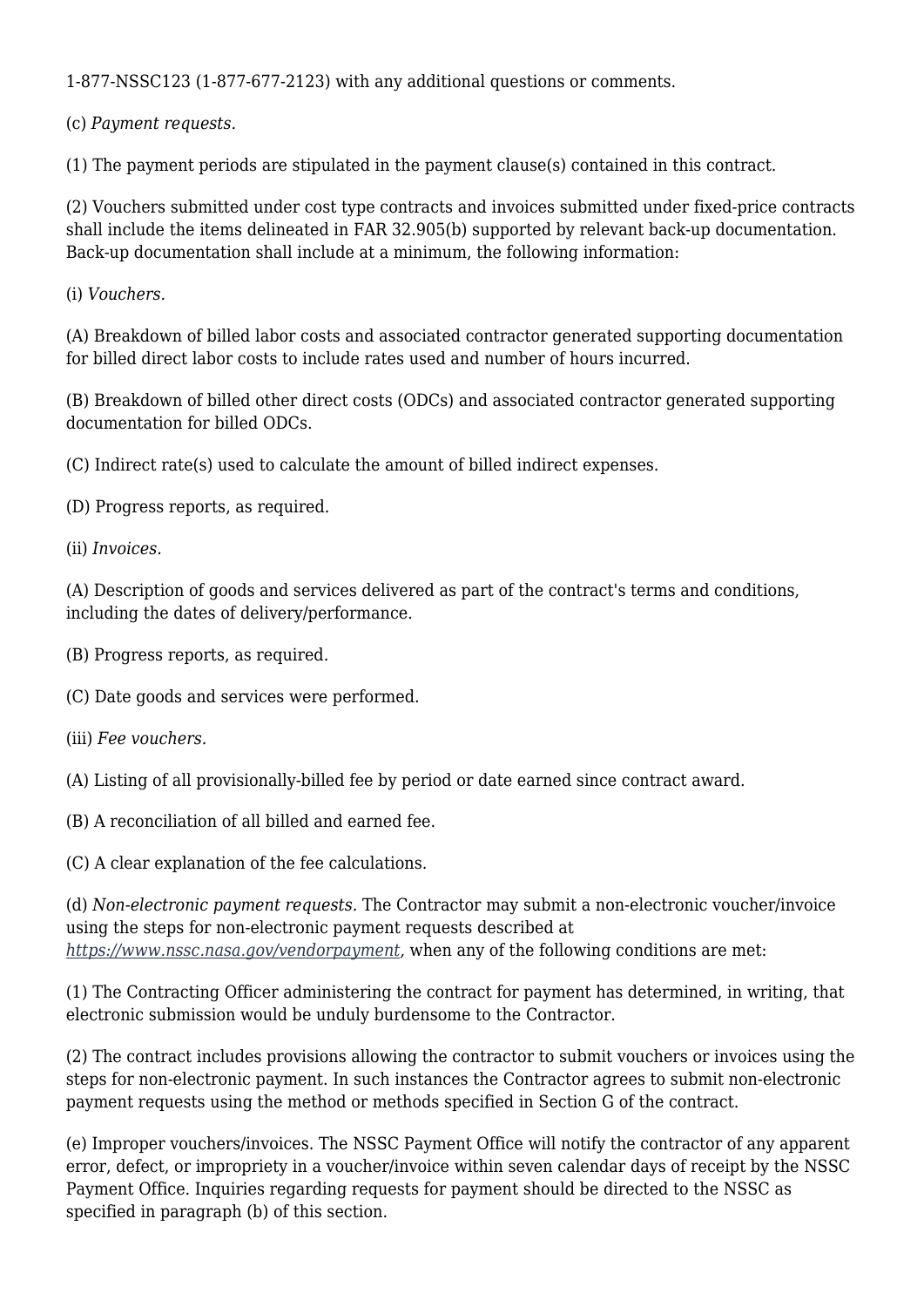(f) *Other payment clauses.* In addition to the requirements of this clause, the Contractor shall meet the requirements of the appropriate payment clauses in this contract when submitting payment requests.

(g) In the event that amounts are withheld from payment in accordance with provisions of this contract, a separate payment request for the amount withheld will be required before payment for that amount may be made.

(End of clause)

## **1852.232-81 Contract funding.**

As prescribed in [1832.705-270](https://login.acquisition.gov/%5Brp:link:nfs-part-1832%5D#Section_1832_705_270_T48_6042026513)(b), insert the following clause:

Contract Funding (JUN 1990)

(a) For purposes of payment of cost, exclusive of fee, in accordance with the Limitation of Funds clause, the total amount allotted by the Government to this contract is \$\_\_\_\_\_\_. This allotment is for [Insert applicable item number(s), task(s), or work description] \_\_\_\_\_ and covers the following estimated period of performance:  $\qquad \qquad$ 

(b) An additional amount of  $\sin \theta$  is obligated under this contract for payment of fee.

(End of clause)

## **1852.232-82 Submission of requests for progress payments.**

As prescribed in [1832.502-470](https://login.acquisition.gov/%5Brp:link:nfs-part-1832%5D#Section_1832_502_470_T48_6042026414), insert the following clause:

Submission of Requests for Progress Payments (MAR 1989)

The Contractor shall request progress payments in accordance with the Progress Payments clause by submitting to the Contracting Officer an original and two copies of Standard Form (SF) 1443, Contractor's Request for Progress Payment, and the contractor's invoice (if applicable). The Contracting Officer's office is the designated billing office for progress payments for purposes of the Prompt Payment clause.

(End of clause)

## **1852.233-70 Protests to NASA.**

As prescribed in [1833.106-70,](https://login.acquisition.gov/%5Brp:link:nfs-part-1833%5D#Section_1833_106_70_T48_6042027112) insert the following provision:

Protests to NASA (DEC 2015)

(a) In lieu of a protest to the United States Government Accountability Office (GAO), bidders or offerors may submit a protest under 48 CFR part 33 (FAR Part 33) directly to the Contracting Officer for consideration by the Agency. Alternatively, bidders or offerors may request an independent review by the Assistant Administrator for Procurement, who will serve as or designate the official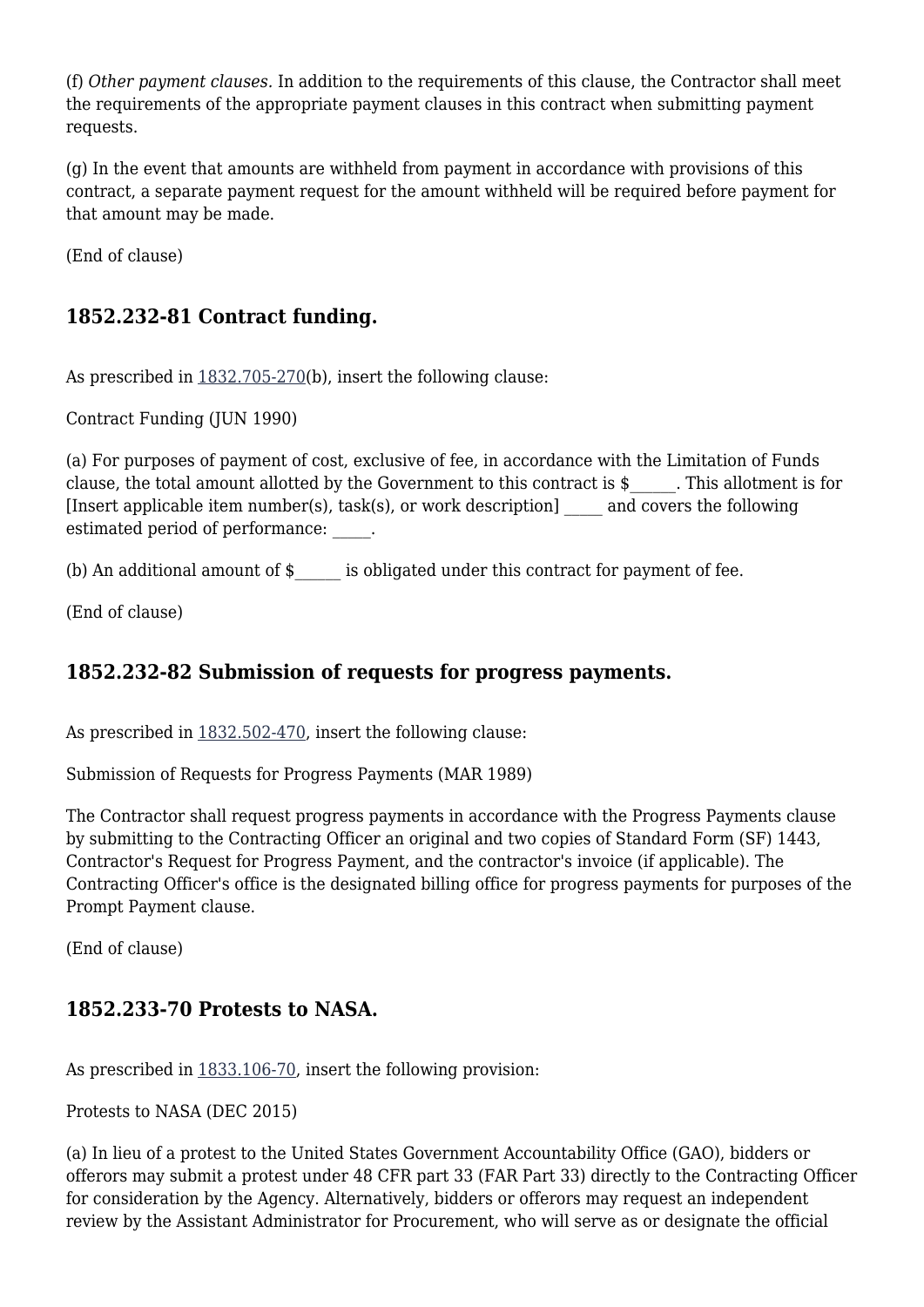responsible for conducting an independent review. Such reviews are separate and distinct from the Ombudsman Program described at [1815.7001.](https://login.acquisition.gov/%5Brp:link:nfs-part-1815%5D#Section_1815_7001_T48_6041814611)

(b) Bidders or offerors shall specify whether they are submitting a protest to the Contracting Officer or requesting an independent review by the Assistant Administrator for Procurement.

(c) Protests to the Contracting Officer shall be submitted to the address or email specified in the solicitation (email is an acceptable means for submitting a protest to the Contracting Officer). Alternatively, requests for independent review by the Assistant Administrator for Procurement shall be addressed to the Assistant Administrator for Procurement, NASA Headquarters, Washington, DC 20546-0001.

(End of provision)

# **1852.234-1 Notice of Earned Value Management System.**

As prescribed in [1834.203-70\(](https://login.acquisition.gov/%5Brp:link:nfs-part-1834%5D#Section_1834_203_70_T48_6042128113)a), insert the following provision:

Notice of Earned Value Management System (NOV 2006)

(a) The offeror shall provide documentation that its proposed Earned Value Management System (EVMS) complies with the EVMS guidelines in the American National Standards Institute (ANSI)/Electronic Industries Alliance (EIA)-748 Standard, Earned Value Management Systems (current version at time of solicitation).

(b) If the offeror proposes to use a system that currently does not meet the requirements of paragraph (a) of this provision, the offeror shall submit its comprehensive plan for compliance with the EVMS guidelines to the Government for approval.

(1) The plan shall -

(i) Describe the EVMS the offeror intends to use in performance of the contract;

(ii) Distinguish between the offeror's existing management system and modifications proposed to meet the EVMS guidelines in ANSI/EIA-748;

(iii) Provide a matrix that correlates each guideline in ANSI/EIA 748 (current version at time of solicitation) to the corresponding process in the offeror's written management procedures;

(iv) Describe the proposed procedure for application of the EVMS requirements to subcontractors;

(v) Describe how the offeror will ensure EVMS compliance for each subcontractor subject to the flowdown requirement in paragraph (c) whose EVMS has not been recognized by the Cognizant Federal Agency as compliant according to paragraph (a);

(vi) Provide documentation describing the process and results, including Government participation, of any third-party or self-evaluation of the system's compliance with the EVMS guidelines; and

(vii) If the value of the offeror's proposal, including options, is \$50 million or more, provide a schedule of events leading up to formal validation and Government acceptance of the Contractor's EVMS. Guidance can be found in the] Department of Defense Earned Value Management Implementation Guide (*<https://acc.dau.mil/CommunityBrowser.aspx?id=19557>*) as well as in the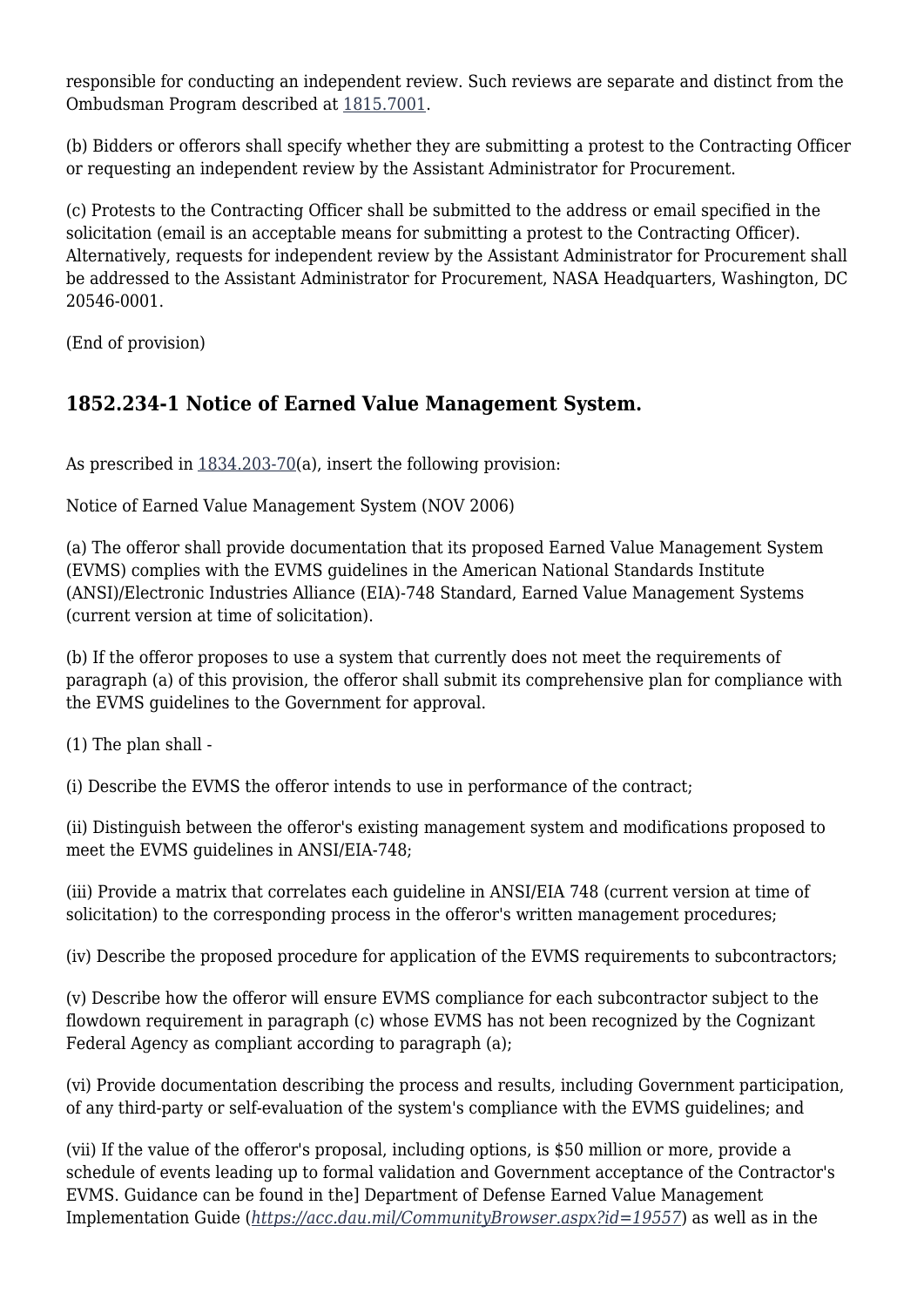National Defense Industrial Association (NDIA) Earned Value Management Systems Acceptance Guide (*[http://www.ndia.org/divisions/divisions/procurement/pages/programsystem…](http://www.ndia.org/divisions/divisions/procurement/pages/programsystemcommittee.aspx)*).

(2) The offeror shall provide information and assistance as required by the Contracting Officer to support review of the plan.

(3) The Government will review the offeror's EVMS implementation plan prior to contract award.

(c) The offeror shall identify in its offer the major subcontractors, or major subcontracted effort if major subcontractors have not been selected, planned for application of the EVMS requirement. Prior to contract award, the offeror and NASA shall agree on the subcontractors, or subcontracted effort, subject to the EVMS requirement.

(d) The offeror shall incorporate its compliance evaluation factors for subcontractors into the plan required by paragraph (b) of this provision.

(End of provision)

# **1852.234-2 Earned Value Management System.**

As prescribed in [1834.203-70\(](https://login.acquisition.gov/%5Brp:link:nfs-part-1834%5D#Section_1834_203_70_T48_6042128113)b) insert the following clause:

Earned Value Management System (NOV 2006)

(a) In the performance of this contract, the Contractor shall use -

(1) An Earned Value Management System (EVMS) that has been determined by the Cognizant Federal Agency to be compliant with the EVMS guidelines specified in the American National Standards Institute (ANSI)/Electronic Industries Alliance (EIA) - 748 Standard, Industry Guidelines for Earned Value Management Systems (current version at the time of award) to manage this contract; and

(2) Earned Value Management (EVM) procedures that provide for generation of timely, accurate, reliable, and traceable information for the Contract Performance Report (CPR) and the Integrated Master Schedule (IMS) required by the data requirements descriptions in the contract.

(b) If, at the time of award, the Contractor's EVMS has not been determined by the Cognizant Federal Agency to be compliant with the EVMS guidelines, or the Contractor does not have an existing EVMS that is compliant with the guidelines in the ANSI/EIA-748 Standard (current version at the time of award), the Contractor shall apply the system to the contract and shall take timely action to implement its plan to obtain compliance/validation. The Contractor shall follow and implement the approved compliance/validation plan in a timely fashion. The Government will conduct a Compliance Review to assess the contactor's compliance with its plan, and if the Contractor does not follow the approved implementation schedule or correct all resulting system deficiencies identified as a result of the compliance review within a reasonable time, the Contracting Officer may take remedial action, that may include, but is not limited to, a reduction in fee.

(c) The Government will conduct Integrated Baseline Reviews (IBRs). Such reviews shall be scheduled and conducted as early as practicable, and if a pre-award IBR has not been conducted, a post-award IBR should be conducted within 180 calendar days after contract award, or the exercise of significant contract options, or within 60 calendar days after distribution of a supplemental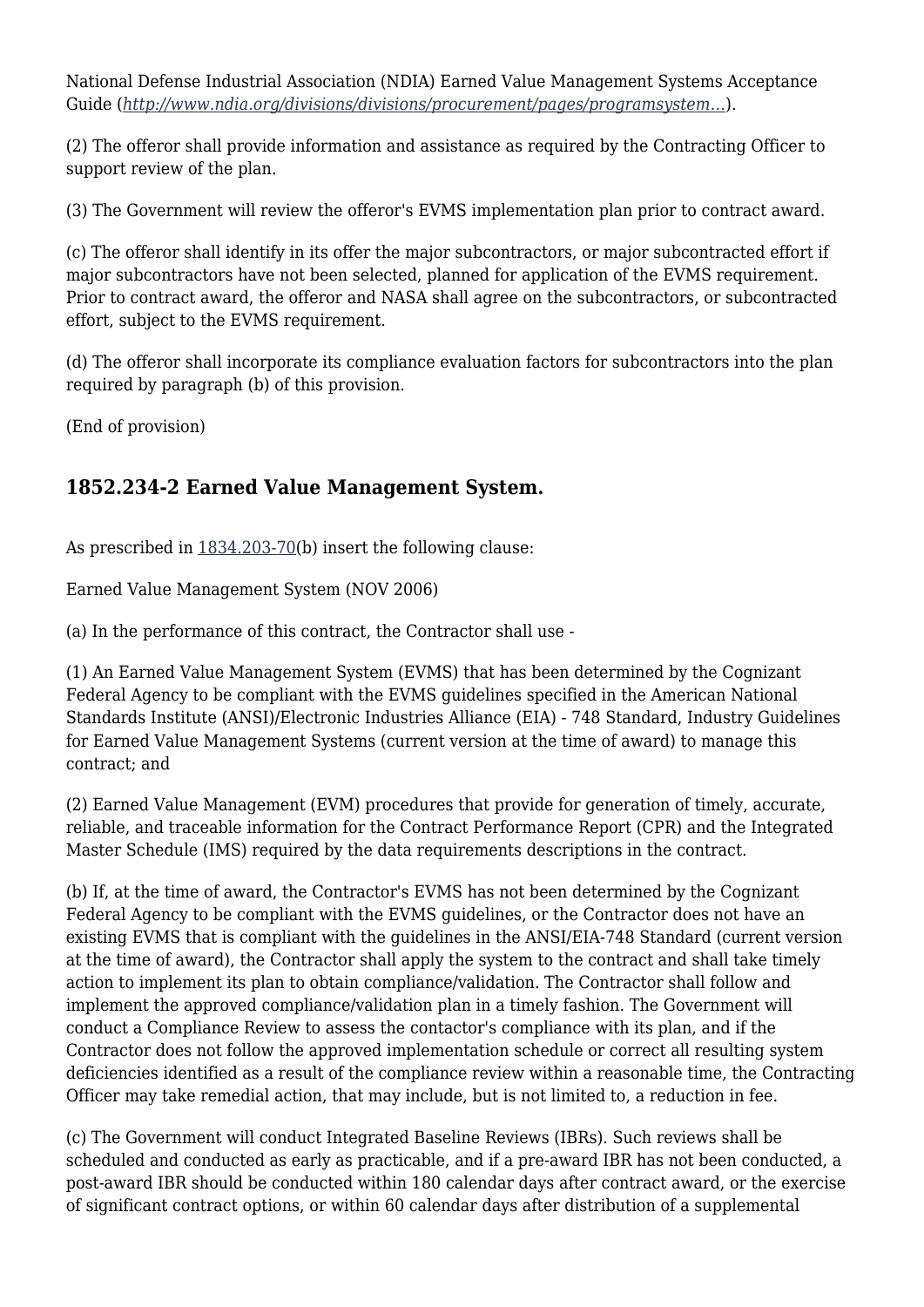agreement that implements a significant funding realignment or effects a significant change in contractual requirements (e.g., incorporation of major modifications). The objective of IBRs is for the Government and the Contractor to jointly assess the Contractor's baseline to be used for performance measurement to ensure complete coverage of the statement of work, logical scheduling of the work activities, adequate resourcing, and identification of inherent risks. See the NASA IBR Handbook (*<http://evm.nasa.gov/handbooks.html>*) for guidance.

(d) Unless a waiver is granted by the Cognizant Federal Agency, Contractor proposed EVMS changes require approval of the Cognizant Federal Agency prior to implementation. The Cognizant Federal Agency shall advise the Contractor of the acceptability of such changes within 30 calendar days after receipt of the notice of proposed changes from the Contractor. If the advance approval requirements are waived by the Cognizant Federal Agency, the Contractor shall disclose EVMS changes to the Cognizant Federal Agency at least 14 calendar days prior to the effective date of implementation.

(e) The Contractor agrees to provide access to all pertinent records and data requested by the Contracting Officer or a duly authorized representative. Access is to permit Government surveillance to ensure that the Contractor's EVMS complies, and continues to comply, with the EVMS guidelines referenced in paragraph (a) of this clause, and to demonstrate -

(1) Proper implementation of the procedures generating the cost and schedule information being used to satisfy the contract data requirements;

(2) Continuing application of the accepted company procedures in satisfying the CPR required by the contract through recurring program/project and contract surveillance; and

(3) Implementation of any corrective actions identified during the surveillance process.

(f) The Contractor shall be responsible for ensuring that its subcontractors, identified below, comply with the EVMS requirements of this clause as follows:

(1) For subcontracts with an estimated dollar value of \$50M or more, the following subcontractors shall comply with the requirements of this clause.

(Contracting Officer to insert names of subcontractors or subcontracted effort).

(2) For subcontracts with an estimated dollar value of less than \$50M, the following subcontractors shall comply with the requirements of this clause except for the requirement in paragraph (b), if applicable, to obtain compliance/validation.

(Contracting Officer to insert names of subcontractors or subcontracted effort.)

(g) If the contractor identifies a need to deviate from the agreed baseline by working against an Over Target Baseline (OTB) or Over Target Schedule (OTS), the contractor shall submit to the Contracting Officer a request for approval to begin implementation of an OTB or OTS. This request shall include a top-level projection of cost and/or schedule growth, whether or not performance variances will be retained, and a schedule of implementation for the reprogramming adjustment. The Government will approve or deny the request within 30 calendar days after receipt of the request. Failure of the Government to respond within this 30-day period constitutes approval of the request. Approval of the deviation request does not constitute a change, or the basis for a change, to the negotiated cost or price of this contract, or the estimated cost of any undefinitized contract actions.

(End of clause)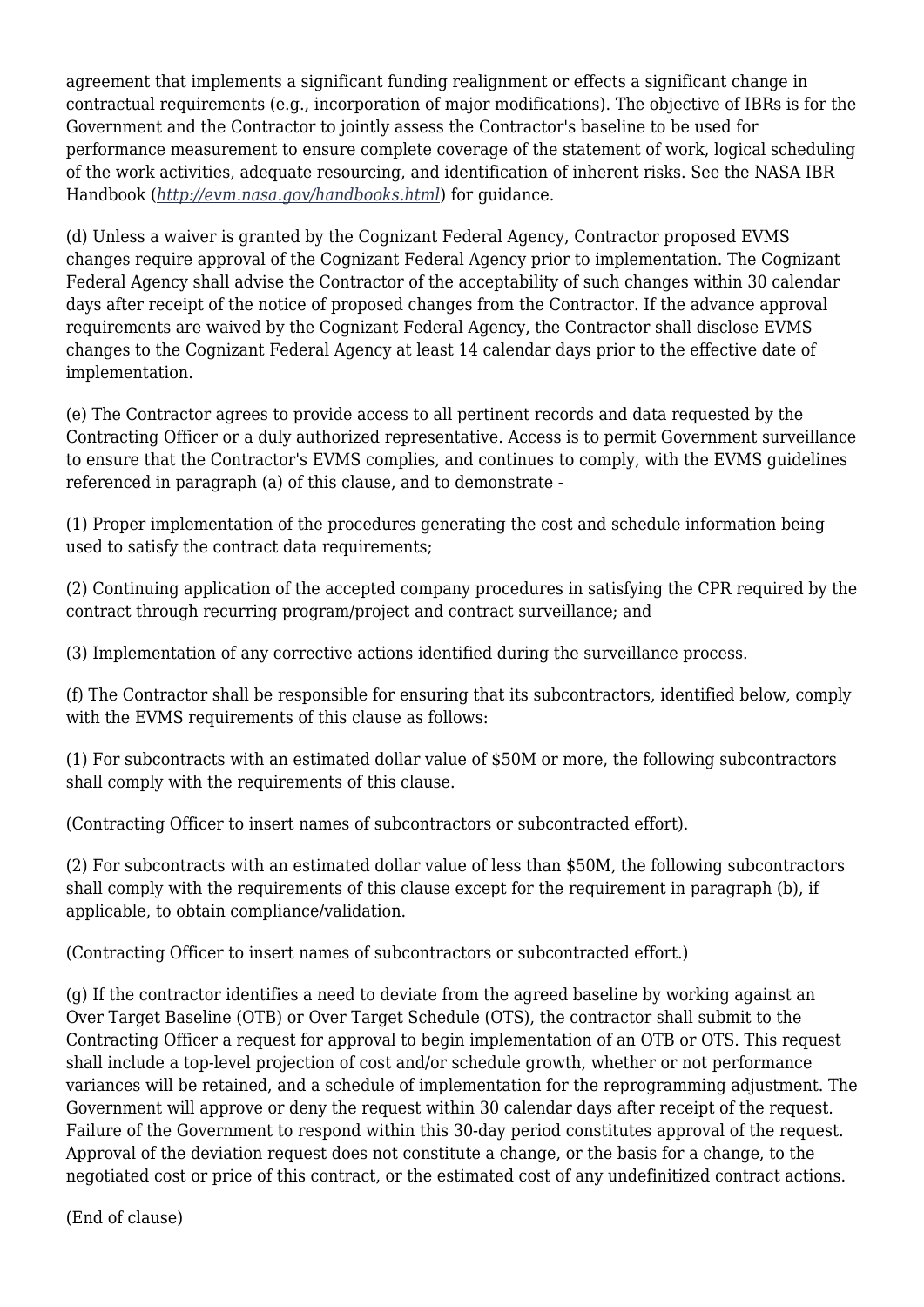*Alternate I* (NOV 2006). As prescribed in [1834.203-70](https://login.acquisition.gov/%5Brp:link:nfs-part-1834%5D#Section_1834_203_70_T48_6042128113)(b), substitute the following paragraph (b) for paragraph (b) of the basic clause:

(b) If, at the time of award, the Contractor's EVMS has not been determined by the Cognizant Federal Agency to be compliant with the EVMS guidelines, or the Contractor does not have an existing cost/schedule control system that is compliant with the guidelines in the ANSI/EIA-748 Standard (current version at the time of ward), the Contractor shall apply the system to the contract and shall take timely action to implement its plan to be compliant with the guidelines. The Government will not formally validate/accept the Contractor's EVMS with respect to this contract. The use of the Contractor's EVMS for this contract does not imply Government acceptance of the Contractor's EVMS for application to future contracts. The Government will monitor compliance through routine surveillance.

## **1852.235-70 Center for AeroSpace Information.**

As prescribed in  $1835.070(a)$  $1835.070(a)$ , insert the following clause:

Center for Aerospace Information (DEC 2006)

(a) The Contractor should register with and avail itself of the services provided by the NASA Center for AeroSpace Information (CASI) (*<http://www.sti.nasa.gov>*) for the conduct of research or research and development required under this contract. CASI provides a variety of services and products as a NASA repository and database of research information, which may enhance contract performance.

(b) Should the CASI information or service requested by the Contractor be unavailable or not in the exact form necessary by the Contractor, neither CASI nor NASA is obligated to search for or change the format of the information. A failure to furnish information shall not entitle the Contractor to an equitable adjustment under the terms and conditions of this contract.

(c) Information regarding CASI and the services available can be obtained at the Internet address contained in paragraph (a) of this clause.

(End of clause)

## **1852.235-71 Key personnel and facilities.**

As prescribed in  $1835.070(b)$  $1835.070(b)$ , insert the following clause:

Key Personnel and Facilities (MAR 1989)

(a) The personnel and/or facilities listed below (or specified in the contract Schedule) are considered essential to the work being performed under this contract. Before removing, replacing, or diverting any of the listed or specified personnel or facilities, the Contractor shall

(1) notify the Contracting Officer reasonably in advance and (2) submit justification (including proposed substitutions) in sufficient detail to permit evaluation of the impact on this contract.

(b) The Contractor shall make no diversion without the Contracting Officer's written consent; *provided,* that the Contracting Officer may ratify in writing the proposed change, and that ratification shall constitute the Contracting Officer's consent required by this clause.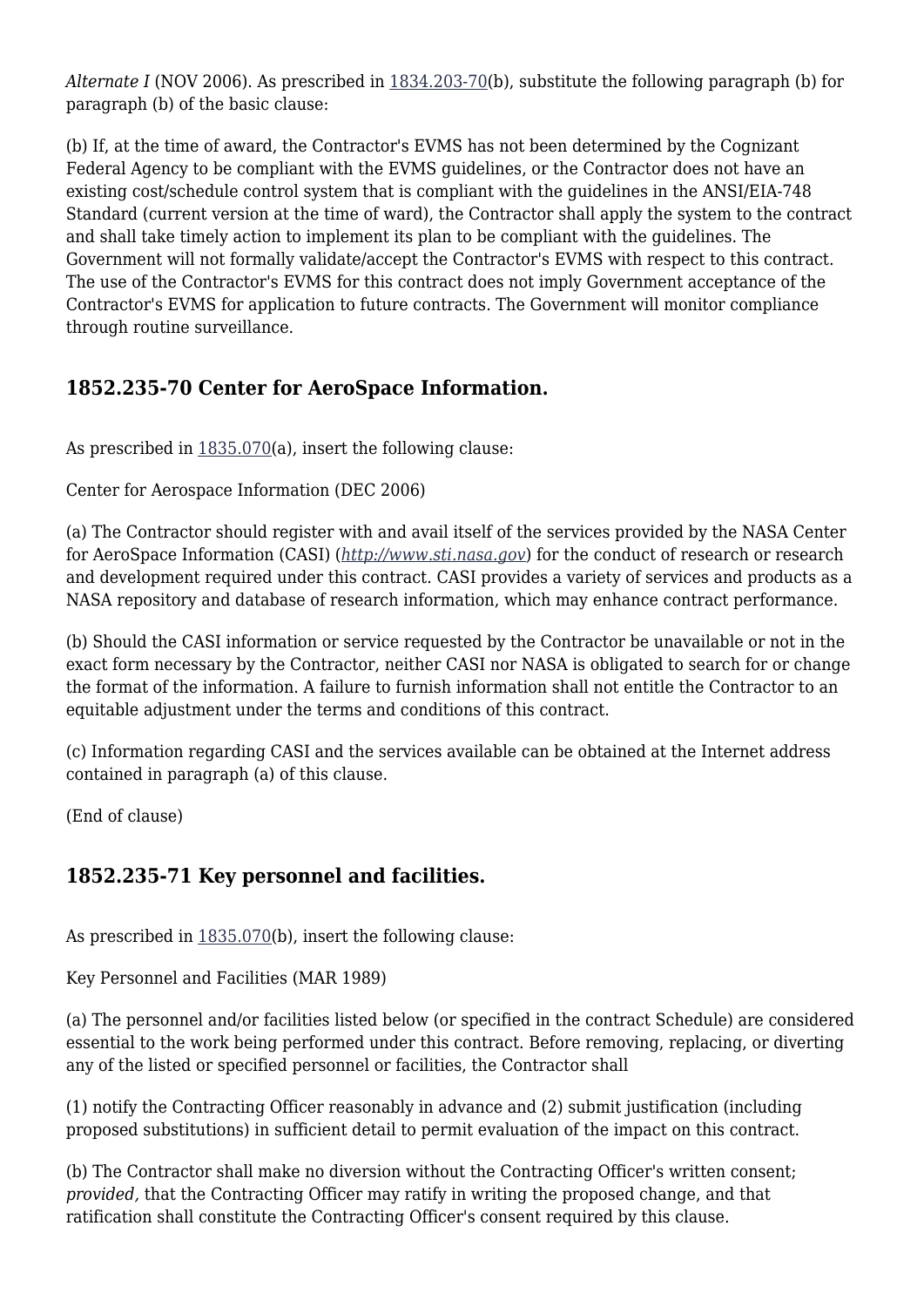(c) The list of personnel and/or facilities (shown below or as specified in the contract Schedule) may, with the consent of the contracting parties, be amended from time to time during the course of the contract to add or delete personnel and/or facilities.

[List here the personnel and/or facilities considered essential, unless they are specified in the contract Schedule.]

(End of clause)

# **1852.235-72 Instructions for responding to NASA Research Announcements.**

As prescribed in  $1835.070(c)$  $1835.070(c)$ , insert the following provision:

Instructions for Responding to NASA Research Announcements (JUL 2016)

(a) *General.*

(1) Proposals received in response to a NASA Research Announcement (NRA) will be used only for evaluation purposes. NASA does not allow a proposal, the contents of which are not available without restriction from another source, or any unique ideas submitted in response to an NRA to be used as the basis of a solicitation or in negotiation with other organizations, nor is a pre-award synopsis published for individual proposals.

(2) A solicited proposal that results in a NASA award becomes part of the record of that transaction and may be available to the public on specific request; however, information or material that NASA and the awardee mutually agree to be of a privileged nature will be held in confidence to the extent permitted by law, including the Freedom of Information Act.

(3) NRAs contain programmatic information and certain requirements which apply only to proposals prepared in response to that particular announcement. These instructions contain the general proposal preparation information which applies to responses to all NRAs.

(4) A contract, grant, cooperative agreement, or other agreement may be used to accomplish an effort funded in response to an NRA. NASA will determine the appropriate award instrument. Contracts resulting from NRAs are subject to the Federal Acquisition Regulation and the NASA FAR Supplement. A grant, cooperative agreement, or other agreement resulting from NRAs are subject to policies and procedures outlined in the Guidebook for Proposers Responding to a NASA Funding Announcement, 2 CFR part 1800, 14 CFR part 1274, or other agreement policy. Any proposal from a large business concern that may result in the award of a contract, which exceeds \$5,000,000 and has subcontracting possibilities should include a small business subcontracting plan in accordance with the clause at FAR 52.219-9, Small Business Subcontracting Plan.

(Subcontract plans for contract awards below \$5,000,000, will be negotiated after selection.)

(5) NASA does not have mandatory forms or formats for responses to NRAs; however, it is requested that proposals conform to the guidelines in these instructions. NASA may accept proposals without discussion; hence, proposals should initially be as complete as possible and be submitted on the proposers' most favorable terms.

(6) To be considered for award, a submission must, at a minimum, present a specific project within the areas delineated by the NRA; contain sufficient technical and cost information to permit a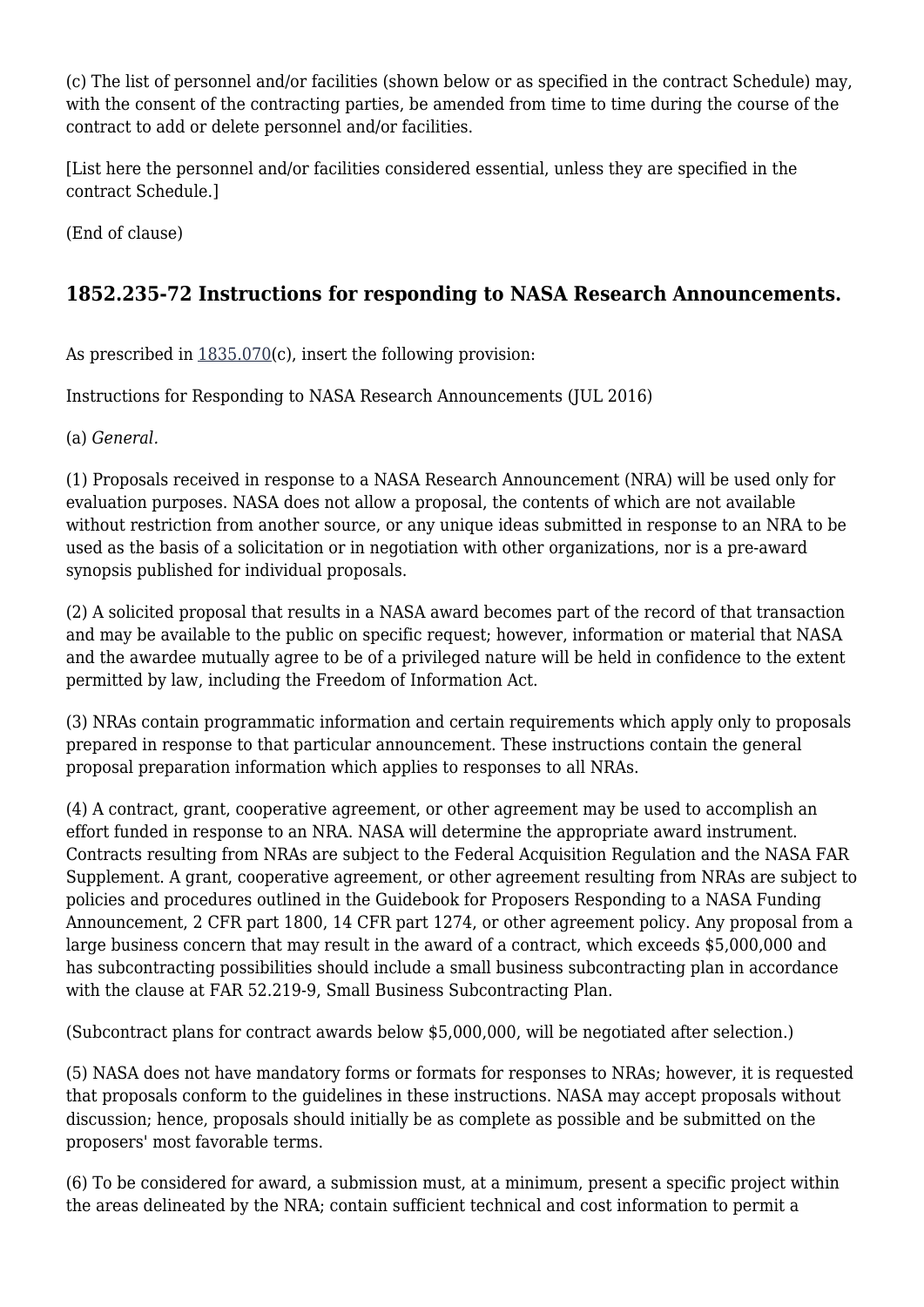meaningful evaluation; be signed by an official authorized to legally bind the submitting organization; not merely offer to perform standard services or to just provide computer facilities or services; and not significantly duplicate a more specific current or pending NASA solicitation.

(b) NRA-Specific Items. Several proposal submission items appear in the NRA itself: the unique NRA identifier; when to submit proposals; where to send proposals; number of copies required; and sources for more information. Items included in these instructions may be supplemented by the NRA.

(c) The following information is needed to permit consideration in an objective manner. NRAs will generally specify topics for which additional information or greater detail is desirable. Each proposal copy shall contain all submitted material, including a copy of the transmittal letter if it contains substantive information.

(1) *Transmittal letter or prefatory material.*

(i) The legal name and address of the organization and specific division or campus identification if part of a larger organization;

(ii) A brief, scientifically valid project title intelligible to a scientifically literate reader and suitable for use in the public press;

(iii) Type of organization: e.g., profit, nonprofit, educational, small business, minority, womenowned, etc;

(iv) Name and telephone number of the principal investigator and business personnel who may be contacted during evaluation or negotiation;

(v) Identification of other organizations that are currently evaluating a proposal for the same efforts;

(vi) Identification of the NRA, by number and title, to which the proposal is responding;

(vii) Dollar amount requested, desired starting date, and duration of project;

(viii) Date of submission; and

(ix) Signature of a responsible official or authorized representative of the organization, or any other person authorized to legally bind the organization (unless the signature appears on the proposal itself).

(2) *Restriction on use and disclosure of roposal information.* Information contained in proposals is used for evaluation purposes only. Offerors or quoters should, in order to maximize protection of trade secrets or other information that is confidential or privileged, place the following notice on the title page of the proposal and specify the information subject to the notice by inserting an appropriate identification in the notice. In any event, information contained in proposals will be protected to the extent permitted by law, but NASA assumes no liability for use and disclosure of information not made subject to the notice.

Notice - Restriction on Use and Disclosure of Proposal Information

The information (data) contained in [*insert page numbers or other identification]* of this proposal constitutes a trade secret and/or information that is commercial or financial and confidential or privileged. It is furnished to the Government in confidence with the understanding that it will not,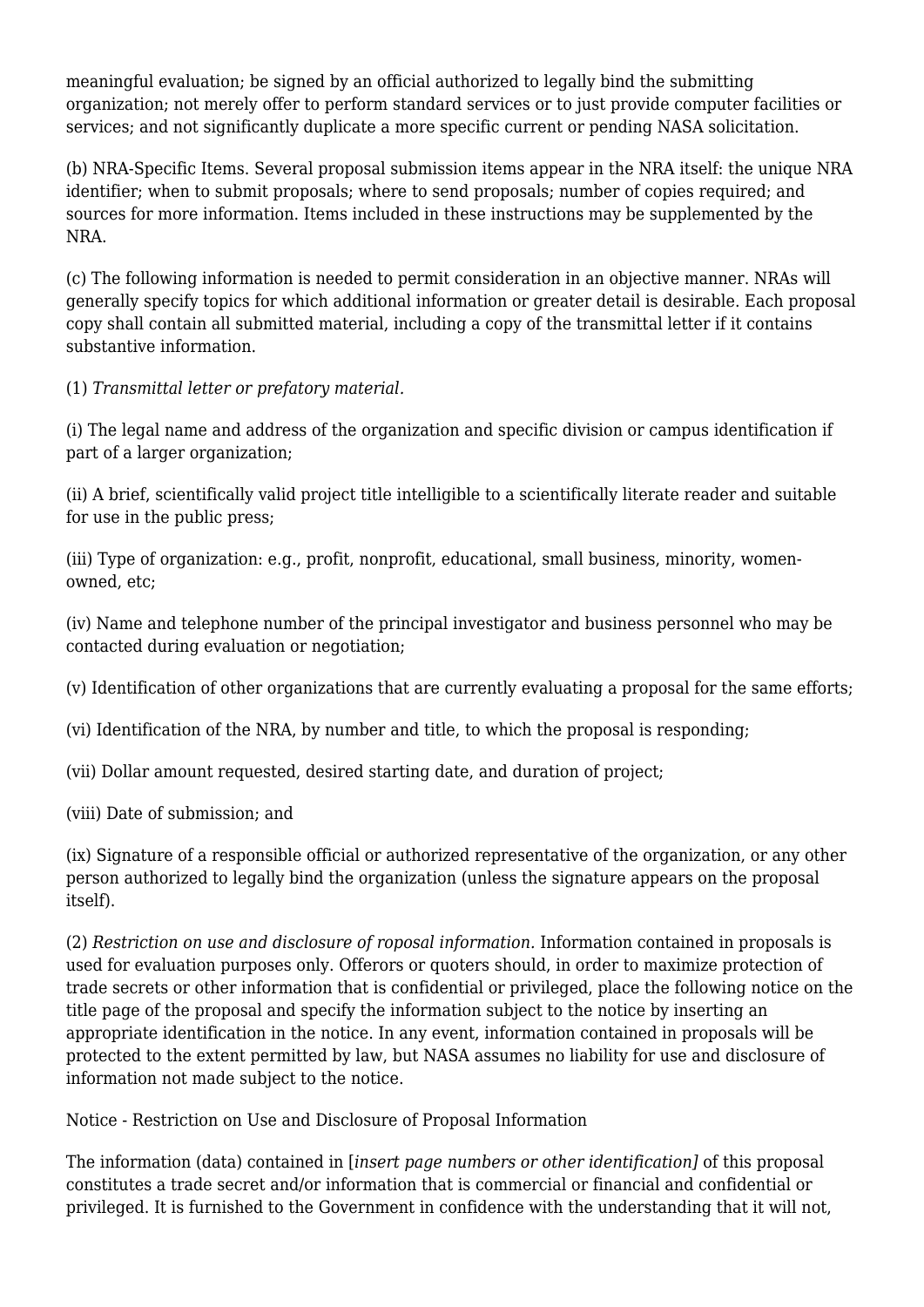without permission of the offeror, be used or disclosed other than for evaluation purposes; provided, however, that in the event a contract (or other agreement) is awarded on the basis of this proposal the Government shall have the right to use and disclose this information (data) to the extent provided in the contract (or other agreement). This restriction does not limit the Government's right to use or disclose this information (data) if obtained from another source without restriction.

(3) *Abstract.* Include a concise (200-300 word if not otherwise specified in the NRA) abstract describing the objective and the method of approach.

(4) *Project description.* (i) The main body of the proposal shall be a detailed statement of the work to be undertaken and should include objectives and expected significance; relation to the present state of knowledge; and relation to previous work done on the project and to related work in progress elsewhere. The statement should outline the plan of work, including the broad design of experiments to be undertaken and a description of experimental methods and procedures. The project description should address the evaluation factors in these instructions and any specific factors in the NRA. Any substantial collaboration with individuals not referred to in the budget or use of consultants should be described. Subcontracting significant portions of a research project is discouraged.

(ii) When it is expected that the effort will require more than one year, the proposal should cover the complete project to the extent that it can be reasonably anticipated. Principal emphasis should be on the first year of work, and the description should distinguish clearly between the first year's work and work planned for subsequent years.

(5) *Management approach.* For large or complex efforts involving interactions among numerous individuals or other organizations, plans for distribution of responsibilities and arrangements for ensuring a coordinated effort should be described.

(6) *Personnel.* The principal investigator is responsible for supervision of the work and participates in the conduct of the research regardless of whether or not compensated under the award. A short biographical sketch of the principal investigator, a list of principal publications and any exceptional qualifications should be included. Omit social security number and other personal items which do not merit consideration in evaluation of the proposal. Give similar biographical information on other senior professional personnel who will be directly associated with the project. Give the names and titles of any other scientists and technical personnel associated substantially with the project in an advisory capacity. Universities should list the approximate number of students or other assistants, together with information as to their level of academic attainment. Any special industry-university cooperative arrangements should be described.

(7) *Facilities and equipment.* (i) Describe available facilities and major items of equipment especially adapted or suited to the proposed project, and any additional major equipment that will be required. Identify any Government-owned facilities, industrial plant equipment, or special tooling that are proposed for use. Include evidence of its availability and the cognizant Government points of contact.

(ii) Before requesting a major item of capital equipment, the proposer should determine if sharing or loan of equipment already within the organization is a feasible alternative. Where such arrangements cannot be made, the proposal should so state. The need for items that typically can be used for research and non-research purposes should be explained.

(8) *Proposed costs (U.S. proposals only).* (i) Proposals should contain cost and technical parts in one volume: do not use separate "confidential" salary pages. As applicable, include separate cost estimates for salaries and wages; fringe benefits; equipment; expendable materials and supplies;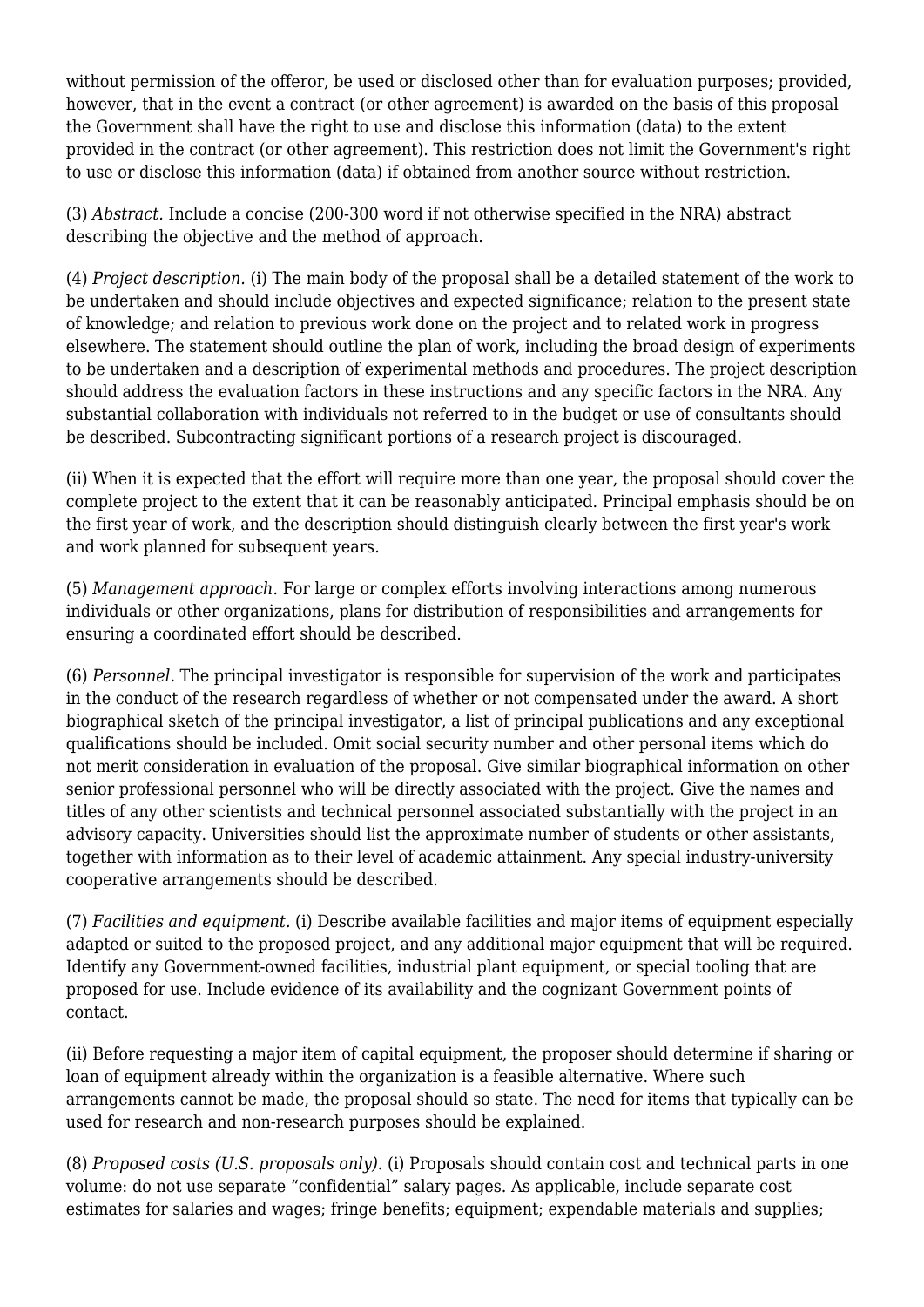services; domestic and foreign travel; ADP expenses; publication or page charges; consultants; subcontracts; other miscellaneous identifiable direct costs; and indirect costs. List salaries and wages in appropriate organizational categories (e.g., principal investigator, other scientific and engineering professionals, graduate students, research assistants, and technicians and other nonprofessional personnel). Estimate all staffing data in terms of staff-months or fractions of full-time.

(ii) Explanatory notes should accompany the cost proposal to provide identification and estimated cost of major capital equipment items to be acquired; purpose and estimated number and lengths of trips planned; basis for indirect cost computation (including date of most recent negotiation and cognizant agency); and clarification of other items in the cost proposal that are not self-evident. List estimated expenses as yearly requirements by major work phases.

(iii) Allowable costs are governed by FAR part 31 and the NASA FAR Supplement part 1831.

(iv) Use of NASA funds - NASA funding may not be used for foreign research efforts at any level, whether as a collaborator or a subcontract. The direct purchase of supplies and/or services, which do not constitute research, from non-U.S. sources by U.S award recipients is permitted. Additionally, in accordance with the National Space Transportation Policy, use of a non-U.S. manufactured launch vehicle is permitted only on a no-exchange-of-funds basis.

(9) *Security.* Proposals should not contain security classified material. If the research requires access to or may generate security classified information, the submitter will be required to comply with Government security regulations.

(10) *Current support.* For other current projects being conducted by the principal investigator, provide title of project, sponsoring agency, and ending date.

(11) *Special matters.* (i) Include any required statements of environmental impact of the research, human subject or animal care provisions, conflict of interest, or on such other topics as may be required by the nature of the effort and current statutes, executive orders, or other current Government-wide guidelines.

(ii) Identify and discuss risk factors and issues throughout the proposal where they are relevant, and your approach to managing these risks.

(iii) Proposers should include a brief description of the organization, its facilities, and previous work experience in the field of the proposal. Identify the cognizant Government audit agency, inspection agency, and administrative contracting officer, when applicable.

(d) *Renewal proposals.*

(1) Renewal proposals for existing awards will be considered in the same manner as proposals for new endeavors. A renewal proposal should not repeat all of the information that was in the original proposal. The renewal proposal should refer to its predecessor, update the parts that are no longer current, and indicate what elements of the research are expected to be covered during the period for which support is desired. A description of any significant findings since the most recent progress report should be included. The renewal proposal should treat, in reasonable detail, the plans for the next period, contain a cost estimate, and otherwise adhere to these instructions.

(2) NASA may renew an effort either through amendment of an existing contract or by a new award.

(e) *Length.* Unless otherwise specified in the NRA, effort should be made to keep proposals as brief as possible, concentrating on substantive material. Few proposals need exceed 15-20 pages.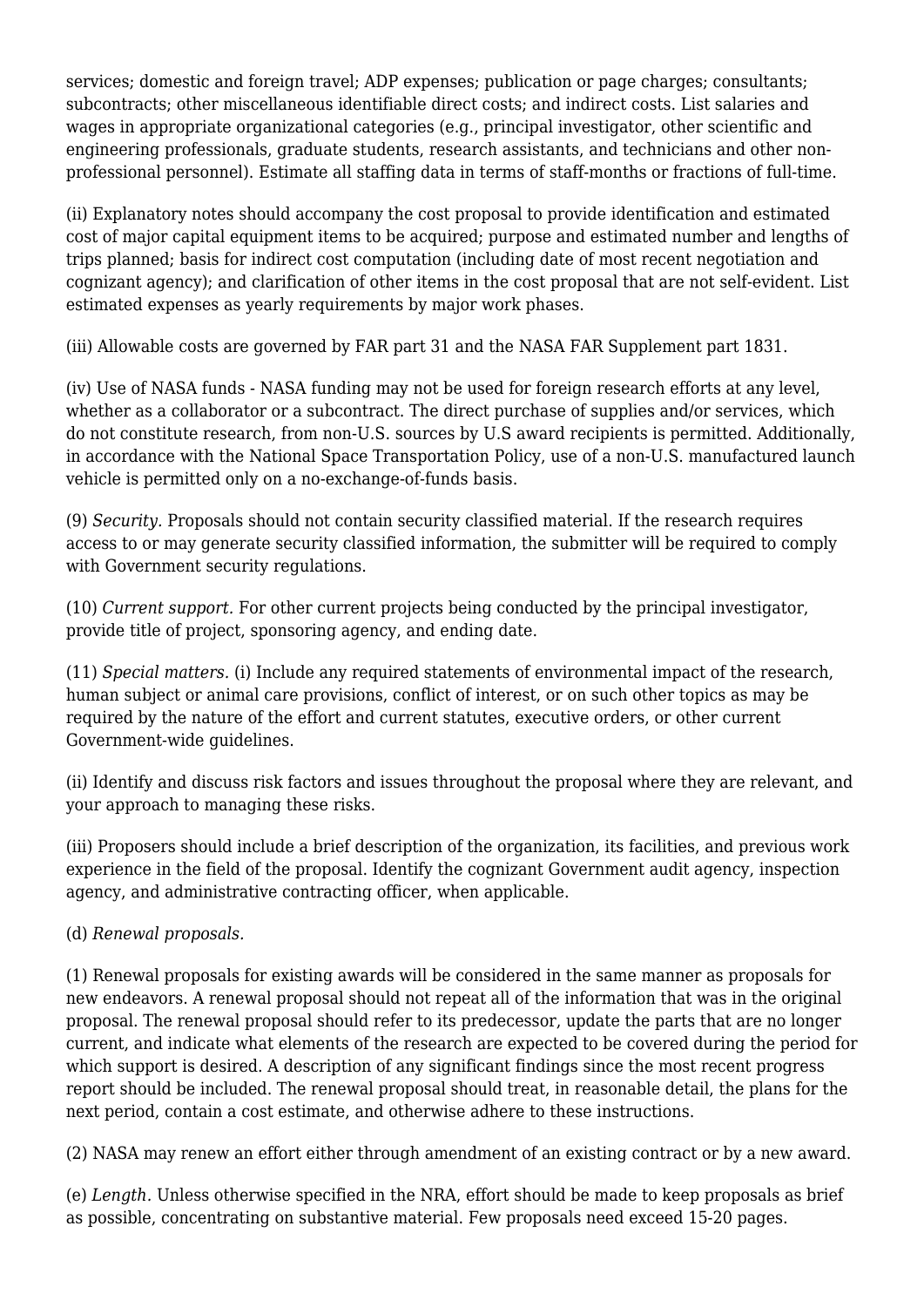Necessary detailed information, such as reprints, should be included as attachments. A complete set of attachments is necessary for each copy of the proposal. As proposals are not returned, avoid use of "one-of-a-kind" attachments.

#### (f) *Joint proposals.*

(1) Where multiple organizations are involved, the proposal may be submitted by only one of them. It should clearly describe the role to be played by the other organizations and indicate the legal and managerial arrangements contemplated. In other instances, simultaneous submission of related proposals from each organization might be appropriate, in which case parallel awards would be made.

(2) Where a project of a cooperative nature with NASA is contemplated, describe the contributions expected from any participating NASA investigator and agency facilities or equipment which may be required. The proposal must be confined only to that which the proposing organization can commit itself. "Joint" proposals which specify the internal arrangements NASA will actually make are not acceptable as a means of establishing an agency commitment.

(g) *Late proposals.* Proposals or proposal modifications received after the latest date specified for receipt may be considered if a significant reduction in cost to the Government is probable or if there are significant technical advantages, as compared with proposals previously received.

(h) *Withdrawal.* Proposals may be withdrawn by the proposer at any time before award. Offerors are requested to notify NASA if the proposal is funded by another organization or of other changed circumstances which dictate termination of evaluation.

(i) *Evaluation factors.* (1) Unless otherwise specified in the NRA, the principal elements (of approximately equal weight) considered in evaluating a proposal are its relevance to NASA's objectives, intrinsic merit, and cost.

(2) Evaluation of a proposal's relevance to NASA's objectives includes the consideration of the potential contribution of the effort to NASA's mission.

(3) Evaluation of its intrinsic merit includes the consideration of the following factors of equal importance:

(i) Overall scientific or technical merit of the proposal or unique and innovative methods, approaches, or concepts demonstrated by the proposal.

(ii) Offeror's capabilities, related experience, facilities, techniques, or unique combinations of these which are integral factors for achieving the proposal objectives.

(iii) The qualifications, capabilities, and experience of the proposed principal investigator, team leader, or key personnel critical in achieving the proposal objectives.

(iv) Overall standing among similar proposals and/or evaluation against the state-of-the-art.

(4) Evaluation of the cost of a proposed effort may include the realism and reasonableness of the proposed cost and available funds.

(j) *Evaluation techniques.* Selection decisions will be made following peer and/or scientific review of the proposals. Several evaluation techniques are regularly used within NASA. In all cases proposals are subject to scientific review by discipline specialists in the area of the proposal. Some proposals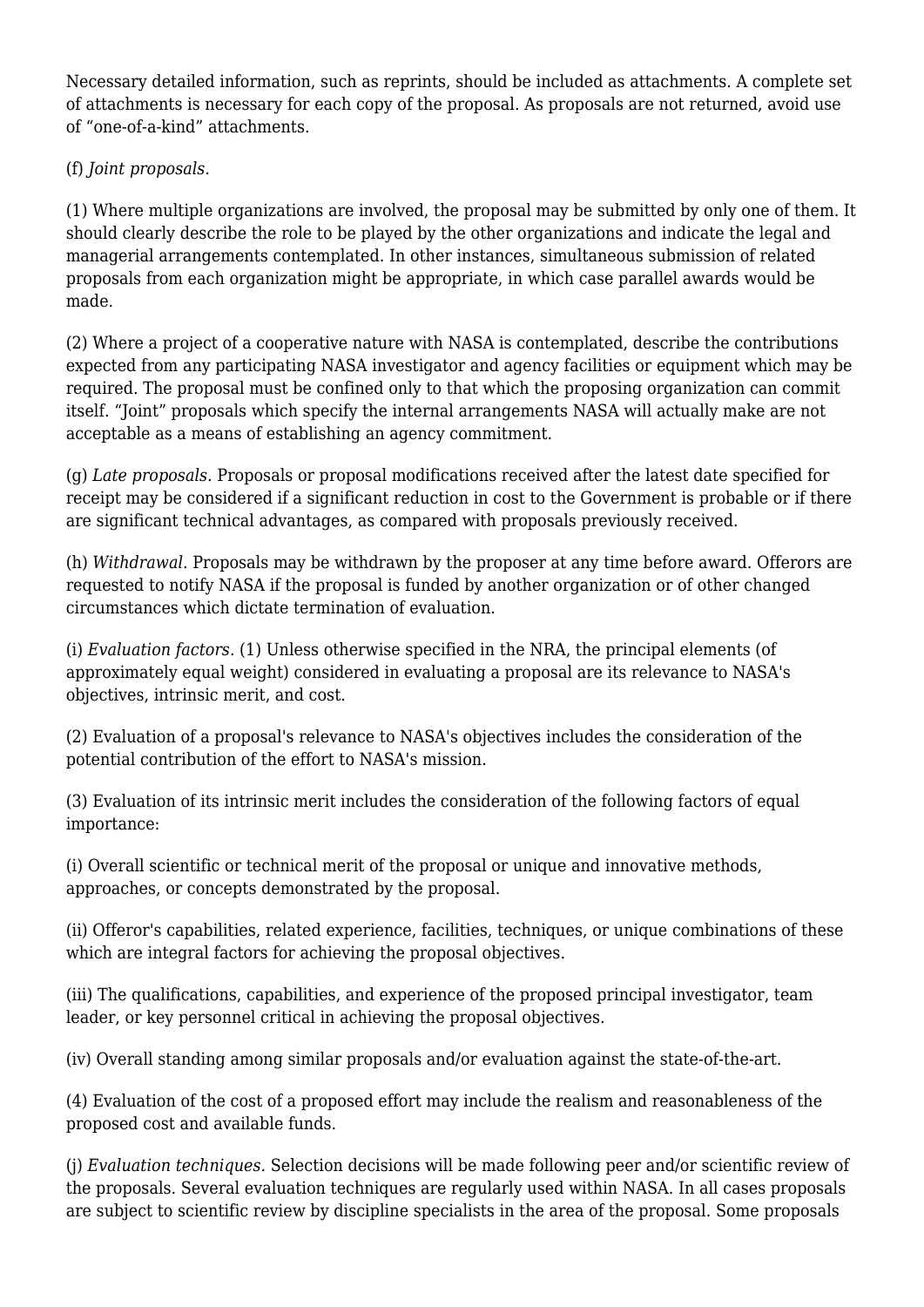are reviewed entirely in-house, others are evaluated by a combination of in-house and selected external reviewers, while yet others are subject to the full external peer review technique (with due regard for conflict-of-interest and protection of proposal information), such as by mail or through assembled panels. The final decisions are made by a NASA selecting official. A proposal which is scientifically and programmatically meritorious, but not selected for award during its initial review, may be included in subsequent reviews unless the proposer requests otherwise.

#### (k) *Selection for award.*

(1) When a proposal is not selected for award, the proposer will be notified. NASA will explain generally why the proposal was not selected. Proposers desiring additional information may contact the selecting official who will arrange a debriefing.

(2) When a proposal is selected for award, negotiation and award will be handled by the procurement office in the funding installation. The proposal is used as the basis for negotiation. The contracting officer may request certain business data and may forward a model award instrument and other information pertinent to negotiation.

#### (l) *Additional guidelines applicable to foreign proposals and proposals including foreign participation.*

(1) NASA welcomes proposals from outside the U.S. However, foreign entities are generally not eligible for funding from NASA. Therefore, unless otherwise noted in the NRA, proposals from foreign entities should not include a cost plan unless the proposal involves collaboration with a U.S. institution, in which case a cost plan for only the participation of the U.S. entity must be included. Proposals from foreign entities and proposals from U.S. entities that include foreign participation must be endorsed by the respective government agency or funding/sponsoring institution in the country from which the foreign entity is proposing. Such endorsement should indicate that the proposal merits careful consideration by NASA, and if the proposal is selected, sufficient funds will be made available to undertake the activity as proposed.

(2) All foreign proposals must be typewritten in English and comply with all other submission requirements stated in the NRA. All foreign proposals will undergo the same evaluation and selection process as those originating in the U.S. All proposals must be received before the established closing date. Those received after the closing date will be treated in accordance with paragraph (g) of this provision. Sponsoring foreign government agencies or funding institutions may, in exceptional situations, forward a proposal without endorsement if endorsement is not possible before the announced closing date. In such cases, the NASA sponsoring office should be advised when a decision on endorsement can be expected.

(3) Successful and unsuccessful foreign entities will be contacted directly by the NASA sponsoring office. Copies of these letters will be sent to the foreign sponsor. Should a foreign proposal or a U.S. proposal with foreign participation be selected, NASA's Office of External Relations will arrange with the foreign sponsor for the proposed participation on a no-exchange-of-funds basis, in which NASA and the non-U.S. sponsoring agency or funding institution will each bear the cost of discharging their respective responsibilities.

(4) Depending on the nature and extent of the proposed cooperation, these arrangements may entail:

- (i) An exchange of letters between NASA and the foreign sponsor; or
- (ii) A formal Agency-to-Agency Memorandum of Understanding (MOU).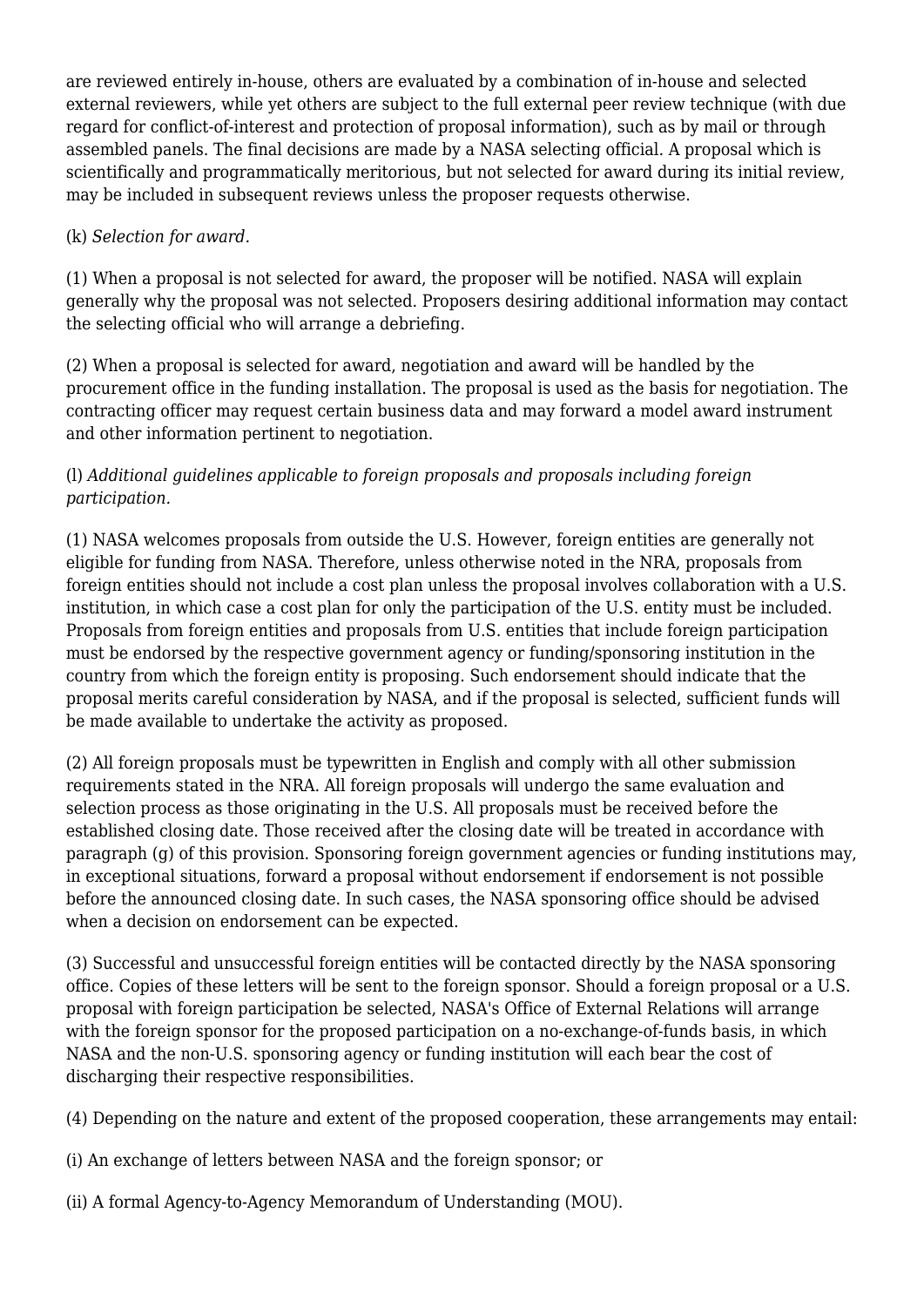(m) *Cancellation of NRA.* NASA reserves the right to make no awards under this NRA and to cancel this NRA. NASA assumes no liability for canceling the NRA or for anyone's failure to receive actual notice of cancellation.

# **1852.235-73 Final Scientific and Technical Reports.**

As prescribed in [1835.070\(](https://login.acquisition.gov/%5Brp:link:nfs-part-1835%5D#Section_1835_070_T48_6042129013)d) insert the following clause:

Final Scientific and Technical Reports (DEC 2006)

(a) The Contractor shall submit to the Contracting Officer a final report that summarizes the results of the entire contract, including recommendations and conclusions based on the experience and results obtained. The final report should include tables, graphs, diagrams, curves, sketches, photographs, and drawings in sufficient detail to explain comprehensively the results achieved under the contract.

(b) The final report shall be of a quality suitable for publication and shall follow the formatting and stylistic guidelines contained in NPR 2200.2, Requirements for Documentation, Approval, and Dissemination of NASA Scientific and Technical Information. Electronic formats for submission of reports should be used to the maximum extent practical. Before electronically submitting reports containing scientific and technical information (STI) that is export-controlled or limited or restricted, contact the Contracting Officer to determine the requirements to electronically transmit these forms of STI. If appropriate electronic safeguards are not available at the time of submission, a paper copy or a CD-ROM of the report shall be required. Information regarding appropriate electronic formats for final reports is available at *<http://www.sti.nasa.gov>* under "Publish STI - Electronic File Formats."

(c) The last page of the final report shall be a completed Standard Form (SF) 298, Report Documentation Page.

(d) In addition to the final report submitted to the Contracting Officer, the Contractor shall concurrently provide to the Center STI/Publication Manager and the NASA Center for AeroSpace Information (CASI) a copy of the letter transmitting the final report to the Contracting Officer. The copy of the letter shall be submitted to CASI at the address listed at *<http://www.sti.nasa.gov>* under the "Get Help" link.

(e) In accordance with paragraph (d) of the Rights in Data - General clause (52.227-14) of this contract, the Contractor may publish, or otherwise disseminate, data produced during the reports required by [1852.235-74](https://login.acquisition.gov/%5Brp:link:nfs-part-1852%5D#Section_1852_235_74_T48_60423441198) when included in the contract, without prior review by NASA. The Contractor is responsible for reviewing publication or dissemination of the data for conformance with laws and regulations governing its distribution, including intellectual property rights, export control, national security and other requirements, and to the extent the contractor receives or is given access to data necessary for the performance of the contract which contain restrictive markings, for complying with such restrictive markings. Should the Contractor seek to publish or otherwise disseminate the final report, or any additional reports required by [1852.235-74](https://login.acquisition.gov/%5Brp:link:nfs-part-1852%5D#Section_1852_235_74_T48_60423441198) if applicable, as delivered to NASA under this contract, the Contractor may do so once NASA has completed its document availability authorization review, and availability of the report has been determined.

*Alternate I* (FEB 2003) As prescribed by [1835.070\(](https://login.acquisition.gov/%5Brp:link:nfs-part-1835%5D#Section_1835_070_T48_6042129013)d)(1), insert the following as paragraph (e) of the basic clause: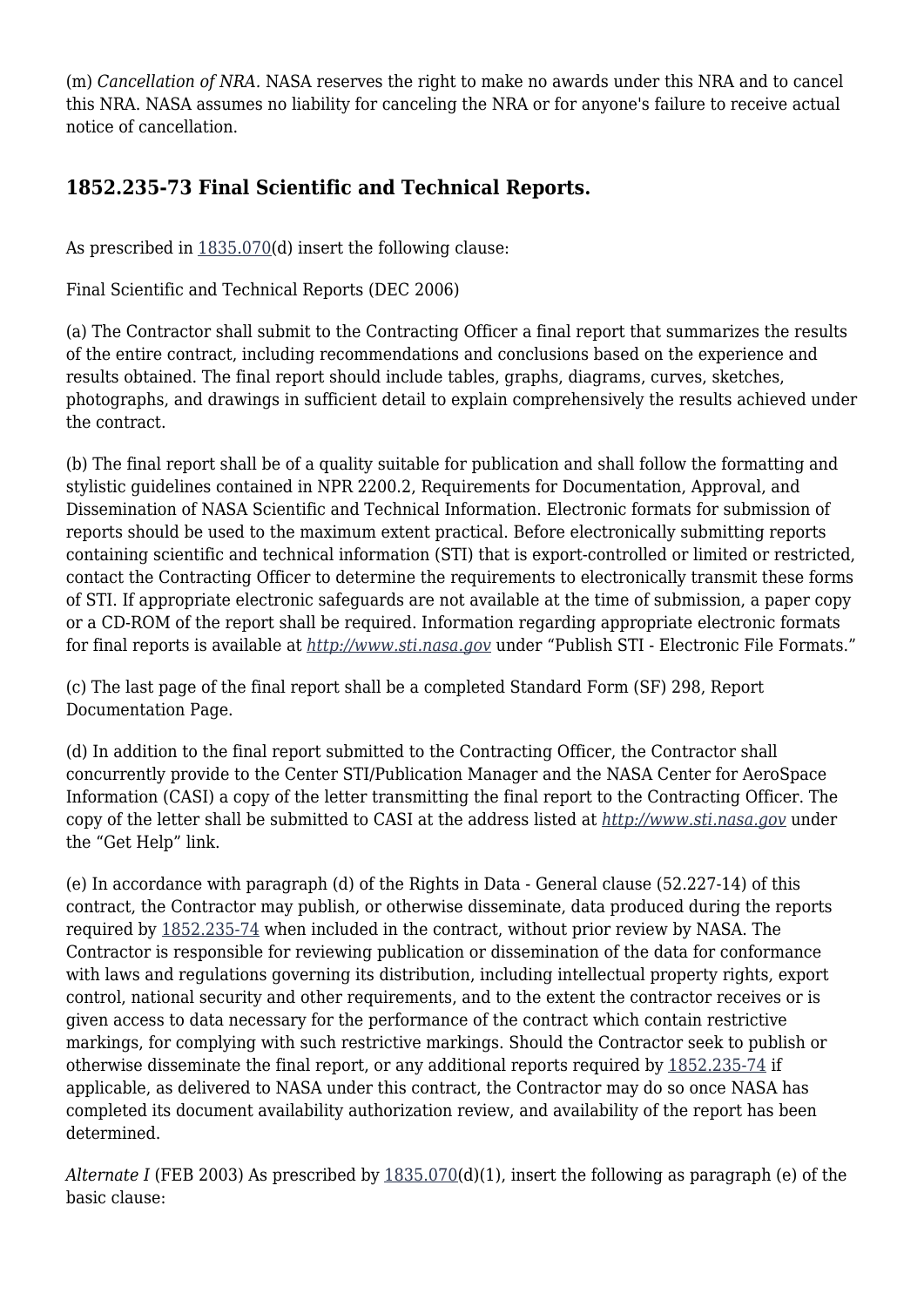(e) The data resulting from this research activity is "fundamental research" which will be broadly shared within the scientific community. No foreign national access or dissemination restrictions apply to this research activity. The Contractor may publish, release, or otherwise disseminate data produced during the performance of this contract, including the final report, without prior review by NASA for export control or national security purposes. However, NASA retains the right to review the final report to ensure that proprietary information, which may have been provided to the Contractor, is not released without authorization and for consistency with NASA publication standards. Additionally, the Contractor is responsible for reviewing any publication, release, or dissemination of the data for conformance with other restrictions expressly set forth in this contract, and to the extent it receives or is given access to data necessary for the performance of the contract which contain restrictive markings, for compliance with such restrictive markings.

*Alternate II* (DEC 2005) As prescribed by [1835.070](https://login.acquisition.gov/%5Brp:link:nfs-part-1835%5D#Section_1835_070_T48_6042129013)(d)(2), insert the following as paragraph (e) of the basic clause:

(e) Data resulting from this research activity may be subject to export control, national security restrictions or other restrictions designated by NASA; or, to the extent the Contractor receives or is given access to data necessary for the performance of the contract which contain restrictive markings, may include proprietary information of others. Therefore, the Contractor shall not publish, release, or otherwise disseminate, except to NASA, data produced during the performance of this contract, including data contained in the final report and any additional reports required by [1852.235-74](https://login.acquisition.gov/%5Brp:link:nfs-part-1852%5D#Section_1852_235_74_T48_60423441198) when included in the contract, without prior review by NASA. Should the Contractor seek to publish, release, or otherwise disseminate data produced during the performance of this contract, the Contractor may do so once NASA has completed its document availability authorization review and the availability of the data has been determined.

(f) All publications of any material based on or developed under NASA sponsored projects shall include an acknowledgement similar to the following:

"The material is based upon work supported by the National Aeronautics and Space Administration under Contract Number XXXX."

Except for articles or papers published in scientific, technical or professional journals, the exposition of results from NASA supported research shall also include the following disclaimer:

"Any opinions, findings, and conclusions or recommendations expressed in this material are those of the author(s) and do not necessarily reflect the views of the National Aeronautics and Space Administration."

*Alternate III* (JAN 2005) As prescribed by [1835.070](https://login.acquisition.gov/%5Brp:link:nfs-part-1835%5D#Section_1835_070_T48_6042129013)(d)(3), insert the following as paragraph (e) of the basic clause:

(e) The Contractor's rights in data are defined in FAR 52.227-20, Rights In Data - SBIR Program. The Contractor may publish, or otherwise disseminate, such data without prior review by NASA. The Contractor is responsible for reviewing publication or dissemination of the data for conformance with laws and regulations governing its distribution, including intellectual property rights, export control, national security and other requirements, and to the extent the Contractor receives or is given access to data necessary for the performance of the contract which contain restrictive markings, for complying with such restrictive markings. In the event the Contractor has established its claim to copyright data produced under this contract and has affixed a copyright notice and acknowledgement of Government sponsorship, or has affixed the SBIR Rights Notice contained in paragraph (d) of FAR 52.227-20, the Government shall comply with such Notices.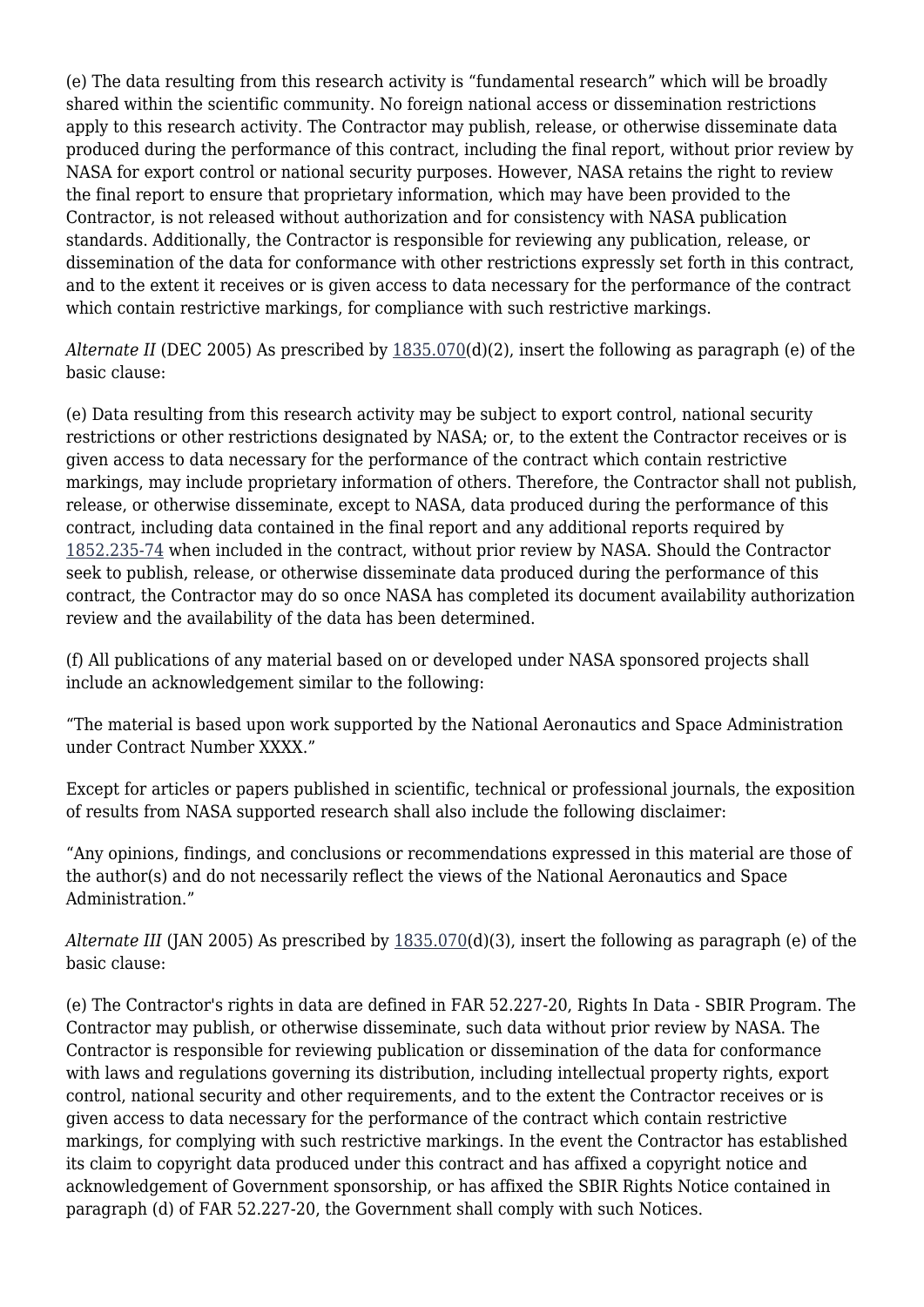# **1852.235-74 Additional Reports of Work - Research and Development.**

As prescribed in  $1835.070(e)$  $1835.070(e)$ , insert a clause substantially the same as the following:

Additional Reports of Work - Research and Development (FEB 2003)

In addition to the final report required under this contract, the Contractor shall submit the following report(s) to the Contracting Officer:

(a) *Monthly progress reports.* The Contractor shall submit separate monthly reports of all work accomplished during each month of contract performance. Reports shall be in narrative form, brief, and informal. They shall include a quantitative description of progress, an indication of any current problems that may impede performance, proposed corrective action, and a discussion of the work to be performed during the next monthly reporting period.

(b) *Quarterly progress reports.* The Contractor shall submit separate quarterly reports of all work accomplished during each three-month period of contract performance. In addition to factual data, these reports should include a separate analysis section interpreting the results obtained, recommending further action, and relating occurrences to the ultimate objectives of the contract. Sufficient diagrams, sketches, curves, photographs, and drawings should be included to convey the intended meaning.

(c) *Submission dates.* Monthly and quarterly reports shall be submitted by the 15th day of the month following the month or quarter being reported. If the contract is awarded beyond the middle of a month, the first monthly report shall cover the period from award until the end of the following month. No monthly report need be submitted for the third month of contract effort for which a quarterly report is required. No quarterly report need be submitted for the final three months of contract effort since that period will be covered in the final report. The final report shall be submitted within days after the completion of the effort under the contract.

(End of clause)

#### **1852.236-71 Additive or deductive items.**

As prescribed in  $1836.570(a)$  $1836.570(a)$ , insert the following provision:

Additive or Deductive Items (MAR 1989)

(a) The low bidder for purposes of award shall be the conforming responsible bidder offering the low aggregate amount for the first or base bid item, plus or minus (in order of priority listed in the Schedule) those additive or deductive bid items providing the most features of the work within the funds determined by the Government to be available before bids are opened. If addition of another bid item in the listed order of priority would make the award exceed those funds for all bidders, it shall be skipped and the next subsequent additive bid item in a lower amount shall be added for each bid if award on it can be made within the funds.

(b) An example for one bid is an amount available of \$100,000, a bidder's base bid of \$85,000, and four successive additives of \$10,000, \$8,000, \$6,000, and \$4,000. In this example, the aggregate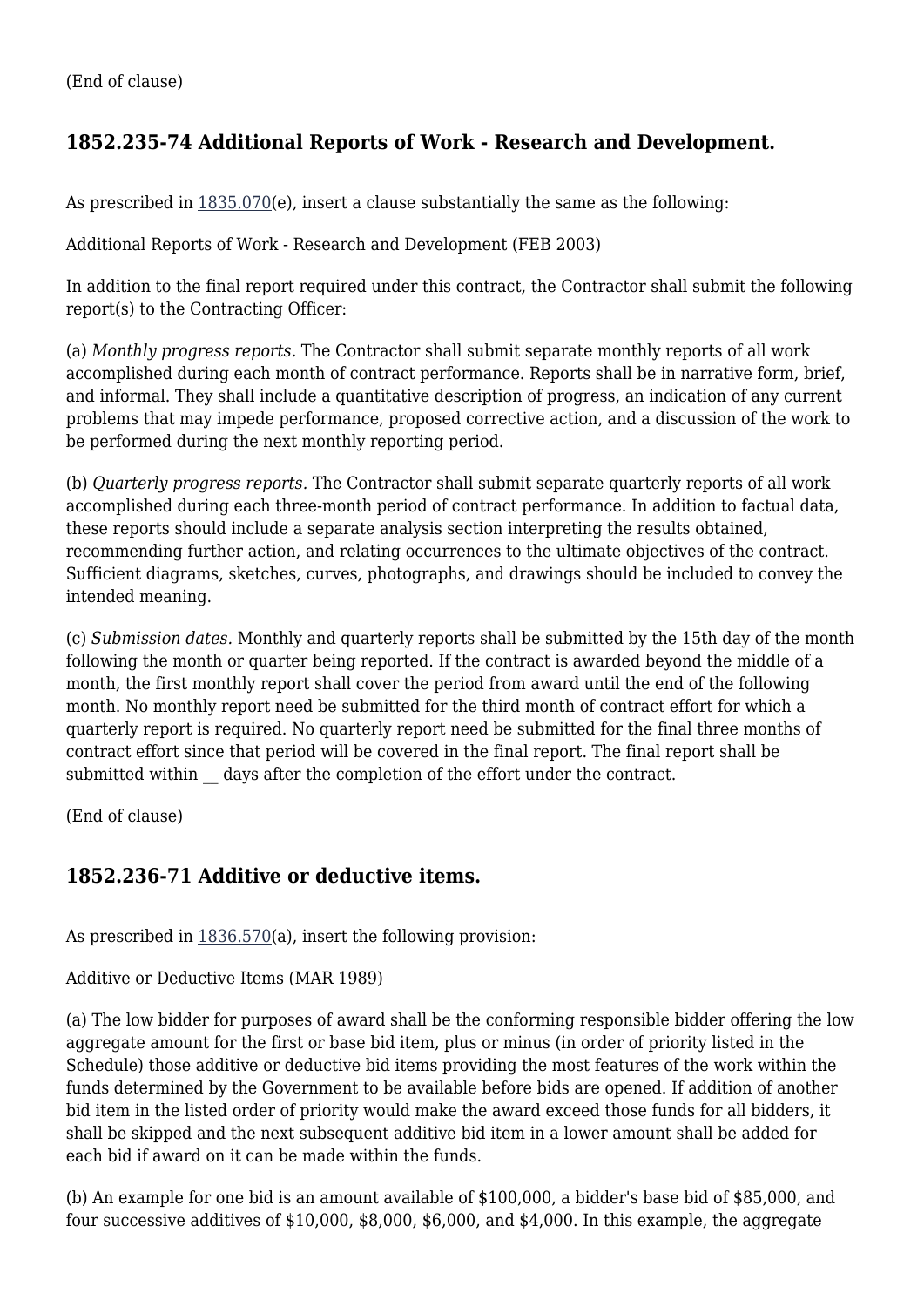amount of the bid for purposes of award would be \$99,000 for the base bid plus the first and fourth additives, the second and third additives being skipped because either of them would cause the aggregate bid to exceed \$100,000.

(c) All bids shall be evaluated on the basis of the same additive or deductive bid items. The listed order of priority must be followed only for determining the low bidder. After determination of the low bidder, award in the best interests of the Government may be made to that bidder on its base bid and any combination of its additive or deductive bid items for which funds are determined to be available at the time of the award, provided that award of the combination of bid items does not exceed the amount offered by any other conforming responsible bidder for the same combination of bid items.

(End of provision)

## **1852.236-72 Bids with unit prices.**

As prescribed in  $1836.570(b)$  $1836.570(b)$ , insert the following provision:

Bids With Unit Prices (MAR 1989)

(a) All extensions of the unit prices bid will be subject to verification by the Government. If there is variation between the unit price and any extended amounts, the unit price will be considered to be the bid.

(b) If a modification to a bid based on unit prices that provides for a lump-sum adjustment to the total estimated cost is submitted, the application of the lump sum adjustment to each unit price in the bid must be stated. If it is not stated, the lump-sum adjustment shall be applied on a pro rata basis to every unit price in the bid.

(End of provision)

#### **1852.236-73 Hurricane plan.**

As prescribed in  $1836.570(c)$  $1836.570(c)$ , insert the following clause:

Hurricane Plan (DEC 1988)

In the event of a hurricane warning, the Contractor shall -

(a) Inspect the area and place all materials possible in a protected location;

(b) Tie down, or identify and store, all outside equipment and materials;

(c) Clear all surrounding areas and roofs of buildings, or tie down loose material, equipment, debris, and any other objects that could otherwise be blown away or blown against existing buildings; and

(d) Ensure that temporary erosion controls are adequate.

(End of clause)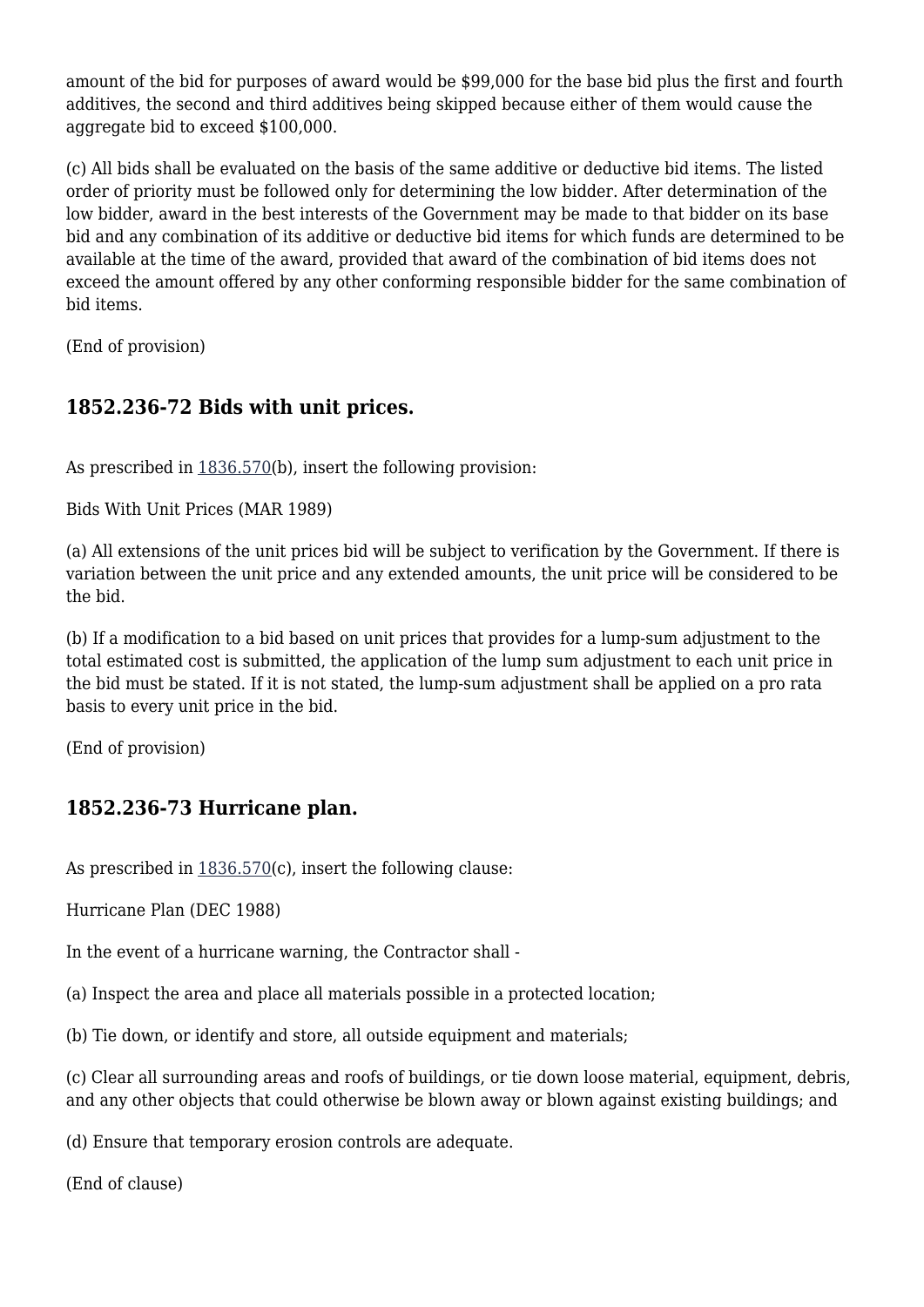## **1852.236-74 Magnitude of requirement.**

As prescribed in  $1836.570(d)$  $1836.570(d)$ , insert the following provision:

Magnitude of Requirement (DEC 1988)

The Government estimated price range of this project is between  $\sin \theta$  and  $\sin \theta$ . [Insert the estimated dollar range.]

(End of provision)

## **1852.236-75 Partnering for construction contracts.**

As prescribed in [1836.7004](https://login.acquisition.gov/%5Brp:link:nfs-part-1836%5D#Section_1836_7004_T48_6042130411), insert the following clause:

Partnering for Construction Contracts (AUG 1998)

(a) The terms "partnering" and "partnership" used herein shall mean a relationship of open communication and close cooperation that involves both Government and Contractor personnel working together for the purpose of establishing a mutually beneficial, proactive, cooperative environment within which to achieve contract objectives and resolve issues and implementing actions as required.

(b) Partnering will be a voluntary commitment mutually agreed upon by at least NASA and the prime contractor, and preferably the subcontractors and the A&E design contractor, if applicable. Sustained commitment to the process is essential to assure success of the relationship.

(c) NASA intends to facilitate contract management by encouraging the foundation of a cohesive partnership with the Contractor, its subcontractors, the A&E design contractor, and NASA's contract management staff. This partnership will be structured to draw on the strengths of each organization to identify and achieve mutual objectives. The objectives are intended to complete the contract requirements within budget, on schedule, and in accordance with the plans and specifications.

(d) To implement the partnership, it is anticipated that within 30 days of the Notice to Proceed the prime Contractor's key personnel, its subcontractors, the A&E design contractor, and NASA personnel will attend a partnership development and team building workshop. Follow-up team building workshops will be held periodically throughout the duration of the contract as agreed to by the Government and the Contractor.

(e) Any cost with effectuating the partnership will be agreed to in advance by both parties and will be shared with no change in the contract price. The contractor's share of the costs are not recoverable under any other Government award.

(End of clause)

#### **1852.237-70 Emergency evacuation procedures.**

As prescribed at  $1837.110-70$ (a), insert the following clause: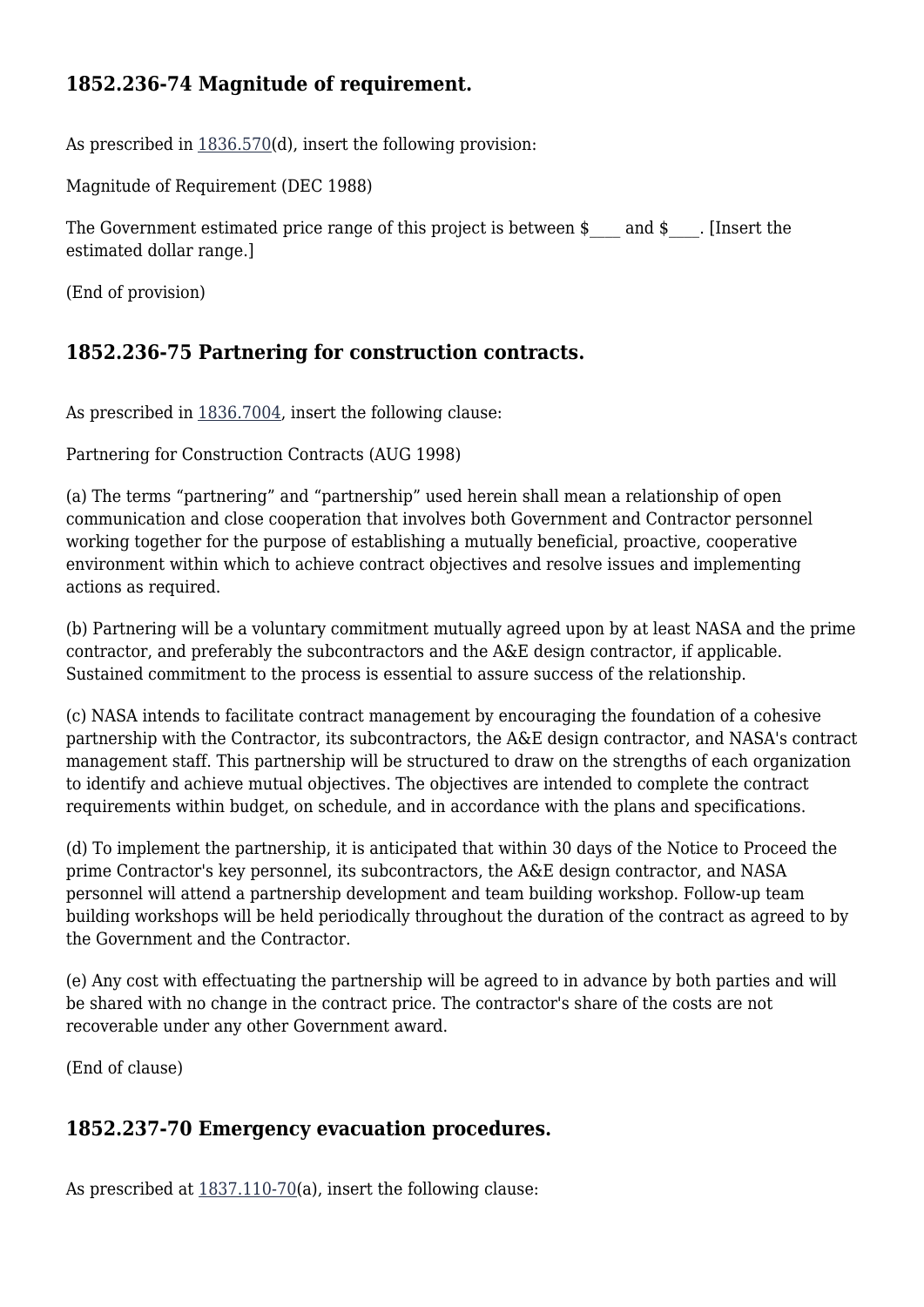Emergency Evacuation Procedures (DEC 1988)

The contractor shall assure that its personnel at Government facilities are familiar with the functions of the Government's emergency evacuation procedures. If requested by the Contracting Officer, the Contractor shall designate an individual or individuals as contact points to provide for efficient and rapid evacuation of the facility if and when required.

(End of clause)

# **1852.237-71 Pension portability.**

As prescribed at  $1837.110-70(b)$ , insert the following clause:

Pension Portability (JAN 1997)

(a) In order for pension costs attributable to employees assigned to this contract to be allowable costs under this contract, the plans covering such employees must:

(1) Comply with all applicable Government laws and regulations;

(2) Be a defined contribution plan, or a multiparty defined benefit plan operated under a collective bargaining agreement. In either case, the plan must be portable, i.e., the plan follows the employee, not the employer;

(3) Provide for 100 percent employee vesting at the earlier of one year of continuous employee service or contract termination; and

(4) Not be modified, terminated, or a new plan adopted without the prior written approval of the cognizant NASA Contracting Officer.

(b) The Contractor shall include paragraph (a) of this clause in subcontracts for continuing services under a service contract if:

(1) The prime contract requires pension portability;

(2) The subcontracted labor dollars (excluding any burdens or profit/fee) exceed \$2,500,000 and ten percent of the total prime contract labor dollars (excluding any burdens or profit/fee); and

(3) Either of the following conditions exists:

(i) There is a continuing need for the same or similar subcontract services for a minimum of five years (inclusive of options), and if the subcontractor changes, a high percentage of the predecessor subcontractor's employees are expected to remain with the program; or

(ii) The employees under a predecessor subcontract were covered by a portable pension plan, a follow-on subcontract or a subcontract consolidating existing services is awarded, and the total subcontract period covered by the plan covers a minimum of five years (including both the predecessor and successor subcontracts).

(End of clause)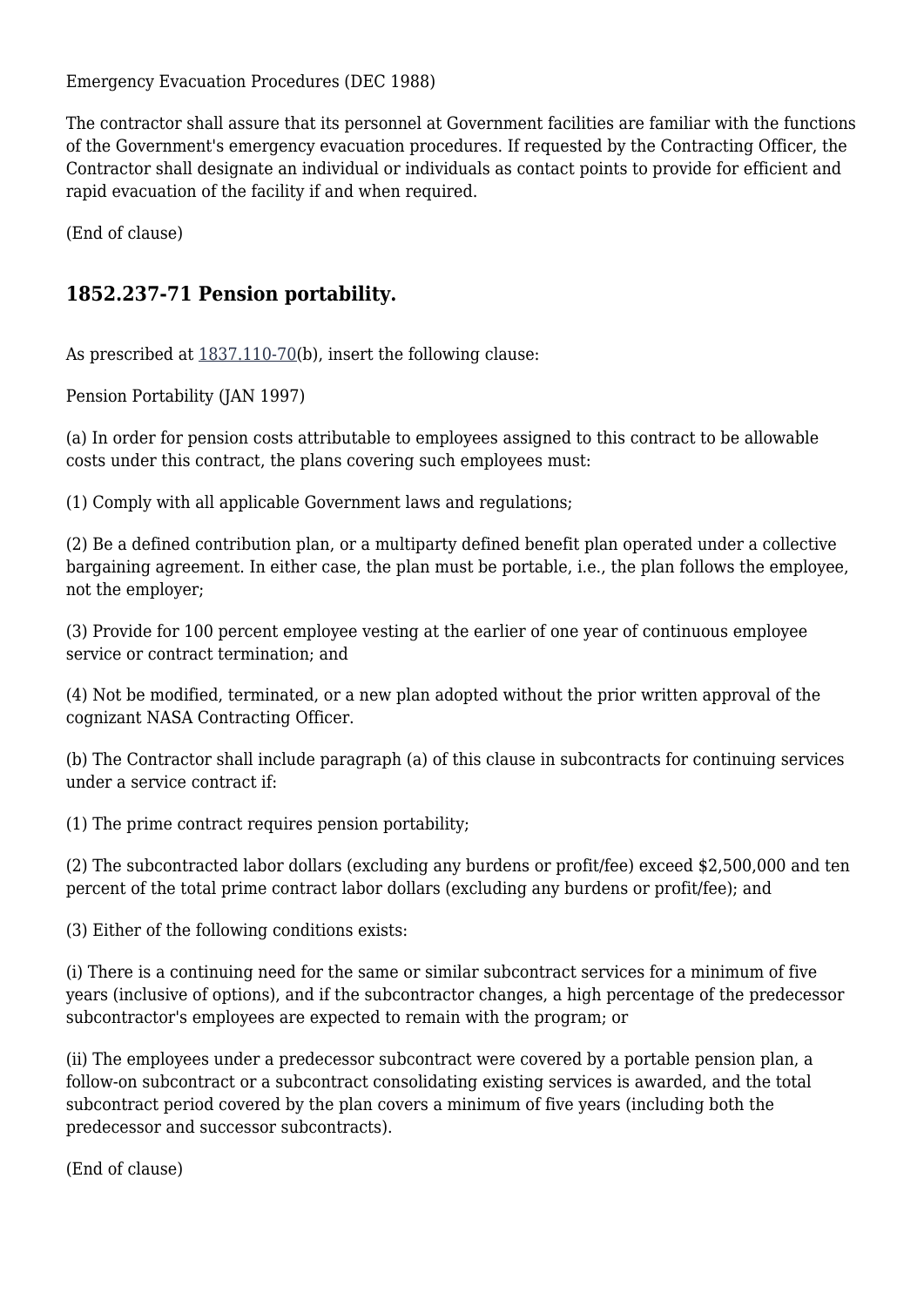## **1852.237-72 Access to Sensitive Information.**

As prescribed in [1837.203-72\(](https://login.acquisition.gov/%5Brp:link:nfs-part-1837%5D#Section_1837_203_72_T48_6042131214)a), insert the following clause:

Access to Sensitive Information (JUN 2005)

(a) As used in this clause, "sensitive information" refers to information that a contractor has developed at private expense, or that the Government has generated that qualifies for an exception to the Freedom of Information Act, which is not currently in the public domain, and which may embody trade secrets or commercial or financial information, and which may be sensitive or privileged.

(b) To assist NASA in accomplishing management activities and administrative functions, the Contractor shall provide the services specified elsewhere in this contract.

(c) If performing this contract entails access to sensitive information, as defined above, the Contractor agrees to -

(1) Utilize any sensitive information coming into its possession only for the purposes of performing the services specified in this contract, and not to improve its own competitive position in another procurement.

(2) Safeguard sensitive information coming into its possession from unauthorized use and disclosure.

(3) Allow access to sensitive information only to those employees that need it to perform services under this contract.

(4) Preclude access and disclosure of sensitive information to persons and entities outside of the Contractor's organization.

(5) Train employees who may require access to sensitive information about their obligations to utilize it only to perform the services specified in this contract and to safeguard it from unauthorized use and disclosure.

(6) Obtain a written affirmation from each employee that he/she has received and will comply with training on the authorized uses and mandatory protections of sensitive information needed in performing this contract.

(7) Administer a monitoring process to ensure that employees comply with all reasonable security procedures, report any breaches to the Contracting Officer, and implement any necessary corrective actions.

(d) The Contractor will comply with all procedures and obligations specified in its Organizational Conflicts of Interest Avoidance Plan, which this contract incorporates as a compliance document.

(e) The nature of the work on this contract may subject the Contractor and its employees to a variety of laws and regulations relating to ethics, conflicts of interest, corruption, and other criminal or civil matters relating to the award and administration of government contracts. Recognizing that this contract establishes a high standard of accountability and trust, the Government will carefully review the Contractor's performance in relation to the mandates and restrictions found in these laws and regulations. Unauthorized uses or disclosures of sensitive information may result in termination of this contract for default, or in debarment of the Contractor for serious misconduct affecting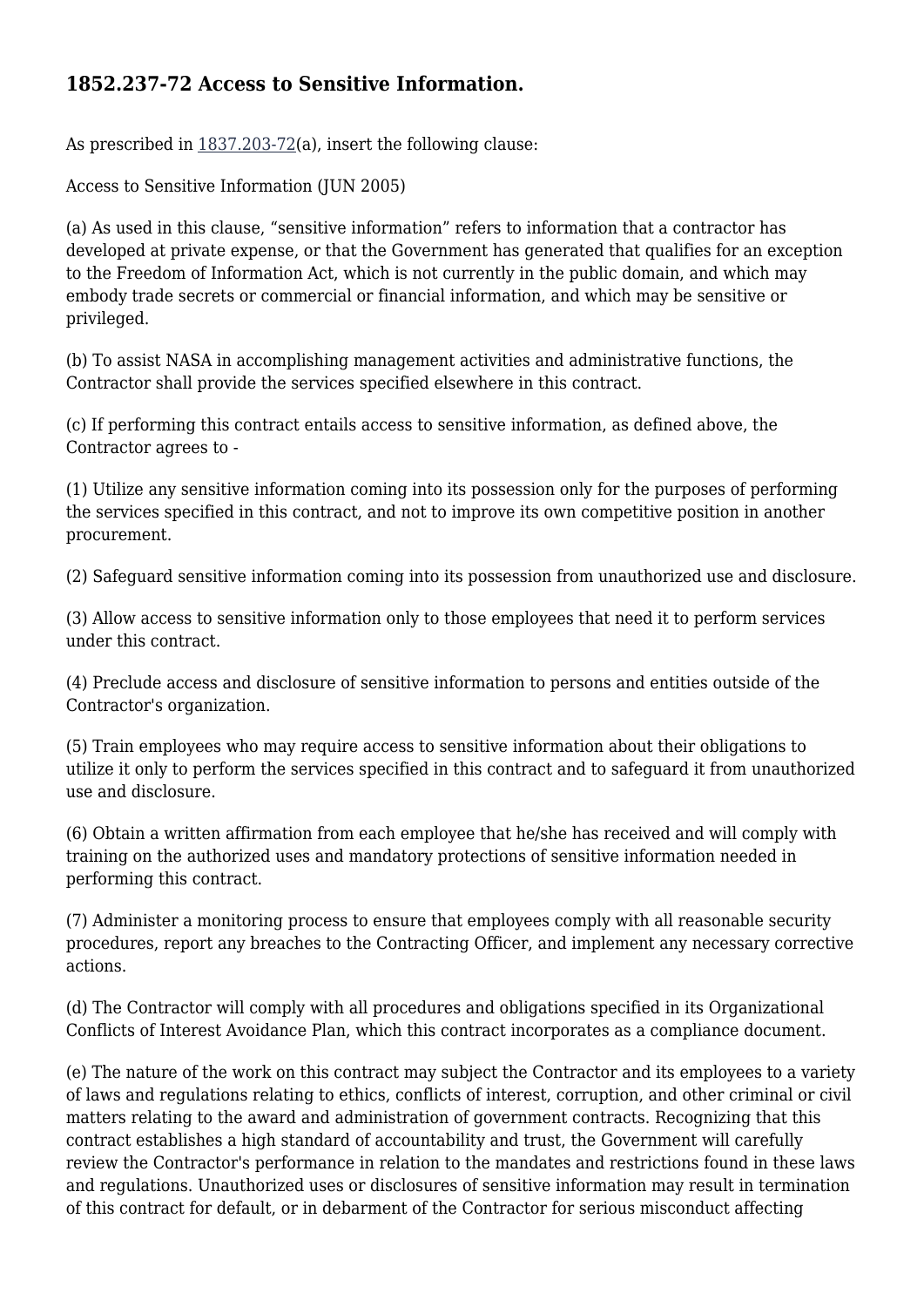present responsibility as a government contractor.

(f) The Contractor shall include the substance of this clause, including this paragraph (f), suitably modified to reflect the relationship of the parties, in all subcontracts that may involve access to sensitive information.

(End of clause)

# **1852.237-73 Release of Sensitive Information.**

As prescribed in  $1837.203-72(b)$  $1837.203-72(b)$ , insert the following clause:

Release of Sensitive Information (JUN 2005)

(a) As used in this clause, "sensitive information" refers to information, not currently in the public domain, that the Contractor has developed at private expense, that may embody trade secrets or commercial or financial information, and that may be sensitive or privileged.

(b) In accomplishing management activities and administrative functions, NASA relies heavily on the support of various service providers. To support NASA activities and functions, these service providers, as well as their subcontractors and their individual employees, may need access to sensitive information submitted by the Contractor under this contract. By submitting this proposal or performing this contract, the Contractor agrees that NASA may release to its service providers, their subcontractors, and their individual employees, sensitive information submitted during the course of this procurement, subject to the enumerated protections mandated by the clause at [1852.237-72](https://login.acquisition.gov/%5Brp:link:nfs-part-1852%5D#Section_1852_237_72_T48_604234411106), Access to Sensitive Information.

(c)

(1) The Contractor shall identify any sensitive information submitted in support of this proposal or in performing this contract. For purposes of identifying sensitive information, the Contractor may, in addition to any other notice or legend otherwise required, use a notice similar to the following:

Mark the title page with the following legend:

This proposal or document includes sensitive information that NASA shall not disclose outside the Agency and its service providers that support management activities and administrative functions. To gain access to this sensitive information, a service provider's contract must contain the clause at NFS [1852.237-72](https://login.acquisition.gov/%5Brp:link:nfs-part-1852%5D#Section_1852_237_72_T48_604234411106), Access to Sensitive Information. Consistent with this clause, the service provider shall not duplicate, use, or disclose the information in whole or in part for any purpose other than to perform the services specified in its contract. This restriction does not limit the Government's right to use this information if it is obtained from another source without restriction. The information subject to this restriction is contained in pages [insert page numbers or other identification of pages].

Mark each page of sensitive information the Contractor wishes to restrict with the following legend:

Use or disclosure of sensitive information contained on this page is subject to the restriction on the title page of this proposal or document.

(2) The Contracting Officer shall evaluate the facts supporting any claim that particular information is "sensitive." This evaluation shall consider the time and resources necessary to protect the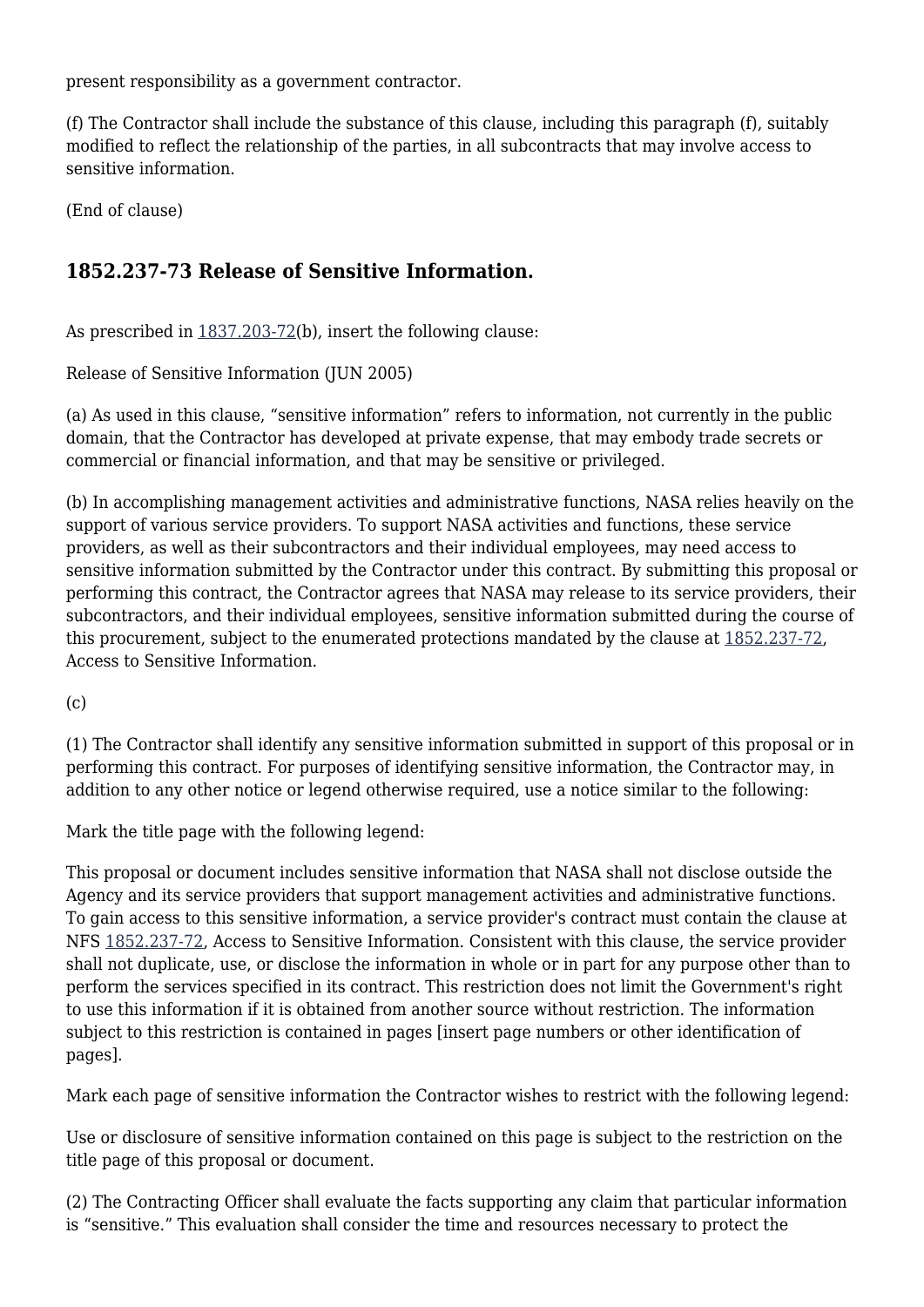information in accordance with the detailed safeguards mandated by the clause at [1852.237-72](https://login.acquisition.gov/%5Brp:link:nfs-part-1852%5D#Section_1852_237_72_T48_604234411106), Access to Sensitive Information. However, unless the Contracting Officer decides, with the advice of Center counsel, that reasonable grounds exist to challenge the Contractor's claim that particular information is sensitive, NASA and its service providers and their employees shall comply with all of the safeguards contained in paragraph (d) of this clause.

(d) To receive access to sensitive information needed to assist NASA in accomplishing management activities and administrative functions, the service provider must be operating under a contract that contains the clause at [1852.237-72,](https://login.acquisition.gov/%5Brp:link:nfs-part-1852%5D#Section_1852_237_72_T48_604234411106) Access to Sensitive Information. This clause obligates the service provider to do the following:

(1) Comply with all specified procedures and obligations, including the Organizational Conflicts of Interest Avoidance Plan, which the contract has incorporated as a compliance document.

(2) Utilize any sensitive information coming into its possession only for the purpose of performing the services specified in its contract.

(3) Safeguard sensitive information coming into its possession from unauthorized use and disclosure.

(4) Allow access to sensitive information only to those employees that need it to perform services under its contract.

(5) Preclude access and disclosure of sensitive information to persons and entities outside of the service provider's organization.

(6) Train employees who may require access to sensitive information about their obligations to utilize it only to perform the services specified in its contract and to safeguard it from unauthorized use and disclosure.

(7) Obtain a written affirmation from each employee that he/she has received and will comply with training on the authorized uses and mandatory protections of sensitive information needed in performing this contract.

(8) Administer a monitoring process to ensure that employees comply with all reasonable security procedures, report any breaches to the Contracting Officer, and implement any necessary corrective actions.

(e) When the service provider will have primary responsibility for operating an information technology system for NASA that contains sensitive information, the service provider's contract shall include the clause at [1852.204-76](https://login.acquisition.gov/%5Brp:link:nfs-part-1852%5D#Section_1852_204_76_T48_6042344114), Security Requirements for Unclassified Information Technology Resources. The Security Requirements clause requires the service provider to implement an Information Technology Security Plan to protect information processed, stored, or transmitted from unauthorized access, alteration, disclosure, or use. Service provider personnel requiring privileged access or limited privileged access to these information technology systems are subject to screening using the standard National Agency Check (NAC) forms appropriate to the level of risk for adverse impact to NASA missions. The Contracting Officer may allow the service provider to conduct its own screening, provided the service provider employs substantially equivalent screening procedures.

(f) This clause does not affect NASA's responsibilities under the Freedom of Information Act.

(g) The Contractor shall insert this clause, including this paragraph (g), suitably modified to reflect the relationship of the parties, in all subcontracts that may require the furnishing of sensitive information.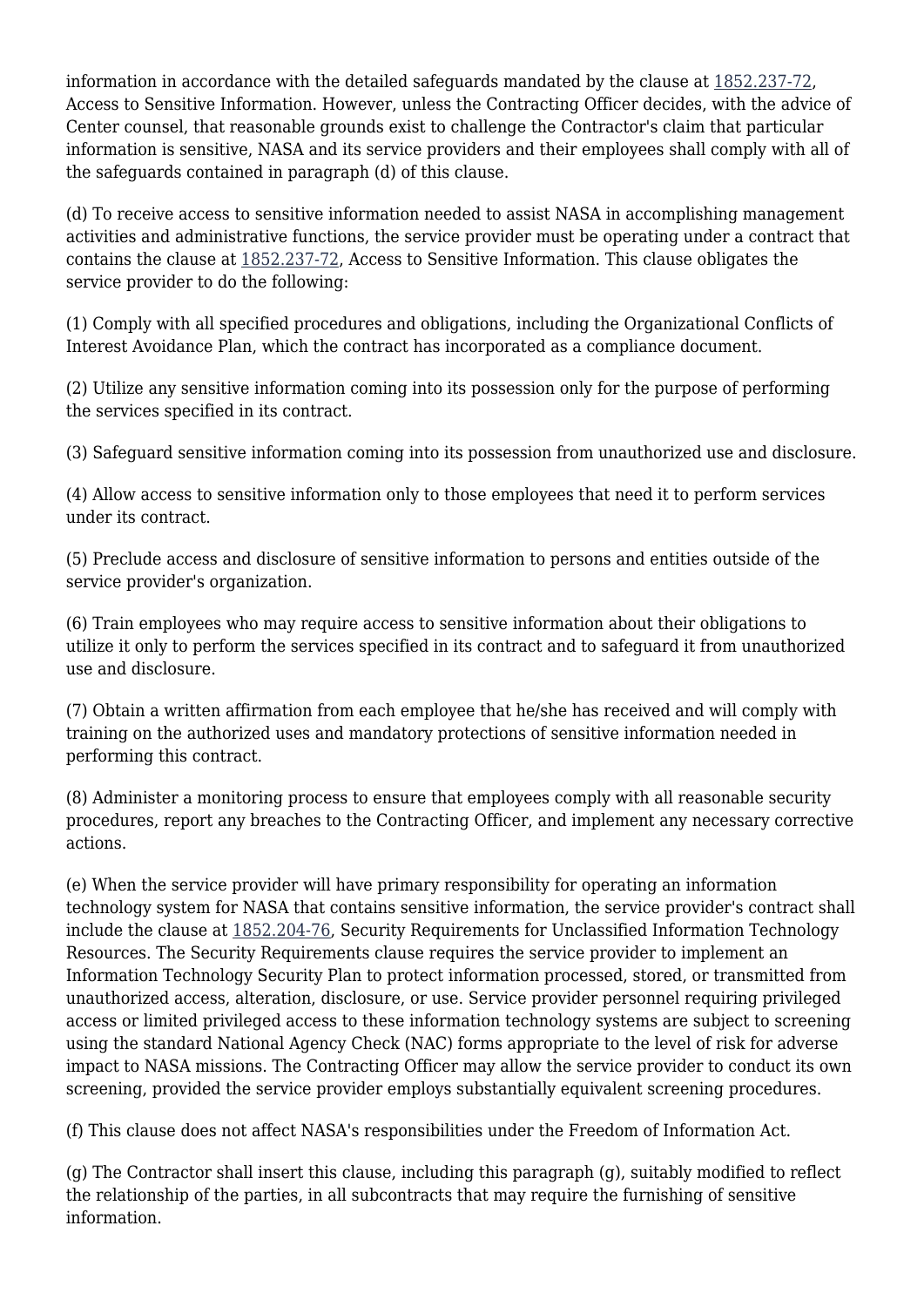(End of clause)

# **1852.239-70 Alternate delivery points.**

As prescribed in  $1839.107-70(a)(1)$  $1839.107-70(a)(1)$ , insert the following clause:

Alternate Delivery Points (NOV 1993)

(a) The first priority of this contract is to satisfy the anticipated requirements of (identify contracting activity). However, should the actual requirements of (contracting activity) be less than the maximum quantities/values specified in section B of this contract, (contracting activity) may order the remaining available quantities/values to satisfy the requirements of other installations. The other installations at which delivery may be required are:

(List installations and their locations)

(b) The prices of the deliverables in section B are F.O.B. destination to \_\_ (contracting activity). If delivery to an alternate location is ordered, an equitable adjustment may be negotiated to recognize any variances in transportation costs associated with delivery to that alternate location.

(End of clause)

*Alternate I* (NOV 1993). As prescribed in [1839.107-70](https://login.acquisition.gov/%5Brp:link:nfs-part-1839%5D#Section_1839_107_70_T48_6042132112)(a)(2), delete paragraph (b) and substitute the following:

(b) The prices of the deliverables in section B are F.O.B. origin with delivery to NASA via Government bill of lading (GBL). If delivery to an alternate location is ordered, the same delivery procedures will be used and no equitable adjustment to any price, term, or condition of this contract will be made as a result of such order.

(End of clause)

# **1852.241-70 [Reserved]**

#### **1852.242-71 Travel outside of the United States.**

As prescribed in [1842.7002](https://login.acquisition.gov/%5Brp:link:nfs-part-1842%5D#Section_1842_7002_T48_6042235112), insert the following clause:

Travel Outside of the United States (DEC 1988)

(a) The Contracting Officer must authorize in advance and in writing travel to locations outside of the United States by Contractor employees that is to be charged as a cost to this contract. This approval may be granted when the travel is necessary to the efforts required under the contract and it is otherwise in the best interest of NASA.

(b) The Contractor shall submit requests to the Contracting Officer at least 30 days in advance of the start of the travel.

(c) The Contractor shall submit a travel report at the conclusion of the travel. The Contracting Officer's approval of the travel will specify the required contents and distribution of the travel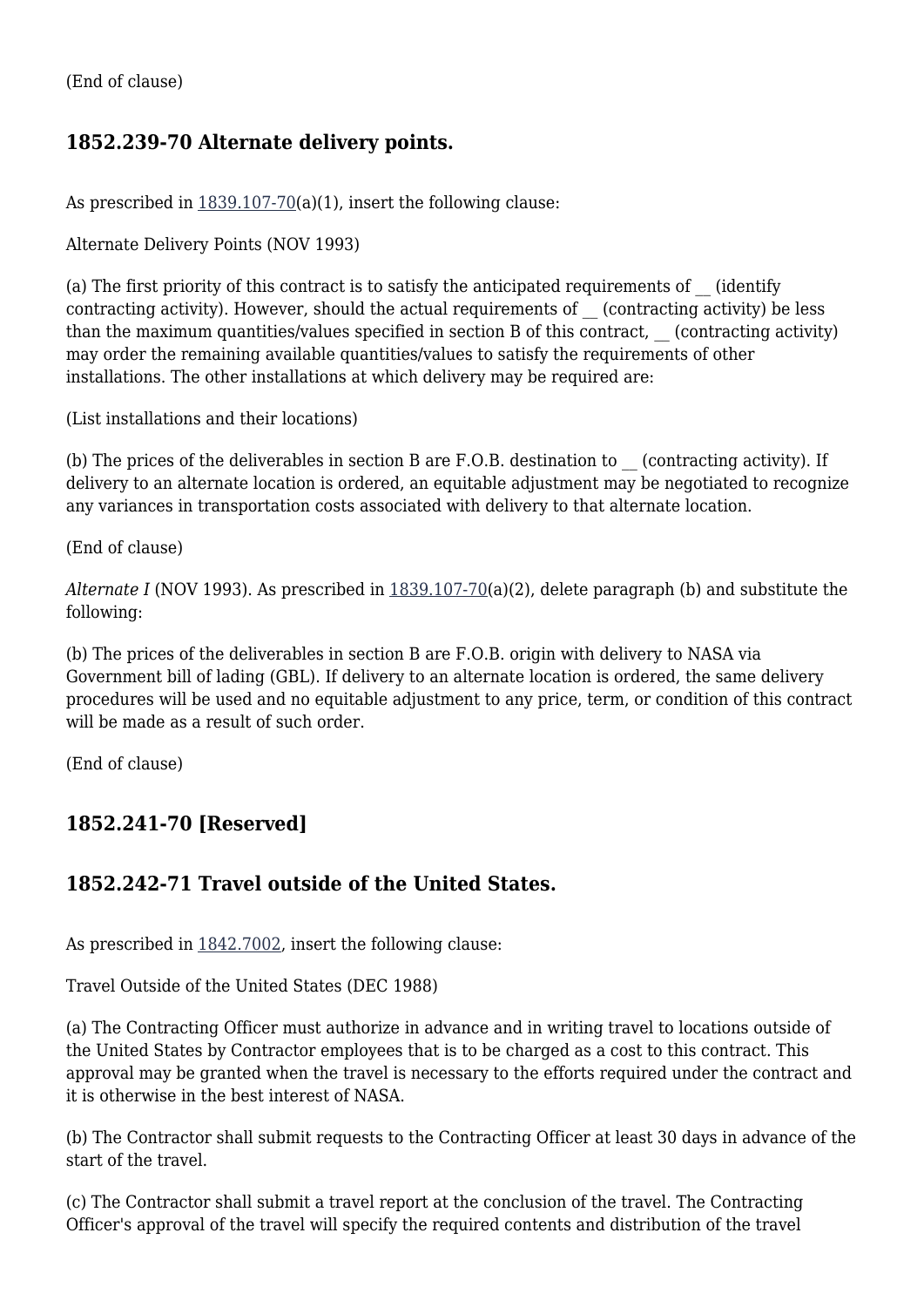report.

(End of clause)

# **1852.242-72 Denied Access to NASA Facilities.**

As prescribed in [1842.7001](https://login.acquisition.gov/%5Brp:link:nfs-part-1842%5D#Section_1842_7001_T48_6042235111), insert the following clause:

Denied Access to NASA Facilities (OCT 2015)

(a)

(1) The performance of this contract requires contractor employees of the prime contractor or any subcontractor, affiliate, partner, joint venture, or team member with which the contractor is associated, including consultants engaged by any of these entities, to have access to, physical entry into, and to the extent authorized, mobility within, a NASA facility.

(2) NASA may close and or deny contractor access to a NASA facility for a portion of a business day or longer due to any one of the following events:

(i) Federal public holidays for federal employees in accordance with 5 U.S.C. 6103.

(ii) Fires, floods, earthquakes, unusually severe weather to include snow storms, tornadoes and hurricanes.

- (iii) Occupational safety or health hazards.
- (iv) Non-appropriation of funds by Congress.
- (v) Any other reason.

(3) In such events, the contractor employees may be denied access to a NASA facility, in part or in whole, to perform work required by the contract. Contractor personnel already present at a NASA facility during such events may be required to leave the facility.

(b) In all instances where contractor employees are denied access or required to vacate a NASA facility, in part or in whole, the contractor shall be responsible to ensure contractor personnel working under the contract comply. If the circumstances permit, the contracting officer will provide direction to the contractor, which could include continuing on-site performance during the NASA facility closure period. In the absence of such direction, the contractor shall exercise sound judgment to minimize unnecessary contract costs and performance impacts by, for example, performing required work off-site if possible or reassigning personnel to other activities if appropriate.

(c) The contractor shall be responsible for monitoring the local radio, television stations, NASA Web sites, other communications channels, for example contracting officer notification, that the NASA facility is accessible. Once accessible the contractor shall resume contract performance as required by the contract.

(d) For the period that NASA facilities were not accessible to contractor employees, the contracting officer may -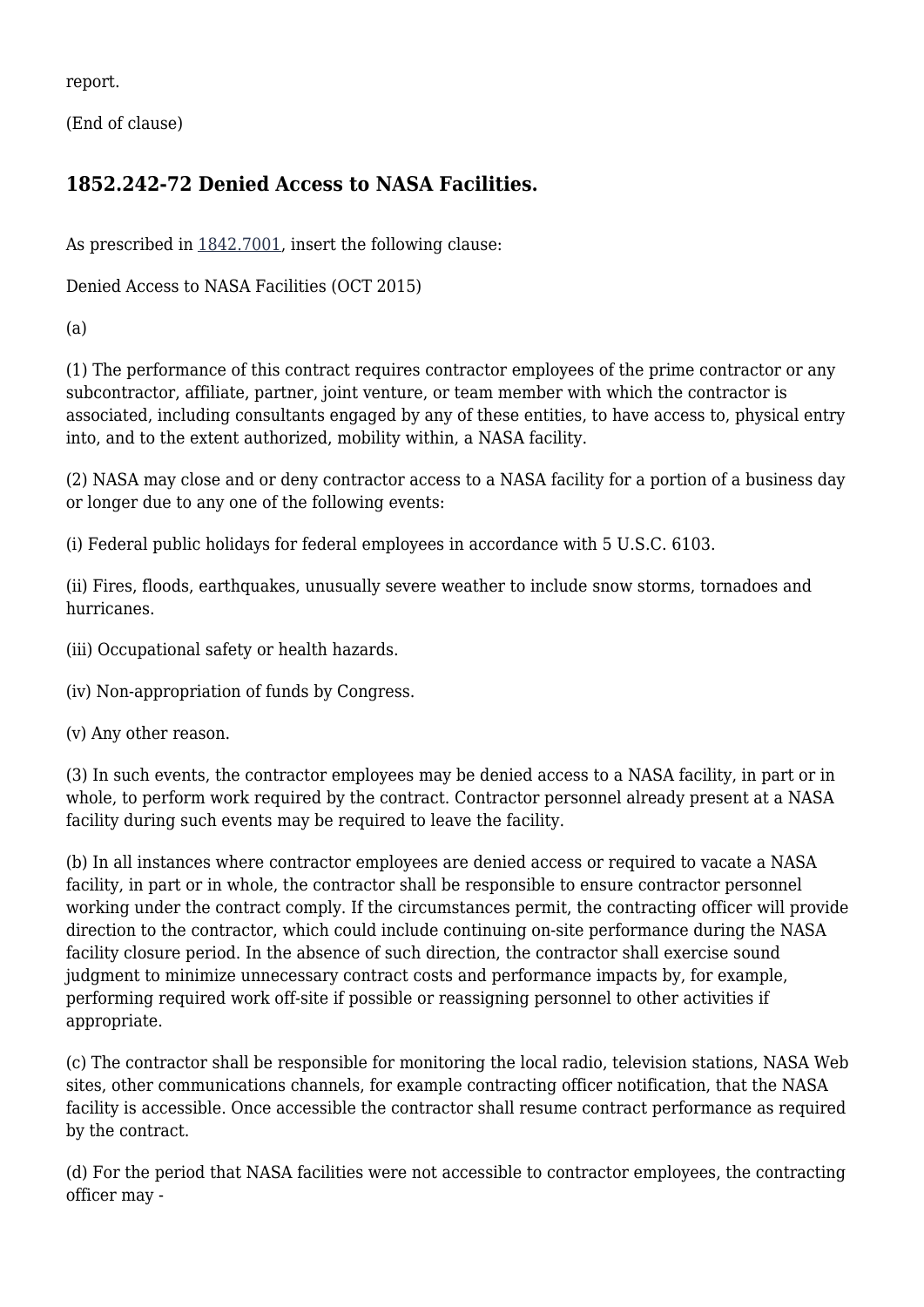(1) Adjust the contract performance or delivery schedule for a period equivalent to the period the NASA facility was not accessible;

(2) Forego the work;

(3) Reschedule the work by mutual agreement of the parties; or

(4) Consider properly documented requests for equitable adjustment, claim, or any other remedy pursuant to the terms and conditions of the contract.

(e) Notification procedures of a NASA facility closure, including contractor denial of access, as follows:

(1) The contractor shall be responsible for monitoring the local radio, television stations, NASA Web sites, other communications channels, for example contracting officer notification, for announcement of a NASA facility closure to include denial of access to the NASA facility. The contractor shall be responsible for notification of its employees of the NASA facility closure to include denial of access to the NASA facility. The dismissal of NASA employees in accordance with statute and regulations providing for such dismissals shall not, in itself, equate to a NASA facility closure in which contractor employees are denied access. Moreover, the leave status of NASA employees shall not be conveyed or imputed to contractor personnel. Accordingly, unless a NASA facility is closed and the contractor is denied access to the facility, the contractor shall continue performance in accordance with the contract.

(2) NASA's Emergency Notification System (ENS). ENS is a NASA-wide Emergency Notification and Accountability System that provides NASA the ability to send messages, both Agency-related and/or Center-related, in the event of an emergency or emerging situation at a NASA facility. Notification is provided via multiple communication devices, *e.g.* Email, text, cellular, home/office numbers. The ENS provides the capability to respond to notifications and provide the safety status. Contractor employees may register for these notifications at the ENS Web site: *<http://www.hq.nasa.gov/office/ops/nasaonly/ENSinformation.html>.*

(End of clause)

# **1852.242-73 NASA contractor financial management reporting.**

As prescribed in [1842.7202](https://login.acquisition.gov/%5Brp:link:nfs-part-1842%5D#Section_1842_7202_T48_6042235312), insert the following clause:

#### NASA Contractor Financial Management Reporting (NOV 2004)

(a) The Contractor shall submit NASA Contractor Financial Management Reports on NASA Forms 533 in accordance with the instructions in NASA Procedures and Guidelines (NPR) 9501.2, NASA Contractor Financial Management Reporting, and on the reverse side of the forms, as supplemented in the Schedule of this contract. The detailed reporting categories to be used, which shall correlate with technical and schedule reporting, shall be set forth in the Schedule. Contractor implementation of reporting requirements under this clause shall include NASA approval of the definitions of the content of each reporting category and give due regard to the Contractor's established financial management information system.

(b) Lower level detail used by the Contractor for its own management purposes to validate information provided to NASA shall be compatible with NASA requirements.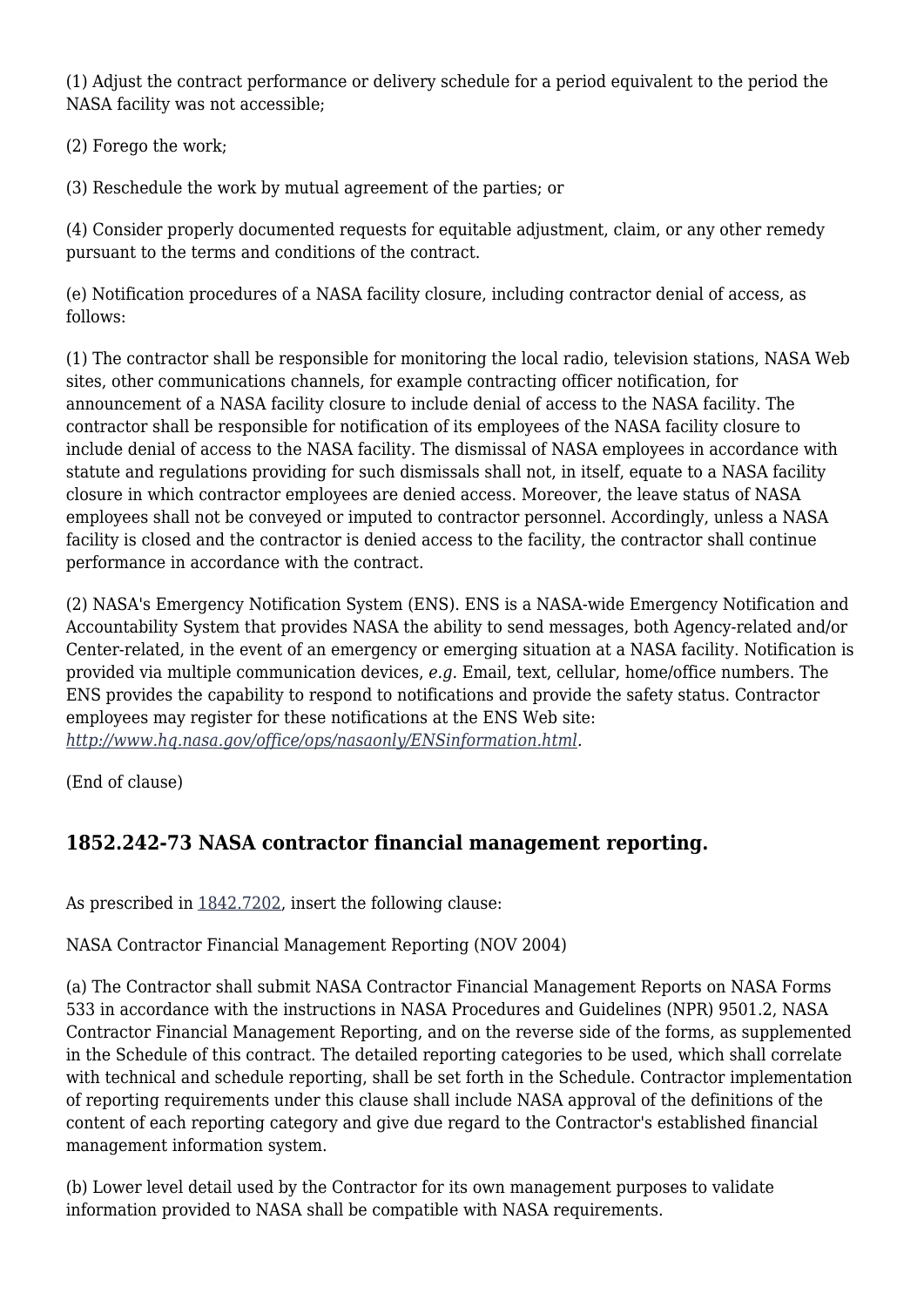(c) Reports shall be submitted in the number of copies, at the time, and in the manner set forth in the Schedule or as designated in writing by the Contractor Officer. Upon completion and acceptance by NASA of all contract line items, the Contracting Officer may direct the Contractor to submit Form 533 reports on a quarterly basis only, report only when changes in actual cost incur, or suspend reporting altogether.

(d) The Contractor shall ensure that its Form 533 reports include accurate subcontractor cost data, in the proper reporting categories, for the reporting period.

(e) If during the performance of this contract NASA requires a change in the information or reporting requirements specified in the Schedule, or as provided for in paragraph (a) or (c) of this clause, the Contracting Officer shall effect that change in accordance with the Changes clause of this contract.

(End of clause)

## **1852.242-78 Emergency Medical Services and Evacuation.**

As prescribed in [1842.7003](https://login.acquisition.gov/%5Brp:link:nfs-part-1842%5D#Section_1842_7003_T48_6042235113), insert the following clause:

Emergency Medical Services and Evacuation (APR 2001)

The Contractor shall, at its own expense, be responsible for making all arrangements for emergency medical services and evacuation, if required, for its employees while performing work under this contract outside the United States or in remote locations in the United States. If necessary to deal with certain emergencies, the Contractor may request the Government to provide medical or evacuation services. If the Government provides such services, the Contractor shall reimburse the Government for the costs incurred.

(End of clause)

# **1852.243-70--1852.243-71 [Reserved]**

#### **1852.243-72 Equitable adjustments.**

As prescribed in [1843.205-70,](https://login.acquisition.gov/%5Brp:link:nfs-part-1843%5D#Section_1843_205_70_T48_6042236112) insert the following clause.

Equitable Adjustments (APR 1998)

(a) The provisions of all other clauses contained in this contract which provide for an equitable adjustment, including those clauses incorporated by reference with the exception of the "Suspension of Work" clause (FAR 52.242-14), are supplemented as follows:

Upon written request, the Contractor shall submit a proposal for review by the Government. The proposal shall be submitted to the contracting officer within the time limit indicated in the request or any extension thereto subsequently granted. The proposal shall provide an itemized breakdown of all increases and decreases in the contract for the Contractor and each subcontractor in at least the following detail: material quantities and costs; direct labor hours and rates for each trade; the associated FICA, FUTA, SUTA, and Workmen's Compensation Insurance; and equipment hours and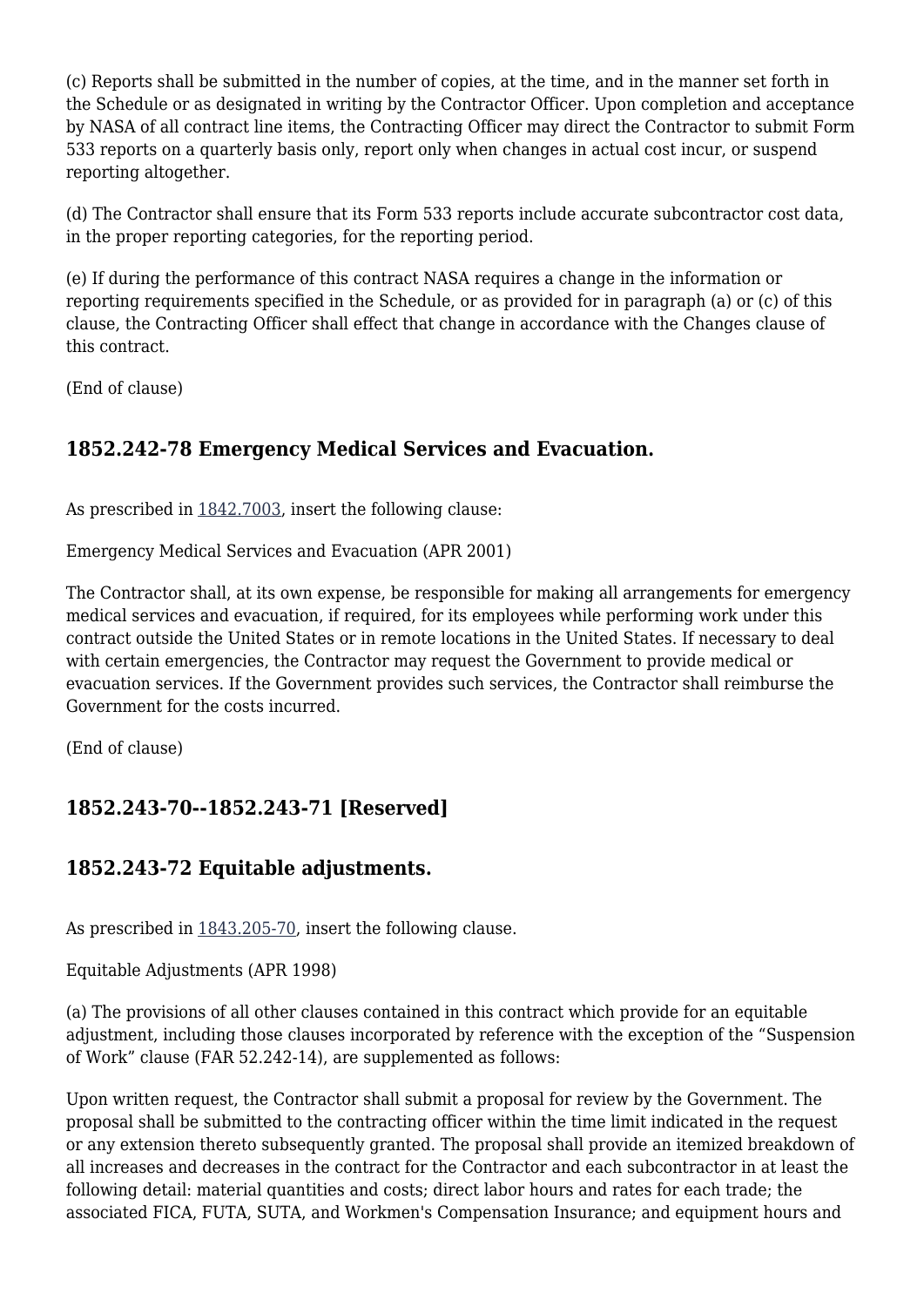rates.

(b) The overhead percentage cited below shall be considered to include all indirect costs including, but not limited to, field and office supervisors and assistants, incidental job burdens, small tools, and general overhead allocations. "Commission" is defined as profit on work performed by others. The percentages for overhead, profit, and commission are negotiable according to the nature, extent, and complexity of the work involved, but in no case shall they exceed the following ceilings:

|                                                                                   | <b>Overhead</b><br>(percent) | <b>Profit</b><br>(percent) | <b>Commission</b> |
|-----------------------------------------------------------------------------------|------------------------------|----------------------------|-------------------|
| To Contractor on work performed by<br>other than its own forces                   |                              |                            | 10                |
| To first tier subcontractor on work<br>performed by its subcontractors            | $\overline{\phantom{0}}$     |                            | 10                |
| To Contractor and/or subcontractors<br>on work performed with their own<br>forces | 10                           | 10                         |                   |

(c) Not more than four percentages for overhead, profit, and commission shall be allowed regardless of the number of subcontractor tiers.

(d) The Contractor or subcontractor shall not be allowed overhead or commission on the overhead, profit, and/or commission received by its subcontractors.

(e) Equitable adjustments for deleted work shall include credits, limited to the same percentages for overhead, profit, and commission in paragraph (b) of this clause.

(f) On proposals covering both increases and decreases in the amount of the contract, the application of the overhead, profit, and commission shall be on the net change in direct costs for the Contractor or the subcontractor performing the work.

(g) After receipt of the Contractor's proposal, the contracting officer shall act within a reasonable period, provided that when the necessity to proceed with a change does not permit time to properly check the proposal, or in the event of a failure to reach an agreement on a proposal, the contracting officer may order the Contractor to proceed on the basis of the price being determined at the earliest practicable date. In such a case, the price shall not be more than the increase or less than the decrease proposed.

(End of clause)

#### **1852.243-73--1852.243-78 [Reserved]**

#### **1852.244-70 Geographic participation in the aerospace program.**

As prescribed in [1844.204-70,](https://login.acquisition.gov/%5Brp:link:nfs-part-1844%5D#Section_1844_204_70_T48_6042237112) insert the following clause: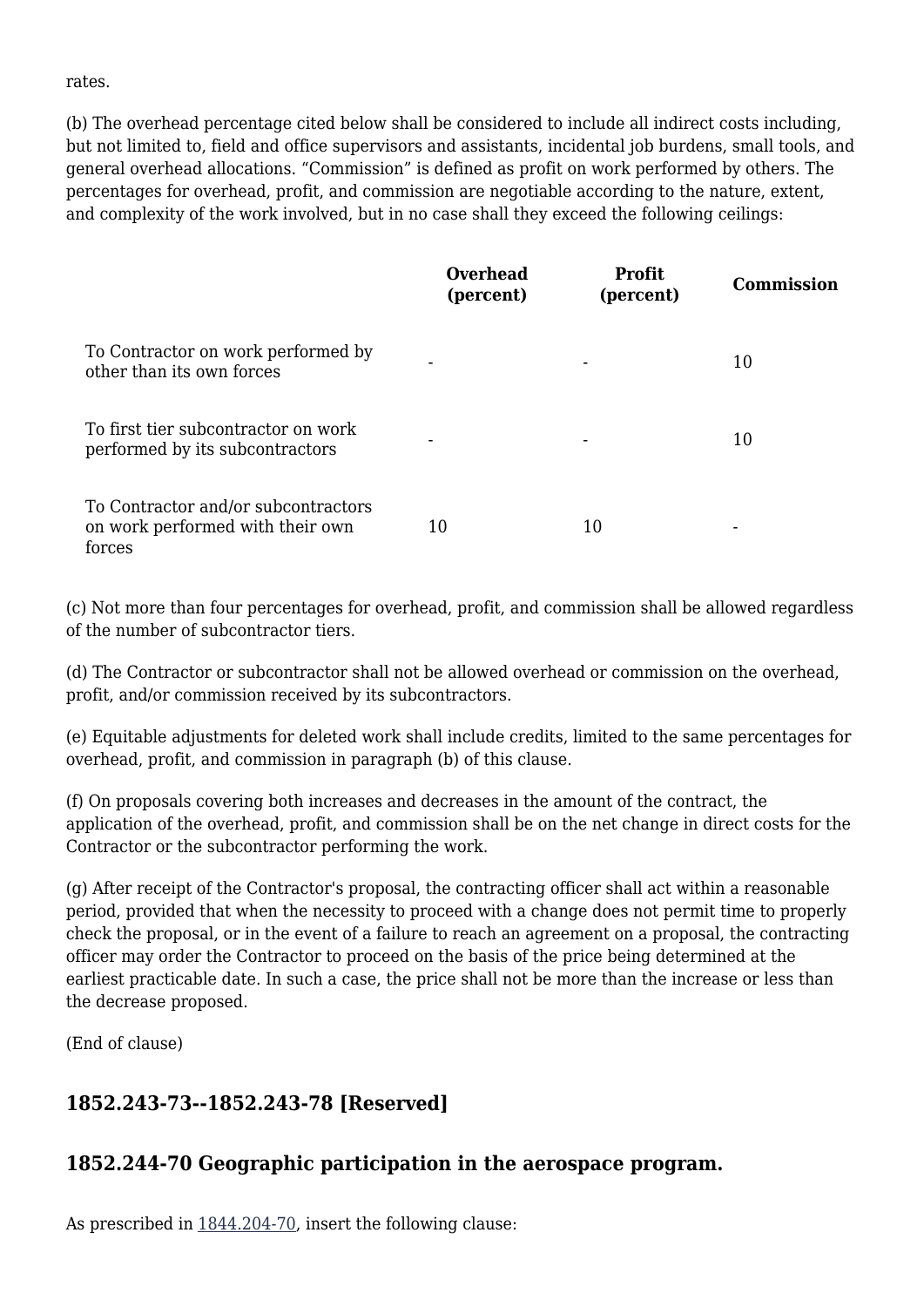Geographic Participation in the Aerospace Program (APR 1985)

(a) It is the policy of the National Aeronautics and Space Administration to advance a broad participation by all geographic regions in filling the scientific, technical, research and development, and other needs of the aerospace program.

(b) The Contractor agrees to use its best efforts to solicit subcontract sources on the broadest feasible geographic basis consistent with efficient contract performance and without impairment of program effectiveness or increase in program cost.

(c) The Contractor further agrees to insert this clause in all subcontracts of \$100,000 and over.

(End of clause)

# **1852.245-70 Contractor requests for Government-furnished property.**

As prescribed in  $1845.107-70(a)(1)$  $1845.107-70(a)(1)$ , insert the following clause:

Contractor Requests for Government-Furnished Property (AUG 2015)

(a) The Contractor shall provide all property required for the performance of this contract. The Contractor shall not acquire or construct items of property to which the Government will have title under the provisions of this contract without the Contracting Officer's written authorization. Property which will be acquired as a deliverable end item as material or as a component for incorporation into a deliverable end item is exempt from this requirement. Property approved as part of the contract award or specifically required within the statement of work is exempt from this requirement.

(b)

(1) In the event the Contractor is unable to provide the property necessary for performance, and the Contractor requests provision of property by the Government, the Contractor's request shall -

(i) Justify the need for the property;

(ii) Provide the reasons why contractor-owned property cannot be used;

(iii) Describe the property in sufficient detail to enable the Government to screen its inventories for available property or to otherwise acquire property, including applicable manufacturer, model, part, catalog, National Stock Number or other pertinent identifiers;

(iv) Combine requests for quantities of items with identical descriptions and estimated values when the estimated values do not exceed \$500,000 per unit; and

(v) Include only a single unit when the acquisition or construction value equals or exceeds \$500,000.

(2) Contracting Officer authorization is required for items the Contractor intends to manufacture as well as those it intends to purchase.

(3) The Contractor shall submit requests to the Contracting Officer no less than 30 days in advance of the date the Contractor would, should it receive authorization, acquire or begin fabrication of the item.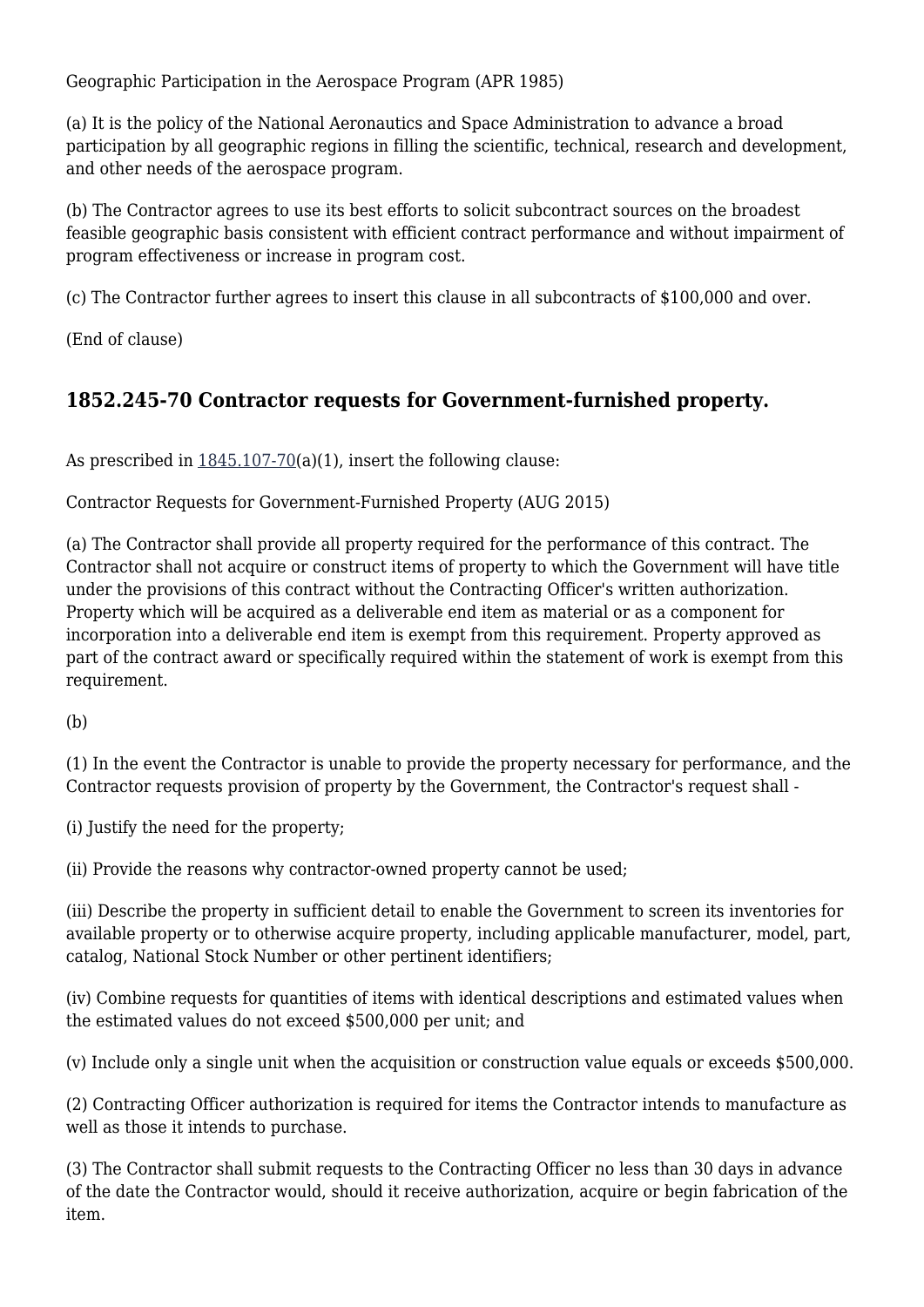(c) The Contractor shall maintain copies of Contracting Officer authorizations, appropriately crossreferenced to the individual property record, within its property management system.

(d) Property furnished from Government excess sources is provided as-is, where-is. The Government makes no warranty regarding its applicability for performance of the contract or its ability to operate. Failure of property obtained from Government excess sources under this clause is insufficient reason for submission of requests for equitable adjustments discussed in the clause at FAR 52.245-1, Government Property, as incorporated in this contract.

(End of clause)

*Alternate I* (AUG 2015) As prescribed in [1845.107-70\(](https://login.acquisition.gov/%5Brp:link:nfs-part-1845%5D#Section_1845_107_70_T48_6042238112)a)(2), add the following paragraph (e).

(e) In the event the Contracting Officer issues written authorization to provide property, the Contractor shall screen Government sources to determine the availability of property from Government inventory or excess property.

(1) The Contractor shall review NASA inventories and other authorized Federal excess sources for availability of items that meet the performance requirements of the requested property.

(i) If the Contractor determines that a suitable item is available from NASA supply inventory, it shall request the item using applicable Center procedures.

(ii) If the Contractor determines that an item within NASA or Federal excess is suitable, it shall contact the Center Industrial Property Officer to arrange for transfer of the item from the identified source to the Contractor.

(2) If the Contractor determines that the required property is not available from inventory or excess sources, the Contractor shall note the acquisition file with a list of sources reviewed and the findings regarding the lack of availability. If the required property is available, but unsuitable for use, the contractor shall document the rationale for rejection of available property. The Contractor shall retain appropriate cross-referenced documentary evidence of the outcome of those screening efforts as part of its property records system.

# **1852.245-71 Installation-accountable Government property.**

As prescribed in  $1845.107-70(b)(1)$  $1845.107-70(b)(1)$ , insert the following clause:

Installation-Accountable Government Property (JUN 2018)

(a) The Government property described in paragraph (c) of this clause may be made available to the Contractor on a no-charge basis for use in performance of this contract. This property shall be utilized only within the physical confines of the NASA installation that provided the property unless authorized by the Contracting Officer under (b)(1)(iv). Under this clause, the Government retains accountability for, and title to, the property, and the Contractor shall comply with the following:

NASA Procedural Requirements (NPR) 4100.1, NASA Materials Inventory Management Manual;

NASA Procedural Requirements (NPR) 4200.1, NASA Equipment Management Procedural Requirements;

NASA Procedural Requirement (NPR) 4300.1, NASA Personal Property Disposal Procedural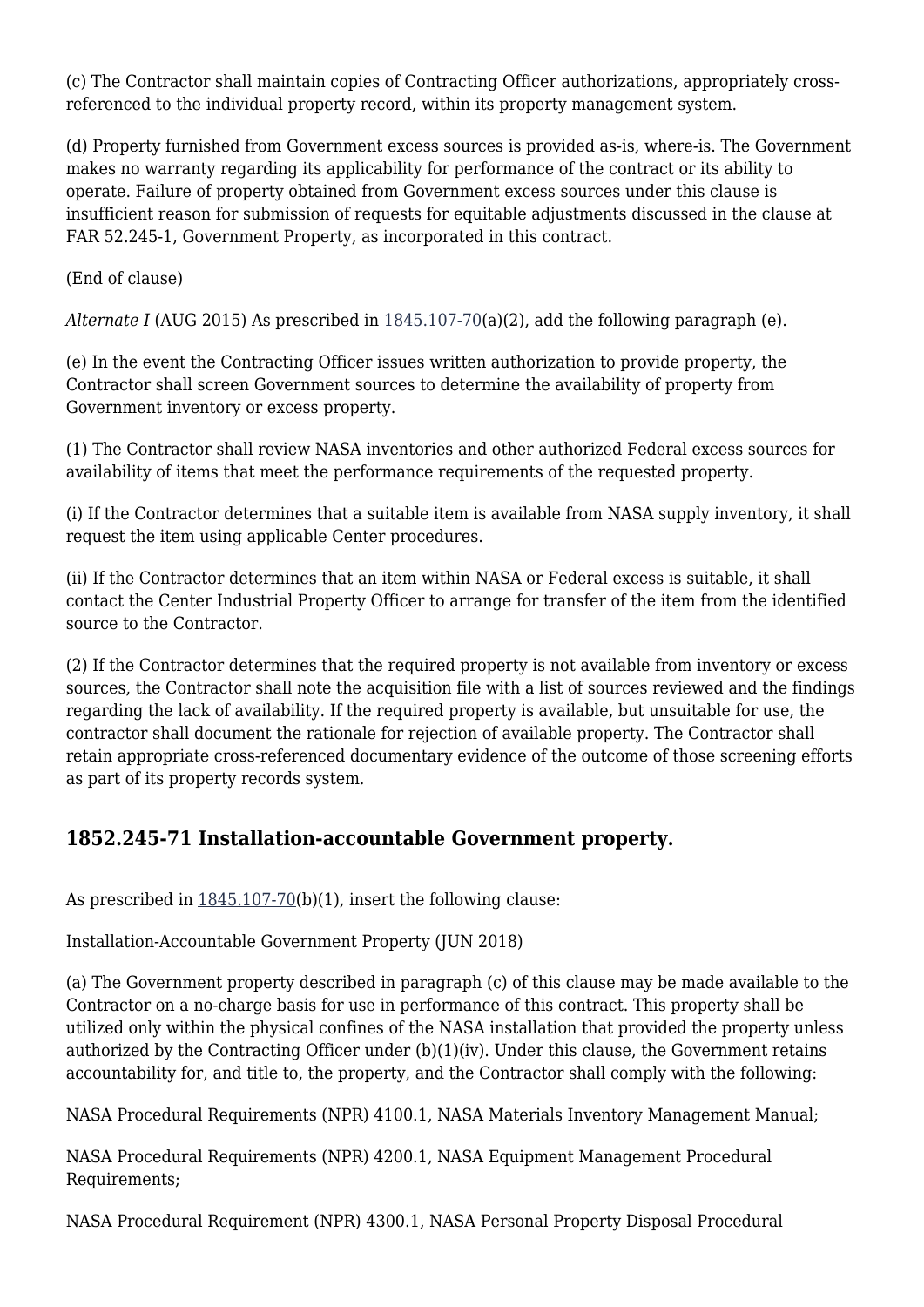Requirements;

[Insert any additional property management responsibilities.].

Property not recorded in NASA property systems must be managed in accordance with the requirements of the clause at FAR 52.245-1, as incorporated in this contract.

The Contractor shall establish and adhere to a system of written procedures to assure continued, effective management control and compliance with these user responsibilities. In accordance with FAR 52.245-1(h)(1) the contractor shall be liable for property lost, damaged, destroyed or stolen by the contractor or their employees when determined responsible by a NASA Property Survey Board, in accordance with the NASA guidance in this clause.

(b)

(1) The official accountable recordkeeping, financial control, and reporting of the property subject to this clause shall be retained by the Government and accomplished within NASA management information systems prescribed by the installation Supply and Equipment Management Officer (SEMO) and Financial Management Officer. If this contract provides for the Contractor to acquire property, title to which will vest in the Government, the following additional procedures apply:

(i) The Contractor's purchase order shall require the vendor to deliver the property to the installation central receiving area.

(ii) The Contractor shall furnish a copy of each purchase order, prior to delivery by the vendor, to the installation central receiving area.

(iii) The Contractor shall establish a record for Government titled property as required by FAR 52.245-1, as incorporated in this contract, and shall maintain that record until accountability is accepted by the Government.

(iv) Contractor use of Government property at an off-site location and off-site subcontractor use requires advance approval of the Contracting Officer and notification of the Industrial Property Officer. The property shall be considered Government furnished and the Contractor shall assume accountability and financial reporting responsibility. The Contractor shall establish records and property control procedures and maintain the property in accordance with the requirements of FAR 52.245-1, Government Property (as incorporated in this contract), until its return to the installation. NASA Procedural Requirements related to property loans shall not apply to offsite use of property by contractors.

(2) After transfer of accountability to the Government, the Contractor shall continue to maintain such internal records as are necessary to execute the user responsibilities identified in paragraph (a) of this clause and document the acquisition, billing, and disposition of the property. These records and supporting documentation shall be made available, upon request, to the SEMO and any other authorized representatives of the Contracting Officer.

(c) The following property and services are provided if checked:

(1) Office space, work area space, and utilities. Government telephones are available for official purposes only.

(2) Office furniture.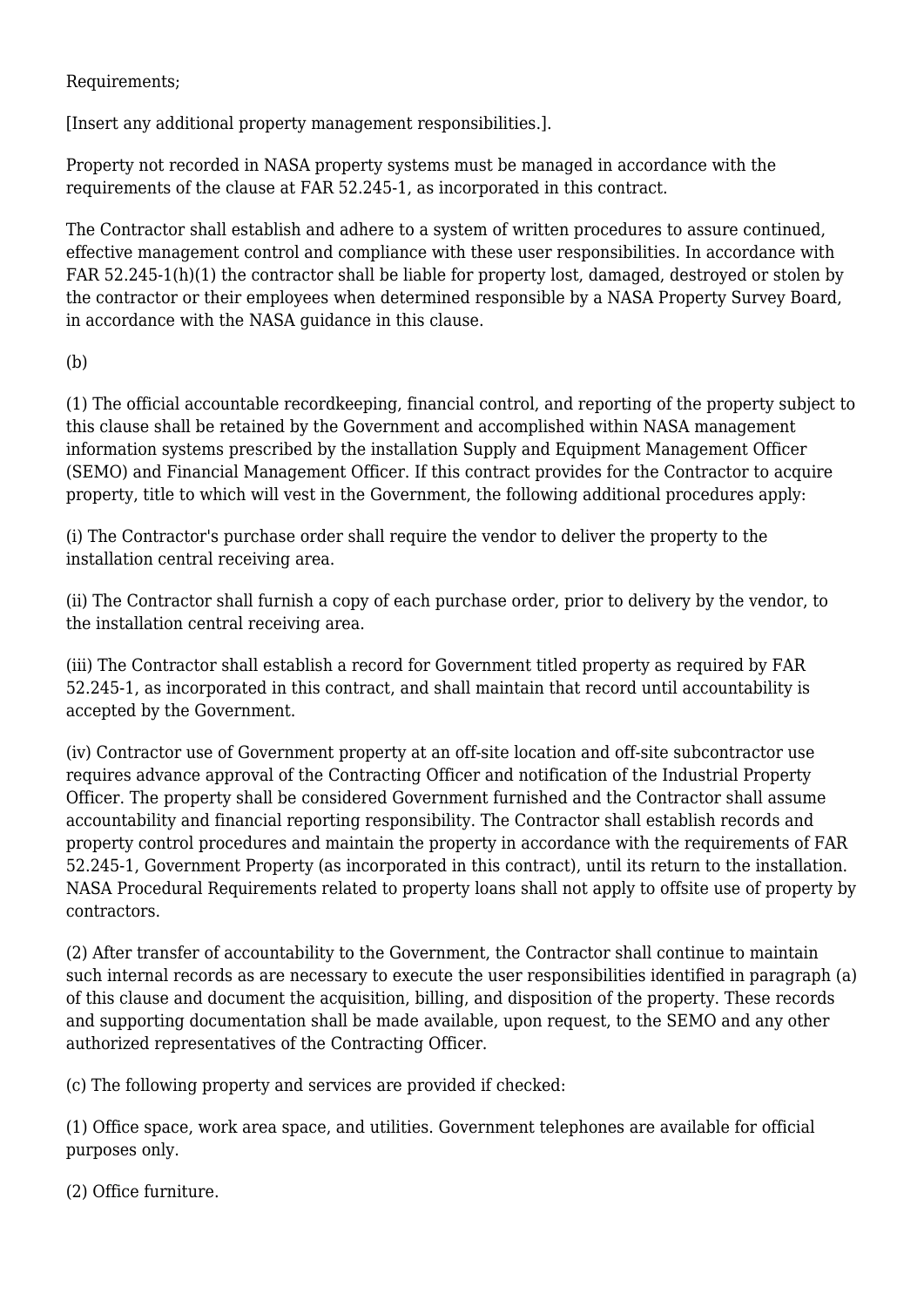(3) Property listed in [Insert attachment number or "not applicable" if no equipment is provided].

(i) If the Contractor acquires property, title to which vests in the Government pursuant to other provisions of this contract, this property also shall become accountable to the Government upon its entry into Government records.

(ii) The Contractor shall not bring to the installation for use under this contract any property owned or leased by the Contractor, or other property that the Contractor is accountable for under any other Government contract, without the Contracting Officer's prior written approval.

(4) Supplies from stores stock.

(5) Publications and blank forms stocked by the installation.

(6) Safety and fire protection for Contractor personnel and facilities.

(7) Installation service facilities: [Insert the name of the facilities or "none"].

(8) Medical treatment of a first-aid nature for Contractor personnel injuries or illnesses sustained during on-site duty.

(9) Cafeteria privileges for Contractor employees during normal operating hours.

(10) Building maintenance for facilities occupied by Contractor personnel.

(11) Moving and hauling for office moves, movement of large equipment, and delivery of supplies. Moving services may be provided on-site, as approved by the Contracting Officer.

(End of clause)

*Alternate I* (JAN 2011) As prescribed in [1845.107-70\(](https://login.acquisition.gov/%5Brp:link:nfs-part-1845%5D#Section_1845_107_70_T48_6042238112)b)(4), substitute the following for paragraph (b)(1)(i) of the basic clause:

(i) The Contractor shall not utilize the installation's central receiving facility for receipt of contractor-acquired property. However, the Contractor shall provide listings suitable for establishing accountable records of all such property received, on a monthly basis, to the SEMO.

#### **1852.245-72 Liability for Government property furnished for repair or other services.**

As prescribed in  $1845.107-70(c)$  $1845.107-70(c)$ , insert the following clause:

Liability for Government Property Furnished for Repair or Other Services (JAN 2011)

(a) This clause shall govern with respect to any Government property furnished to the Contractor for repair or other services that is to be returned to the Government. Such property, hereinafter referred to as "Government property furnished for servicing," shall not be subject to FAR 52.245-1, Government Property.

(b) The official accountable recordkeeping and financial control and reporting of the property subject to this clause shall be retained by the Government. The Contractor shall maintain adequate records and procedures to ensure that the Government property furnished for servicing can be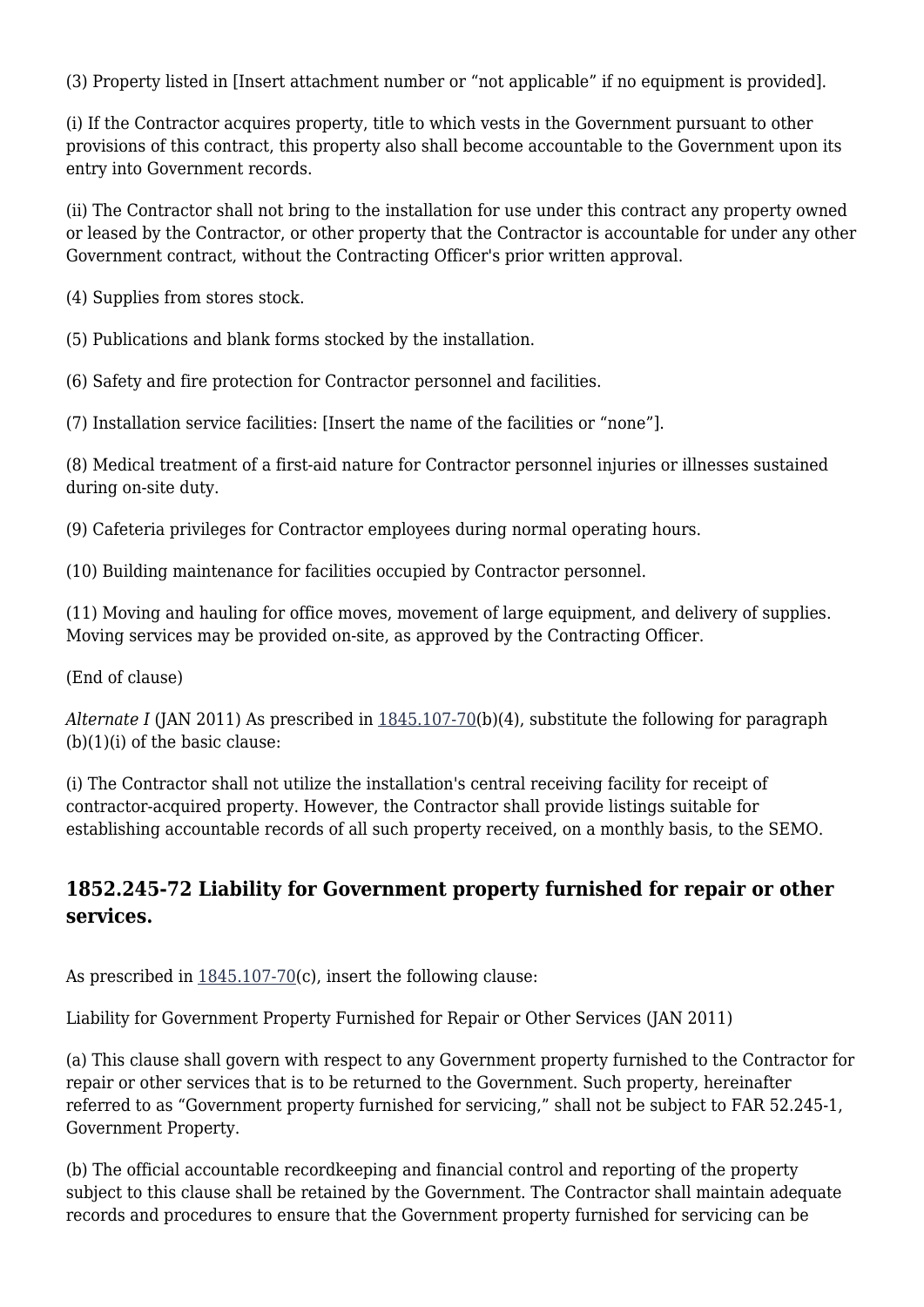readily accounted for and identified at all times while in its custody or possession or in the custody or possession of any subcontractor.

(c) The Contractor shall be liable for any loss, damage, or destruction of the Government property furnished for servicing when caused by the Contractor's failure to exercise such care and diligence as a reasonable prudent owner of similar property would exercise under similar circumstances. The Contractor shall not be liable for loss, damage, or destruction of Government property furnished for servicing resulting from any other cause except to the extent that the loss, damage, or destruction is covered by insurance (including self-insurance funds or reserves).

(d) The Contractor shall hold the Government harmless and shall indemnify the Government against all claims for injury to persons or damage to property of the Contractor or others arising from the Contractor's possession or use of the Government property furnished for servicing or arising from the presence of that property on the Contractor's premises or property.

(End of clause)

# **1852.245-73 Financial reporting of NASA property in the custody of contractors.**

As prescribed in  $1845.107-70(d)$  $1845.107-70(d)$ , insert the following clause:

Financial Reporting of NASA Property in the Custody of Contractors (JAN 2017)

(a) The Contractor shall submit annually a NASA Form (NF) 1018, NASA Property in the Custody of Contractors, in accordance with this clause, the instructions on the form and NFS subpart [1845.71](https://login.acquisition.gov/%5Brp:link:nfs-part-1845%5D#Subpart_1845_71_T48_60422386), and any supplemental instructions for the current reporting period issued by NASA.

(b)

(1) Subcontractor use of NF 1018 is not required by this clause; however, the Contractor shall include data on property in the possession of subcontractors in the annual NF 1018.

(2) The Contractor shall mail the original signed NF 1018 directly to the cognizant NASA Center Industrial Property Officer and a copy to the cognizant NASA Center Deputy Chief Financial Officer, Finance, unless the Contractor uses the NF 1018 Electronic Submission System (NESS) for report preparation and submission.

(3) One copy shall be submitted (through the Department of Defense (DOD) Property Administrator if contract administration has been delegated to DOD) to the following address: [Insert name and address of appropriate NASA Center office.], unless the Contractor uses the NF 1018 Electronic Submission System (NESS) for report preparation and submission.

(c)

(1) The annual reporting period shall be from October 1 of each year through September 30 of the following year. The report shall be submitted in time to be received by October 31st. The information contained in these reports is entered into the NASA accounting system to reflect current asset values for agency financial statement purposes. Therefore, it is essential that required reports be received no later than October 31st.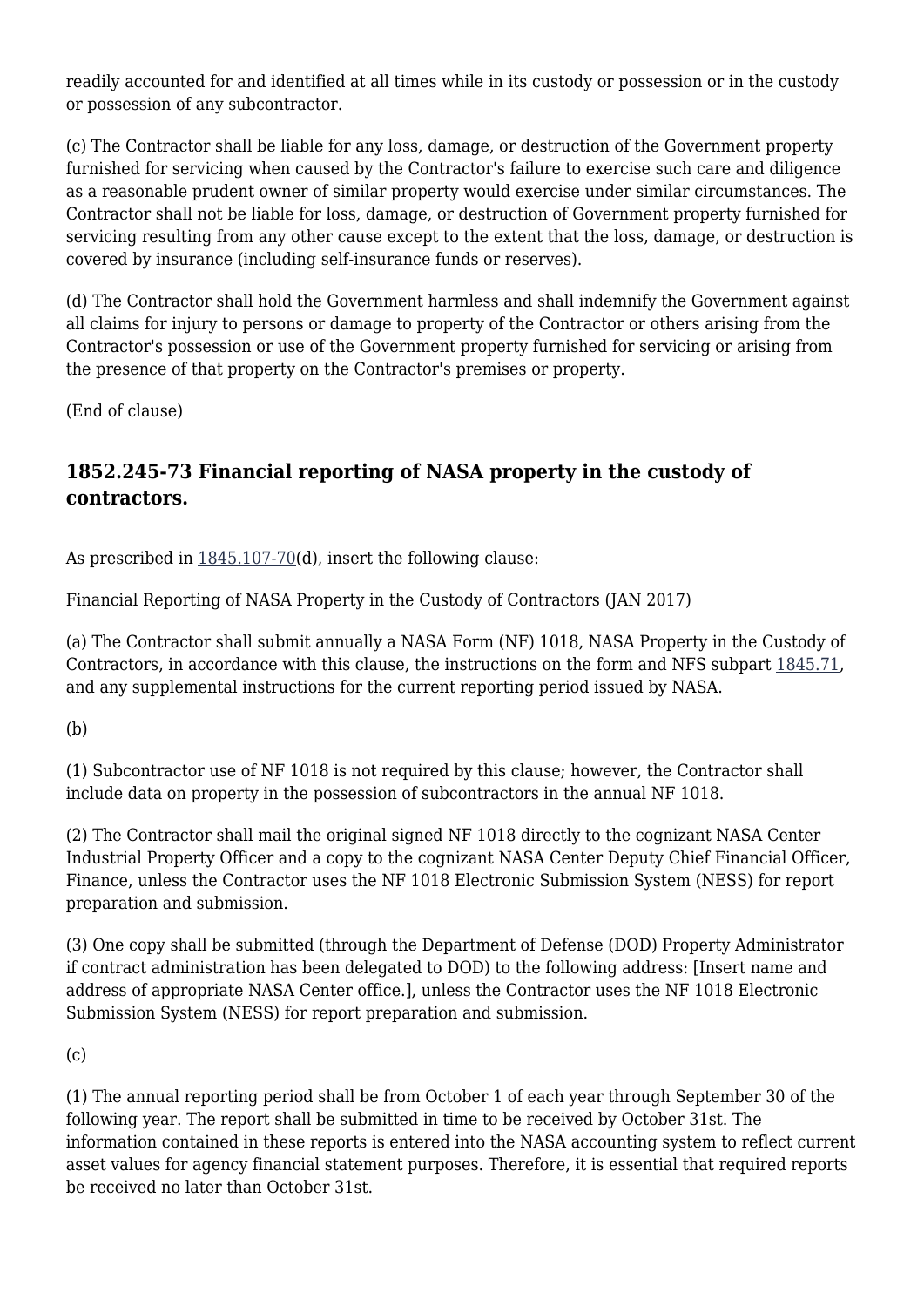(2) Some activity may be estimated for the month in which the report is submitted, if necessary, to ensure the NF 1018 is received when due. However, contractors' procedures must document the process for developing these estimates based on planned activity such as planned purchases or NASA Form 533 (NF 533) Contractor Financial Management Report cost estimates. It should be supported and documented by historical experience or other corroborating evidence, and be retained in accordance with FAR Subpart 4.7, Contractor Records Retention. Contractors shall validate the reasonableness of the estimates and associated methodology by comparing them to the actual activity once that data is available, and adjust them accordingly. In addition, differences between the estimated cost and actual cost must be adjusted during the next reporting period. Contractors shall have formal policies and procedures, which address the validation of NF 1018 data, including data from subcontractors, and the identification and timely reporting of errors. The objective of this validation is to ensure that information reported is accurate and in compliance with the NASA FAR Supplement. If errors are discovered on NF 1018 after submission, the contractor shall contact the cognizant NASA Center Industrial Property Officer (IPO) within 30 days after discovery of the error to discuss corrective action.

(3) In addition to an annual report, if at any time during performance of the contract, NASA-owned property in the custody of the contractor has a value of \$10 million or more, the contractor shall also submit a report no later than the 21st of each month in accordance with the requirements of paragraph (c)(2) of this clause.

(4) The Contracting Officer may, in NASA's interest, withhold payment until a reserve not exceeding \$25,000 or 5 percent of the amount of the contract, whichever is less, has been set aside, if the Contractor fails to submit annual NF 1018 reports in accordance with NFS subpart [1845.71,](https://login.acquisition.gov/%5Brp:link:nfs-part-1845%5D#Subpart_1845_71_T48_60422386) any monthly report in accordance with (c)(3) of this clause, and any supplemental instructions for the current reporting period issued by NASA. Such reserve shall be withheld until the Contracting Officer has determined that NASA has received the required reports. The withholding of any amount or the subsequent payment thereof shall not be construed as a waiver of any Government right.

(d) A final report shall be submitted within 30 days after disposition of all property subject to reporting when the contract performance period is complete in accordance with paragraph (b)

(1) through (3) of this clause.

(End of clause)

# **1852.245-74 Identification and marking of Government equipment.**

As prescribed by  $1845.107-70(e)$ , insert the following clause.

Identification and Marking of Government Equipment (JAN 2011)

(a) The Contractor shall identify all equipment to be delivered to the Government using NASA Technical Handbook (NASA-HDBK) 6003, Application of Data Matrix Identification Symbols to Aerospace Parts Using Direct Part Marking Methods/Techniques, and NASA Standard (NASA-STD) 6002, Applying Data Matrix Identification Symbols on Aerospace Parts or through the use of commercial marking techniques that:

(1) are sufficiently durable to remain intact through the typical lifespan of the property: and, (2) contain the data and data format required by the standards. This requirement includes deliverable equipment listed in the schedule and other equipment when no longer required for contract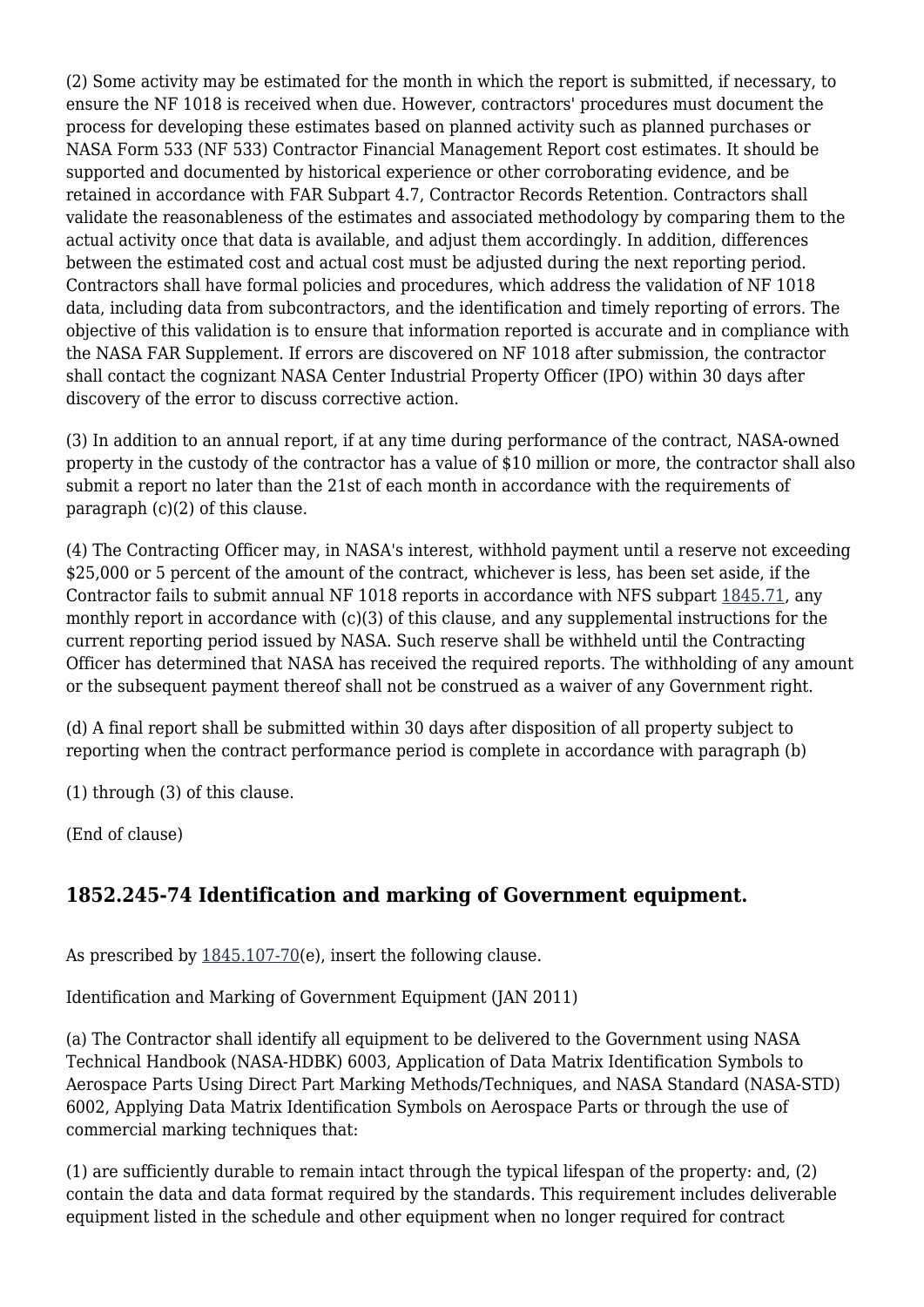performance and NASA directs physical transfer to NASA or a third party. The Contractor shall identify property in both machine and human readable form unless the use of a machine readableonly format is approved by the NASA Industrial Property Officer.

(b) Equipment shall be marked in a location that will be human readable, without disassembly or movement of the equipment, when the items are placed in service unless such placement would have a deleterious effect on safety or on the item's operation.

(c) Concurrent with equipment delivery or transfer, the Contractor shall provide the following data in an electronic spreadsheet format:

(1) Item Description.

(2) Unique Identification Number (License Tag).

(3) Unit Price.

(4) An explanation of the data used to make the unique identification number.

(d) For equipment no longer needed for contract performance and physically transferred under paragraph (a) of this clause, the following additional data is required:

(1) Date originally placed in service.

(2) Item condition.

(e) The data required in paragraphs (c) and (d) of this clause shall be delivered to the NASA center receiving activity listed below:

(f) The contractor shall include the substance of this clause, including this paragraph (f), in all subcontracts that require delivery of equipment.

(End of clause)

#### **1852.245-75 Property management changes.**

As prescribed in  $1845.107-70(f)$  $1845.107-70(f)$ , insert the following clause.

Property Management Changes (JAN 2011)

(a) The Contractor shall submit any changes to standards and practices used for management and control of Government property under this contract to the assigned property administrator prior to making the change whenever the change -

(1) Employs a standard that allows increase in thresholds or changes the timing for reporting loss, damage, or destruction of property;

(2) Alters physical inventory timing or procedures;

(3) Alters recordkeeping practices;

(4) Alters practices for recording the transport or delivery of Government property; or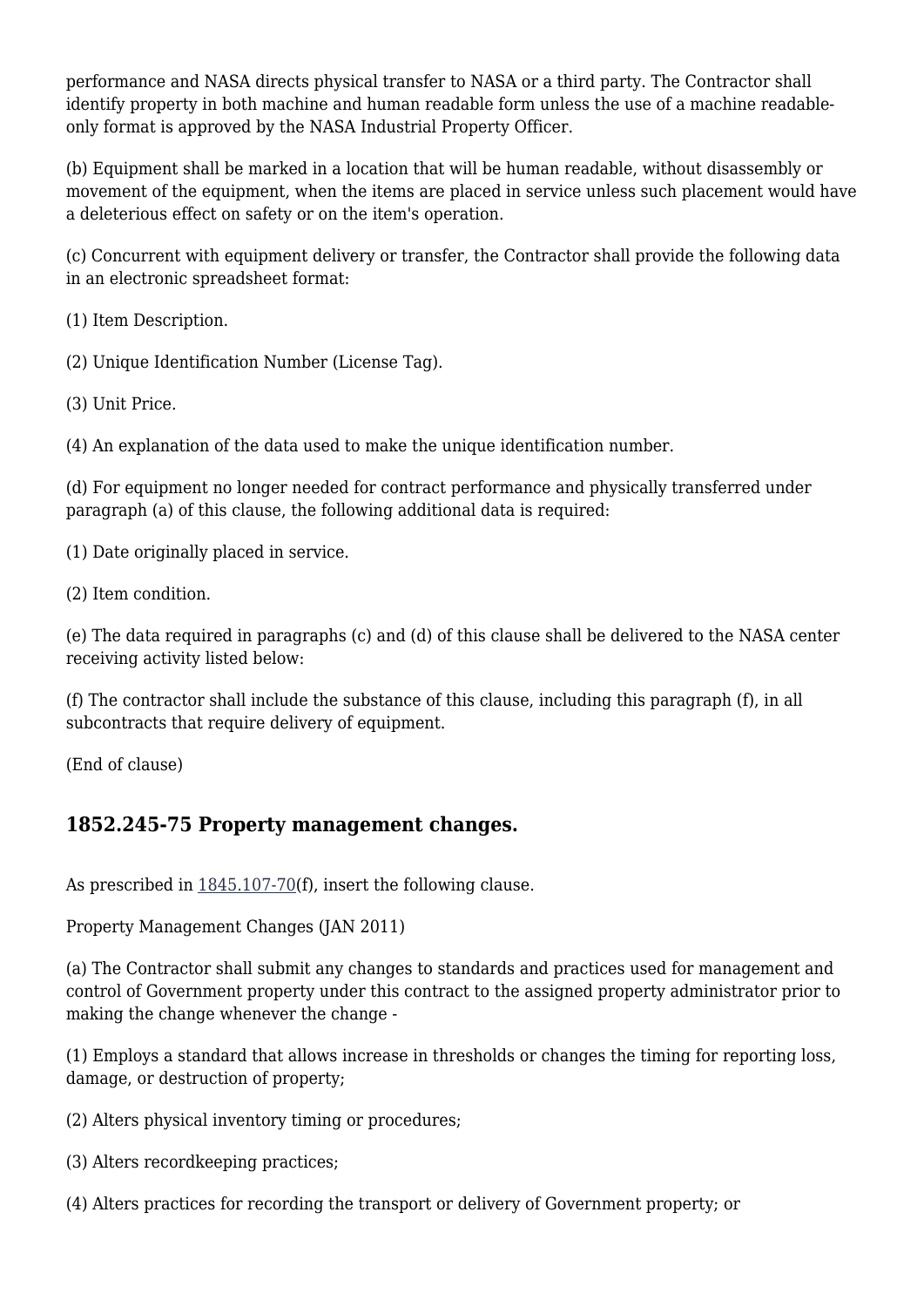(5) Alters practices for disposition of Government property.

(End of clause)

# **1852.245-76 List of Government property furnished pursuant to FAR 52.245-1.**

As prescribed in  $1845.107-70(q)$  $1845.107-70(q)$ , insert the following clause:

List of Government Property Furnished Pursuant to FAR 52.245-1 (JAN 2011)

For performance of work under this contract, the Government will make available Government property identified below or in Attachment [Insert attachment number or "not applicable"] of this contract on a no charge-for-use basis pursuant to the clause at FAR 52.245-1, Government Property, as incorporated in this contract. The Contractor shall use this property in the performance of this contract at [Insert applicable site(s) where property will be used] and at other location(s) as may be approved by the Contracting Officer. Under FAR 52.245-1, the Contractor is accountable for the identified property.

(End of clause)

# **1852.245-77 List of Government property furnished pursuant to FAR 52.245-2.**

As prescribed in [1845.107-70\(](https://login.acquisition.gov/%5Brp:link:nfs-part-1845%5D#Section_1845_107_70_T48_6042238112)h), insert the following clause:

List of Government Property Furnished Pursuant to FAR 52.245-2 (JAN 2011)

For performance of work under this contract, the Government will make available Government property identified below or in Attachment [Insert attachment number or "not applicable"] of this contract on a nocharge-for-use basis pursuant to FAR 52.245-2, Government Property Installation Operation Services, as incorporated in this contract. The Contractor shall use this property in the performance of this contract at [Insert applicable site(s) where property will be used] and at other location(s) as may be approved by the Contracting Officer.

[Insert a description of the item(s), acquisition date, quantity, acquisition cost, and applicable equipment information]

(End of clause)

# **1852.245-78 Physical inventory of capital personal property.**

As prescribed in  $1845.107-70(i)$  $1845.107-70(i)$ , insert the following clause.

Physical Inventory of Capital Personal Property (AUG 2015)

(a) In addition to physical inventory requirements under the clause at FAR 52.245-1, Government Property, as incorporated in this contract, the Contractor shall conduct annual physical inventories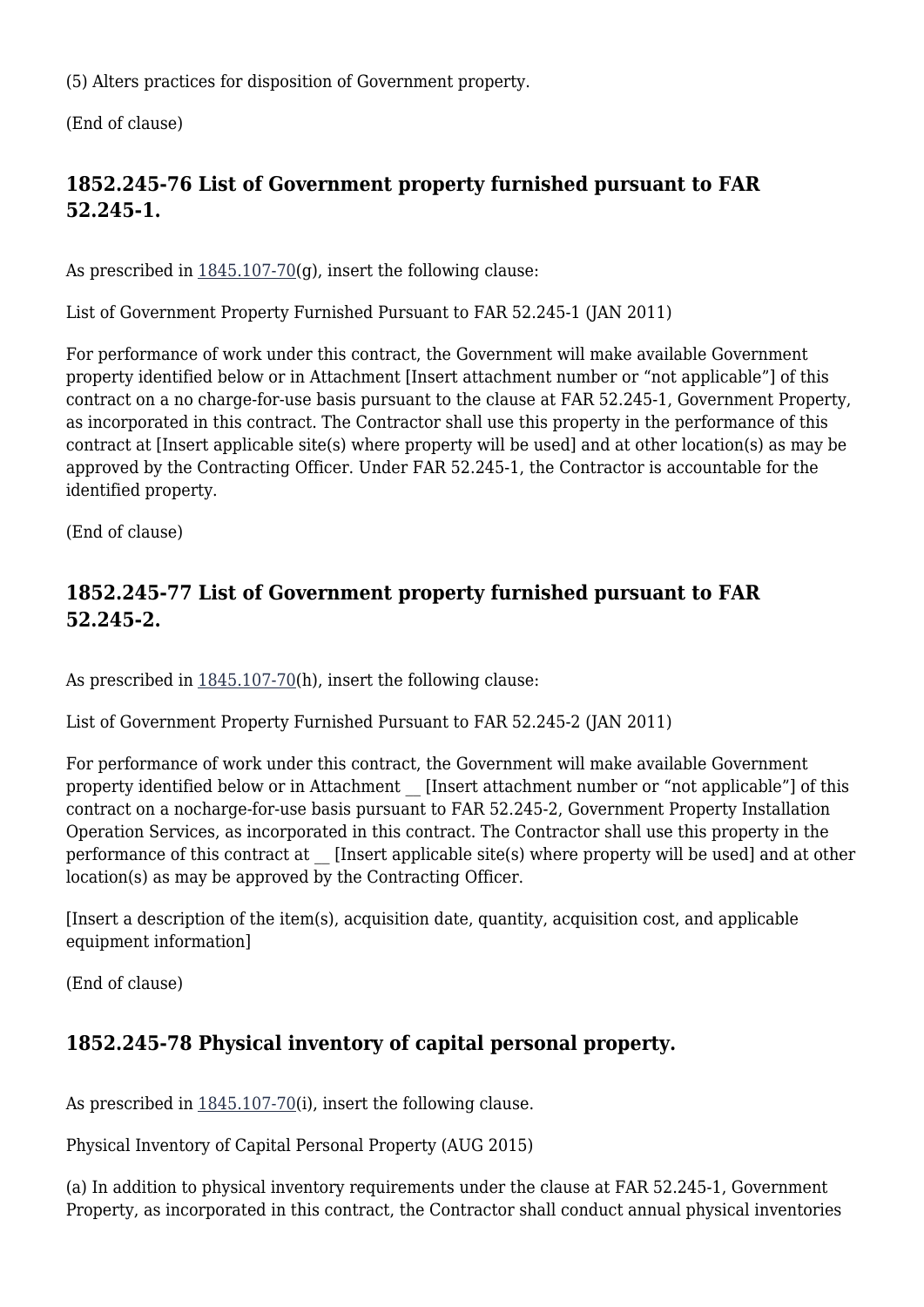for individual property items with an acquisition cost exceeding \$500,000.

(1) The Contractor shall inventory -

(i) Items of property furnished by the Government;

(ii) Items acquired by the Contractor and titled to the Government under the clause at FAR 52.245-1;

(iii) Items constructed by the Contractor and not included in the deliverable, but titled to the Government under the clause at FAR 52.245-1; and

(iv) Complete but undelivered deliverables.

(2) The Contractor shall use the physical inventory results to validate the property record data, specifically location and use status, and to prepare summary reports of inventory as described in paragraph (c) of this clause.

(b) Unless specifically authorized in writing by the Property Administrator, the inventory shall be performed and posted by individuals other than those assigned custody of the items, responsibility for maintenance, or responsibility for posting to the property record. The Contractor may request a waiver from this separation of duties requirement from the Property Administrator, when all of the conditions in either

(1) or (2) of this paragraph are met.

(1) The Contractor utilizes an electronic system for property identification, such as a laser bar-code reader or radio frequency identification reader, and

(i) The programs or software preclude manual data entry of inventory identification data by the individual performing the inventory; and

(ii) The inventory and property management systems contain sufficient management controls to prevent tampering and assure proper posting of collected inventory data.

(2) The Contractor has limited quantities of property, limited personnel, or limited property systems; and the Contractor provides written confirmation that the Government property exists in the recorded condition and location;

(3) The Contractor shall submit the request to the cognizant property administrator and obtain approval from the property administrator prior to implementation of the practice.

(c) The Contractor shall report the results of the physical inventory to the property administrator within 10 calendar days of completion of the physical inventory. The report shall -

(1) Provide a summary showing number and value of items inventoried; and

(2) Include additional supporting reports of -

(i) Loss in accordance with the clause at 52.245-1, Government Property;

(ii) Idle property available for reuse or disposition; and

(iii) A summary of adjustments made to location, condition, status, or user as a result of the physical inventory reconciliation.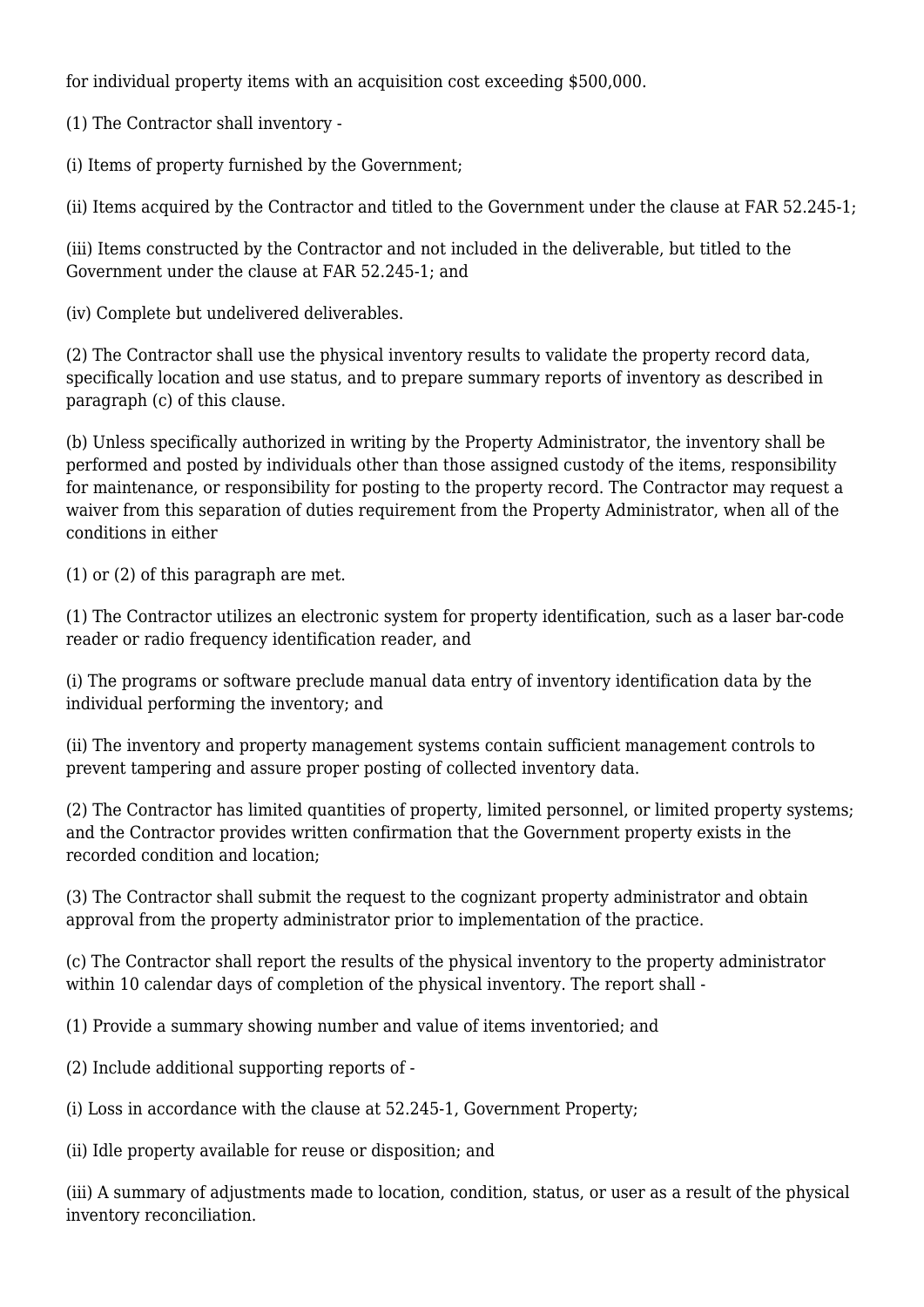(d) The Contractor shall retain auditable physical inventory records, including records supporting transactions associated with inventory reconciliation. All records shall be subject to Government review and/or audit.

(End of clause)

## **1852.245-79 Records and disposition reports for Government property with potential historic or significant real value.**

As prescribed in  $1845.107-70(i)$  $1845.107-70(i)$ , insert the following clause.

Records and Disposition Reports for Government Property With Potential Historic or Significant Real Value (JAN 2011)

(a) In addition to the property record data required by the clause at FAR 52.245-1, Government Property as incorporated in this contract, Contractor records of all Government property under this contract shall -

- (1) Identify the projects or missions that used the items;
- (2) Specifically identify items of flown property;

(3) When known, associate individual items of property used in space flight operations with the using astronaut(s); and

- (4) Identify property used in test activity and, when known, the individuals who 0conducted the test.
- (b) The Contractor shall include this information within item descriptions -
- (1) On any Standard Form 1428, Inventory Schedule;
- (2) In automated disposition systems;
- (3) In any other disposition related reports; and
- (4) In other requests for disposition instructions.

(c) The Contractor shall not remove NASA identification or markings from Government property prior to or during disposition without the advanced written approval of the Plant Clearance Officer.

(End of clause)

#### **1852.245-80 Government property management information.**

As prescribed in  $1845.107-70(k)(1)$  $1845.107-70(k)(1)$ , insert the following provision.

Government Property Management Information (JAN 2011)

(a) The offeror shall identify the industry leading or voluntary consensus standards, and/or the industry leading practices, that it intends to employ for the management of Government property under any contract awarded from this solicitation.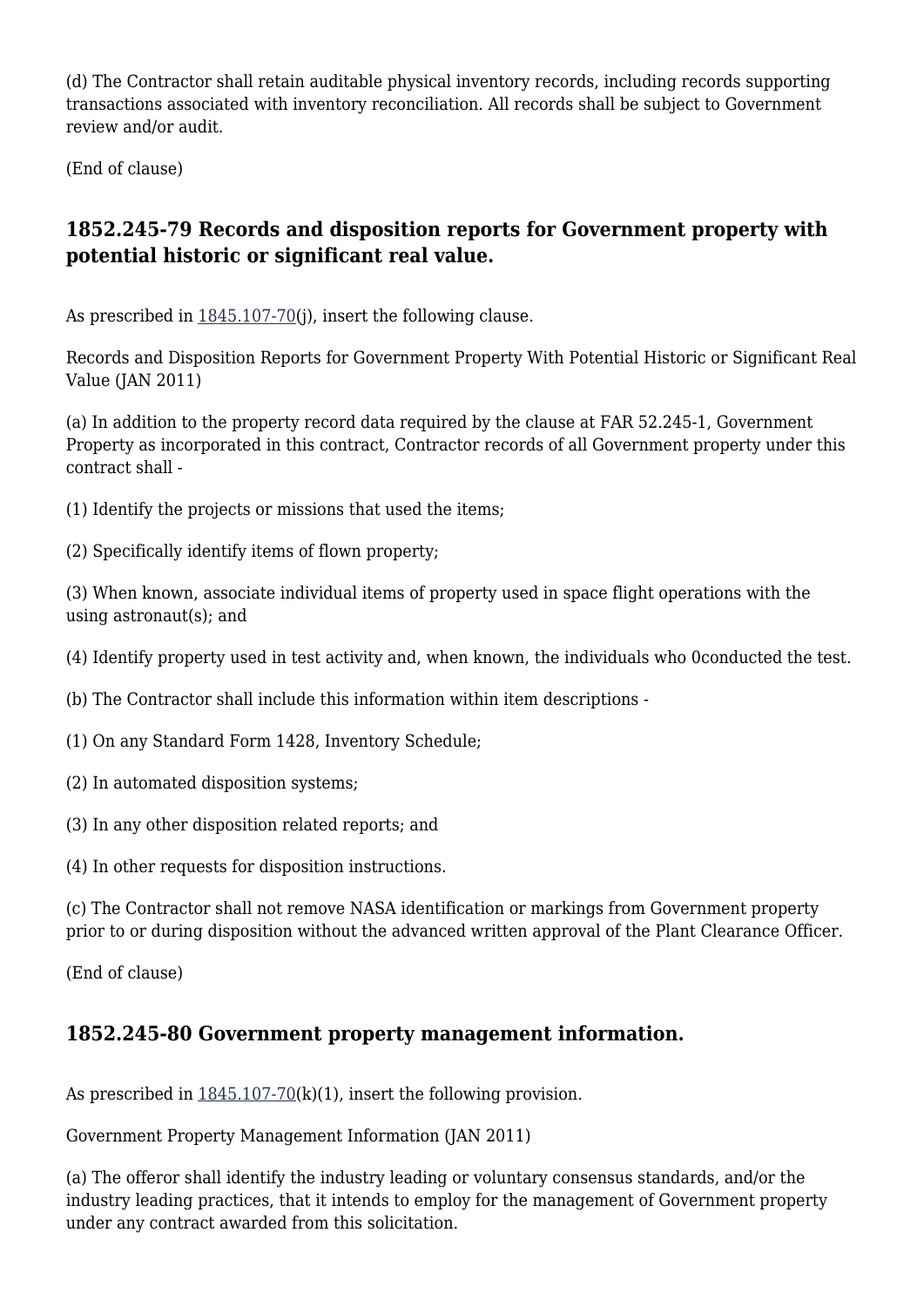(b) The offeror shall provide the date of its last Government property control system analysis along with its overall status, a summary of findings and recommendations, the status of any recommended corrective actions, the name of the Government activity that performed the analysis, and the latest available contact information for that activity.

(c) The offeror shall identify any property it intends to use in performance of this contract from the list of available Government property in the provision at [1852.245-81](https://login.acquisition.gov/%5Brp:link:nfs-part-1852%5D#Section_1852_245_81_T48_604234411129), List of Available Government Property.

(d) The offeror shall identify all Government property in its possession, provided under other Government contracts that it intends to use in the performance of this contract. The offeror shall also identify: The contract that provided the property, the responsible Contracting Officer, the dates during which the property will be available for use (including the first, last, and all intervening months), and, for any property that will be used concurrently in performing two or more contracts, the amounts of the respective uses in sufficient detail to support prorating the rent, the amount of rent that would otherwise be charged in accordance with FAR 52.245-9, Use and Charges (June 2007), and the contact information for the responsible Government Contracting Officer. The offeror shall provide proof that such use was authorized by the responsible Contracting Officer.

(e) The offeror shall disclose cost accounting practices that allow for direct charging of commercially available equipment, when commercially available equipment is to be used in performance of the contract and the equipment is not a deliverable.

(f) The offeror shall identify, in list form, any equipment that it intends to acquire and directly charge to the Government under this contract. The list shall include a description, manufacturer, model number (when available), quantity required, and estimated unit cost. Equipment approved as part of the award need not be requested under NFS clause [1852.245-70,](https://login.acquisition.gov/%5Brp:link:nfs-part-1852%5D#Section_1852_245_70_T48_604234411118)

(g) The offeror shall disclose its intention to acquire any parts, supplies, materials or equipment, to fabricate an item of equipment for use under any contract resulting from this solicitation when that item of equipment:

Will be titled to the government under the provisions of the contract; is not included as a contract deliverable; and the Contractor intends to charge the costs of materials directly to the contract. The disclosure shall identify the end item or system and shall include all descriptive information, identification numbers (when available), quantities required and estimated costs.

(h) Existing Government property may be reviewed at the following locations, dates, and times: [Enter the appropriate information]

(End of provision)

*Alternate 1* (JAN 2011) As prescribed in [1845.107-70](https://login.acquisition.gov/%5Brp:link:nfs-part-1845%5D#Section_1845_107_70_T48_6042238112)(k)(2) add the following paragraph (i).

(i) Existing available Government property listed in the provision at [1852.245-81](https://login.acquisition.gov/%5Brp:link:nfs-part-1852%5D#Section_1852_245_81_T48_604234411129) is provided "as-is." NASA makes no warranty regarding its performance or condition. The offeror uses this property at its own risk and should make its own assessment of the property's suitability for use. The equitable adjustment provisions of the clause at 52.245-1, Government Property as included in this solicitation, are not applicable to this property. The offeror must obtain the Contracting Officer's written approval before acquiring replacement property when it intends to charge the cost directly to the contract.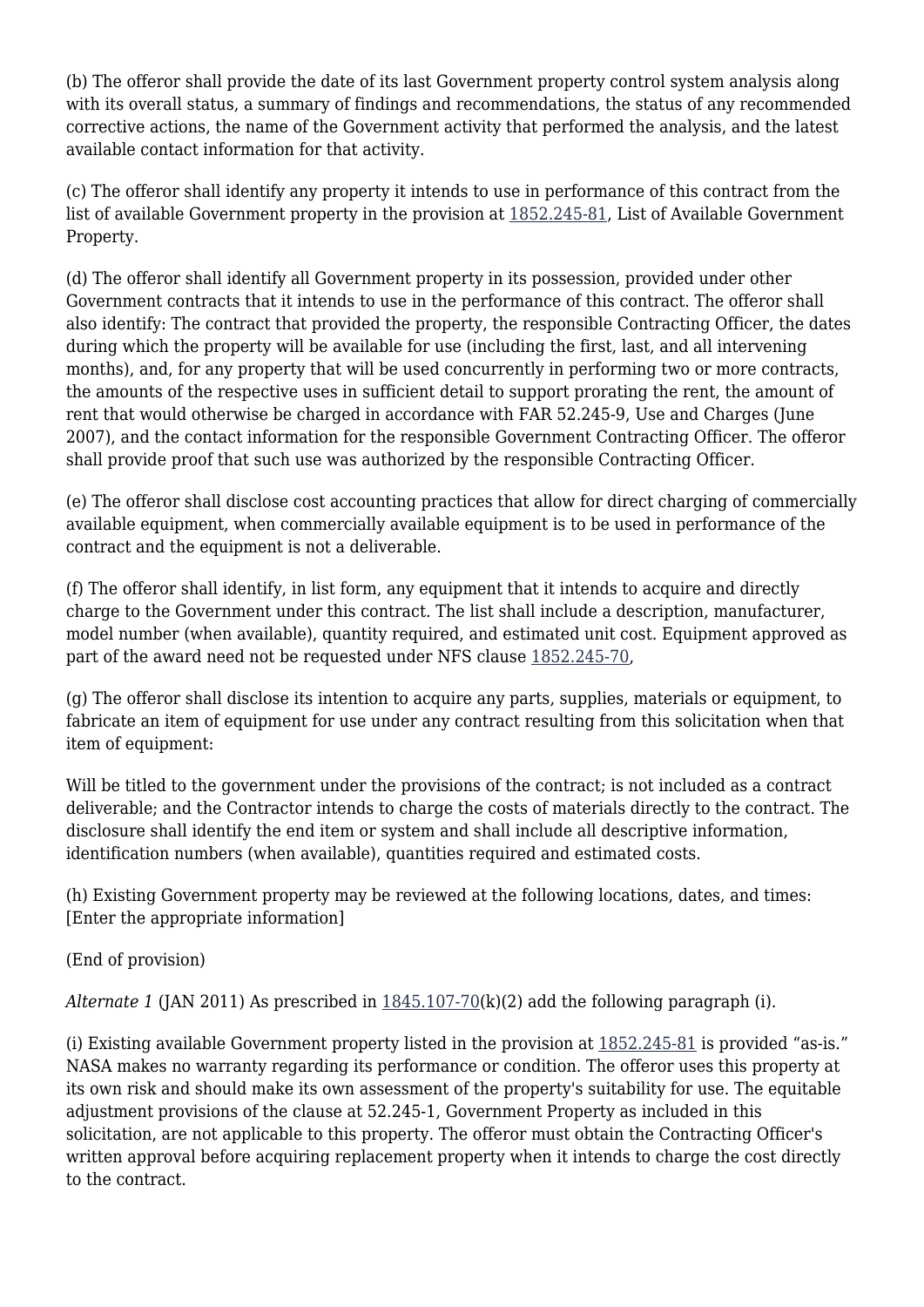## **1852.245-81 List of available Government property.**

As prescribed in  $1845.107-70(1)$  $1845.107-70(1)$ , insert the following provision.

List of Available Government Property (JAN 2011)

(a) The Government will make the following Government property available for use in performance of the contract resulting from this solicitation, on a no-charge-for-use basis in accordance with FAR 52.245-1, Government Property, included in this solicitation. The offeror shall notify the Government, as part of its proposal, of its intention to use or not use the property.

(b) The Government will make the following Government property available for use in performance of the contract resulting from this solicitation, on a no-charge-for-use basis in accordance with FAR 52.245-2, Government Property Installation Operation Services, as included in this solicitation. The offeror shall notify the Government of its intention to use or not use the property.

(c) The selected Contractor will be responsible for costs associated with transportation, and installation of the property listed in this provision.

(End of provision)

#### **1852.245-82 Occupancy management requirements.**

As prescribed in  $1845.107-70(m)$  $1845.107-70(m)$ , insert the following clause:

Occupancy Management Requirements (SEP 2017)

(a) In addition to the requirements of the clause at FAR 52.245-1, Government Property, as included in this contract, the Contractor shall comply with the following in performance of work in and around Government real property:

(1) NPD 8800.14, Policy for Real Estate Management.

(2) NPD 8831.2, Facilities Maintenance and Operations Management.

[Insert any additional Center occupancy requirements here]

(b) The Contractor shall obtain the written approval of the Contracting Officer before installing or removing Contractor-owned property onto or into any Government real property or when movement of Contractor-owned property may damage or destroy Government-owned property. The Contractor shall restore damaged property to its original condition at the Contractor's expense.

(c) The Contractor shall not acquire, construct or install any fixed improvement or structural alterations in Government buildings or other real property without the advance, written approval of the Contracting Officer. Fixed improvement or structural alterations, as used herein, means any alteration or improvement in the nature of the building or other real property that, after completion, cannot be removed without substantial loss of value or damage to the premises. Title to such property shall vest in the Government.

(d) The Contractor shall report any real property or any portion thereof when it is no longer required for performance under the contract, as directed by the Contracting Officer.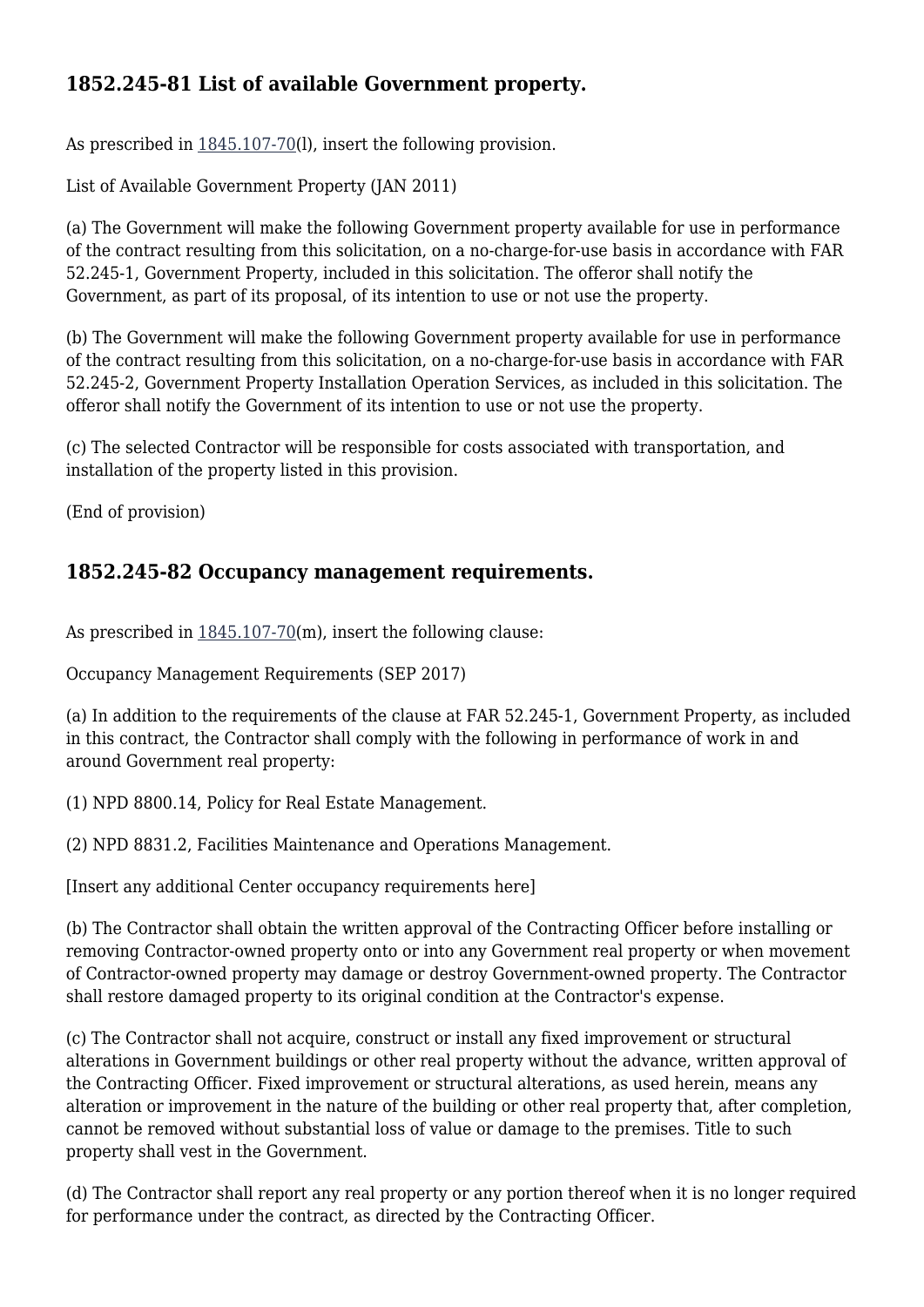# **1852.245-83 Real property management requirements.**

As prescribed in  $1845.107-70(n)$  $1845.107-70(n)$ , insert the following clause:

Real Property Management Requirements (JAN 2011)

(a) In addition to the requirements of the FAR Government Property Clause incorporated in this contract (FAR 52.245-1), the Contractor shall comply with the following in performance of any maintenance, construction, modification, demolition, or management activities of any Government real property:

(1) NPD 8800.14, Policy for Real Property Management.

(2) NPR 8831.2, Facility Maintenance Management.

[Insert any real property related Center requirements here]

(b) Within 30 calendar days following award, the Contractor shall provide a plan for maintenance of Government real property provided for use under this contract. The Contractor's maintenance program shall enable the identification, disclosure, and performance of normal and routine preventative maintenance and repair. The Contractor shall disclose and report to the Contracting Officer the need for replacement and/or capital rehabilitation. Upon acceptance by the Contracting Officer, the program shall become a requirement under this contract.

(c) Title to parts replaced by the Contractor in carrying out its normal maintenance obligations shall pass to and vest in the Government upon completion of their installation in the facilities. The Contractor shall keep the property free and clear of all liens and encumbrances.

(d) The Contractor shall keep records of all work done to real property, including plans, drawings, charts, warranties, and manuals. Records shall be complete and current. Record of all transactions shall be auditable. The Government shall have access to these records at all reasonable times, for the purposes of reviewing, inspecting, and evaluating the Contractor's real property management effectiveness. When real property is disposed of under this contract, the Contractor shall deliver the related records to the Government.

(e) The Contracting Officer may direct the Contractor in writing to reduce the work required by the maintenance program authorized in paragraph (b) of this clause at any time.

(End of clause)

# **1852.246-70 [Reserved]**

# **1852.246-71 Government contract quality assurance functions.**

As prescribed in [1846.470,](https://login.acquisition.gov/%5Brp:link:nfs-part-1846%5D#Section_1846_470_T48_6042239311) insert the following clause:

Government Contract Quality Assurance Functions (OCT 1988)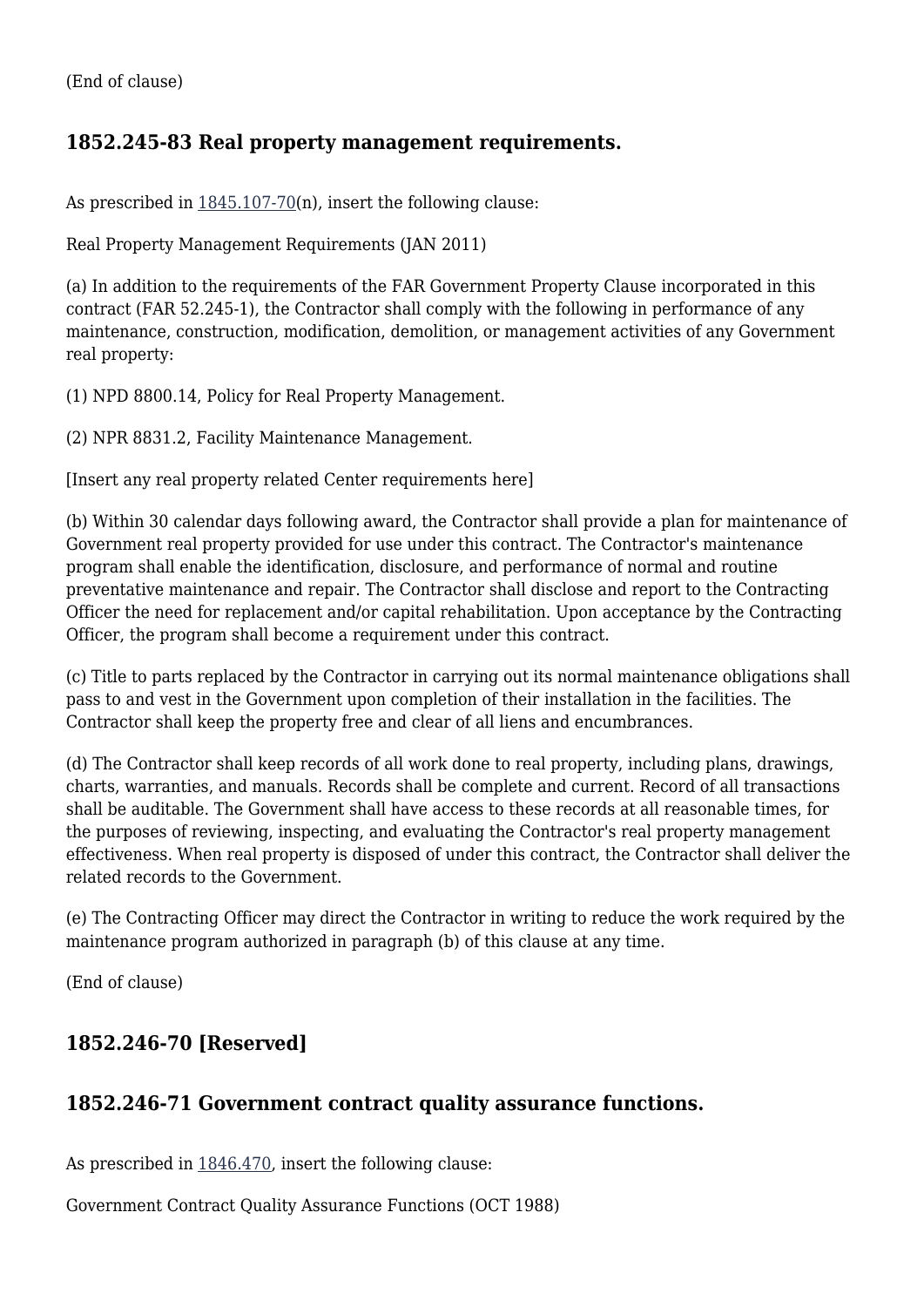In accordance with the inspection clause of this contract, the Government intends to perform the following functions at the locations indicated:

#### **Item Quality Assurance Function Location**

[Insert the items involving quality assurance, the quality assurance functions, and where the functions will be performed]

(End of clause)

#### **1852.246-72 Material inspection and receiving report.**

As prescribed in [1846.674,](https://login.acquisition.gov/%5Brp:link:nfs-part-1846%5D#Section_1846_674_T48_60422394116) insert the following clause:

Material Inspection and Receiving Report (APR 2015)

(a) At the time of each delivery to the Government under this contract, the Contractor shall prepare and furnish a Material Inspection and Receiving Report (DD Form 250 series). The form(s) shall be prepared and distributed as follows:

(Insert number of copies and distribution instructions.)

(b) The Contractor shall prepare the DD Form 250 in accordance with NASA FAR Supplement [1846.6](https://login.acquisition.gov/%5Brp:link:nfs-part-1846%5D#Subpart_1846_6_T48_60422394). The Contractor shall enclose the copies of the DD Form 250 in the package or seal them in a waterproof envelope, which shall be securely attached to the exterior of the package in the most protected location.

(c) When more than one package is involved in a shipment, the Contractor shall list on the DD Form 250, as additional information, the quantity of packages and the package numbers. The Contractor shall forward the DD Form 250 with the lowest numbered package of the shipment and print the words "CONTAINS DD FORM 250" on the package.

(End of clause)

#### **1852.246-73 Human space flight item.**

As prescribed in [1846.370,](https://login.acquisition.gov/%5Brp:link:nfs-part-1846%5D#Section_1846_370_T48_6042239211) insert the following clause:

Human Space Flight Item (MAR 1997)

The Contractor shall include the following statement in all subcontracts and purchase orders placed by it in support of this contract, without exception as to amount or subcontract level:

"FOR USE IN HUMAN SPACE FLIGHT; MATERIALS, MANUFACTURING, AND WORKMANSHIP OF HIGHEST QUALITY STANDARDS ARE ESSENTIAL TO ASTRONAUT SAFETY.

IF YOU ARE ABLE TO SUPPLY THE DESIRED ITEM WITH A HIGHER QUALITY THAN THAT OF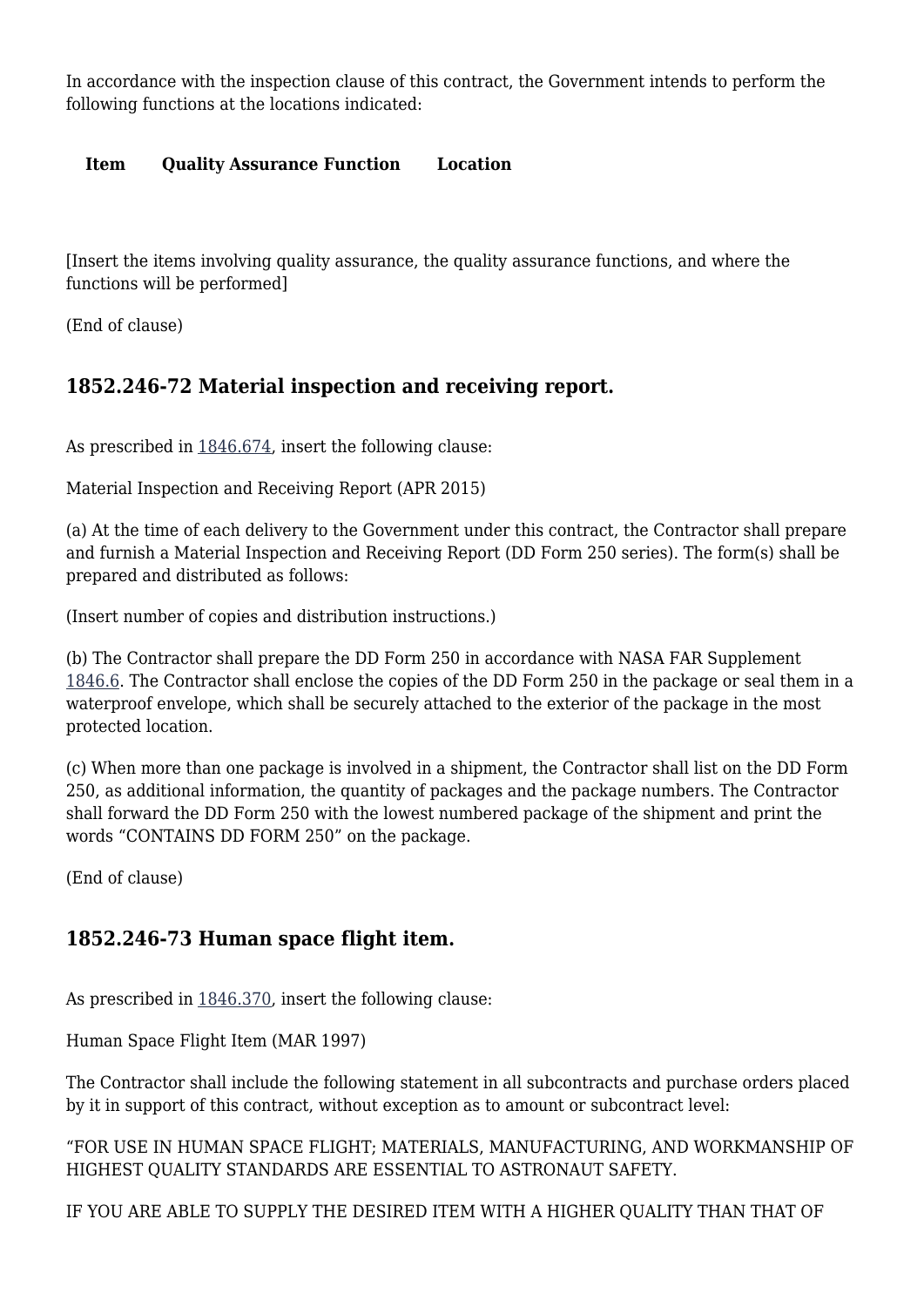THE ITEMS SPECIFIED OR PROPOSED, YOU ARE REQUESTED TO BRING THIS FACT TO THE IMMEDIATE ATTENTION OF THE PURCHASER."

(End of clause)

# **1852.246-74 Contractor Counterfeit Electronic Part Detection and Avoidance.**

As prescribed in [1846.7003](https://login.acquisition.gov/%5Brp:link:nfs-part-1846%5D#Section_1846_7003_T48_6042239514), use the following clause:

Contractor Counterfeit Electronic Part Detection and Avoidance. (DATE)

(a) *Definitions.* As used in this clause -

"Authentic part" means a new and unmodified part produced by the original component manufacturer, or a source with the express written authority of the original manufacturer or current design activity, including an authorized aftermarket manufacturer.

"Authentication" means a process to verify that a part is not counterfeit or suspect counterfeit.

"Authorized aftermarket manufacturer" means an organization that fabricates a part under a contract with, or with the express written authority of, the original component manufacturer based on the original component manufacturer's designs, formulas, and/or specifications.

"Authorized supplier" means a supplier, distributor, or an aftermarket manufacturer with a contractual arrangement with, or the express written authority of, the original manufacturer or current design activity to buy, stock, repackage, sell, or distribute the part.

"Contract manufacturer" means a company that produces goods under contract for another company under the label or brand name of that company.

"Contractor-approved supplier" means a supplier that does not have a contractual agreement with the original component manufacturer, but has been qualified by the contractor or subcontractor approved by the contractor or government as having met prescribed counterfeit electronic part detection and avoidance system criteria using established counterfeit prevention industry standards and processes.

"Counterfeit electronic part" means an unlawful or unauthorized reproduction, substitution, or alteration that has been knowingly mismarked, misidentified, or otherwise misrepresented to be an authentic, unmodified electronic part from the original manufacturer, or a source with the express written authority of the original manufacturer or current design activity, including an authorized aftermarket manufacturer. Unlawful or unauthorized substitution includes used electronic parts represented as new, or the false identification of grade, serial number, lot number, date code, or performance characteristics.

"Electronic part" means a discrete electronic component, including a microcircuit, transistor, capacitor, resistor, or diode, that is intended for use in a safety or mission critical application (section 823 (d)(2) of Pub L. 115-10).

"Original component manufacturer" means an organization that designs and/or engineers a part and is entitled to any intellectual property rights to that part.

"Original equipment manufacturer" means a company that manufactures products that it has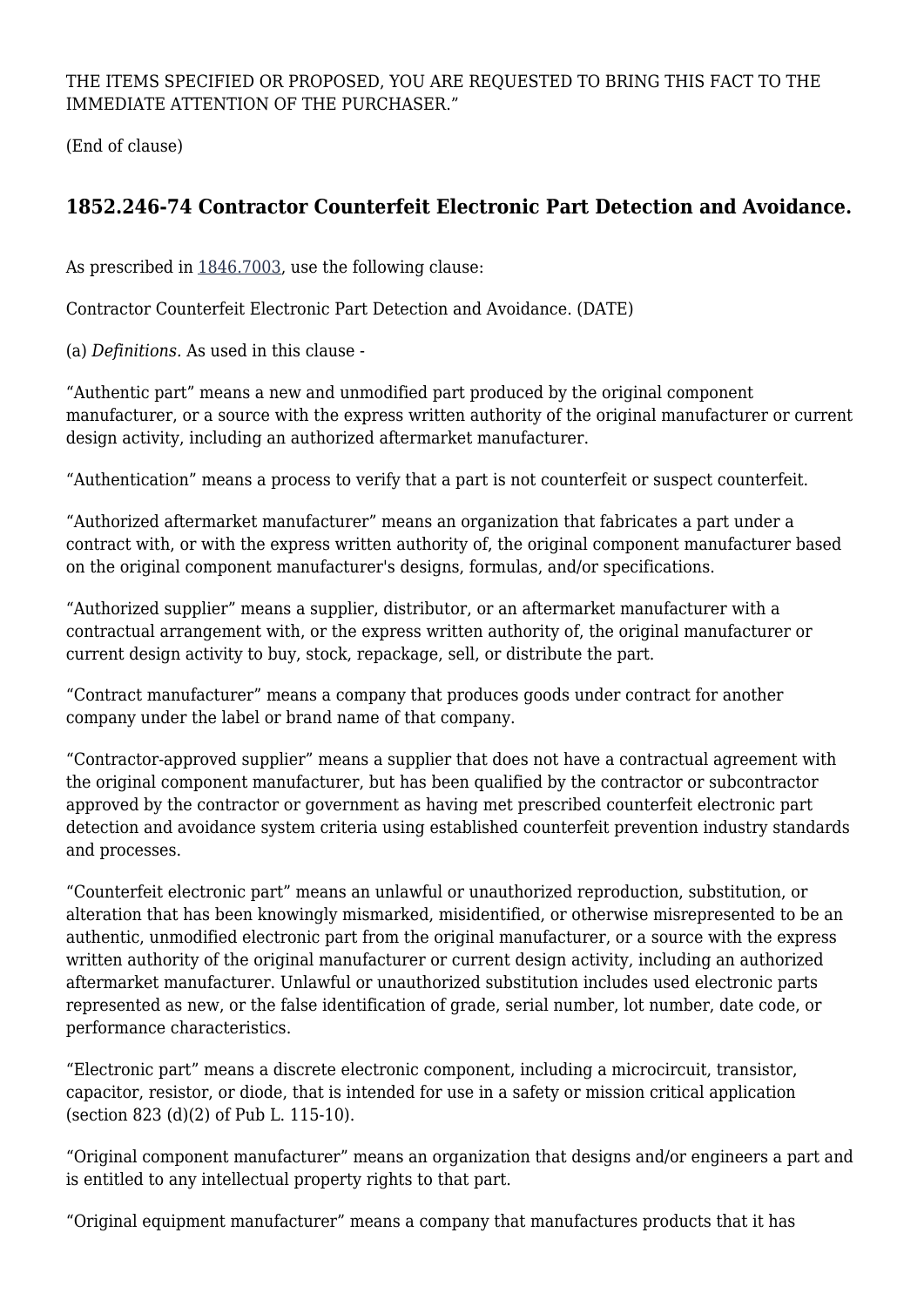designed from purchased components and sells those products under the company's brand name.

"Original manufacturer" means the original component manufacturer, the original equipment manufacturer, or the contract manufacturer.

"Suspect counterfeit electronic part" means an electronic part for which credible evidence (including, but not limited to, visual inspection or testing) provides reasonable doubt that the electronic part is authentic.

(b) *Sources of electronics parts.* In accordance with section 823(c)(3), the NASA Transition Authorization Act of 2017 (Pub. L. 115-10), the covered contractor shall -

(1) Obtain electronic parts that are in production by the original manufacturer or an authorized aftermarket manufacturer or currently available in stock from -

(i) The original manufacturers of the parts;

(ii) Their authorized dealers; or

(iii) Suppliers who obtain such parts exclusively from the original manufacturers of the parts or their authorized dealers;

(2) If electronic parts are not in production or currently available in stock from suppliers as stated in paragraph (b) of this clause, the covered contractor shall obtain electronic parts from NASA identified suppliers or contractor-approved suppliers for which -

(i) The covered contractor assumes responsibility for the authenticity of parts; and

(ii) The covered contractor performs inspection, testing and authentication of parts; and

(iii) The covered contractor obtains traceability information for the electronic parts (*e.g.,* data code, lot code, serial number) and provides this information to the contracting officer upon request; and

(iv) The selection of contractor-approved suppliers is subject to review and audit by the contracting officer.

(c) *Notification.* The covered contractor, including subcontractors, shall notify the NASA contracting officer in writing not later than 30 calendar days after the date the covered contractor becomes aware, or has reason to suspect, that any end item, component, part or material contained in supplies purchased by NASA, or purchased by a covered contractor or subcontractor for delivery to, or on behalf of, NASA, contains a counterfeit electronic part or suspect counterfeit electronic part.

(d) *Costs related to counterfeit electronic parts and suspect counterfeit electronic parts.* In accordance with section  $823(c)(2)(B)$ , the NASA Transition Authorization Act of 2017 (Pub. L. 115-10), the costs of counterfeit electronic parts and suspect counterfeit electronic parts and the costs of rework or corrective action that may be required to remedy the use or inclusion of such parts are unallowable, unless -

(1) The covered contractor has a system to detect and avoid counterfeit electronic parts and suspect counterfeit electronic parts that has been reviewed and approved by NASA or the Department of Defense pursuant to 48 CFR 244.303; and

(2) The covered contractor, including a subcontractor, notifies the applicable NASA contracting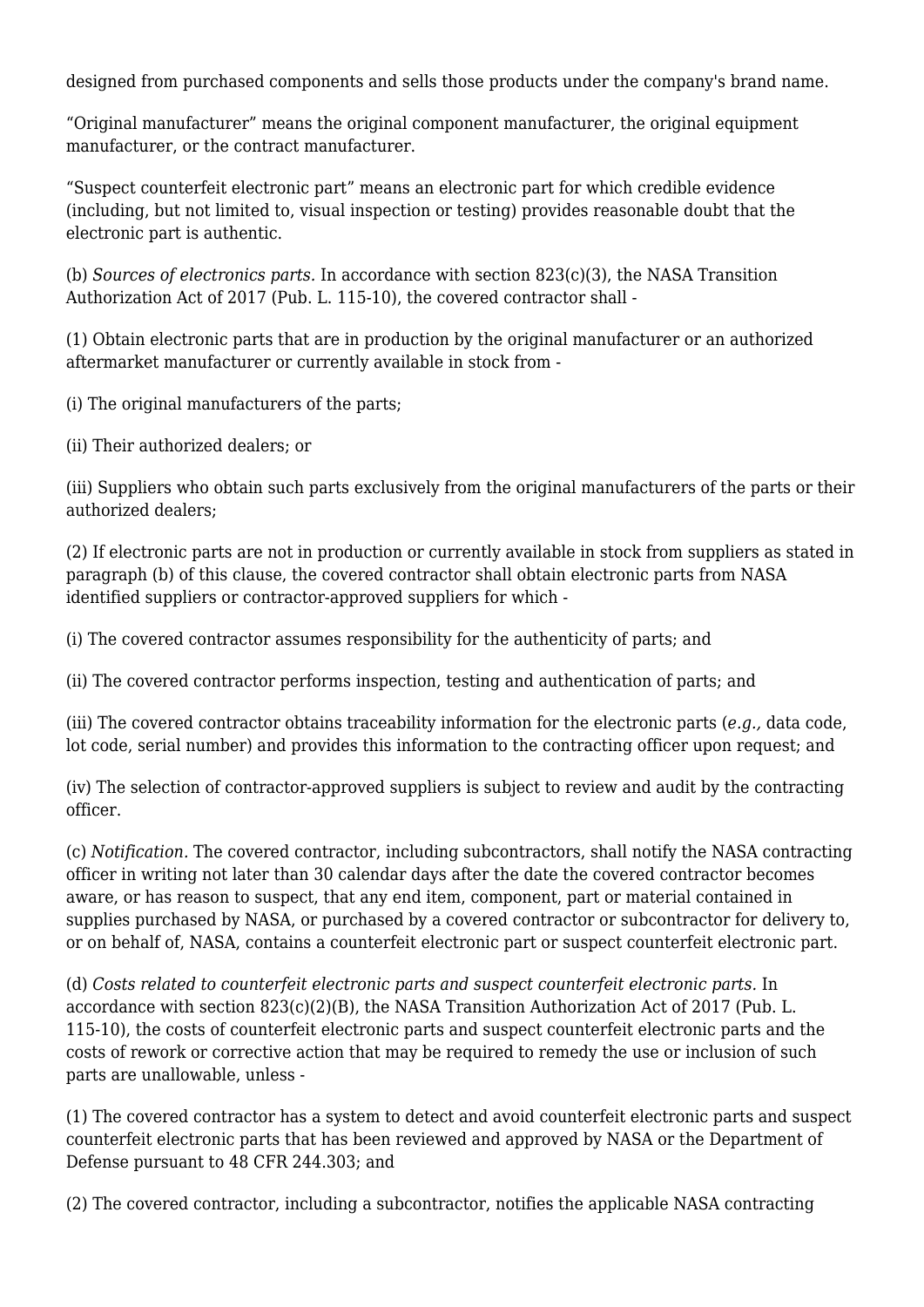officer in writing in accordance with paragraph (c) of this clause; or

(3) The counterfeit electronic parts or suspect counterfeit electronic parts were provided to the covered contractor as Government property in accordance with part 45 of the Federal Acquisition Regulation.

(e) *Subcontracts.* The covered contractor shall insert this clause, including this paragraph (e), in subcontracts for -

(1) Electronic parts;

(2) End items, components, parts, or assemblies containing electronic parts; or

(3) Services where the covered contractor will supply electronic parts or components, parts, or assemblies containing electronic parts as part of the service, including subcontracts for commercial items that are for electronic parts or assemblies containing electronic parts, unless the subcontractor is the original manufacturer. The covered contractor shall not alter the clause other than to identify appropriate parties.

(f) *Corrective Action.* In the event that the covered contractor supplies a counterfeit electronic part, suspect counterfeit electronic part or end item, component, or assembly containing a counterfeit electronic part to NASA, the covered contractor shall take such corrective actions as the Administrator considers necessary to remedy the use or inclusion of additional counterfeit electronic parts, suspect counterfeit electronic part or end items, components, or assemblies containing a counterfeit electronic part.

(End of clause)

#### **1852.247-71 Protection of the Florida Manatee.**

As prescribed in [1847.7001](https://login.acquisition.gov/%5Brp:link:nfs-part-1847%5D#Section_1847_7001_T48_6042240211), insert the following clause:

Protection of the Florida Manatee (JUN 2018)

(a) Pursuant to the Endangered Species Act of 1973 (Pub. L. 93-205), as amended, and the Marine Mammal Protection Act of 1972 (Pub. L. 92-522), the Florida Manatee *(Trichechus Manatus)* has been designated an endangered species, and the Indian River Lagoon system within and adjacent to National Aeronautics and Space Administration's (NASA's) Kennedy Space Center (KSC) has been designated as a critical habitat of the Florida Manatee. The KSC Environmental Management Branch will advise all personnel associated with the project of the potential presence of manatees in the work area, and the need to avoid collisions and/or harassment of the manatees. Contractors shall ensure that all employees, subcontractors, and other individuals associated with this contract and who are involved in vessel operations, dockside work, and selected disassembly functions are aware of the civil and criminal penalties for harming, harassing, or killing manatees.

(b) All contractor personnel shall be responsible for complying with all applicable Federal and/or state permits (*e.g.,* Florida Department of Environmental Protection, St. Johns River Water Management District, Fish & Wildlife Service) in performing water-related activities within the contract. Where no Federal and/or state permits are required for said contract, and the contract scope requires activities within waters at KSC, the Contractor shall obtain a KSC Manatee Protection Permit from the Environmental Management Branch. All conditions of Federal, state,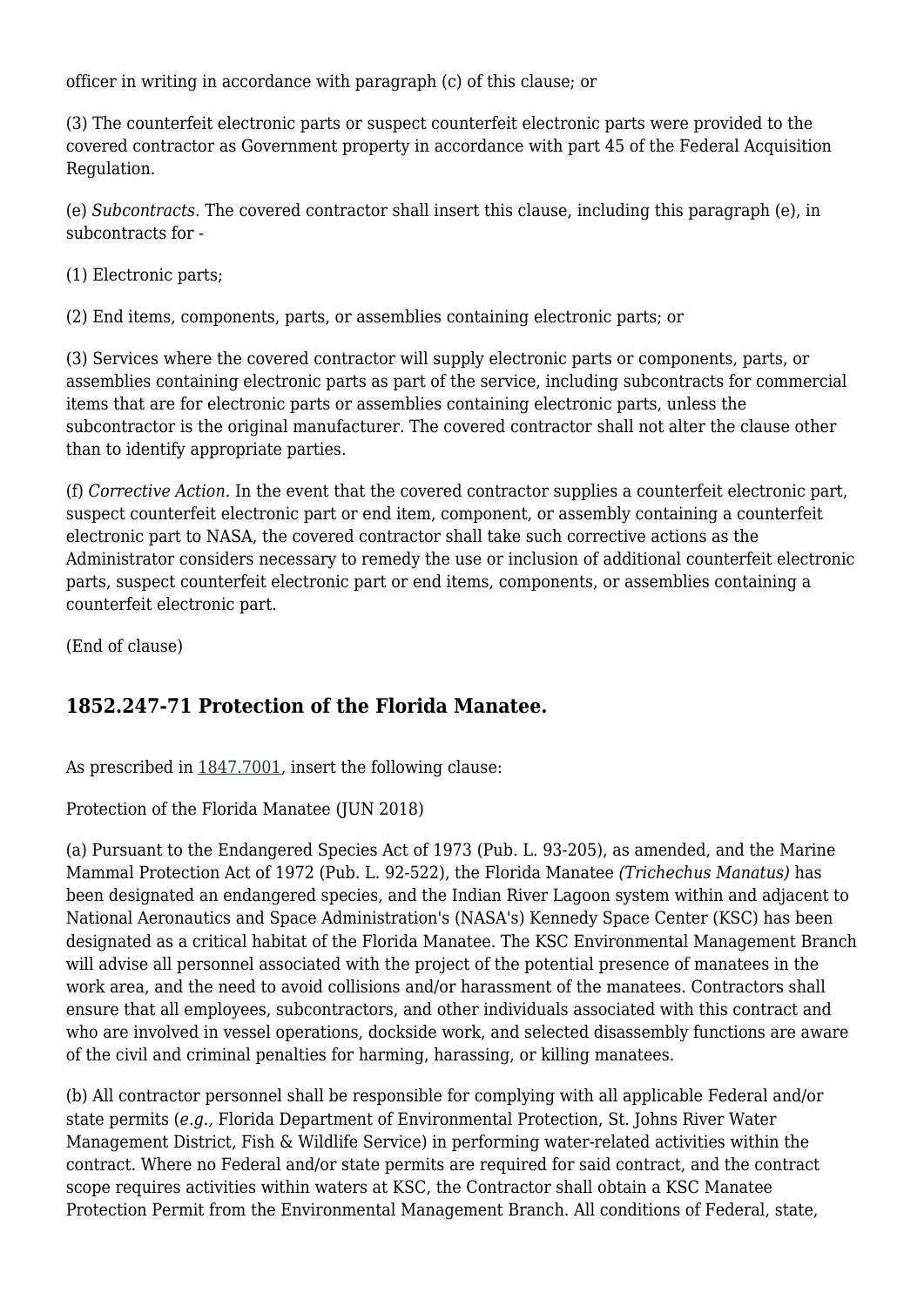and/or KSC regulations and permits for manatee protection shall be binding to the contract. Notification and coordination of all water related activities at KSC will be done through the Environmental Management Branch.

(c) The Contractor shall incorporate the provisions of this clause in applicable subcontracts.

(End of clause)

# **1852.247-72 Advance notice of shipment.**

As prescribed in  $1847.305-70(a)$  $1847.305-70(a)$ , insert the following clause:

Advance Notice of Shipment (OCT 1988)

[Insert number of work days] work days prior to shipping item(s) [Insert items to be shipped], the Contractor shall furnish the anticipated shipment date, bill of lading number (if applicable), and carrier identity to **Example 1** [Insert individual(s) to receive notification] and to the Contracting Officer.

(End of clause)

# **1852.247-73 Bills of Lading.**

As prescribed in  $1847.305-70(b)$  $1847.305-70(b)$ , insert a clause substantially as follows:

Bills of Lading (JUN 2002)

The purpose of this clause is to define when a commercial bill of lading or a government bill of lading is to be used when shipments of deliverable items under this contract are f.o.b. origin.

(a) *Commercial Bills of Lading.* All domestic shipments shall be made via commercial bills of lading (CBLs). The Contractor shall prepay domestic transportation charges. The Government shall reimburse the Contractor for these charges if they are added to the invoice as a separate line item supported by the paid freight receipts. If paid receipts in support of the invoice are not obtainable, a statement as described below must be completed, signed by an authorized company representative, and attached to the invoice.

"I certify that the shipments identified below have been made, transportation charges have been paid by (company name), and paid freight or comparable receipts are not obtainable.

Contract or Order Number: \_\_\_\_\_\_\_\_\_\_\_

Destination:  $\hspace{1.6cm}$  ".

(b) *Government Bills of Lading.*

(1) International (export) and domestic overseas shipments of items deliverable under this contract shall be made by Government bills of lading (GBLs). As used in this clause, "domestic overseas" means non-continental United States, i.e. Hawaii, Commonwealth of Puerto Rico, and possessions of the United States.